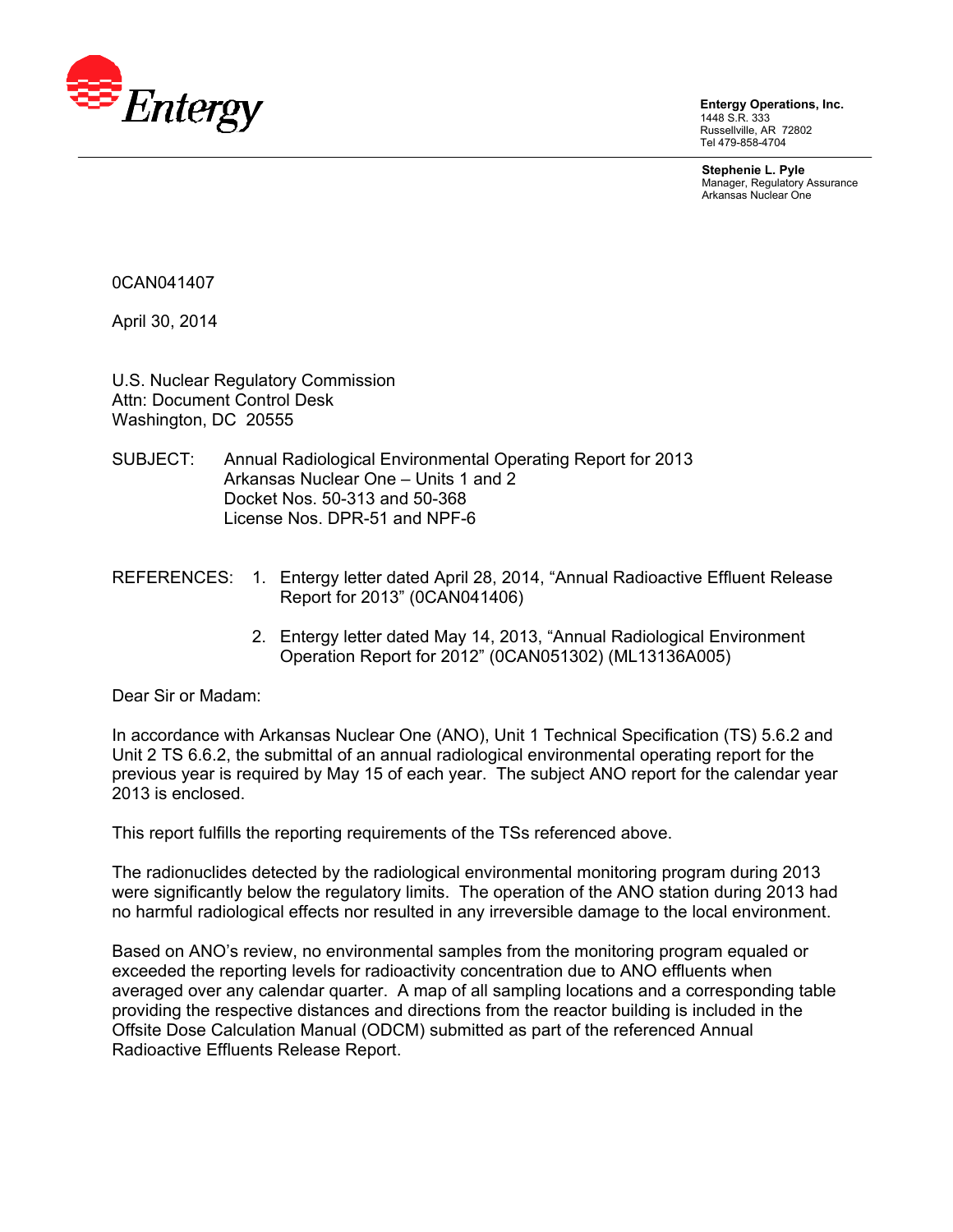During a self-assessment evaluation, ANO determined that three air sample deviations captured within the ANO Corrective Action Program were not included in Reference 2. These deviations were due to electrical power outages and equipment failures. These additional deviations did not result in the lower levels of detection specified in the ODCM to be exceeded. The omitted deviations have been added to the revised page of Reference 2, included at the end of the enclosed subject report.

This letter contains no new commitments.

If you have any questions or require additional information, please contact me.

Sincerely,

## **ORIGINAL SIGNED BY DAVID BICE FOR STEPHENIE L. PYLE**

SLP/rwc

Enclosure: Annual Radiological Environmental Operating Report for 2013

cc: Mr. Marc L. Dapas Regional Administrator U. S. Nuclear Regulatory Commission Region IV 1600 East Lamar Boulevard Arlington, TX 76011-4511

> NRC Senior Resident Inspector Arkansas Nuclear One P. O. Box 310 London, AR 72847

U. S. Nuclear Regulatory Commission Attn: Mr. Peter Bamford MS O-8B3 One White Flint North 11555 Rockville Pike Rockville, MD 20852

Mr. Bernard R. Bevill Arkansas Department of Health Radiation Control Section 4815 West Markham Street Slot #30 Little Rock, AR 72205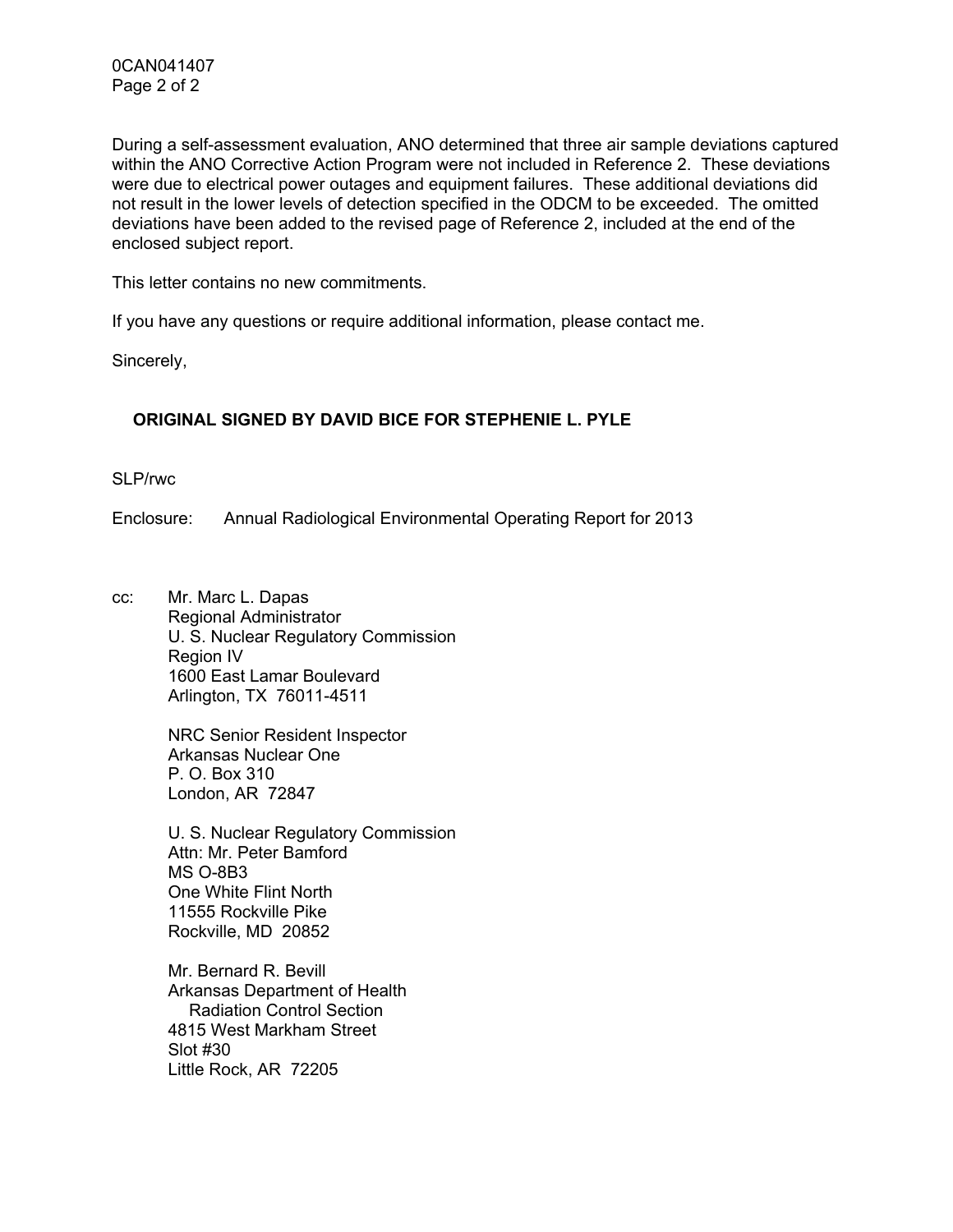**Enclosure to** 

## **0CAN041407**

**Annual Radiological Environmental Operating Report for 2013**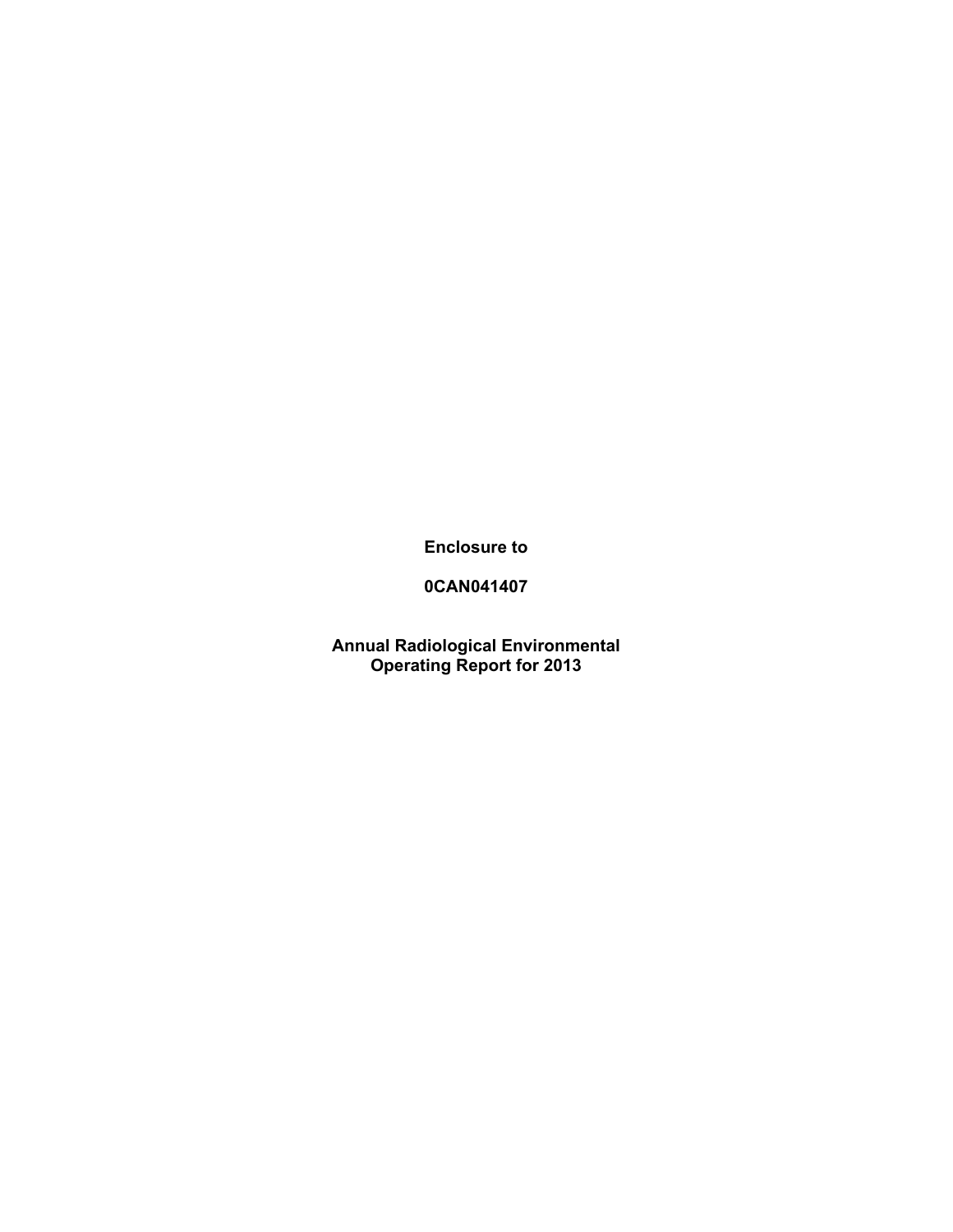## **Table of Contents**

| 1.0            |                     |                                                                         | $\overline{7}$ |
|----------------|---------------------|-------------------------------------------------------------------------|----------------|
|                | 1.1                 |                                                                         | 7              |
|                | 1.2                 |                                                                         | 7              |
|                | 1.3                 |                                                                         | 7              |
| 2.0            |                     |                                                                         | 18             |
|                | 2.1                 |                                                                         | 18             |
|                | 2.2                 |                                                                         | 18             |
|                | 2.3                 |                                                                         | 18             |
|                | 2.4                 |                                                                         | 20             |
|                | 2.5                 |                                                                         | 21             |
|                | 2.6                 |                                                                         | 21             |
|                | 2.7                 |                                                                         | 21             |
|                | 2.8                 |                                                                         | 21             |
|                | 2.9                 |                                                                         | 21             |
| 3.0            |                     |                                                                         | 22             |
|                | 3.1                 |                                                                         | 22             |
| <b>Tables</b>  |                     |                                                                         |                |
| Table 1.1      |                     |                                                                         | 9              |
| Table 2.1      |                     |                                                                         | 22             |
| Table 3.1      |                     | Radiological Environmental Monitoring Program Summary                   | 23             |
|                |                     |                                                                         |                |
| <b>Figures</b> |                     |                                                                         |                |
| Figure 1-1     |                     |                                                                         | 15             |
| Figure 1-2     |                     |                                                                         | 16             |
| Figure 1-3     |                     |                                                                         | 17             |
|                | <b>Attachments</b>  |                                                                         |                |
| Attachment 1   |                     | 2013 Radiological Monitoring Report Summary of Monitoring Results       | 27             |
|                | <b>Attachment 2</b> |                                                                         | 40             |
| Attachment 3   |                     |                                                                         |                |
| Attachment 4   |                     | Amended Annual Radiological Environmental Operating Report for 2012 114 |                |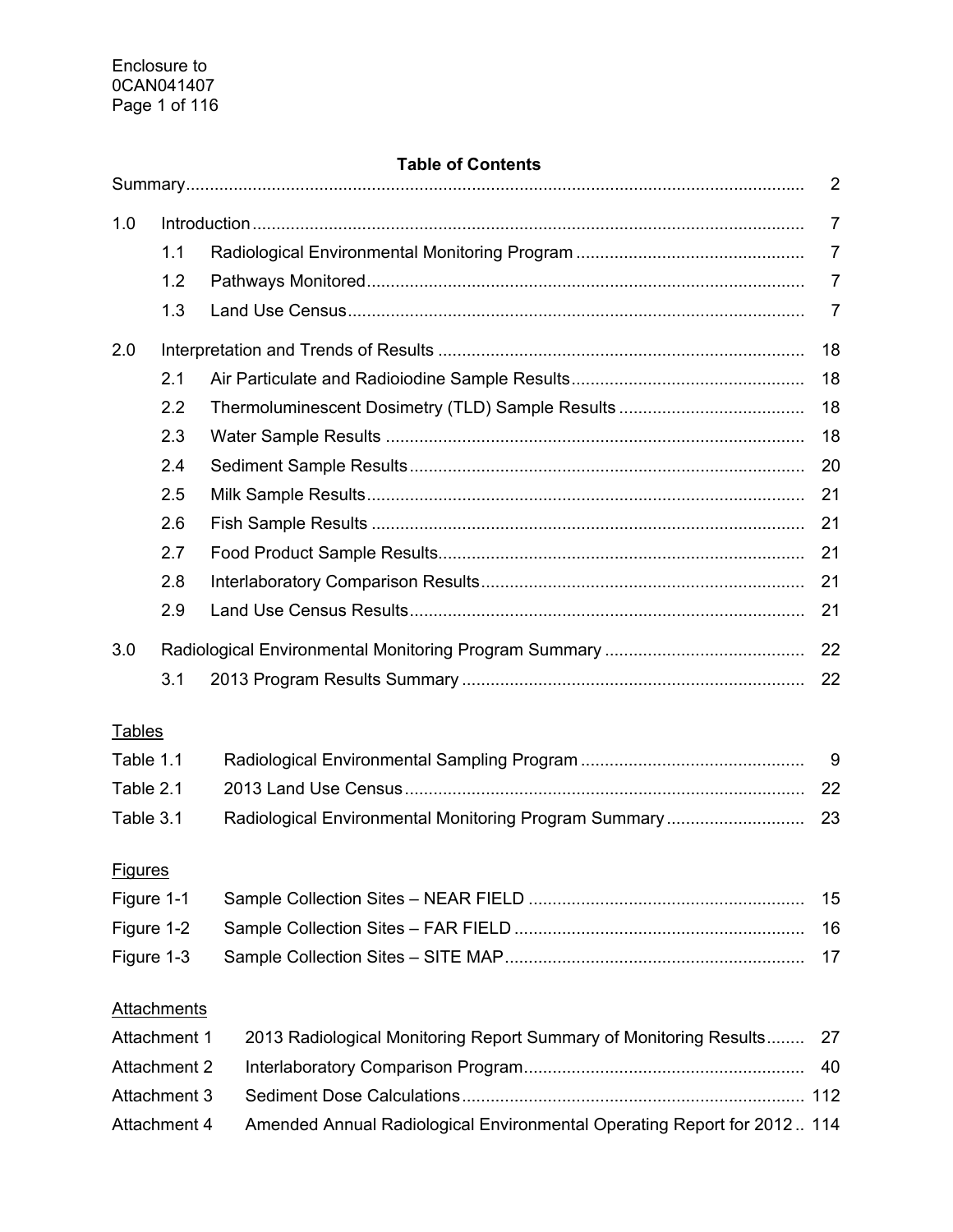Enclosure to 0CAN041407 Page 2 of 116

#### **Summary**

The Annual Radiological Environmental Operating Report (AREOR) presents data obtained through analyses of environmental samples collected for Arkansas Nuclear One's (ANO's) Radiological Environmental Monitoring Program (REMP) for the period January 1, 2013, through December 31, 2013. This report fulfills the requirements of ANO Unit 1 Technical Specification (TS) 5.6.2 and Unit 2 TS 6.6.2.

During 2013, as in previous years, ANO detected radionuclides attributable to plant operations at the discharge location (Station 8) where previously monitored liquid radioactive effluent from the plant is periodically discharged in accordance with the regulatory criteria established in the Offsite Dose Calculation Manual (ODCM). ANO personnel routinely monitor results from this area in order to note any trends. The review of results from this area indicates the following:

• Tritium levels in the surface water media continue to be below regulatory reporting limits and are consistent with concentrations that would typically be seen at this location as discussed in Section 2.3 of this AREOR.

Gross beta concentrations at the Station 14 (City of Russellville) indicator drinking water location continue to remain consistent with previous operational measurements and similar to the levels detected at the Station 57 (City of Danville) control drinking water location.

#### Radiological Environmental Monitoring Program

ANO established the REMP prior to the station becoming operational (1974) to provide data on background radiation and radioactivity normally present in the area. ANO has continued to monitor the environment by sampling air, water, sediment, fish and food products, as well as measuring radiation directly. ANO also samples milk if milk-producing animals are present commercially within five miles of the plant.

The REMP includes sampling indicator and control locations within an approximate 20-mile radius of the plant. The REMP utilizes indicator locations near the site to show any increases or buildup of radioactivity that might occur due to station operation, and control locations farther away from the site to indicate the presence of only naturally occurring radioactivity. ANO personnel compare indicator results with control and preoperational results to assess any impact ANO operation might have had on the surrounding environment.

In 2013, ANO personnel collected environmental samples for radiological analysis. Personnel compared results of indicator locations with control locations and previous studies and concluded that overall no significant relationship exists between ANO operation and effect on the plant environs. The review of 2013 data, in many cases, showed undetectable radiation levels in the environment and in all instances, no definable trends related to significant pathways associated with ANO.

#### Harmful Effects or Irreversible Damage

The REMP monitoring did not detect any harmful effects or evidence of irreversible damage in 2013. Therefore, no analysis or planned course of action to alleviate problems was necessary.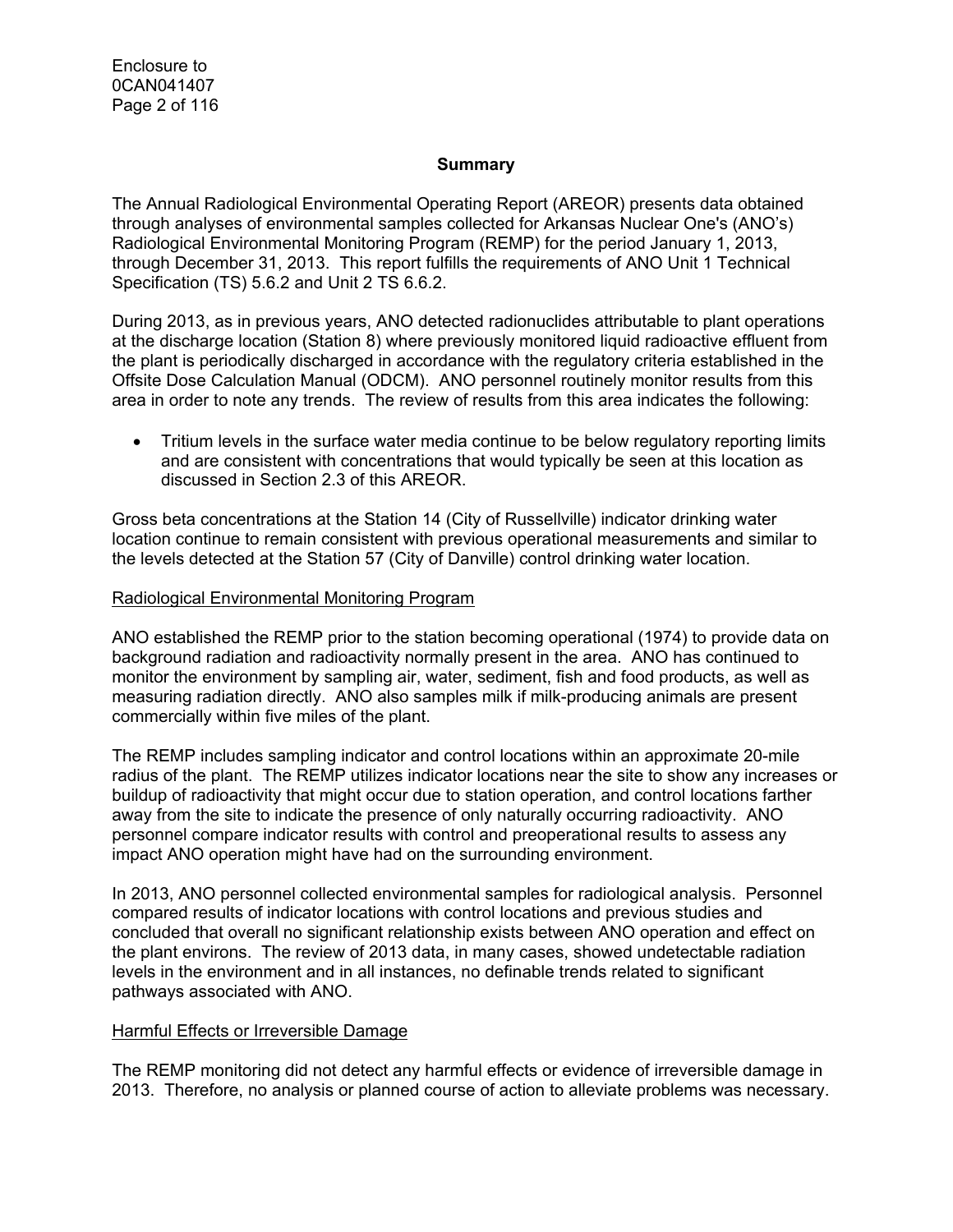#### Reporting Levels

ANO's review indicates that no samples equaled or exceeded reporting levels for radioactivity concentration in environmental samples due to ANO effluents, as outlined in ODCM Table 2.5-2, when averaged over any calendar quarter. Therefore, 2013 results did not trigger any Radiological Monitoring Program special reports.

#### Radioactivity Not Attributable to ANO

The ANO REMP has detected radioactivity attributable to other sources. These include the 25th Chinese nuclear test explosion in 1980 and the radioactivity plume release due to reactor core degradation at the Chernobyl Nuclear Power Plant in 1986. Prior to 1981, the ANO REMP detected radioactivity resulting from nuclear weapons testing, with Cesium-137 continuing to be periodically detected. In 2011, ANO detected I-131 radioactivity attributed to the Fukushima Daiichi Nuclear Power Plant accident (March 11, 2011).

#### Comparison to Federal and State Programs

ANO personnel compared REMP data to state monitoring programs as results became available. Historically, the programs used for comparison have included the U.S. Nuclear Regulatory Commission (NRC) Thermoluminescent Dosimeter (TLD) Direct Radiation Monitoring Network and the Arkansas Department of Health (ADH).

The NRC TLD Network Program was discontinued in 1998. Historically these results have compared to those from the ANO REMP. ANO TLD results continue to remain similar to the historical average and continue to verify that plant operation is not affecting the ambient radiation levels in the environment.

The ADH and the ANO REMP entail similar radiological environmental monitoring program requirements. These programs include collecting air samples and splitting or sharing sample media such as water, sediment and fish. Both programs have obtained similar results over previous years.

#### Sample Deviations

• Milk

The REMP did not include milk sampling within five miles of ANO in 2013 due to unavailability. The ODCM requires collection of milk samples, if available commercially within 5 miles of the plant. ANO personnel collected vegetation samples to monitor the ingestion pathway, as specified in the ODCM, because of milk unavailability.

 Lower Levels of Detection (LLDs) during this reporting period were within the acceptable limits required by Table 2.5-1 of the ODCM.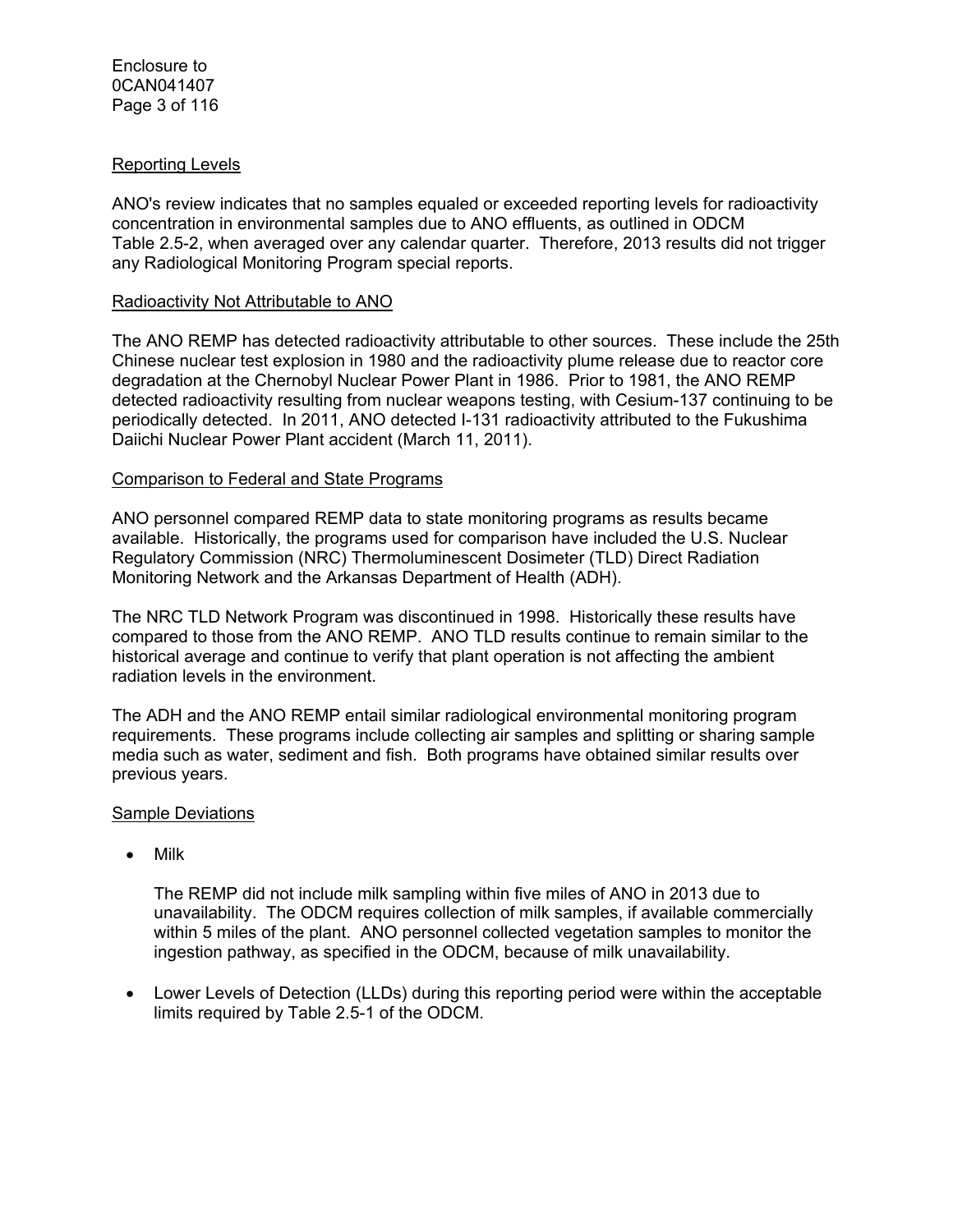Air Samples

Listed below are air sampler deviations that occurred during 2013 due to electrical power outages and equipment failure. These deviations did not result in the excedence of the LLD values specified in the ODCM. As described in ODCM, B 2.5.1, Actions A.1 and A.2, deviations are permitted from the required sampling schedule due to malfunction of sampling equipment and other legitimate reasons.

| <b>Station</b> | <b>Sampling Period</b>    | <b>Comment</b>                                                                                                                                                |
|----------------|---------------------------|---------------------------------------------------------------------------------------------------------------------------------------------------------------|
| 02             | 03/19/2013 - 04/02/2013   | On 03/24/2013, electrical power was lost to<br>sample station. Entergy Arkansas contacted.<br>(CR-ANO-C-2013-00772)                                           |
| 56             | 03/19/2013 - 04/02/2013   | On 03/24/2013, electrical power was lost to<br>sample station. Entergy Arkansas contacted.<br>(CR-ANO-C-2013-00772)                                           |
| 07             | $03/19/2013 - 04/02/2013$ | On 03/26/2013, the run time totalizer failed.<br>Replaced run time totalizer.<br>(CR-ANO-C-2013-00801)                                                        |
| 01             | 10/01/2013 - 10/15/2013   | On 10/08/2013, the air filter was found not<br>centered on filter holder. Procedure updated<br>to address matter; training provided.<br>(CR-ANO-C-2013-02585) |
| 06             | 11/26/2013 - 12/10/2013   | On 12/03/2013, the air pump failed. Replaced<br>sample pump. (CR-ANO-C-2013-03009)                                                                            |
| 02             | 12/10/2013 - 12/24/2013   | On 12/17/2013, electrical power was lost to<br>sample station. Entergy Arkansas contacted.<br>(CR-ANO-C-2013-03156)                                           |

• Missed Samples

First quarter environmental TLD Station # 116 missing (CR-ANO-C-2013-01082).

Third quarter environmental TLD Station # 148 missing (CR-ANO-C-2013-02650).

Unavailable Results

ANO received analytical results in adequate time for inclusion in this report.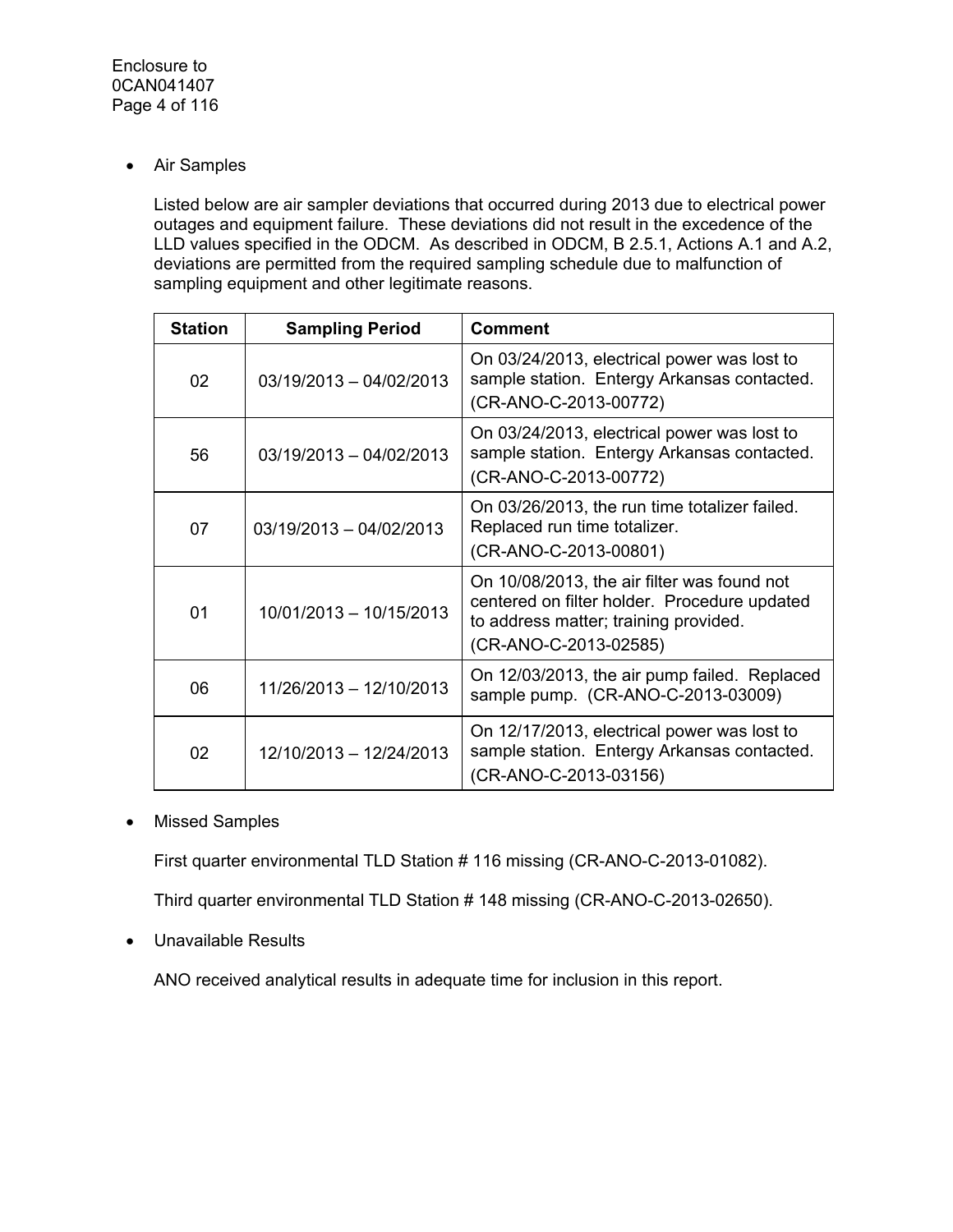#### Program Modifications

The following revisions were made to OP-1608.005, "Radiological Environmental Monitoring Program (REMP)" in 2013.

- References to ODCM Appendix 1 and 2 were deleted and reference to ODCM Table 2.5-1 was updated. The changes improved clarity.
- Deleted NRC Commitment P-15976; Subject: Annual Radiological Environmental Operating Report – 1997 Corrective Actions to Address Sampling Deviations As Noted in Summary Page 11 of 104 (Modify Procedures to Address Job Orders, Sample Tracking and Sample Storage Times). The following items implemented Commitment P-15976 from 0CAN049804:
	- OP-1608.005 Attachments 1 3 contain the sample station locations, which are normally used.
	- ODCM Work Orders identified on the Master Test Control List provide sampling requirements and are addressed in Procedures 1000.024, "Reviews and Comments – Control of Maintenance" and 1001.009, "Master Test Control List".
	- Samples requested during a drill, accident, or post-accident situation which are not listed in this procedure are sampled using accepted radiation protection guidelines.
	- Procedure 1905.002, "Offsite Emergency Monitoring" contains requirements for labeling environmental samples during a drill, accident, or post-accident situation.
- Removed reference to hydrochloric acid (HCL) and uses of HCL. HCL is used as a preservative for water samples sent offsite for gamma analysis. ANO changed vendor laboratory and vendor requested not to acidify water samples. Vendor determined that acidification reduces the detection of I-131.
- Added "or approved contractor" to better clarify roles for various sampling activities.
- Added precautionary step of "Awareness of environmental hazards (heat, cold, insects, snakes, spiders, poision ivy)".
- Added the words "from each sample" site to better define the amount of sample to be retained.
- Added the word "duplicate" to better define the sample being retained.
- Revised notes to identify Wastewater Holding Pond water and sediment samples are analyzed onsite.
- Better defined step by adding the designation of "onsite" for the collection and analysis of Stormwater samples.
- Added (Surface Water Source) to "Drinking Water Sample" reference. This better identifies the drinking water coming from a surface water source.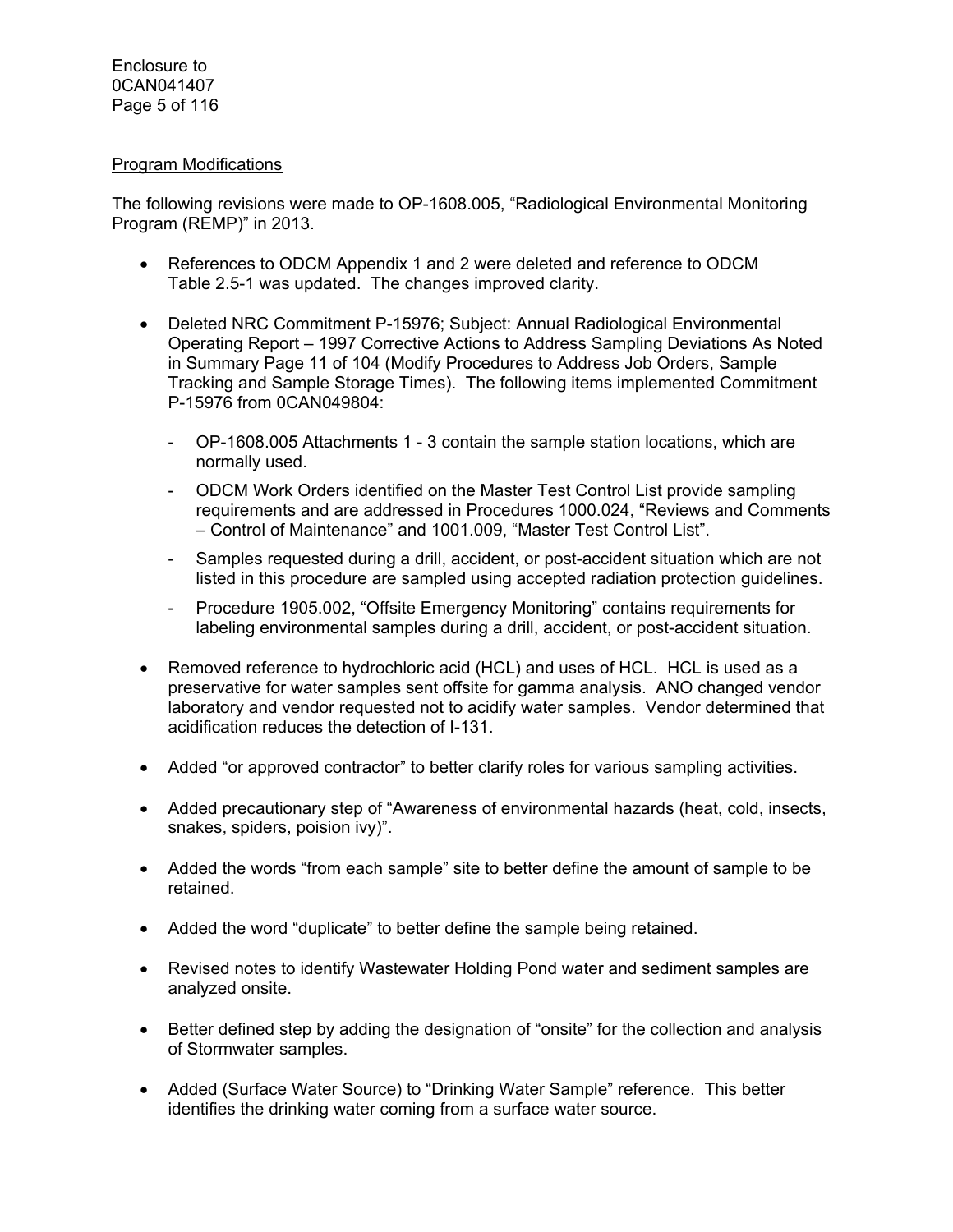- The following changes were made to Groundwater Monitoring Well Sampling:
	- Deleted statement "This sample is not required for ODCM compliance". Replaced with "ODCM Table 2.5-1 requires two groundwater samples to be collected once per 92 days". During the original REMP program ANO sampled two wells for many years. It was determined that neither well was influenced by plant operations, thus ANO deleted this requirement from the ODCM. Now that groundwater wells are available, ANO is reinstating the requirement to sample groundwater and making it a requirement of the ODCM.
	- ANO has been sampling 4 groundwater wells (REMP station numbers: 58, 59, 60, and 61) since 2007. These were the first four groundwater wells installed at ANO. Since then, ANO has installed 16 more groundwater monitoring wells. Of these 16 wells, 4 are deep (150 foot) wells and 6 are located inside the protected area near potential radiological sources. ANO has chosen to better define the required REMP groundwater monitoring program. Station numbers 59, 60, 61 are deleted from the REMP and added station numbers 62, 63 and 64. Of these are two deep wells (more conductive to drinking water source) and one well located inside the protected area (more conductive to early detection). Also the requirement to analyze for gross beta has been added. Gross beta is only required for drinking water samples.
- Added (Surface Water Source) to "Drinking Water Sample" reference. This better identifies the drinking water coming from a surface water source.

#### **Attachments**

Attachment 1 contains results of air, TLD, water, sediment, fish, and food product samples collected in 2013. TLDs were analyzed by a vendor (Stanford Dosimetry). All remaining samples were analyzed GEL Laboratories, LLC (GEL).

Attachment 2 contains GEL's and Stanford Dosimetry's participation in the interlaboratory comparison program during 2013.

Attachment 3 contains dose calculations performed for sediment using a generalized equation from Regulatory Guide 1.109, "Calculation of Annual Doses to Man from Routine Releases of Reactor Effluents for the Purpose of Evaluating Compliance with 10 CFR Part 50, Appendix I," Revision 1.

Attachment 4 contains amendments made to the 2012 AREOR.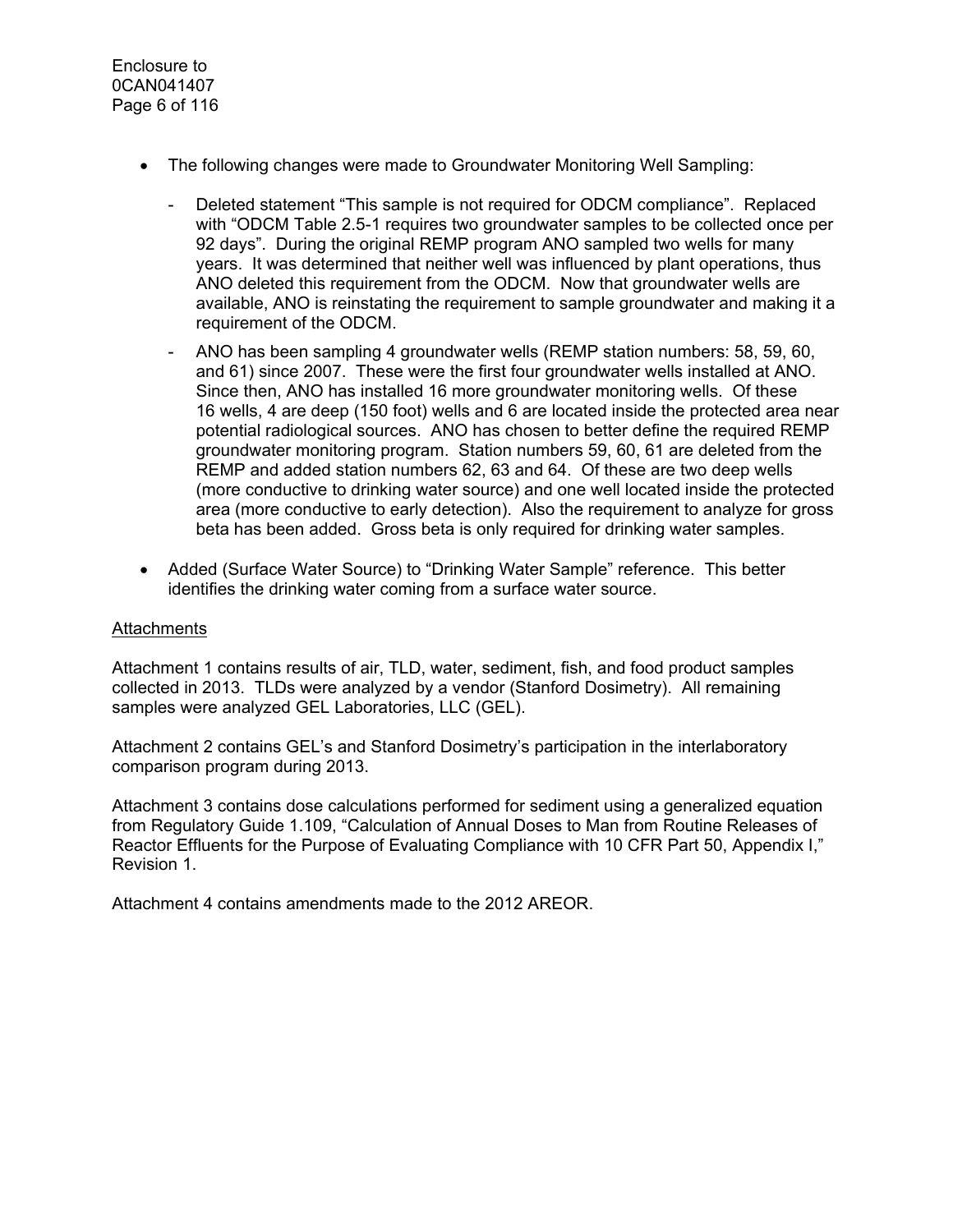Enclosure to 0CAN041407 Page 7 of 116

## **1.0 Introduction**

#### **1.1 Radiological Environmental Monitoring Program**

ANO established the REMP to ensure that plant operating controls properly function to minimize any associated radiation endangerment to human health or the environment. The REMP is designed for:

- Analyzing applicable pathways for anticipated types and quantities of radionuclides released into the environment.
- Considering the possibility of a buildup of long-lived radionuclides in the environment and identifying physical and biological accumulations that may contribute to human exposures.
- Considering the potential radiation exposure to plant and animal life in the environment surrounding ANO.
- Correlating levels of radiation and radioactivity in the environment with radioactive releases from station operation.

#### **1.2 Pathways Monitored**

The airborne, direct radiation, waterborne and ingestion pathways are monitored as required by the ODCM. A description of the ANO REMP utilized to monitor the exposure pathways is described in Table 1.1 and shown in Figures 1-1, 1-2 and 1-3.

Section 2.0 of this report provides a discussion of 2013 sampling results and Section 3.0 provides a summary of results for the monitored exposure pathways.

#### **1.3 Land Use Census**

ANO personnel conducts land use census biannually (once every two years) as required by ODCM Section B 2.5.2. The latest land use census was conducted in 2013. The purpose of this census is to identify changes in uses of land within five miles of ANO that would require modifications to the REMP or ODCM. The most important criteria during this census are to determine location in each sector of the nearest:

- 1) Residence
- 2) Animal milked for human consumption
- 3) Garden of greater than 500 square feet producing fresh leafy (broadleaf) vegetables\*
	- \* ANO personnel did not perform a garden census since ODCM Section B 2.5.2, Actions A.1, A.2.1, and A.2.2 allows the routine sampling of broadleaf vegetation in the highest D/Q sector near the site boundary in lieu of the garden census.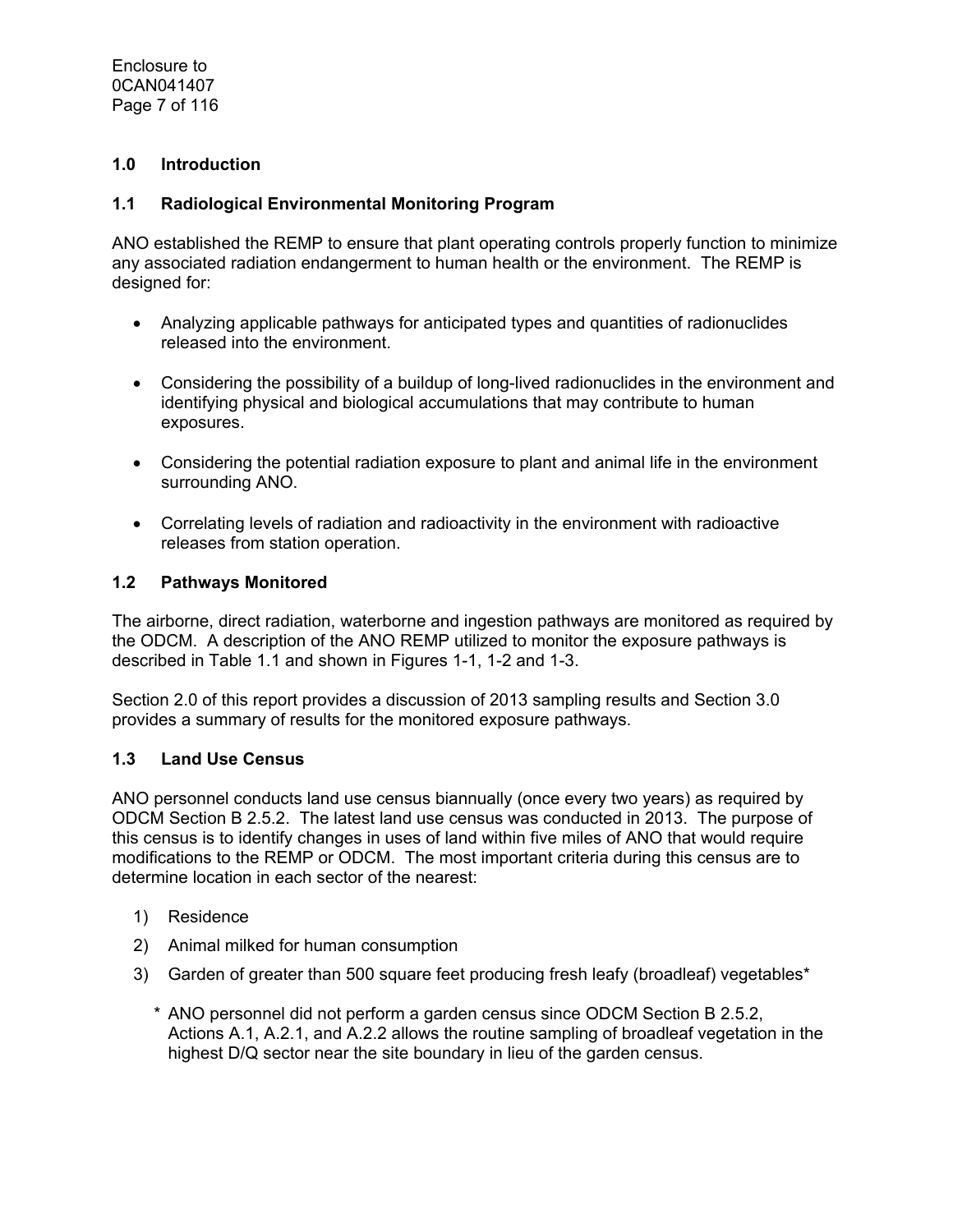Enclosure to 0CAN041407 Page 8 of 116

The method used by ANO personnel for conducting the land use census is as follows:

- ANO personnel conducted door-to-door (drive by) field surveys in order to locate the nearest resident in each meteorological sector.
- Consultation with local agricultural authorities is used for the identification of commercial milk providers within five-miles of the Unit 1 reactor building.
- As a result of these surveys, the following information is obtained in each meteorological sector:
	- 1) Nearest permanent residence
	- 2) Nearest milking animal
- ANO personnel identify locations on the map, measure distances to ANO (or use a GPS system) and record results.
- Locations, if any, are identified which yield a calculated dose or dose commitments greater than those currently calculated in the ODCM.
- ANO personnel compare results to previous census.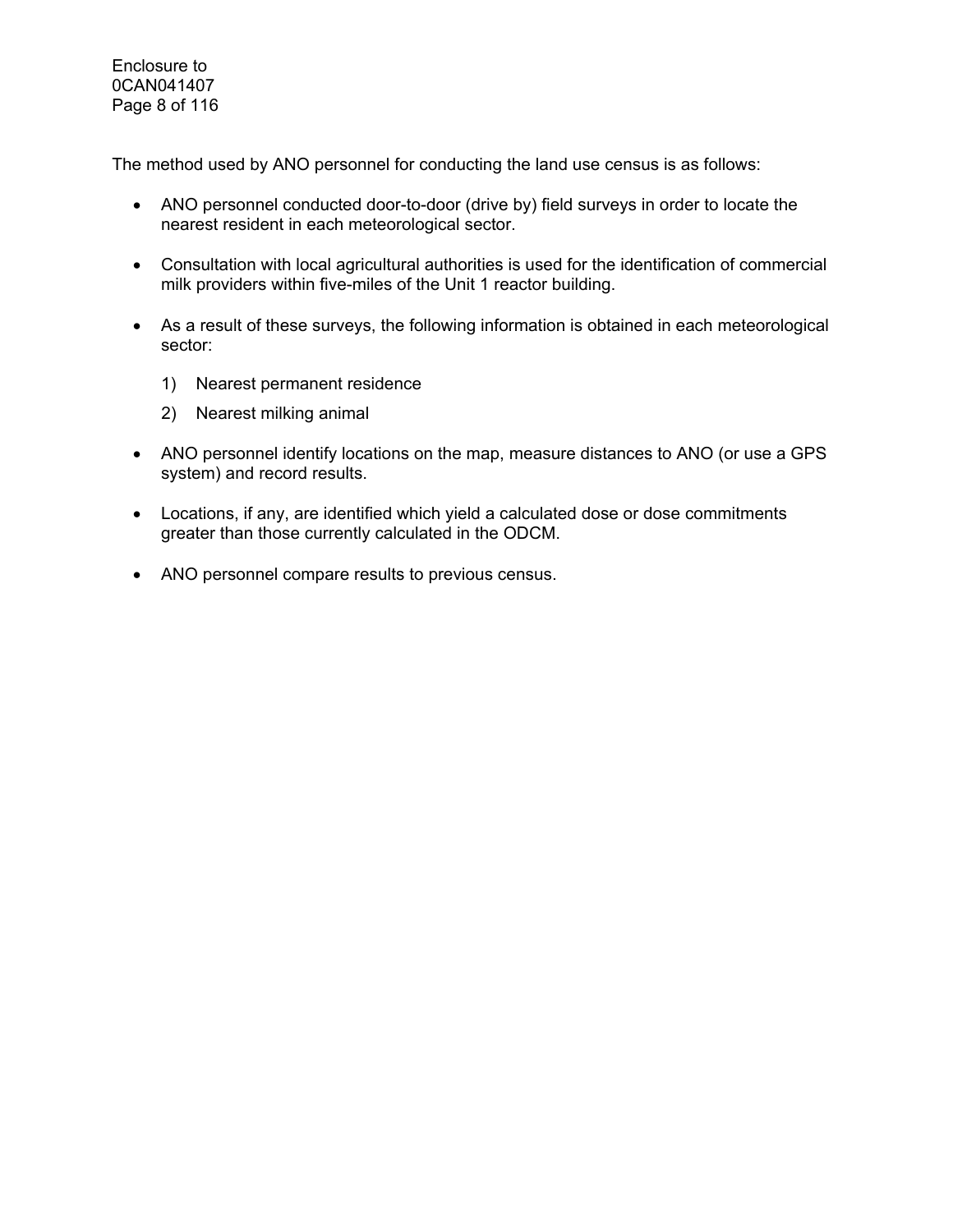## **TABLE 1.1**

| <b>Exposure</b><br>Pathway | Requirement                                                                                                                                                            | <b>Sample Point Description,</b><br><b>Distance and Direction</b>                                                                                                                                                                                                                                                                                                                          | <b>Sampling and Collection</b><br><b>Frequency</b>                                                                         | <b>Type and Frequency Of Analyses</b>                                                                                                                               |  |
|----------------------------|------------------------------------------------------------------------------------------------------------------------------------------------------------------------|--------------------------------------------------------------------------------------------------------------------------------------------------------------------------------------------------------------------------------------------------------------------------------------------------------------------------------------------------------------------------------------------|----------------------------------------------------------------------------------------------------------------------------|---------------------------------------------------------------------------------------------------------------------------------------------------------------------|--|
| Airborne                   | Radioiodine and Particulates<br>2 samples close to the Site Boundary, in<br>(or near) different sectors with the<br>highest calculated annual average                  | Station 2 (243° - 0.5 miles) - South<br>of the sewage treatment plant.<br>Station 56 (264 $\degree$ - 0.4 miles) – West                                                                                                                                                                                                                                                                    |                                                                                                                            |                                                                                                                                                                     |  |
|                            | ground level D/Q.<br>Radioiodine and Particulates<br>1 sample from the vicinity of a<br>community having the highest calculated<br>annual average ground level D/Q.    | end of the sewage treatment plant.<br>Station 1 (88° - 0.5 miles) - Near<br>the meteorology tower.                                                                                                                                                                                                                                                                                         | Continuous operation of<br>sampler with sample collection<br>as required by dust loading but<br>at least once per 14 days. | Radioiodine Canister - Analyze at<br>least once per 14 days for I-131.<br>Particulate Sampler - Analyze for<br>gross beta radioactivity following<br>filter change. |  |
|                            | Radioiodine and Particulates<br>1 sample from a control location<br>15 - 30 km (10 - 20 miles) distance.                                                               | Station 7 (210° - 19.0 miles) -<br>Entergy Supply Yard on Highway 10<br>in Danville.                                                                                                                                                                                                                                                                                                       |                                                                                                                            |                                                                                                                                                                     |  |
|                            | <b>Radioiodine and Particulates</b><br>One location sampled voluntarily by ANO.                                                                                        | Station 6 (111° - 6.8 miles) -<br>Entergy local office in Russellville<br>(305 South Knoxville Avenue).                                                                                                                                                                                                                                                                                    |                                                                                                                            |                                                                                                                                                                     |  |
| <b>Direct</b><br>Radiation | Thermoluminescent dosimetry (TLDs)<br>16 inner ring stations with two or more<br>dosimeters in each meteorological sector<br>in the general area of the Site Boundary. | Station 1 (88° - 0.5 miles) - On a<br>pole near the meteorology tower.<br>Station 2 (243° - 0.5 miles) - South<br>of the sewage treatment plant.<br><b>Station 3 (5<math>^{\circ}</math> - 0.7 miles)</b> – West of<br>ANO Gate #2 on Highway 333<br>(approximately 0.35 miles)<br>Station 4 (181 $^{\circ}$ - 0.5 miles) - West<br>of May Cemetery entrance on south<br>side of the road. | Once per 92 days.                                                                                                          | Gamma Dose - Once per 92 days.                                                                                                                                      |  |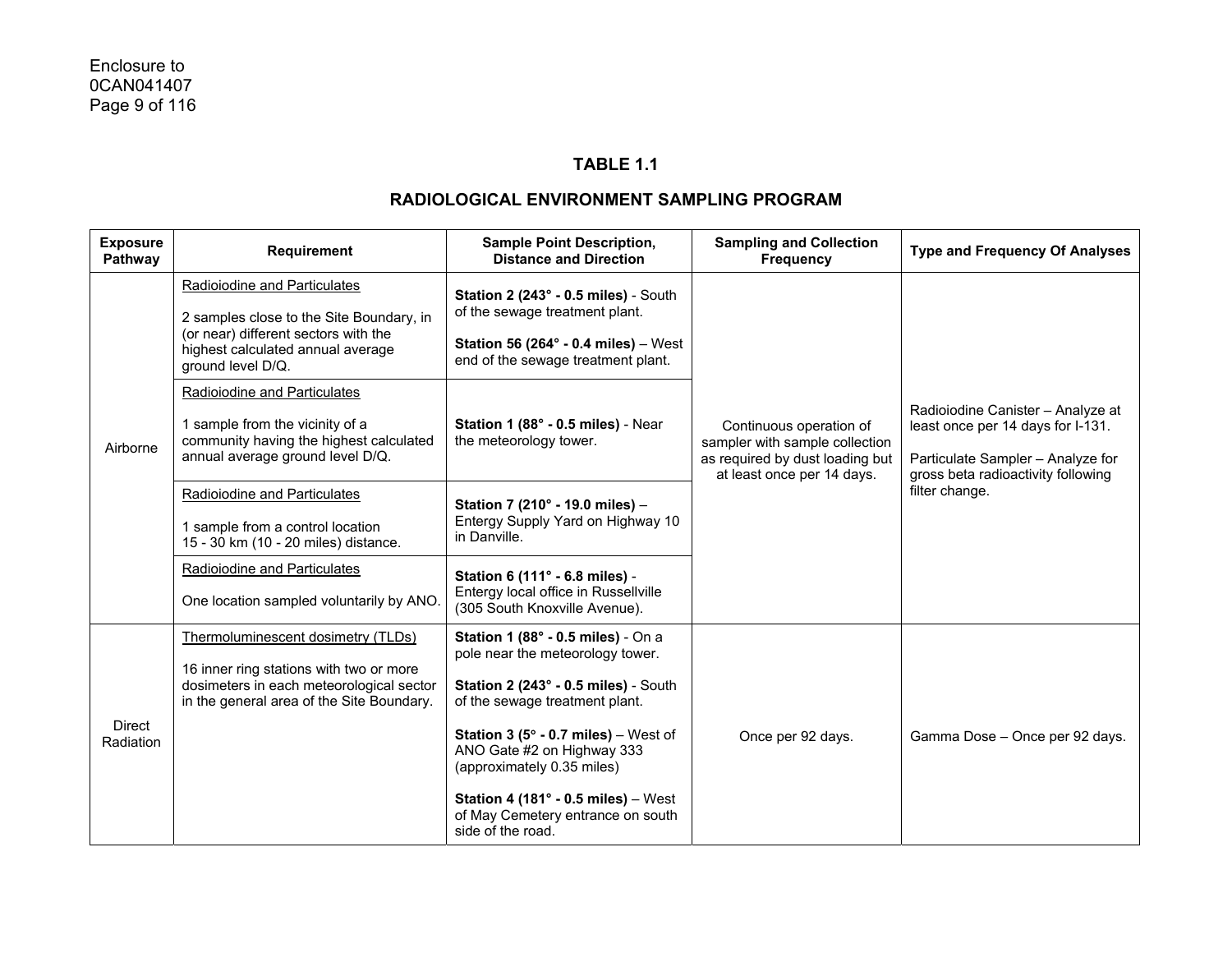| <b>Exposure</b><br>Pathway | <b>Requirement</b>                                                                                                                             | <b>Sample Point Description,</b><br><b>Distance and Direction</b>                                                                                                                                                                                                                                                                                                                                                                                                                                                                                                                                                                                                                                                                                                                                                                                                            | <b>Sampling and Collection</b><br><b>Frequency</b> | <b>Type and Frequency Of Analyses</b> |
|----------------------------|------------------------------------------------------------------------------------------------------------------------------------------------|------------------------------------------------------------------------------------------------------------------------------------------------------------------------------------------------------------------------------------------------------------------------------------------------------------------------------------------------------------------------------------------------------------------------------------------------------------------------------------------------------------------------------------------------------------------------------------------------------------------------------------------------------------------------------------------------------------------------------------------------------------------------------------------------------------------------------------------------------------------------------|----------------------------------------------------|---------------------------------------|
| <b>Direct</b><br>Radiation | <b>TLDs</b><br>16 inner ring stations with two or more<br>dosimeters in each meteorological sector<br>in the general area of the Site Boundary | <b>Station 56 (264° - 0.4 miles)</b> - West<br>end of the sewage treatment plant.<br>Station 108 (306° - 0.9 miles) -<br>South on Flatwood Road on a utility<br>pole.<br>Station 109 (291° - 0.6 miles) -<br>Utility pole across from the junction<br>of Flatwood Road and Round<br>Mountain Road.<br>Station 110 (138° - 0.8 miles) -<br>Bunker Hill Lane on the first utility<br>pole on the left.<br><b>Station 145 (28° - 0.6 miles) - Near</b><br>west entrance to the RERTC on a<br>utility pole.<br>Station 146 (45° - 0.6 miles) -<br>South end of east parking lot at<br>RERTC on a utility pole.<br>Station 147 (61° - 0.6 miles) - West<br>side of Bunker Hill Road,<br>approximately 100 yards from<br>intersection with State Highway 333.<br>Station 148 (122° - 0.6 miles) -<br>Intersection of Bunker Hill Road with<br>Scott Lane on county road sign post. | Once per 92 days.                                  | Gamma Dose - Once per 92 days.        |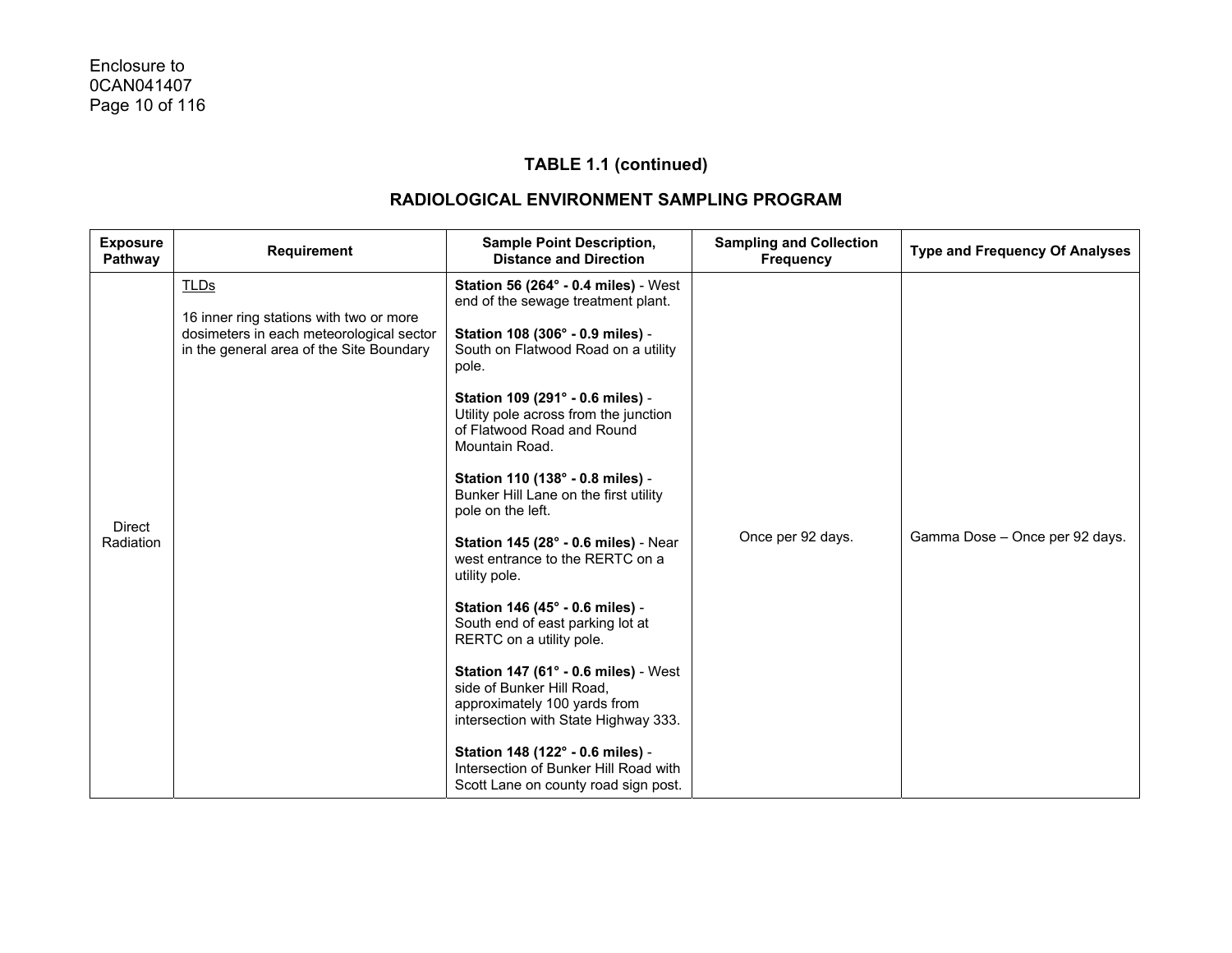| <b>Exposure</b><br>Pathway | <b>Requirement</b>                                                                                                                                                                                    | <b>Sample Point Description,</b><br><b>Distance and Direction</b>                                                                                                                                                                                                                                                                                                                                                                          | <b>Sampling and Collection</b><br><b>Frequency</b> | <b>Type and Frequency Of Analyses</b> |
|----------------------------|-------------------------------------------------------------------------------------------------------------------------------------------------------------------------------------------------------|--------------------------------------------------------------------------------------------------------------------------------------------------------------------------------------------------------------------------------------------------------------------------------------------------------------------------------------------------------------------------------------------------------------------------------------------|----------------------------------------------------|---------------------------------------|
|                            | <b>TLDs</b><br>16 inner ring stations with two or more<br>dosimeters in each meteorological sector<br>in the general area of the Site Boundary.                                                       | Station 149 (156° - 0.5 miles) - On<br>a utility pole on the south side of<br>May Road.<br>Station 150 (205° - 0.6 miles) -<br>North side of May Road on a utility<br>pole past the McCurley Place turn.<br>Station 151 (225° - 0.4 miles) -<br>West side of sewage treatment plant<br>near the lake on a metal post.<br>Station 152 (338° - 0.8 miles) -<br>South side of State Highway 333 on<br>a road sign post.                       |                                                    |                                       |
| <b>Direct</b><br>Radiation | <b>TLDs</b><br>8 stations with two or more dosimeters in<br>special interest areas such as population<br>centers, nearby residences, schools, and<br>in 1 - 2 areas to serve as control<br>locations. | Station 6 (111° - 6.8 miles) -<br>Entergy local office in Russellville<br>(305 South Knoxville Avenue).<br>Station 7 (210° - 19.0 miles) -<br>Entergy Supply Yard on Highway 10<br>in Danville.<br>Station 111 (120° - 2.0 miles) -<br>Marina Road on a utility pole on the<br>left just prior to curve.<br>Station 116 (318° - 1.8 miles) -<br>Highway 333 and Highway 64 in<br>London on a utility pole north of the<br>railroad tracks. | Once per 92 days.                                  | Gamma Dose - Once per 92 days.        |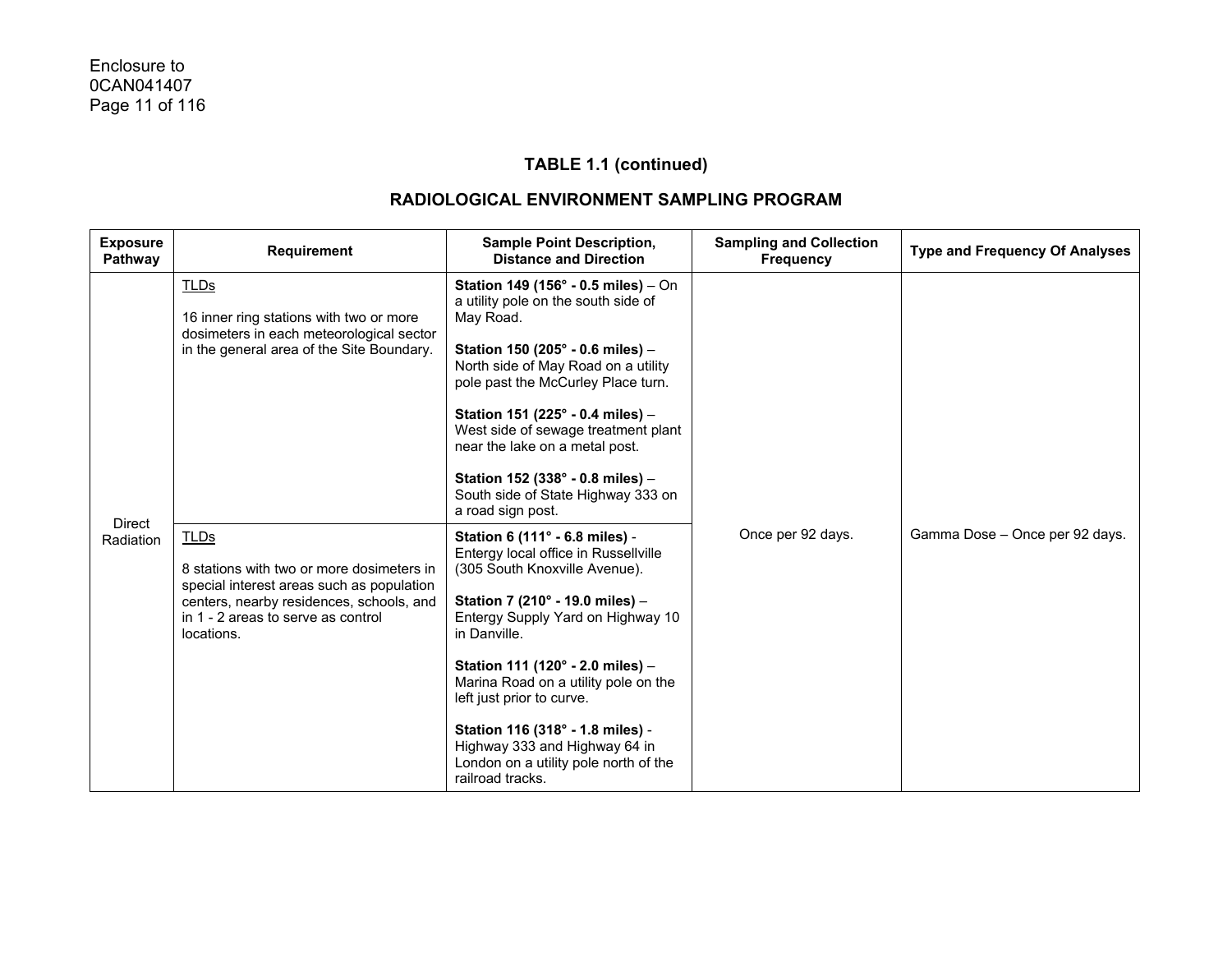| <b>Exposure</b><br>Pathway | Requirement                                                                                                                                                                                             | <b>Sample Point Description,</b><br><b>Distance and Direction</b>                                                                                                                                                                                                                                                                                                                                                                                                                                                      | <b>Sampling and Collection</b><br><b>Frequency</b> | <b>Type and Frequency Of Analyses</b>                                          |
|----------------------------|---------------------------------------------------------------------------------------------------------------------------------------------------------------------------------------------------------|------------------------------------------------------------------------------------------------------------------------------------------------------------------------------------------------------------------------------------------------------------------------------------------------------------------------------------------------------------------------------------------------------------------------------------------------------------------------------------------------------------------------|----------------------------------------------------|--------------------------------------------------------------------------------|
| Direct<br>Radiation        | <b>TLDs</b><br>8 stations with two or more dosimeters in<br>special interest areas such as population<br>centers, nearby residences, schools, and<br>in $1 - 2$ areas to serve as control<br>locations. | Station 125 (46° - 8.7 miles) -<br>College Street on a utility pole at the<br>southeast corner of the red brick<br>school building.<br>Station 127 (100° - 5.2 miles) -<br>Arkansas Tech Campus on a utility<br>pole across from Paine Hall.<br>Station 137 (151° - 8.2 miles) - On<br>a speed limit sign on the right in<br>front of the Morris R. Moore<br>Arkansas National Guard Armory.<br>Station 153 (304° - 9.2 miles) -<br>Knoxville Elementary School near<br>the school entrance gate on a utility<br>pole. | Once per 92 days.                                  | Gamma Dose - Once per 92 days.                                                 |
| Waterborne                 | <b>Surface Water</b><br>1 indicator location (influenced by plant<br>discharge)<br>1 control location (uninfluenced by plant<br>discharge)                                                              | Station 8 (166° - 0.2 miles) - Plant<br>discharge canal.<br>Station 10 (95 $^{\circ}$ - 0.5 miles) - Plant<br>intake canal.                                                                                                                                                                                                                                                                                                                                                                                            | Once per 92 days.                                  | Gamma isotopic and tritium<br>analyses once per 92 days.                       |
|                            | <b>Drinking Water</b><br>1 indicator location (influenced by plant<br>discharge)<br>1 control location (uninfluenced by plant<br>discharge)                                                             | Station 14 (70° - 5.1 miles) -<br>Russellville city water system from<br>the Illinois Bayou.<br>Station 57 (208° - 19.5 miles) -<br>Danville public water supply<br>treatment on Fifth Street.                                                                                                                                                                                                                                                                                                                         | Once per 92 days.                                  | I-131, gross beta, gamma isotopic<br>and tritium analyses once per 92<br>days. |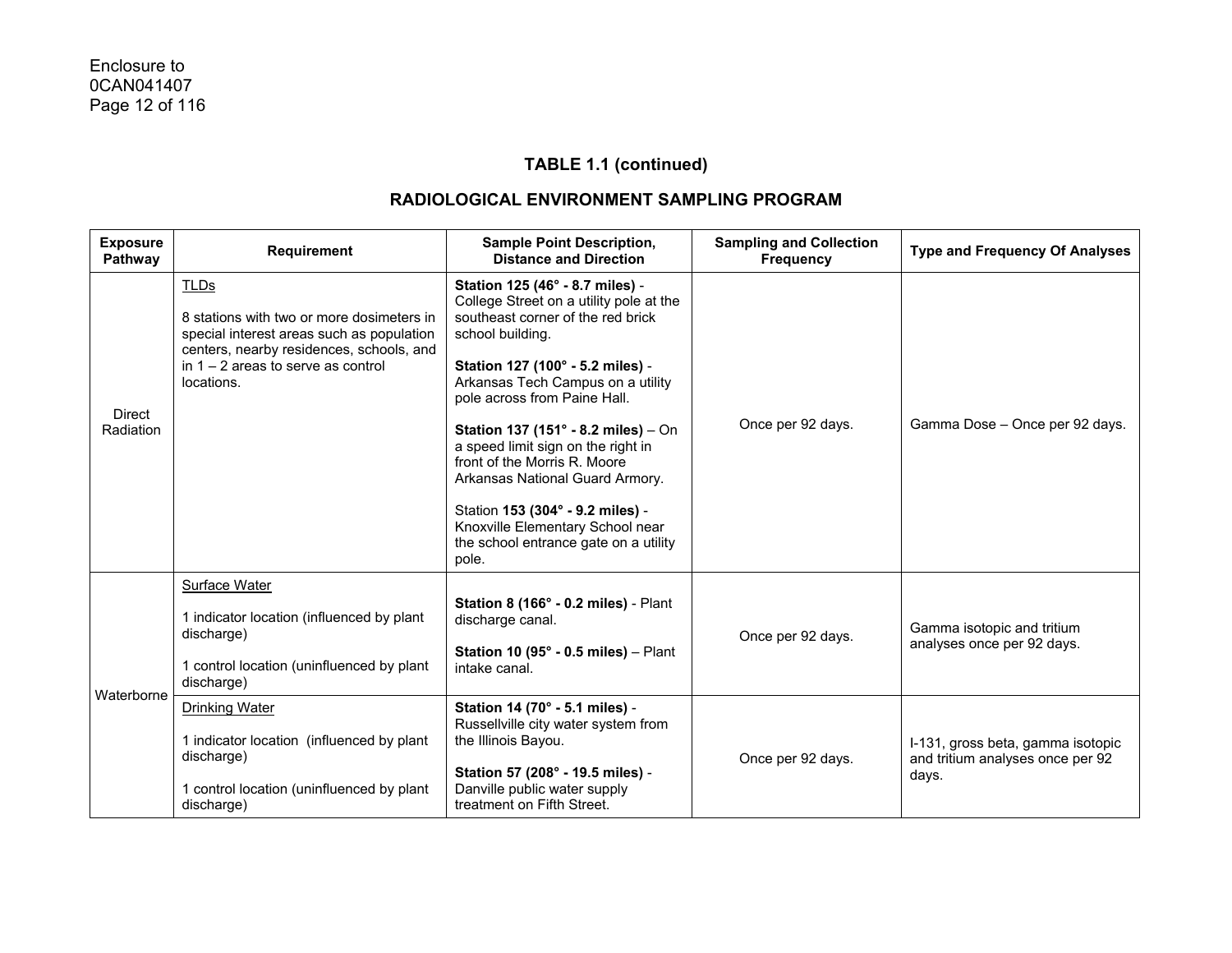| <b>Exposure</b><br>Pathway | <b>Requirement</b>                                                                                                                                                                                                                                                                                                                                                                                       | <b>Sample Point Description,</b><br><b>Distance and Direction</b>                                                                                                                            | <b>Sampling and Collection</b><br><b>Frequency</b> | <b>Type and Frequency Of Analyses</b>                          |
|----------------------------|----------------------------------------------------------------------------------------------------------------------------------------------------------------------------------------------------------------------------------------------------------------------------------------------------------------------------------------------------------------------------------------------------------|----------------------------------------------------------------------------------------------------------------------------------------------------------------------------------------------|----------------------------------------------------|----------------------------------------------------------------|
| Waterborne                 | Sediment<br>1 indicator location (influenced by plant<br>discharge)<br>1 control location (uninfluenced by plant<br>discharge)                                                                                                                                                                                                                                                                           | Station 8 (243° - 0.9 miles) - Plant<br>discharge canal.<br>Station 16 (287° - 5.5 miles) -<br>Panther Bay on south side of<br>Arkansas River across from mouth<br>of Piney Creek.           | Once per 365 days.                                 | Gamma isotopic analysis once per<br>365 days.                  |
| Ingestion                  | Milk<br>1 indicator sample location within five-<br>mile distance if commercially available.<br>1 control sample location at a distance of<br>>five-miles when an indicator exists.                                                                                                                                                                                                                      | Currently, no available milking<br>animals within 5 miles of ANO.                                                                                                                            | Once per 92 days.                                  | Gamma isotopic and I-131<br>analyses once per 92 days.         |
|                            | Fish<br>1 sample of commercially and/or<br>recreationally important species in<br>vicinity of plant discharge.<br>1 sample of same species in area not<br>influenced by plant discharge.                                                                                                                                                                                                                 | Station 8 (212 $^{\circ}$ - 0.5 miles) - Plant<br>discharge canal.<br>Station 16 (287° - 5.5 miles) -<br>Panther Bay on south side of<br>Arkansas River across from mouth<br>of Piney Creek. | Once per 365 days.                                 | Gamma isotopic on edible portions<br>once per 365 days.        |
|                            | <b>Food Products</b><br>1 sample of broadleaf (edible or non-<br>edible) near the Site Boundary from one<br>of the highest anticipated annual average<br>ground level D/Q sectors, if milk<br>sampling is not performed.<br>1 sample location of broadleaf vegetation<br>(edible or non-edible) from a control<br>location $15 - 30$ km $(10 - 20$ miles)<br>distant, if milk sampling is not performed. | Station 13 (273° - 0.5 miles) - West<br>from ANO toward Gate 4 onto<br>Flatwood Road.<br>Station 55 (208° - 16.5 miles) -<br>Intersection of Highway 27 and 154.                             | Three per 365 days.                                | Gamma. isotopic and I-131<br>analyses three times per 365 days |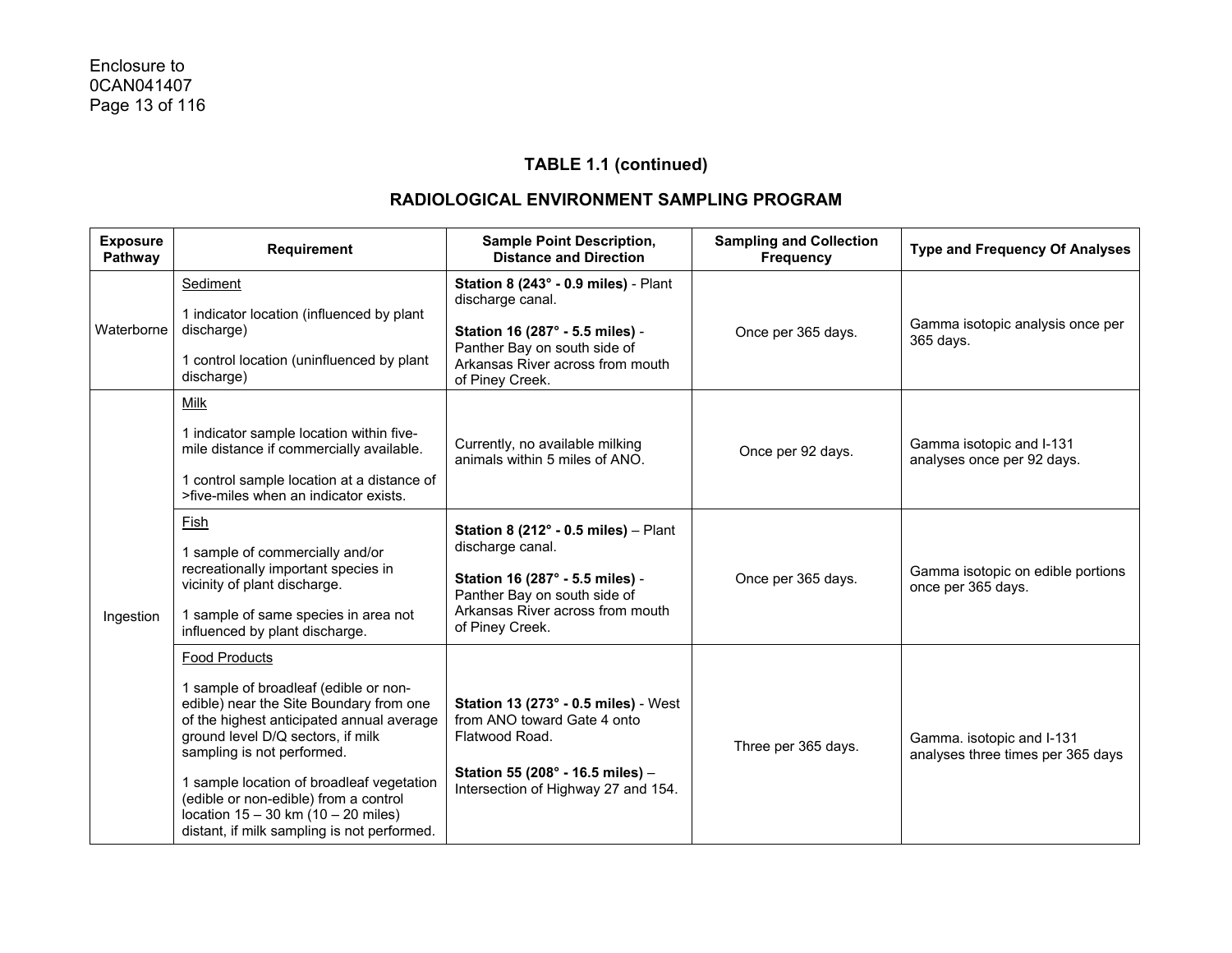| <b>Exposure</b><br>Pathway | <b>Requirement</b>                                                                                      | <b>Sample Point Description, Distance and</b><br><b>Direction</b>                                                                                                          | <b>Sampling and Collection</b><br><b>Frequency</b> | <b>Type and Frequency Of</b><br><b>Analyses</b>                            |
|----------------------------|---------------------------------------------------------------------------------------------------------|----------------------------------------------------------------------------------------------------------------------------------------------------------------------------|----------------------------------------------------|----------------------------------------------------------------------------|
| Ground<br>water            | 2 sample locations of Groundwater from<br>a control location up gradient from the<br>protected area     | Station 58 (GWM-1, $22^{\circ}$ - 0.3 miles) –<br>North of Protected Area on Owner Control<br>Area (OCA). West of Security North Check<br>Point, east side of access road. | Once per 92 days                                   | Control, Tritium, Gross Beta<br>and Gamma Isotopic, once per<br>92 days.   |
|                            |                                                                                                         | Station 62 (GWM-101, 34° - 0.5 miles) -<br>North of Protected Area on OCA. East of<br>outside receiving building.                                                          | Once per 92 days                                   | Control, Tritium, Gross Beta<br>and Gamma Isotopic, once per<br>92 days.   |
|                            | 2 sample locations of Groundwater from<br>indicator locations down gradient from<br>the protected area. | Station 63 (GWM-103, 206 $^{\circ}$ - 0.1 miles) -<br>South of Protected area on OCA. North<br>East of Stator Rewind Bld. Near wood line.                                  | Once per 92 days                                   | Indicator, Tritium, Gross Beta<br>and Gamma Isotopic, once per<br>92 days. |
|                            |                                                                                                         | Station 64 (GWM-13, 112° - 0.1 miles) -<br>South of Oily Water Separator facility,<br>North West corner of U-2 Intake Structure.<br>Inside Protected area.                 | Once per 92 days                                   | Indicator, Tritium, Gross Beta<br>and Gamma Isotopic, once per<br>92 days. |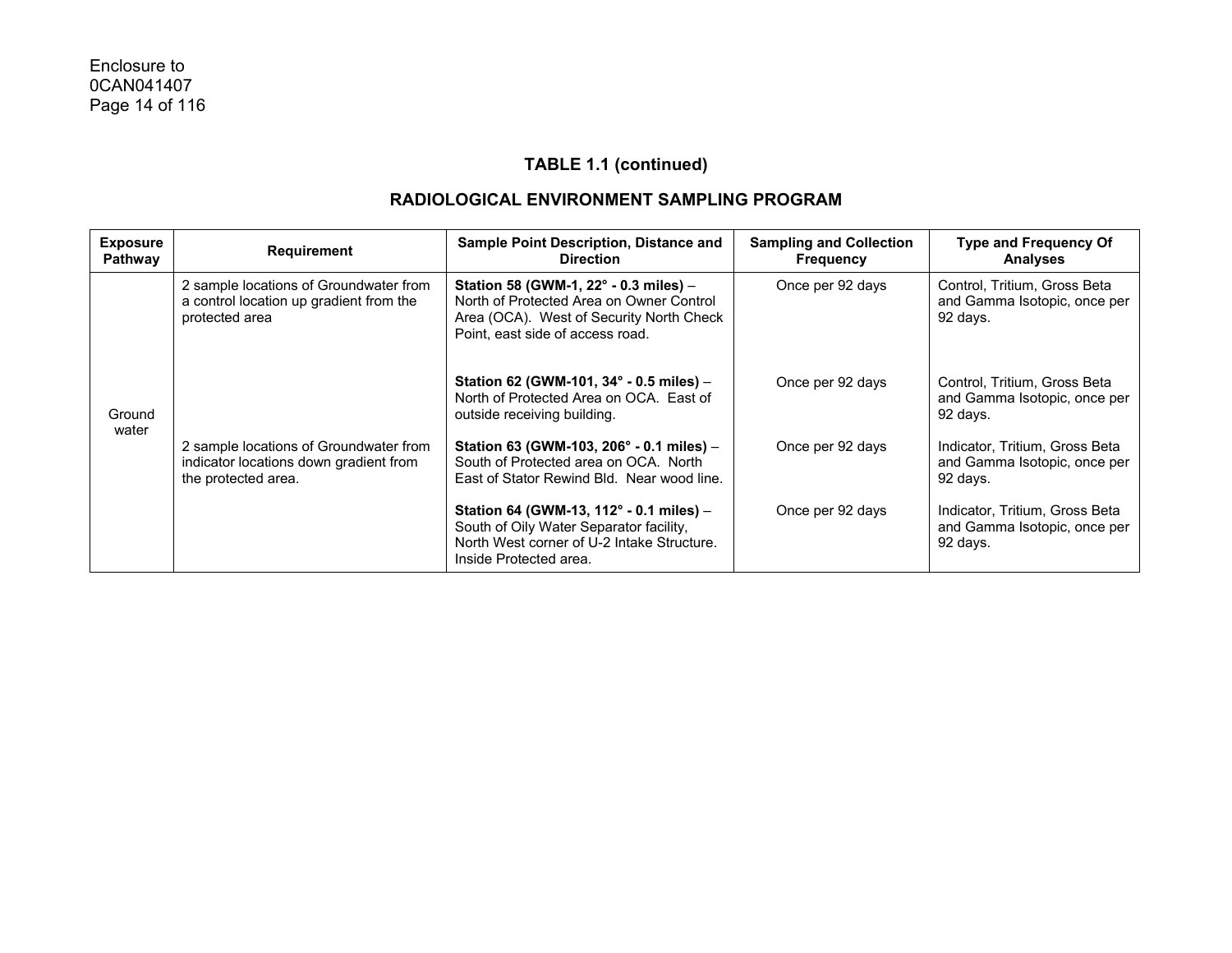



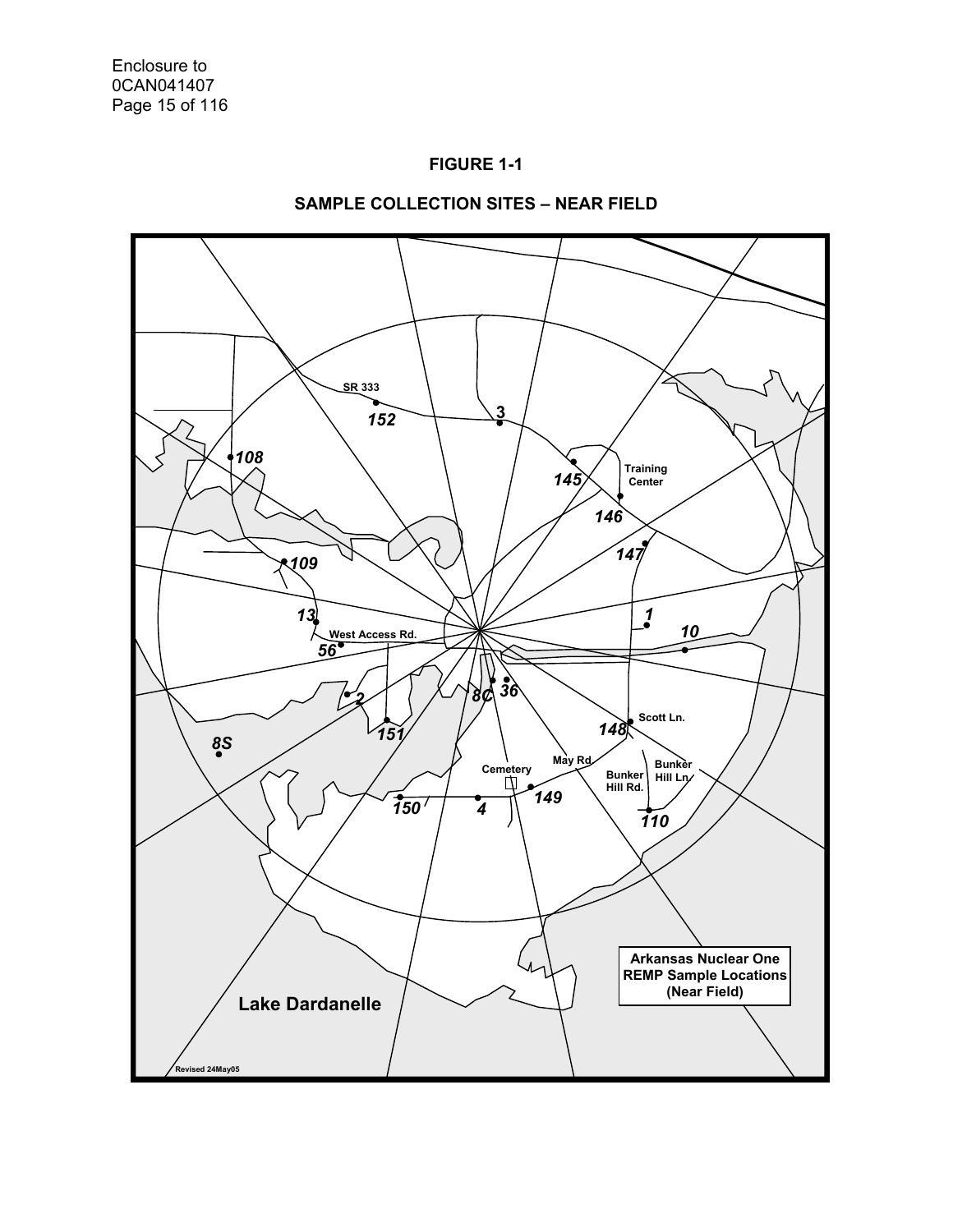



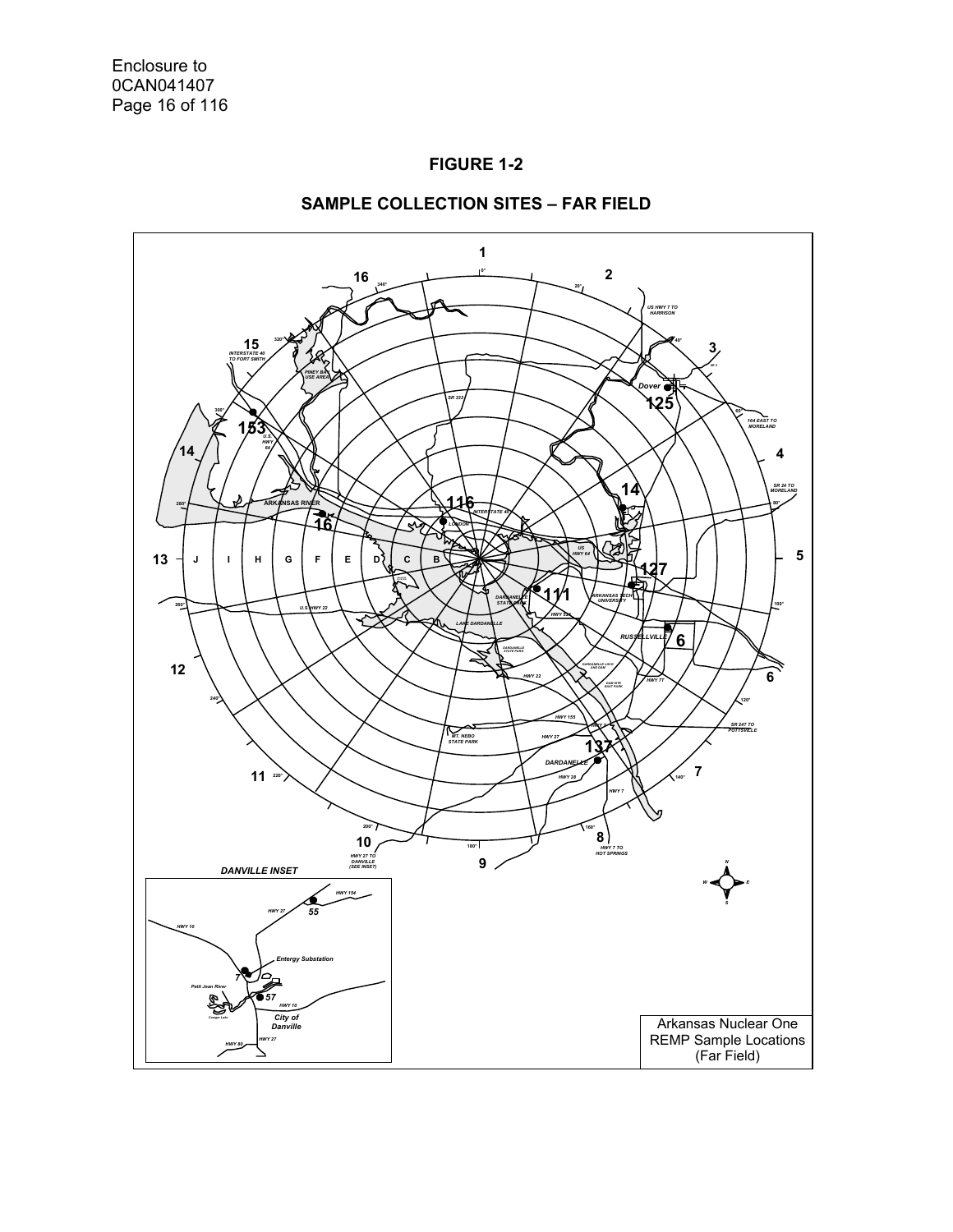



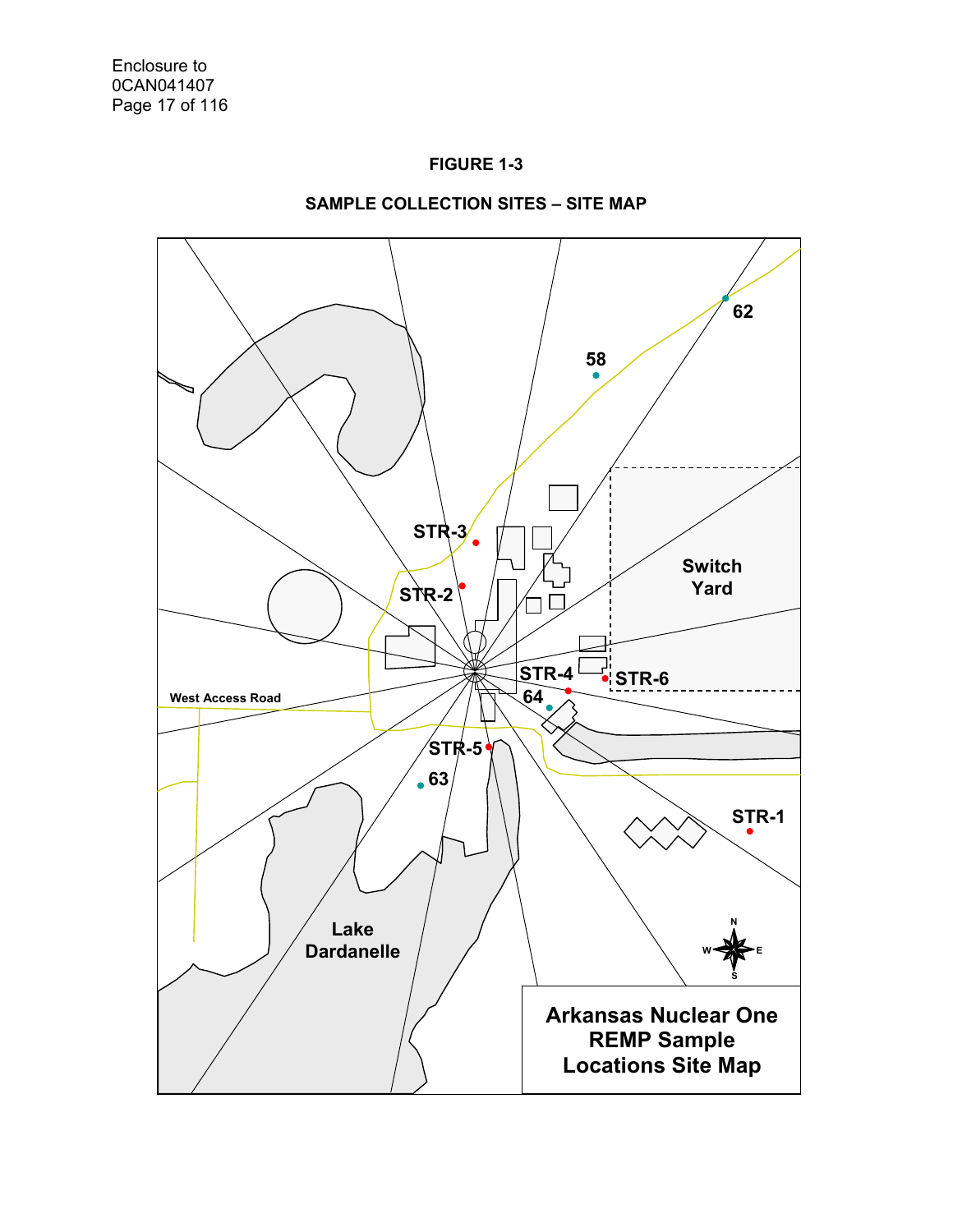Enclosure to 0CAN041407 Page 18 of 116

## **2.0 Interpretation and Trends of Results**

#### **2.1 Air Particulate and Radioiodine Sample Results**

The REMP has detected radioactivity in the airborne pathway attributable to other sources. These include the 25th Chinese nuclear test explosion in 1980, the radioactive plume release due to reactor core degradation at Chernobyl Nuclear Power Plant in 1986 and the Fukushima Daiichi Nuclear Power Plant accident (Mach 11, 2011).

As in past years, there were no other detections of I-131. Indicator gross beta air particulate results for 2013 were higher compared to results obtained in previous years of the operational REMP and below preoperational levels as seen below. Results are reported as annual average picocuries per cubic meter (pCi/m<sup>3</sup>).

| <b>Monitoring Period</b>    | <b>Result</b> |
|-----------------------------|---------------|
| 2000 - 2012 (Minimum Value) | 0.020         |
| 2013 Value                  | 0.043         |
| 2000 - 2012 (Maximum Value) | 0.032         |
| Preoperational              | 0.050         |

In the absence of plant-related gamma radionuclides, gross beta activity is attributed to naturally occurring radionuclides. Table 3.1, which includes gross beta concentrations and provides a comparison of the indicator and control means and ranges, emphasizes the consistent trends seen in this pathway to support the presence of naturally occurring activity. Therefore, it can be concluded that the airborne pathway continues to be unaffected by ANO operations.

## **2.2 Thermoluminescent Dosimetry (TLD) Sample Results**

ANO reports measured dose as net exposure (field reading less transit reading) normalized to 92 days and relies on comparison of the indicator locations to the control as a measure of plant impact. ANO's comparison of the inner ring and special interest area TLD results to the control, as seen in Table 3.1, identified no noticeable trend that would indicate that the ambient radiation levels are being affected by plant operations. In addition, the inner ring value of 8.3 millirem (mrem) shown in Table 3.1 is within the historical bounds of 2000 – 2012 annual average results, which have ranged from 6.7 to 8.8 mrem. Overall, ANO concluded that the ambient radiation levels are not being affected by plant operations.

#### **2.3 Water Sample Results**

Analytical results for 2013 drinking water samples were similar to those reported in previous years. Gamma radionuclides analytical results for 2013 surface water samples were similar to those reported in previous years. ANO experienced a couple of elevated tritium analytical results for 2013 surface water samples as explained below.

Surface water samples were collected and analyzed for gamma radionuclides and tritium. Gamma radionuclides were below detectable limits which is consistent with results seen in previous operational years. Tritium continues to be detected at the indicator location (Station 8)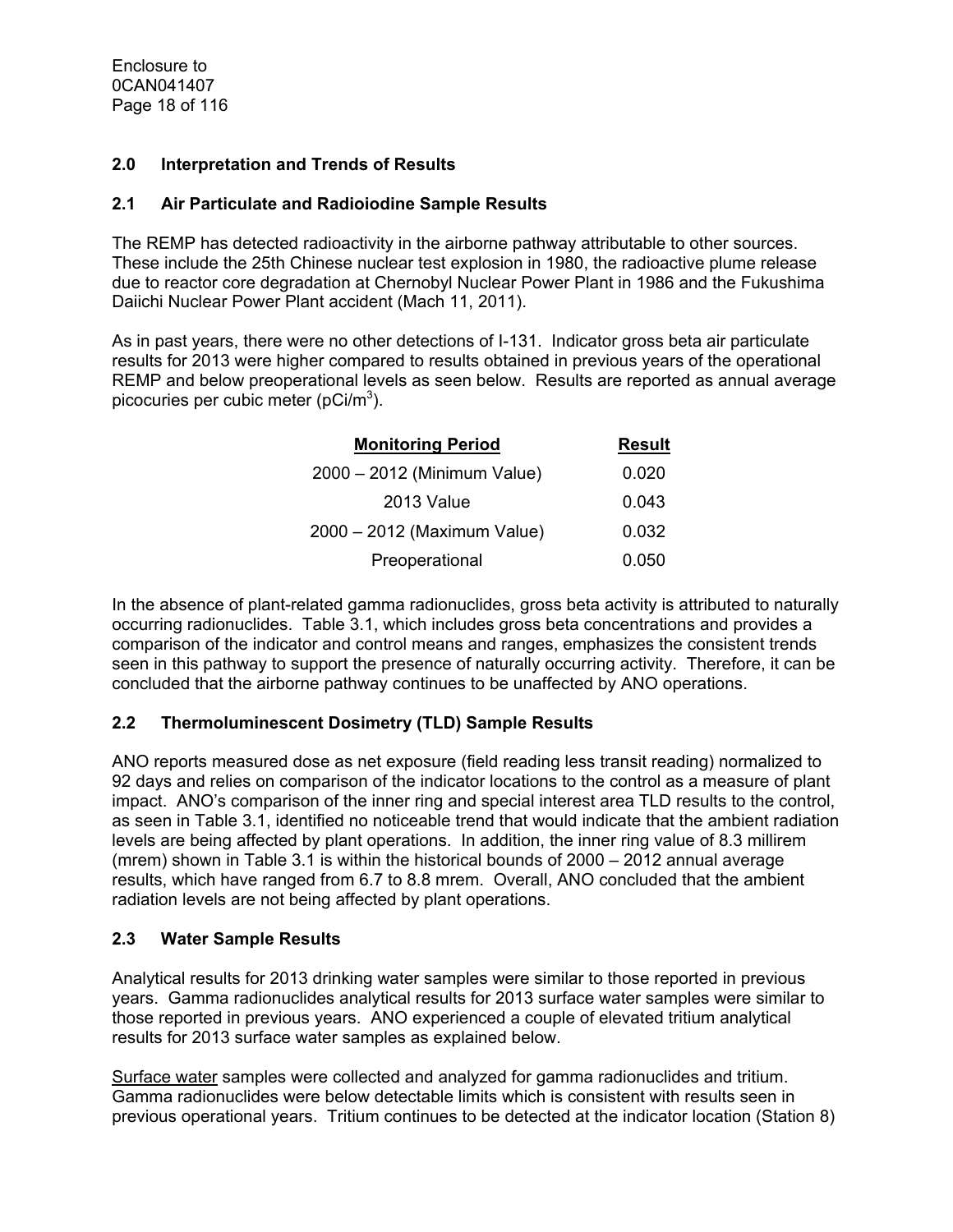where previously monitored liquid radioactive effluent from the plant is periodically discharged in accordance with the regulatory criteria established in the ODCM. However, the levels detected in the second and fourth quarter of 2013 are elevated with concentrations that would typically be seen at this location as shown below. The higher concentration of 2220 pCi/l reported from the second quarter sample is a result of effluent releases with only one circulating water pump (reduced dilution water) after the Stator Event that occurred on March 31, 2013. The higher concentration of 2940 pCi/l reported from the fourth quarter sample is a result of a 2E-35A shutdown cooling heater leak combined with Unit 2 Force Outage that started on December 09, 2013. Results are reported as annual average picocurie per liter (pCi/l).

| <b>Monitoring Period</b>    | <b>Result</b> |
|-----------------------------|---------------|
| 2000 - 2012 (Minimum Value) | 272.0         |
| 2013 Value                  | 2940          |
| 2000 - 2012 (Maximum Value) | 1023.4        |
| Preoperational              | 200.0         |

ANO personnel have noted no definable increasing trends associated with the tritium levels at the discharge location. Levels detected during 2013 and previous operational years have been well below regulatory reporting limits. Therefore, the operation of ANO had no definable impact on this waterborne pathway during 2013 and levels of radionuclides remain similar to those obtained in previous operational years.

Drinking water samples were collected from two locations (indicator and control). Although ANO personnel utilize Station 14 (City of Russellville) as an indicator location due to the potential for the drinking water pathway to exist, the City of Russellville has not withdrawn water from Lake Dardanelle in the past several years.

Drinking water samples were analyzed for gross beta radionuclides, Iodine-131, gamma radionuclides and tritium. Gamma radionuclides, Iodine-131 and tritium concentrations were below the LLD limits at the indicator and control locations, which is consistent with preoperational and operational years. Gross beta concentrations at the indicator and control locations are similar as shown in Table 3.1. Listed below is a comparison of 2013 indicator results to preoperational and operational years. Results are reported as annual average pCi/l.

| Radionuclide | 2013         | $2000 - 2012$ | <b>Preoperational</b> |
|--------------|--------------|---------------|-----------------------|
| Gross Beta   | $\leq$ I I D | 2.59          | 20                    |
| lodine-131   | $\leq$ I I D | $\leq$ I I D  | $\leq$ I I D          |
| Gamma        | $\leq$ I I D | $\leq$ IID    | $\leq$ I I D          |
| Tritium      | $\leq$ I I D | $\leq$ $\Box$ | 200.0                 |

ANO personnel have noted no definable trends associated with drinking water results at the indicator location. Therefore, the operation of ANO had no definable impact on this waterborne pathway during 2013 and levels of radionuclides remain similar to those obtained in previous operational years.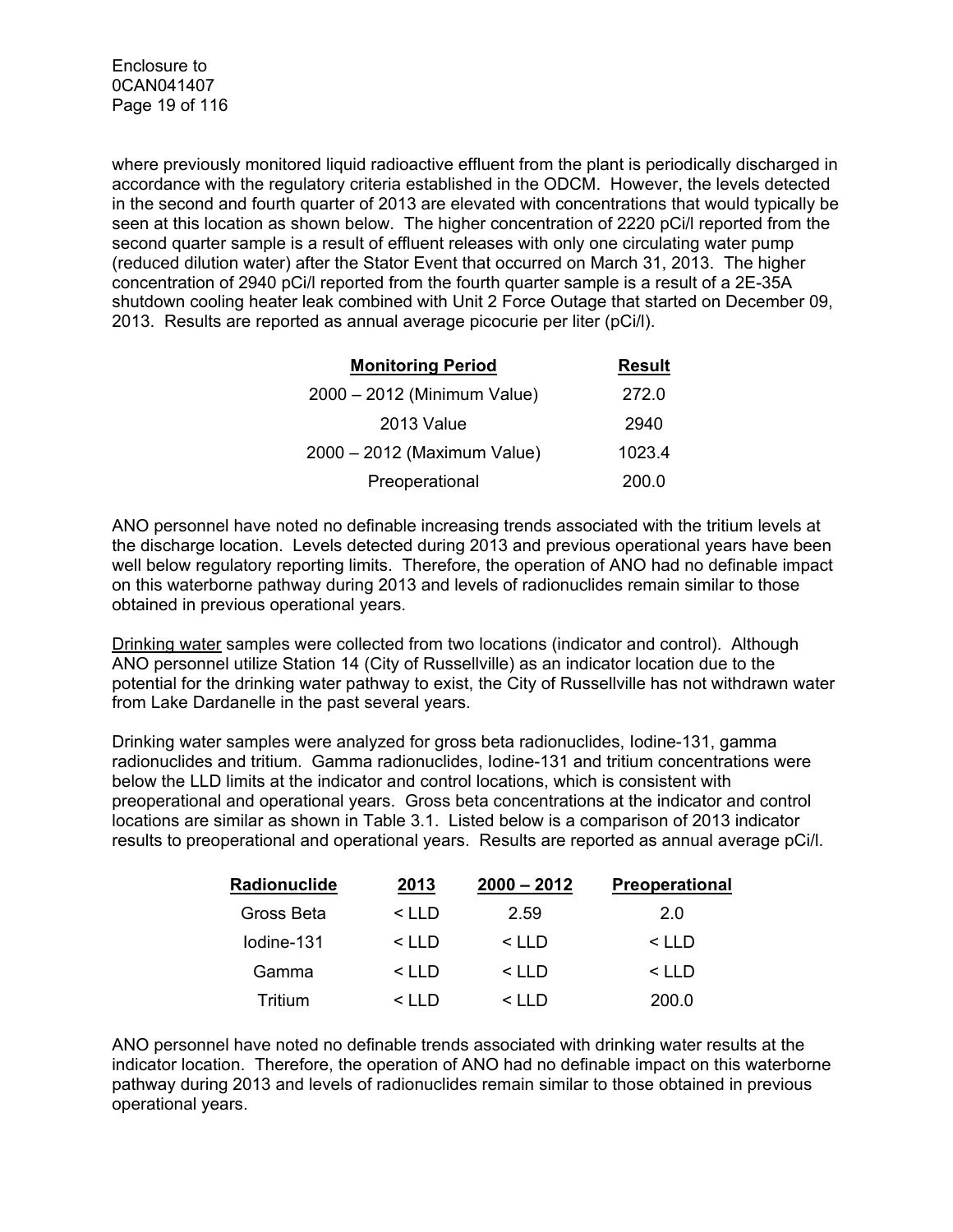Groundwater samples were collected from four REMP locations (1 control, and 3 indicator locations). During 2011, ANO incorporated sixteen additional groundwater monitoring wells into the Groundwater Protection Initiative (GPI) site program. Sample data was compiled, organized and is reviewed annually at a minimum to:

- Analyze for increasing or decreasing trends at individual sample points, wells or groups of wells.
- Review the radionuclides detected to determine whether changes should be made to the analysis suites or sampling frequencies for each sampling location.
- Evaluate the locations of radionuclides in ground water to determine if changes should be made to the sampling locations.
- Review current investigation levels and determine if changes should be made.
- Determine if any change to the ODCM is required.
- Determine if a corrective actions/remediation is required.

Groundwater samples were analyzed for Tritium and Gamma radionuclides. Tritium and Gamma concentrations were below the LLD limits at the indicator and control locations. Listed below is a comparison of 2013 indicator results to past operational years. Results are reported as annual average pCi/l. REMP Groundwater data is captured in Tables 8.1 and 8.2. Therefore, ANO operations had no significant impact on the environment or public by this waterborne pathway.

| Radionuclide | 2013              | $2006 - 2012$ |
|--------------|-------------------|---------------|
| lodine-131   | $\leq$ I I D      | $\leq$ I I D  |
| Gamma        | $\leq$ I I D      | $\leq$ I I D  |
| Tritium      | $\leq$     $\Box$ | < 1 I D       |

## **2.4 Sediment Sample Results**

Sediment samples were collected from two locations in 2013 and analyzed for gamma radionuclides. Listed below is a comparison of 2013 indicator results to past operational years. Therefore, ANO operations had no significant impact on the environment or public by this waterborne pathway. Results are reported as pCi/kg.

| <b>Monitoring Period</b>    | <b>Result</b> |
|-----------------------------|---------------|
| 2000 - 2012 (Minimum Value) | 41.79         |
| 2013 Value                  | $\leq$ I I D  |
| 2000 - 2012 (Maximum Value) | 1170.0        |

Since reporting levels for radionuclides in sediment have not been established, an evaluation of potential dose to the public from this media was performed as shown in Attachment 3.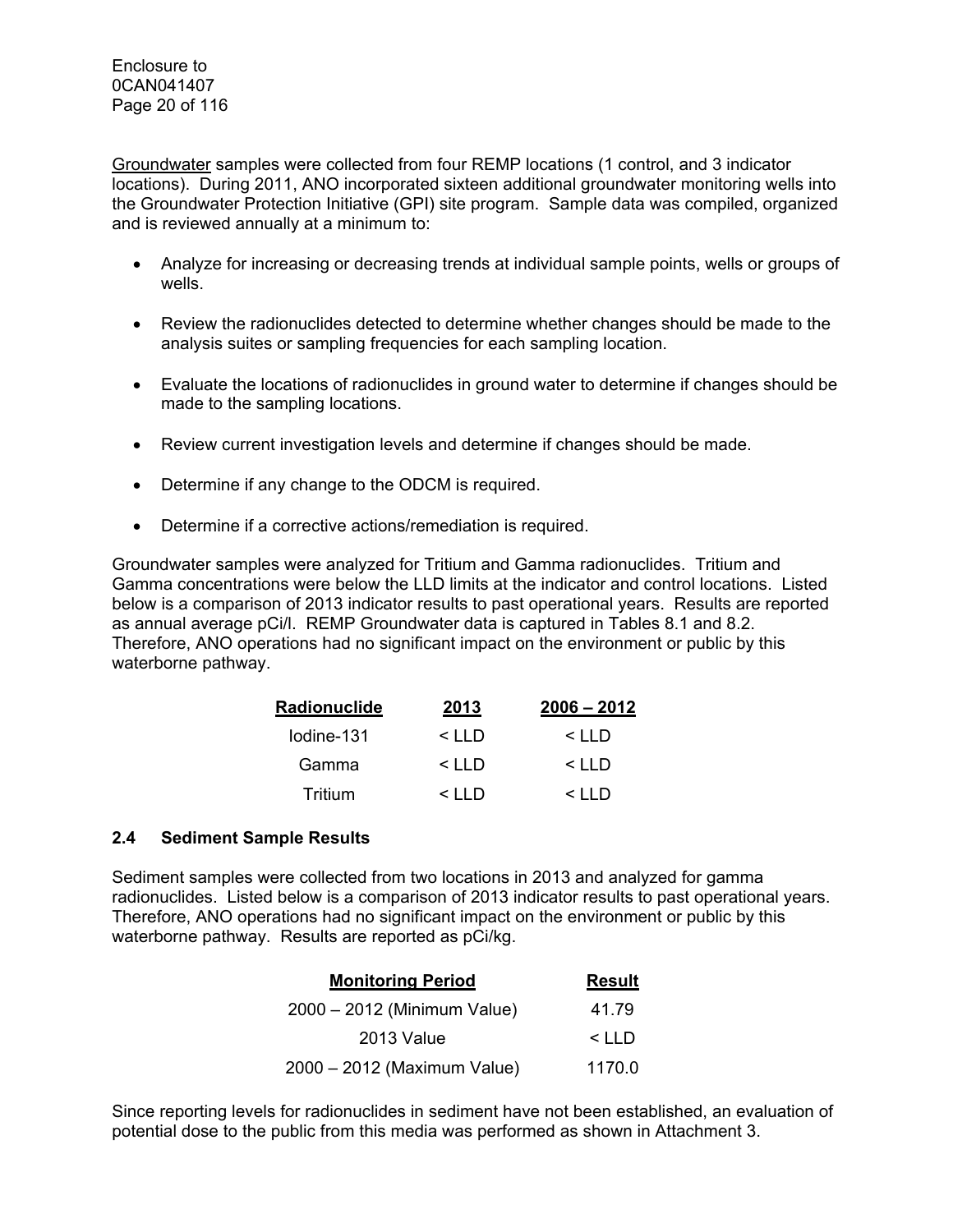## **2.5 Milk Sample Results**

Milk samples were not collected during 2013 due to the unavailability of indicator locations within five-miles of ANO.

## **2.6 Fish Sample Results**

Fish samples were collected from two locations and analyzed for gamma radionuclides. In 2013, gamma radionuclides were below detectable limits which are consistent with the preoperational monitoring period and operational results since 1997. Therefore, based on these measurements, ANO operations had no significant radiological impact upon the environment or public by this ingestion pathway.

## **2.7 Food Product Sample Results**

The REMP has detected radionuclides prior to 1990 that are attributable to other sources. These include the radioactive plume release due to reactor core degradation at Chernobyl Nuclear Power Plant in 1986 and atmospheric weapons testing.

In 2013, food product samples were collected when available from two locations and analyzed for Iodine-131 and gamma radionuclides. The 2013 levels remained undetectable, as has been the case in previous years. Therefore, based on these measurements, ANO operations had no significant radiological impact upon the environment or public by this ingestion pathway.

## **2.8 Interlaboratory Comparison Results**

GEL Laboratories analyzed interlaboratory comparison samples to fulfill the requirements of ODCM Section 2.5.3. Attachment 2 contains these results.

## **2.9 Land Use Census Results**

The latest land use census (performed in 2013) did not identify any new locations that yielded a calculated dose or dose commitment greater than those currently calculated (see Table 2.1).

Also, the land use census identified no milk-producing animals within a five-mile radius of the plant site. ANO personnel chose not to perform a garden census in 2013, which is allowed by ODCM Section L 2.5.2, in lieu of broadleaf vegetation sampling in the meteorological sector (Sector 13) with the highest D/Q.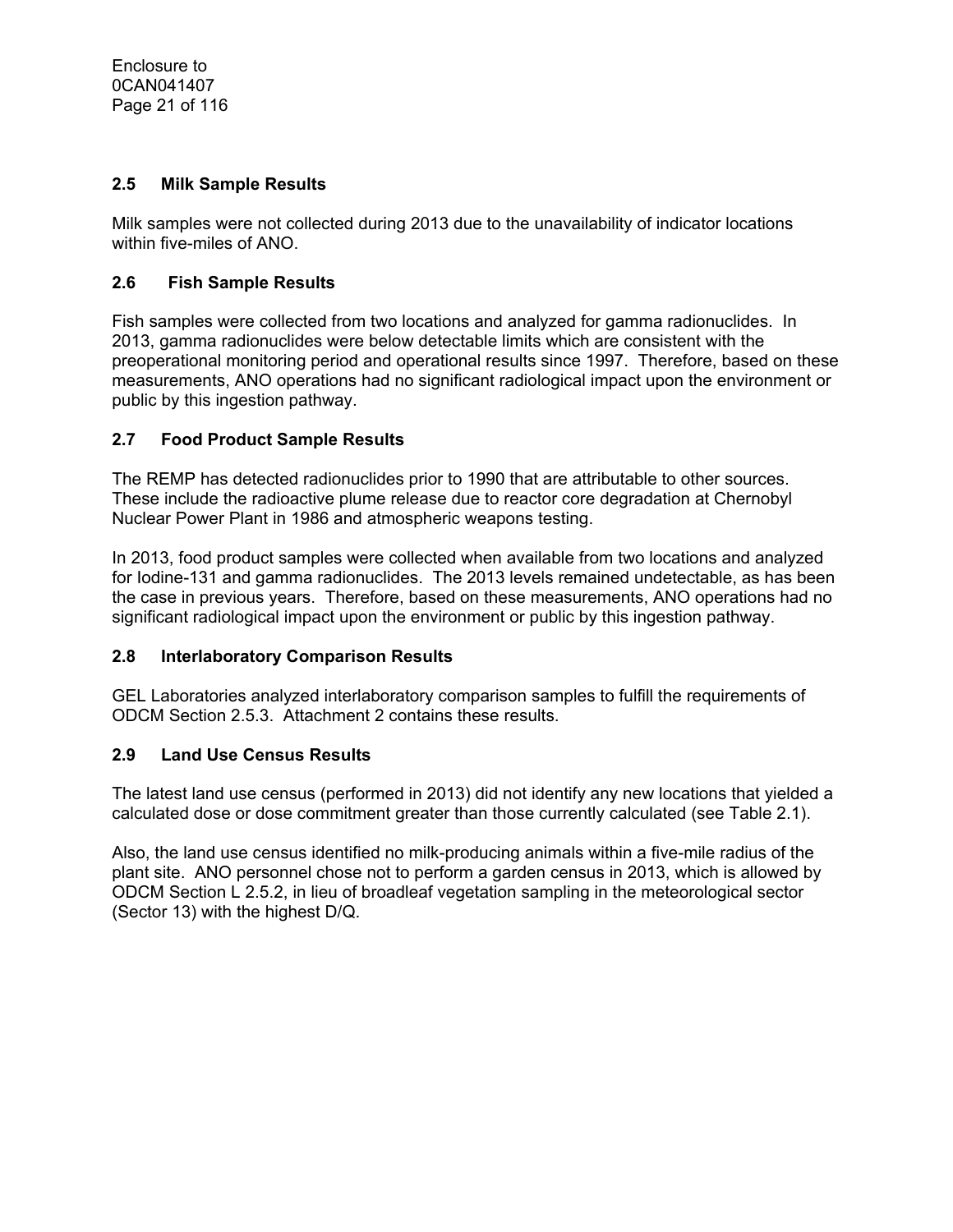# **TABLE 2.1**

## **2013 LAND USE CENSUS**

# **Nearest Residence Within Five Miles**

| <b>Direction</b> | <b>Sector</b>           | <b>Distance (miles)</b> |
|------------------|-------------------------|-------------------------|
| N                | $\mathbf 1$             | 0.9                     |
| <b>NNE</b>       | $\overline{2}$          | 1.3                     |
| <b>NE</b>        | 3                       | 0.9                     |
| <b>ENE</b>       | $\overline{\mathbf{4}}$ | 0.8                     |
| Е                | 5                       | 0.8                     |
| <b>ESE</b>       | 6                       | 0.8                     |
| <b>SE</b>        | $\overline{7}$          | 0.8                     |
| <b>SSE</b>       | 8                       | 0.8                     |
| S                | 9                       | 0.8                     |
| SSW              | 10                      | 0.7                     |
| SW               | 11                      | 2.8                     |
| <b>WSW</b>       | 12                      | 0.7                     |
| W                | 13                      | 0.8                     |
| <b>WNW</b>       | 14                      | 0.8                     |
| <b>NW</b>        | 15                      | 1.0                     |
| <b>NNW</b>       | 16                      | 0.9                     |

## **3.0 Radiological Environmental Monitoring Program Summary**

# **3.1 2013 Program Results Summary**

Table 3.1 summarizes the 2013 REMP results.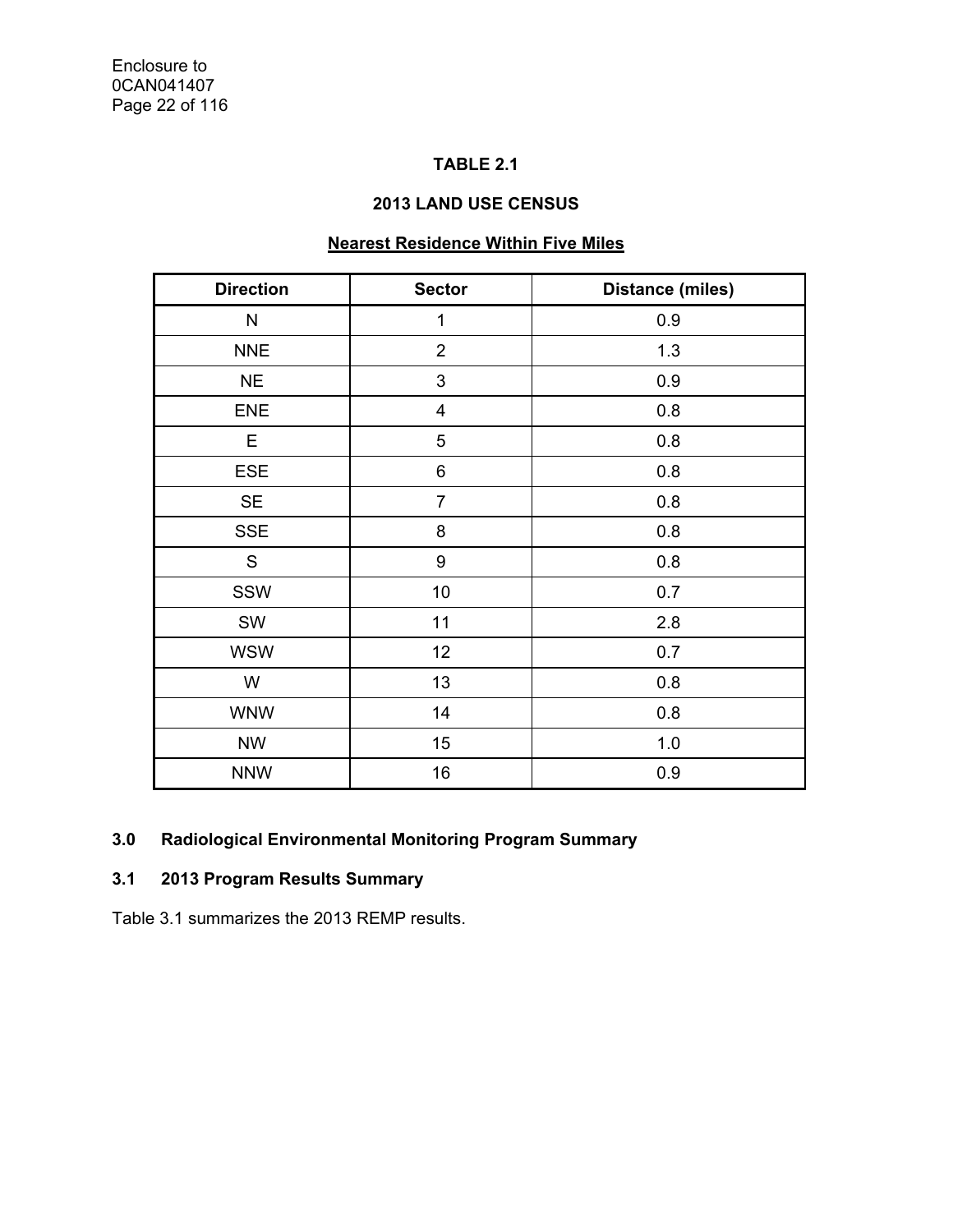## **TABLE 3.1**

#### **RADIOLOGICAL ENVIRONMENTAL MONITORING PROGRAM SUMMARY**

**Name of Facility:** ANO - Units 1 and 2 **Docket No:** 50-313 and 50-368. **Location of Facility:** Pope County, Arkansas **Reporting Period:** January - December 2013

| <b>Sample Type</b>                               | Type /                                   | <b>Indicator</b> |                                                        |                                                | <b>Location with Highest Annual Mean</b> | <b>Control</b>                                  | Number of                                  |
|--------------------------------------------------|------------------------------------------|------------------|--------------------------------------------------------|------------------------------------------------|------------------------------------------|-------------------------------------------------|--------------------------------------------|
| (Units)                                          | Number of<br><b>Analyses<sup>a</sup></b> | LLD <sup>b</sup> | <b>Locations Mean</b><br>$(^{\circ}F)^{\circ}$ [Range] | Location <sup>d</sup>                          | Mean $(^{\circ}F)^{\circ}$ [Range]       | Locations Mean<br>$(^{\circ}F)^{\circ}$ [Range] | <b>Non-Routine</b><br>Results <sup>e</sup> |
| <b>Air Particulates</b><br>(pCi/m <sup>3</sup> ) | GB / 135                                 | 0.01             | 0.043(81/81)<br>$[0.028 - 0.072]$                      | Station 7<br>$(210^{\circ}, 19.0 \text{ mi})$  | 0.044(27/27)<br>$[0.020 - 0.080]$        | 0.039(54/54)<br>$[0.010 - 0.080]$               | $\mathbf 0$                                |
| Airborne Iodine<br>(pCi/m <sup>3</sup> )         | $I-131/135$                              | 0.07             | $<$ LLD                                                | N/A                                            | N/A                                      | $<$ LLD                                         | $\mathbf 0$                                |
| <b>Inner Ring TLDs</b><br>(mR/Qtr)               | Gamma / 63                               | (f)              | 8.3(63/64)<br>$[5.1 - 10.5]$                           | Station 56<br>$(264^{\circ}, 0.4 \text{ mi})$  | 9.7(4/4)<br>$[8.8 - 10.5]$               | N/A                                             | 0                                          |
| <b>Special Interest</b><br>TLDs (mR/Qtr)         | Gamma / 27                               | (f)              | 7.6(27/28)<br>$[4.6 - 9.3]$                            | Station 116<br>$(318^{\circ}, 1.8 \text{ mi})$ | 8.8(4/4)<br>$[8.6 - 9.3]$                | N/A                                             | $\mathbf 0$                                |
| <b>Control TLD</b><br>(mR/Qtr)                   | Gamma / 4                                | (f)              | N/A                                                    | N/A                                            | N/A                                      | 6.8 $(4/4)$<br>$[6.4 - 7.3]$                    | $\mathbf 0$                                |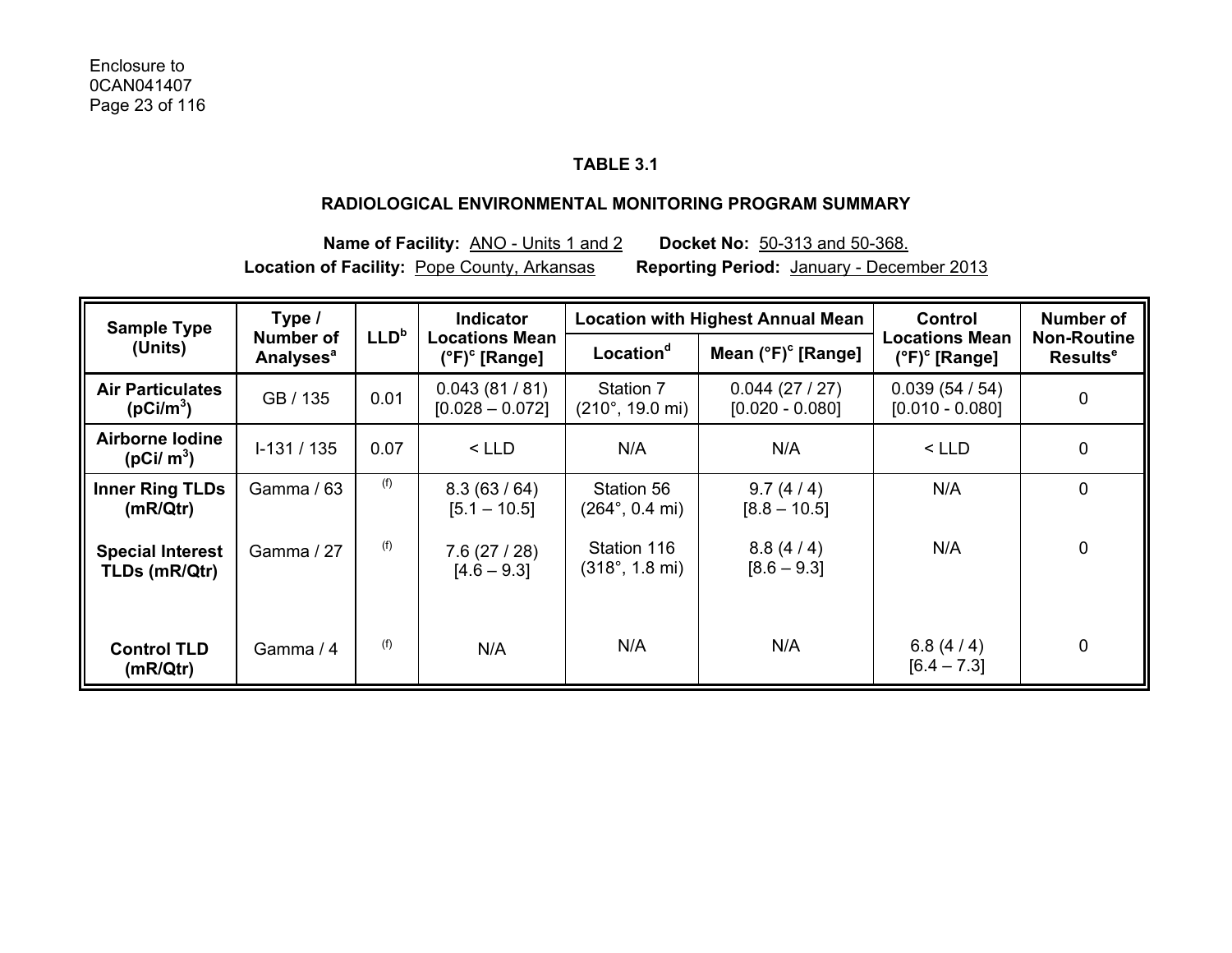## **RADIOLOGICAL ENVIRONMENTAL MONITORING PROGRAM SUMMARY**

| <b>Sample Type</b>                           | Type /                                                                                                                                 |                                                                        | <b>Indicator</b>                                                                                                                             | <b>Location with Highest Annual Mean</b>                                                                                  |                                                                                                      | Control                                                                                                                      | <b>Number of</b>                                         |
|----------------------------------------------|----------------------------------------------------------------------------------------------------------------------------------------|------------------------------------------------------------------------|----------------------------------------------------------------------------------------------------------------------------------------------|---------------------------------------------------------------------------------------------------------------------------|------------------------------------------------------------------------------------------------------|------------------------------------------------------------------------------------------------------------------------------|----------------------------------------------------------|
| (Units)                                      | Number of<br><b>Analyses<sup>a</sup></b>                                                                                               | LLD <sup>b</sup>                                                       | <b>Locations Mean</b><br>$(^{\circ}F)^{\circ}$ [Range]                                                                                       | Location <sup>d</sup>                                                                                                     | Mean (°F) <sup>c</sup> [Range]                                                                       | <b>Locations Mean</b><br>$(^{\circ}F)^{\circ}$ [Range]                                                                       | <b>Non-Routine</b><br>Results <sup>e</sup>               |
| <b>Surface Water</b><br>(pC <sub>i</sub> /l) | $H - 3/8$<br>GS / 24<br>Mn-54<br>Fe-59<br>$Co-58$<br>$Co-60$<br>$Zn-65$<br>$Zr-95$<br>Nb-95<br>$I - 131$<br>Cs-134<br>Cs-137<br>Ba-140 | 3000<br>15<br>30<br>15<br>15<br>30<br>30<br>15<br>15<br>15<br>18<br>60 | $1865(3*/4)$<br>$[435 - 2940]$<br>$<$ LLD<br>$<$ LLD<br>$<$ LLD<br>$<$ LLD<br>$<$ LLD<br>$<$ LLD<br>$<$ LLD<br>$<$ LLD<br>$<$ LLD<br>$<$ LLD | Station 8<br>$(166^{\circ}, 0.2 \text{ mi})$<br>N/A<br>N/A<br>N/A<br>N/A<br>N/A<br>N/A<br>N/A<br>N/A<br>N/A<br>N/A<br>N/A | $1865(3*/4)$<br>$[435 - 2940]$<br>N/A<br>N/A<br>N/A<br>N/A<br>N/A<br>N/A<br>N/A<br>N/A<br>N/A<br>N/A | $<$ LLD<br>$<$ LLD<br>< LLD<br>$<$ LLD<br>$<$ LLD<br>$<$ LLD<br>$<$ LLD<br>$<$ LLD<br>$<$ LLD<br>$<$ LLD<br>$<$ LLD<br>< LLD | 0<br>0<br>0<br>0<br>0<br>0<br>0<br>0<br>0<br>0<br>0<br>0 |
|                                              | La-140                                                                                                                                 | 15                                                                     | $<$ LLD<br>$<$ LLD                                                                                                                           | N/A                                                                                                                       | N/A<br>N/A                                                                                           | $<$ LLD                                                                                                                      | 0                                                        |

\* Positive tritium results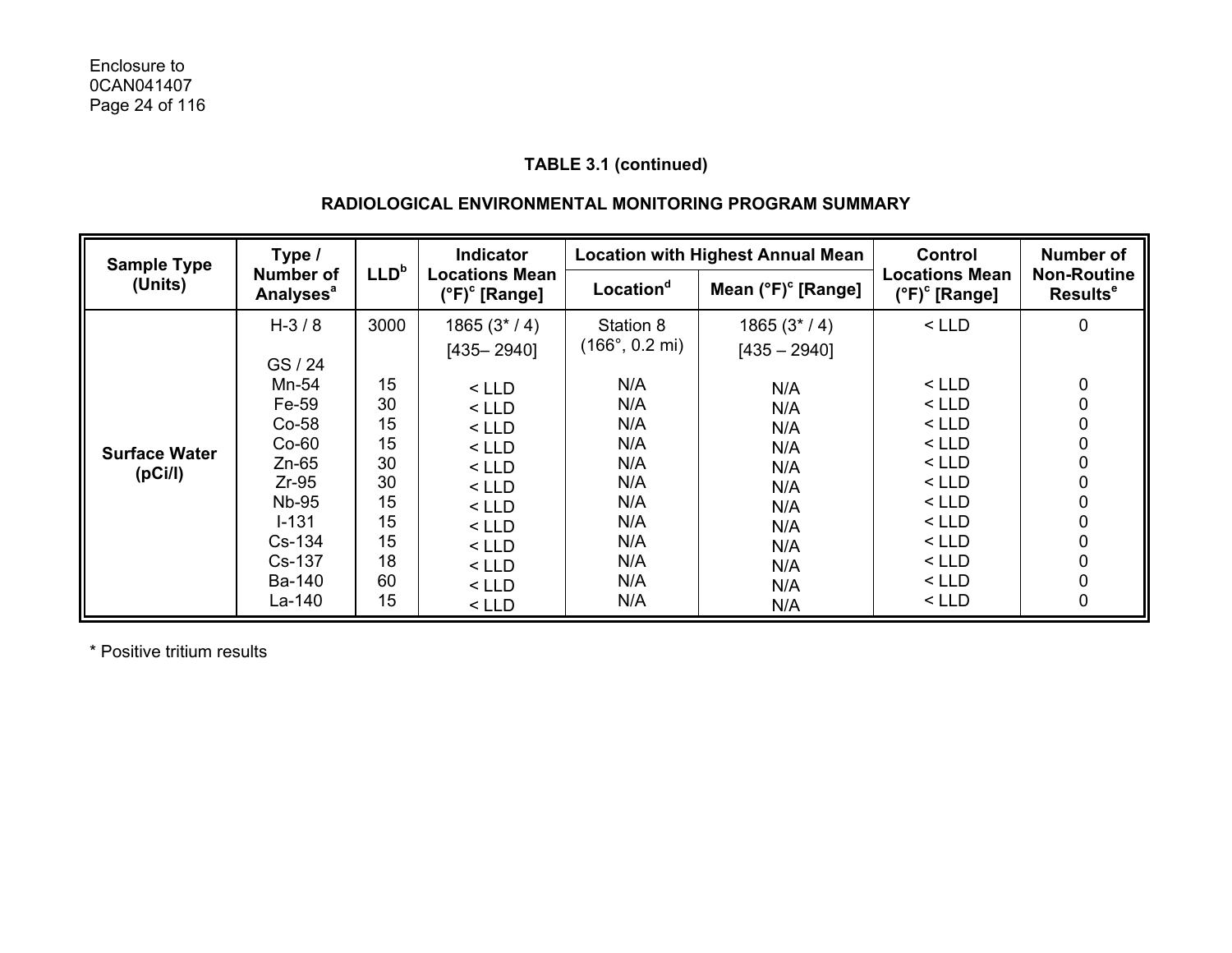## **RADIOLOGICAL ENVIRONMENTAL MONITORING PROGRAM SUMMARY**

| Type /<br><b>Sample Type</b>                 |                                                                                                                                   | <b>Indicator</b>                                               |                                                                                                                       | <b>Location with Highest Annual Mean</b>                                  |                                                                           | <b>Control</b>                                                                                                        | <b>Number of</b>                                                                                                               |
|----------------------------------------------|-----------------------------------------------------------------------------------------------------------------------------------|----------------------------------------------------------------|-----------------------------------------------------------------------------------------------------------------------|---------------------------------------------------------------------------|---------------------------------------------------------------------------|-----------------------------------------------------------------------------------------------------------------------|--------------------------------------------------------------------------------------------------------------------------------|
| (Units)                                      | <b>Number of</b><br><b>Analyses<sup>a</sup></b>                                                                                   | LLD <sup>b</sup>                                               | <b>Locations Mean</b><br>(°F) <sup>c</sup> [Range]                                                                    | Location <sup>d</sup>                                                     | Mean $(^{\circ}F)^{\circ}$ [Range]                                        | <b>Locations Mean</b><br>$(^{\circ}F)^{\circ}$ [Range]                                                                | <b>Non-Routine</b><br>Results <sup>e</sup>                                                                                     |
|                                              | GB/8                                                                                                                              | $\overline{\mathbf{4}}$                                        | $<$ LLD                                                                                                               | N/A                                                                       | N/A                                                                       | $<$ LLD                                                                                                               | $\mathbf 0$                                                                                                                    |
|                                              | $I-131/8$                                                                                                                         | 1.0                                                            | $<$ LLD                                                                                                               | N/A                                                                       | N/A                                                                       | $<$ LLD                                                                                                               | 0                                                                                                                              |
|                                              | $H - 3 / 8$                                                                                                                       | 2000                                                           | $<$ LLD                                                                                                               | N/A                                                                       | N/A                                                                       | $<$ LLD                                                                                                               | $\pmb{0}$                                                                                                                      |
| <b>Drinking Water</b><br>(pCi/1)             | GS/8<br>Mn-54<br>Fe-59<br>$Co-58$<br>$Co-60$<br>$Zn-65$<br>$Zr-95$<br><b>Nb-95</b><br>Cs-134<br>Cs-137<br><b>Ba-140</b><br>La-140 | 15<br>30<br>15<br>15<br>30<br>30<br>15<br>15<br>18<br>60<br>15 | $<$ LLD<br>$<$ LLD<br>$<$ LLD<br>$<$ LLD<br>$<$ LLD<br>$<$ LLD<br>$<$ LLD<br>$<$ LLD<br>$<$ LLD<br>$<$ LLD<br>$<$ LLD | N/A<br>N/A<br>N/A<br>N/A<br>N/A<br>N/A<br>N/A<br>N/A<br>N/A<br>N/A<br>N/A | N/A<br>N/A<br>N/A<br>N/A<br>N/A<br>N/A<br>N/A<br>N/A<br>N/A<br>N/A<br>N/A | $<$ LLD<br>$<$ LLD<br>$<$ LLD<br>$<$ LLD<br>$<$ LLD<br>$<$ LLD<br>$<$ LLD<br>$<$ LLD<br>$<$ LLD<br>$<$ LLD<br>$<$ LLD | $\boldsymbol{0}$<br>$\mathbf 0$<br>$\begin{matrix}0\\0\\0\\0\\0\end{matrix}$<br>$\begin{matrix} 0 \\ 0 \\ 0 \\ 0 \end{matrix}$ |
| <b>Bottom</b><br><b>Sediment</b><br>(pCi/kg) | GS/2<br>Cs-134<br>Cs-137                                                                                                          | 150<br>180                                                     | $<$ LLD<br>$<$ LLD                                                                                                    | N/A<br>N/A                                                                | $<$ LLD<br>$<$ LLD                                                        | $<$ LLD<br>$<$ LLD                                                                                                    | $\begin{array}{c} 0 \\ 0 \end{array}$                                                                                          |

\* Positive GB results.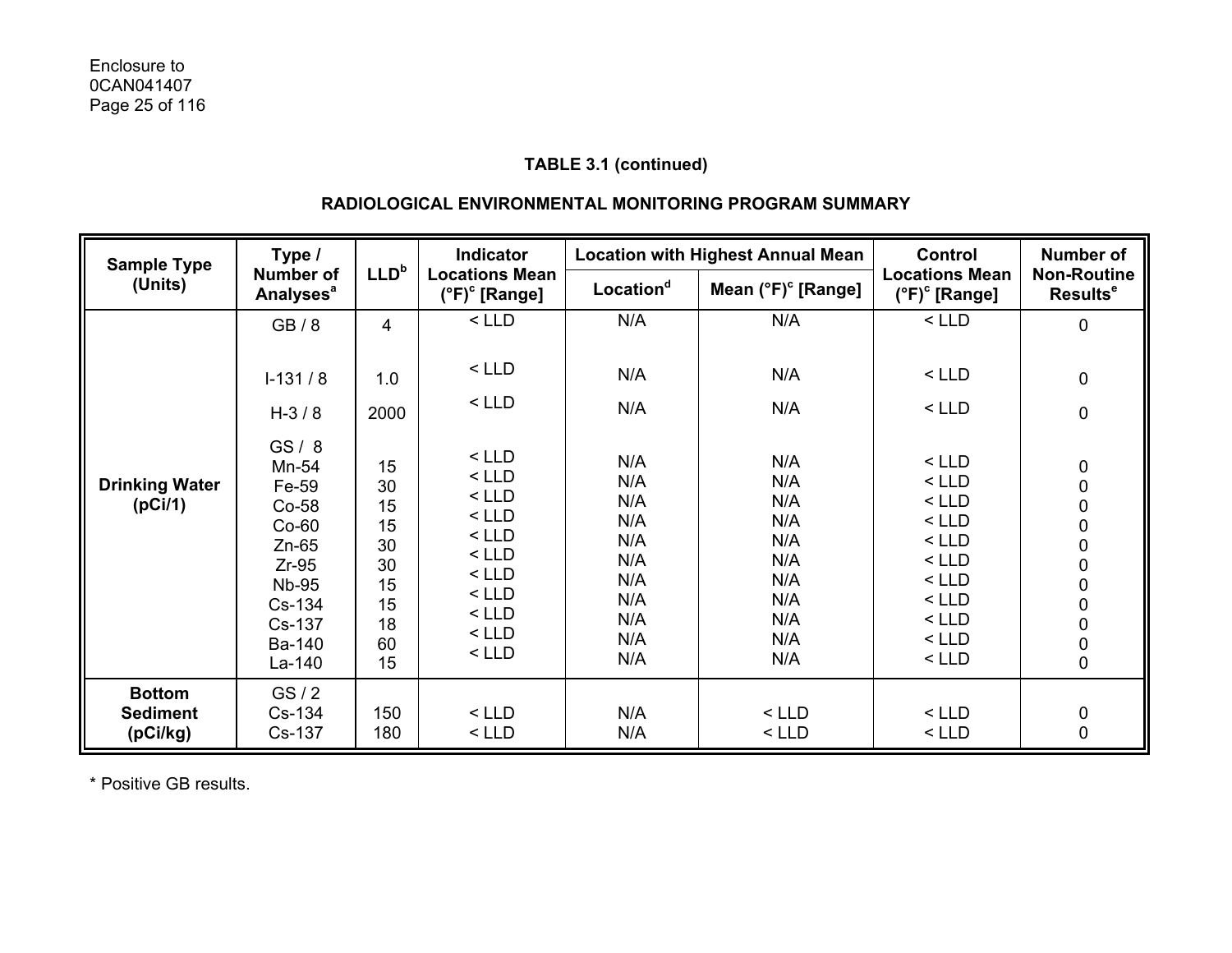## **RADIOLOGICAL ENVIRONMENTAL MONITORING PROGRAM SUMMARY**

| Type /<br><b>Sample Type</b>     |                                                                     |                                        | Indicator                                                      | <b>Location with Highest Annual Mean</b> |                                        | Control                                                        | <b>Number of</b>                           |  |
|----------------------------------|---------------------------------------------------------------------|----------------------------------------|----------------------------------------------------------------|------------------------------------------|----------------------------------------|----------------------------------------------------------------|--------------------------------------------|--|
| (Units)                          | <b>Number of</b><br><b>Analyses<sup>a</sup></b>                     | LLD <sup>b</sup>                       | <b>Locations Mean</b><br>$(^{\circ}F)^{\circ}$ [Range]         | Location <sup>d</sup>                    | Mean $(^{\circ}F)^{\circ}$ [Range]     | <b>Locations Mean</b><br>$(^{\circ}F)^{\circ}$ [Range]         | <b>Non-Routine</b><br>Results <sup>e</sup> |  |
| Fish (pCi/kg)                    | GS/2<br>Mn-54<br>Fe-59<br>$Co-58$<br>$Co-60$<br>$Zn-65$<br>$Cs-134$ | 130<br>260<br>130<br>130<br>260<br>130 | $<$ LLD<br>$<$ LLD<br>$<$ LLD<br>$<$ LLD<br>$<$ LLD<br>$<$ LLD | N/A<br>N/A<br>N/A<br>N/A<br>N/A<br>N/A   | N/A<br>N/A<br>N/A<br>N/A<br>N/A<br>N/A | $<$ LLD<br>$<$ LLD<br>$<$ LLD<br>$<$ LLD<br>$<$ LLD<br>$<$ LLD | 0<br>0<br>0<br>0<br>0<br>0                 |  |
|                                  | Cs-137<br>$1-131/6$                                                 | 150<br>60                              | $<$ LLD<br>$<$ LLD                                             | N/A<br>N/A                               | N/A<br>N/A                             | $<$ LLD<br>N/A                                                 | 0<br>0                                     |  |
| <b>Food Products</b><br>(pCi/kg) | GS/6<br>Cs-134<br>Cs-137                                            | 60<br>80                               | $<$ LLD<br>$<$ LLD                                             | N/A<br>N/A                               | N/A<br>N/A                             | N/A<br>N/A                                                     | 0<br>0                                     |  |

<sup>a</sup> GB = Gross beta; I-131 = Iodine-131; H-3 = Tritium; GS = Gamma scan.

 $b$  LLD = Required lower limit of detection based on ANO Units 1 and 2 ODCM Table 2.5-1.

c Mean and range based upon detectable measurements only. Fraction of detectable measurements at specified locations is indicated in parenthesis (F).

- $d$  Locations are specified (1) by name and (2) degrees relative to reactor site.
- e Non-routine results are those which exceed ten times the control station value. If no control station value is available, the result is considered non-routine if it exceeds ten times the preoperational value for the location.

f LLD is not defined in ANO Units 1 and 2 ODCM Table 2.5-1.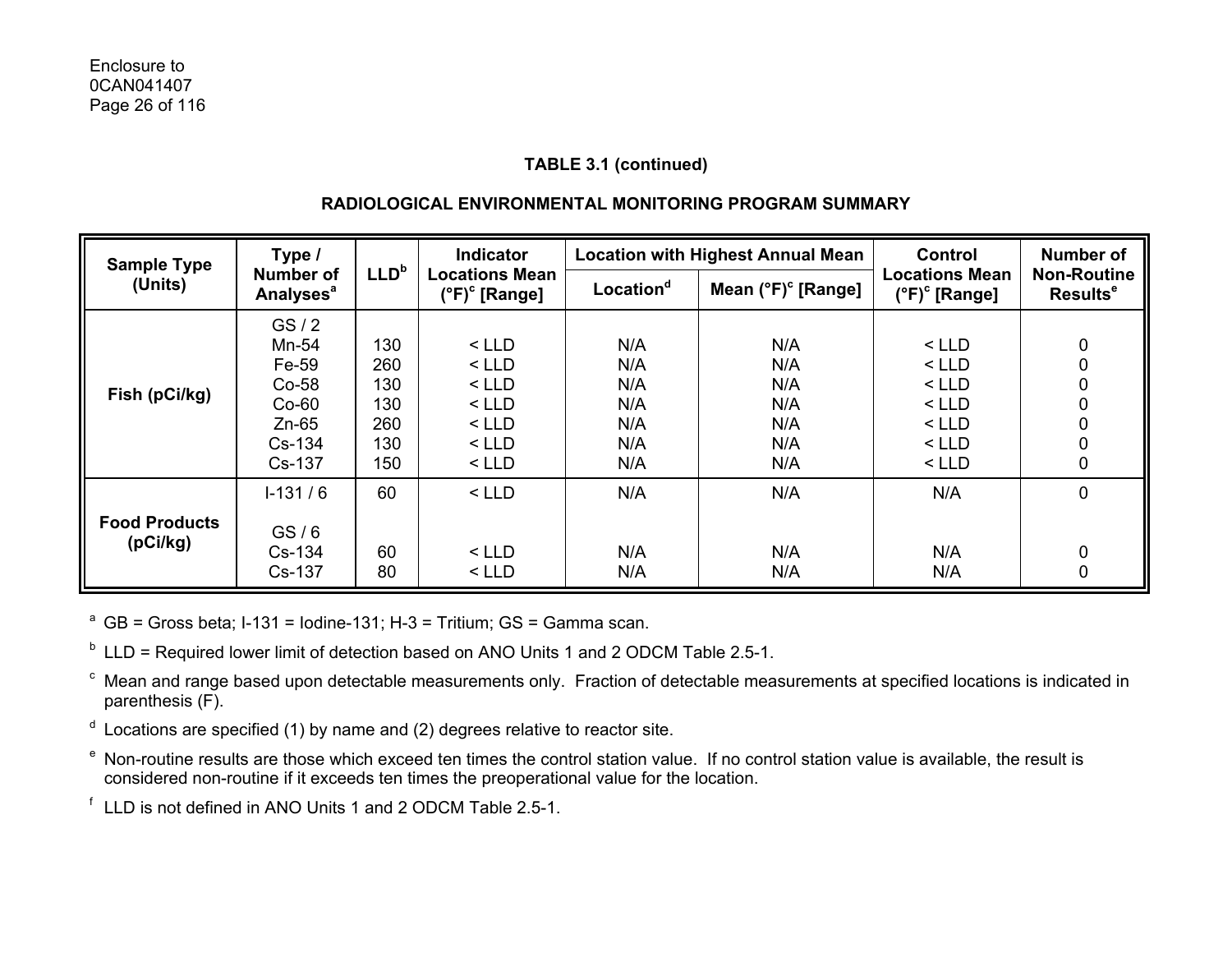Enclosure to 0CAN041407 Page 27 of 116

**Annual Radiological Environmental Operating Report for 2013** 

**ATTACHMENT 1** 

**SUMMARY OF MONITORING RESULTS**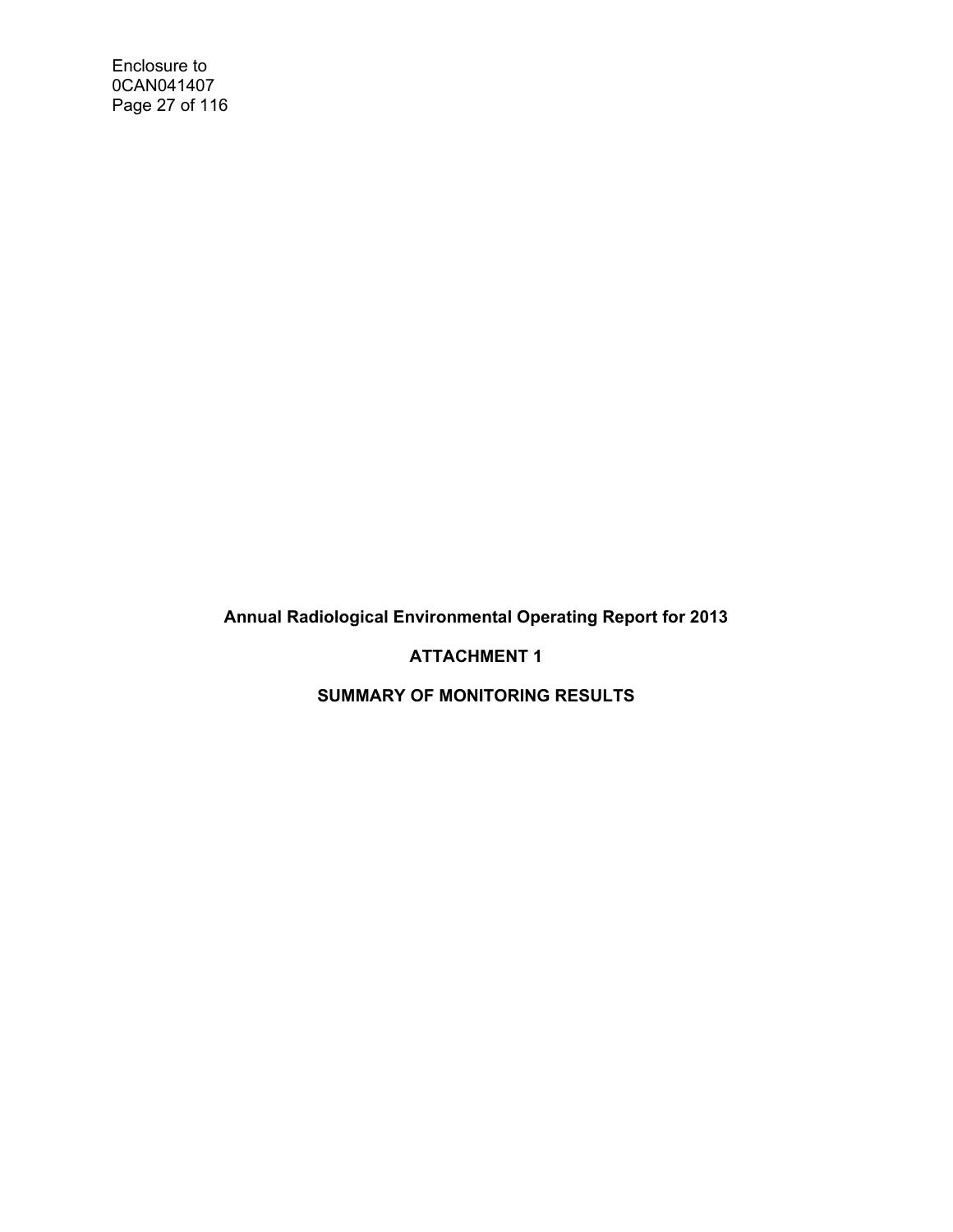## Table of Contents

| Table 1.1 |                                                       | 29 |
|-----------|-------------------------------------------------------|----|
| Table 1.2 |                                                       | 30 |
| Table 2.1 |                                                       | 31 |
| Table 2.2 | Thermoluminescent Dosimeters (Special Interest Areas) | 32 |
| Table 3.1 |                                                       | 33 |
| Table 3.2 |                                                       | 34 |
| Table 4.1 | Drinking Water (Gross beta, I-131 and Gamma Isotopic) | 35 |
| Table 4.2 |                                                       | 36 |
| Table 5.1 |                                                       | 36 |
| Table 6.1 |                                                       | 36 |
| Table 7.1 |                                                       | 37 |
| Table 8.1 |                                                       | 38 |
| Table 8.2 |                                                       |    |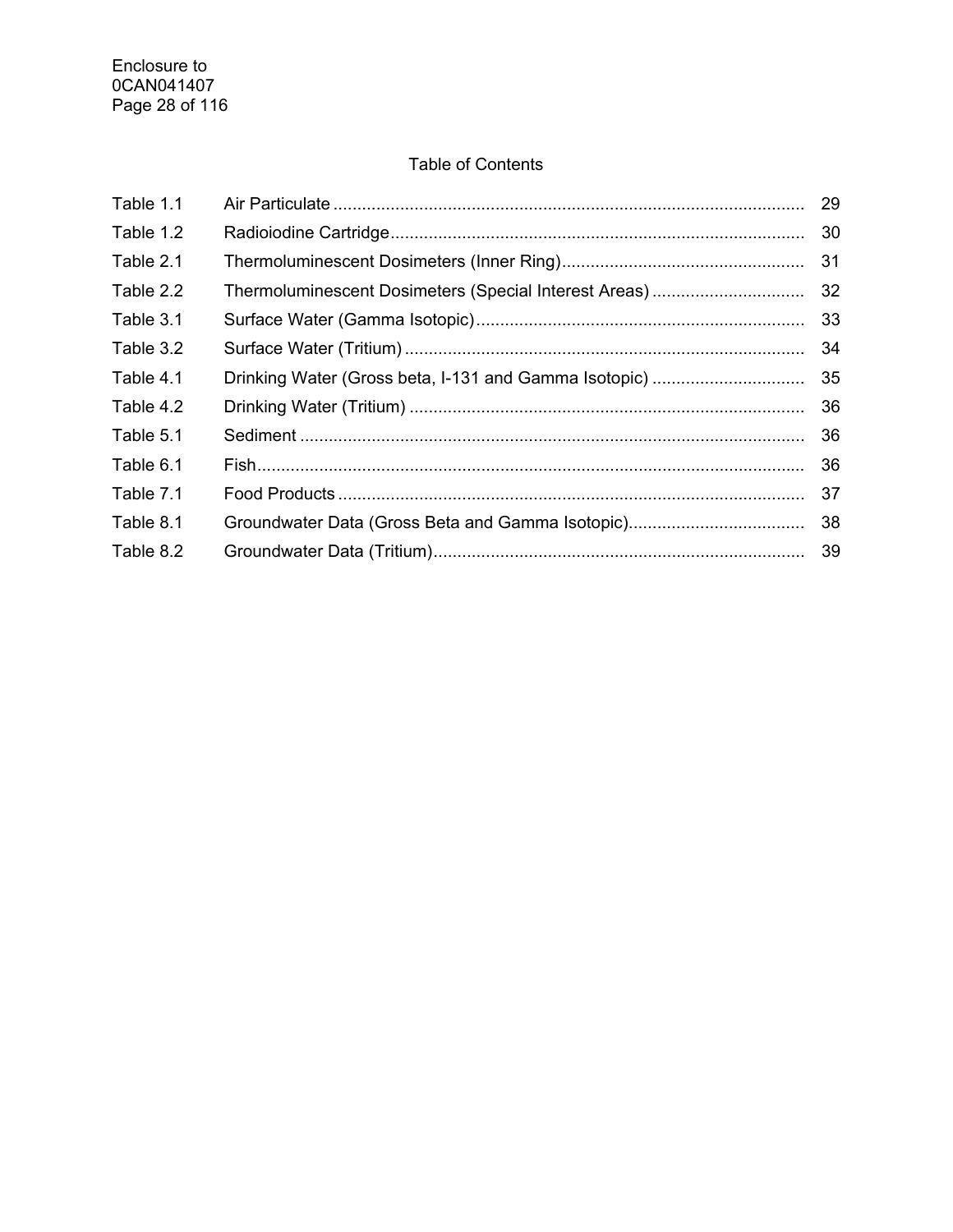| Sample Type: Air Particulate |                                      |                                 | Analysis: Gross Beta            |                                  | Units: pCi/m <sup>3</sup>     |                                |
|------------------------------|--------------------------------------|---------------------------------|---------------------------------|----------------------------------|-------------------------------|--------------------------------|
| <b>Start Date</b>            | <b>End Date</b>                      | <b>Station 1</b><br>(Indicator) | <b>Station 2</b><br>(Indicator) | <b>Station 56</b><br>(Indicator) | <b>Station 6</b><br>(Control) | <b>Station 7*</b><br>(Control) |
|                              | <b>Required LLD</b><br>$\rightarrow$ | 0.01                            | 0.01                            | 0.01                             | 0.01                          | 0.01                           |
| 12/19/2012                   | 01/02/2013                           | 0.066                           | 0.072                           | 0.066                            | 0.063                         | 0.066                          |
| 01/02/2013                   | 01/12/2013                           | 0.048                           | 0.040                           | 0.047                            | 0.037                         | 0.052                          |
| 01/12/2012                   | 01/22/2013                           | 0.058                           | 0.058                           | 0.057                            | 0.040                         | 0.050                          |
| 01/22/2013                   | 02/05/2013                           | 0.042                           | 0.040                           | 0.044                            | 0.037                         | 0.037                          |
| 02/05/2013                   | 02/19/2013                           | 0.032                           | 0.033                           | 0.033                            | 0.029                         | 0.033                          |
| 02/19/2013                   | 03/05/2013                           | 0.046                           | 0.042                           | 0.044                            | 0.041                         | 0.080                          |
| 03/05/2013                   | 03/19/2013                           | 0.043                           | 0.035                           | 0.033                            | 0.030                         | 0.035                          |
| 03/19/2013                   | 04/02/2013                           | 0.036                           | 0.032                           | 0.031                            | 0.032                         | 0.031                          |
| 04/02/2013                   | 04/16/2013                           | 0.035                           | 0.029                           | 0.036                            | 0.033                         | 0.030                          |
| 04/16/2013                   | 04/30/2013                           | 0.031                           | 0.029                           | 0.030                            | 0.023                         | 0.028                          |
| 04/30/2013                   | 05/14/2013                           | 0.036                           | 0.037                           | 0.038                            | 0.031                         | 0.032                          |
| 05/14/2013                   | 05/28/2013                           | 0.034                           | 0.031                           | 0.028                            | 0.024                         | 0.020                          |
| 05/28/2013                   | 06/11/2013                           | 0.038                           | 0.034                           | 0.038                            | 0.029                         | 0.030                          |
| 06/11/2013                   | 06/25/2013                           | 0.042                           | 0.046                           | 0.039                            | 0.036                         | 0.039                          |
| 06/25/2013                   | 07/09/2013                           | 0.031                           | 0.037                           | 0.037                            | 0.026                         | 0.033                          |
| 07/09/2013                   | 07/23/2013                           | 0.033                           | 0.032                           | 0.030                            | 0.028                         | 0.033                          |
| 07/23/2013                   | 08/06/2013                           | 0.044                           | 0.035                           | 0.039                            | 0.028                         | 0.040                          |
| 08/06/2013                   | 08/20/2013                           | 0.050                           | 0.046                           | 0.046                            | 0.040                         | 0.060                          |
| 08/20/2013                   | 09/03/2013                           | 0.059                           | 0.065                           | 0.060                            | 0.045                         | 0.062                          |
| 09/03/2013                   | 09/17/2013                           | 0.065                           | 0.048                           | 0.058                            | 0.050                         | 0.064                          |
| 09/17/2013                   | 10/01/2013                           | 0.036                           | 0.038                           | 0.045                            | 0.032                         | 0.040                          |
| 10/01/2013                   | 10/15/2013                           | 0.044                           | 0.040                           | 0.040                            | 0.036                         | 0.042                          |
| 10/15/2013                   | 10/29/2013                           | 0.042                           | 0.038                           | 0.040                            | 0.029                         | 0.043                          |
| 10/29/2013                   | 11/12/2013                           | 0.045                           | 0.063                           | 0.053                            | 0.045                         | 0.062                          |
| 11/12/2013                   | 11/26/2013                           | 0.040                           | 0.043                           | 0.044                            | < 0.010                       | 0.048                          |
| 11/26/2013                   | 12/10/2013                           | 0.072                           | 0.047                           | 0.064                            | 0.058                         | 0.063                          |
| 12/10/2013                   | 12/24/2013                           | 0.049                           | 0.044                           | 0.043                            | 0.043                         | 0.049                          |

# **Table 1.1**

\* Station with highest annual mean.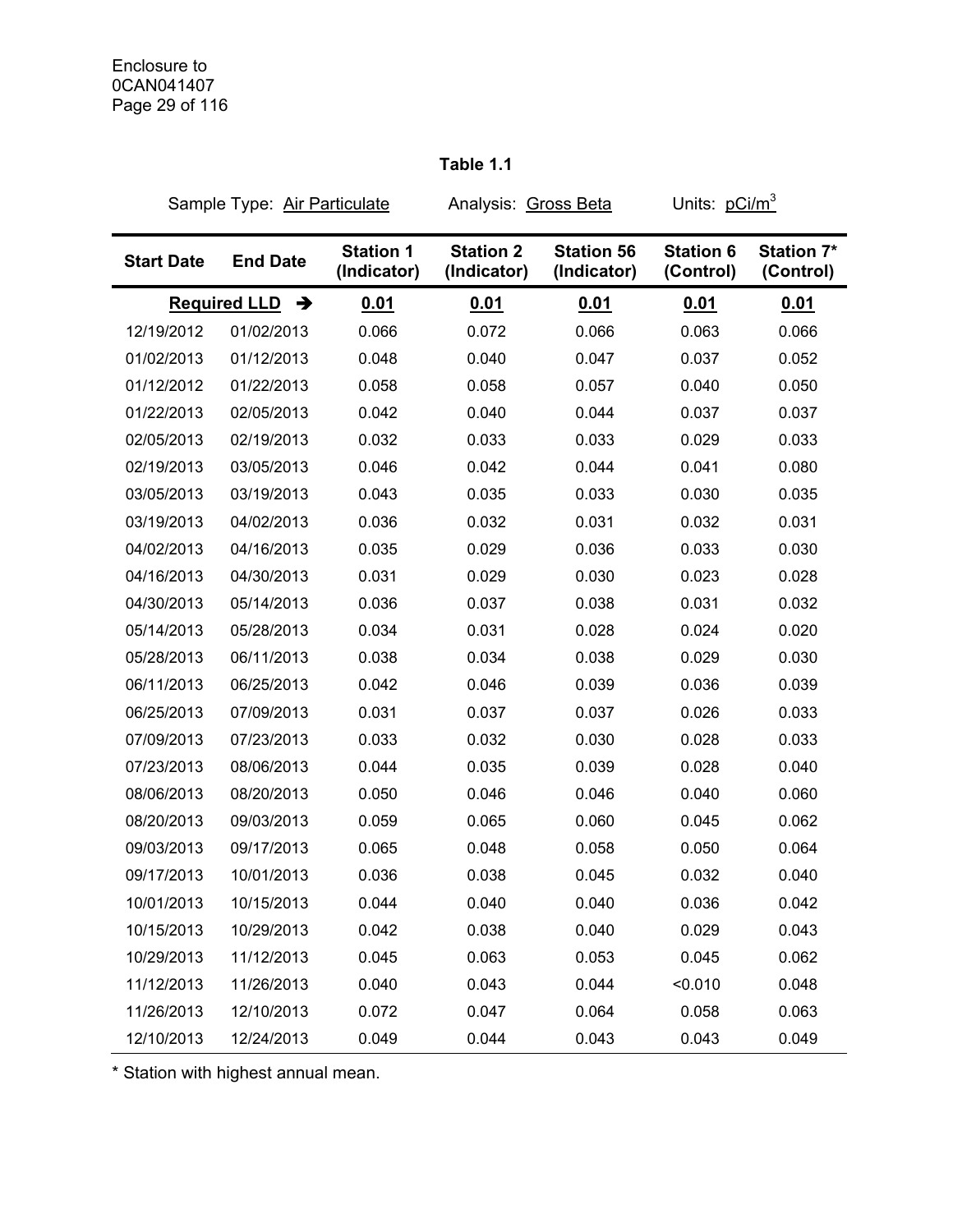## **Table 1.2**

Sample Type: Radioiodine Cartridge Analysis: lodine-131 Units: pCi/m<sup>3</sup>

| <b>Start Date</b> | <b>End Date</b>                      | <b>Station 1</b><br>(Indicator) | <b>Station 2</b><br>(Indicator) | <b>Station 56</b><br>(Indicator) | <b>Station 6</b><br>(Control) | <b>Station 7*</b><br>(Control) |
|-------------------|--------------------------------------|---------------------------------|---------------------------------|----------------------------------|-------------------------------|--------------------------------|
|                   | <b>Required LLD</b><br>$\rightarrow$ | 0.07                            | 0.07                            | 0.07                             | 0.07                          | 0.07                           |
| 12/19/2012        | 01/02/2013                           | < 0.012                         | < 0.013                         | < 0.014                          | < 0.020                       | < 0.015                        |
| 01/02/2013        | 01/12/2013                           | < 0.022                         | < 0.021                         | < 0.026                          | < 0.024                       | < 0.019                        |
| 01/12/2012        | 01/22/2013                           | < 0.018                         | < 0.031                         | < 0.020                          | < 0.024                       | < 0.014                        |
| 01/22/2013        | 02/05/2013                           | < 0.012                         | < 0.024                         | < 0.020                          | < 0.013                       | < 0.017                        |
| 02/05/2013        | 02/19/2013                           | < 0.013                         | < 0.019                         | < 0.019                          | < 0.015                       | < 0.015                        |
| 02/19/2013        | 03/05/2013                           | < 0.016                         | < 0.011                         | < 0.014                          | < 0.013                       | < 0.048                        |
| 03/05/2013        | 03/19/2013                           | < 0.013                         | < 0.026                         | < 0.011                          | < 0.010                       | < 0.012                        |
| 03/19/2013        | 04/02/2013                           | < 0.008                         | < 0.009                         | < 0.009                          | < 0.007                       | < 0.007                        |
| 04/02/2013        | 04/16/2013                           | < 0.016                         | < 0.017                         | < 0.020                          | < 0.015                       | < 0.014                        |
| 04/16/2013        | 04/30/2013                           | < 0.008                         | < 0.009                         | < 0.010                          | < 0.009                       | < 0.009                        |
| 04/30/2013        | 05/14/2013                           | < 0.014                         | < 0.018                         | < 0.013                          | < 0.015                       | < 0.013                        |
| 05/14/2013        | 05/28/2013                           | < 0.030                         | < 0.029                         | < 0.018                          | < 0.022                       | < 0.015                        |
| 05/28/2013        | 06/11/2013                           | < 0.013                         | < 0.018                         | < 0.025                          | < 0.010                       | < 0.011                        |
| 06/11/2013        | 06/25/2013                           | < 0.017                         | < 0.014                         | < 0.020                          | < 0.017                       | < 0.027                        |
| 06/25/2013        | 07/09/2013                           | < 0.025                         | < 0.021                         | < 0.018                          | < 0.020                       | < 0.012                        |
| 07/09/2013        | 07/23/2013                           | < 0.026                         | < 0.016                         | < 0.014                          | < 0.010                       | < 0.020                        |
| 07/23/2013        | 08/06/2013                           | < 0.018                         | < 0.023                         | < 0.056                          | < 0.047                       | < 0.033                        |
| 08/06/2013        | 08/20/2013                           | < 0.018                         | < 0.016                         | < 0.023                          | < 0.016                       | < 0.030                        |
| 08/20/2013        | 09/03/2013                           | < 0.031                         | < 0.020                         | < 0.025                          | < 0.011                       | < 0.029                        |
| 09/03/2013        | 09/17/2013                           | < 0.019                         | < 0.011                         | < 0.014                          | < 0.012                       | < 0.020                        |
| 09/17/2013        | 10/01/2013                           | < 0.014                         | < 0.016                         | < 0.011                          | < 0.013                       | < 0.021                        |
| 10/01/2013        | 10/15/2013                           | < 0.013                         | < 0.012                         | < 0.016                          | < 0.014                       | < 0.010                        |
| 10/15/2013        | 10/29/2013                           | < 0.031                         | < 0.017                         | < 0.015                          | < 0.014                       | < 0.033                        |
| 10/29/2013        | 11/12/2013                           | < 0.030                         | < 0.020                         | < 0.009                          | < 0.031                       | < 0.019                        |
| 11/12/2013        | 11/26/2013                           | < 0.026                         | < 0.024                         | < 0.020                          | < 0.013                       | < 0.016                        |
| 11/26/2013        | 12/10/2013                           | < 0.011                         | < 0.049                         | < 0.012                          | < 0.043                       | < 0.024                        |
| 12/10/2013        | 12/24/2013                           | < 0.012                         | < 0.021                         | < 0.025                          | < 0.025                       | < 0.025                        |

\* Station with highest annual mean.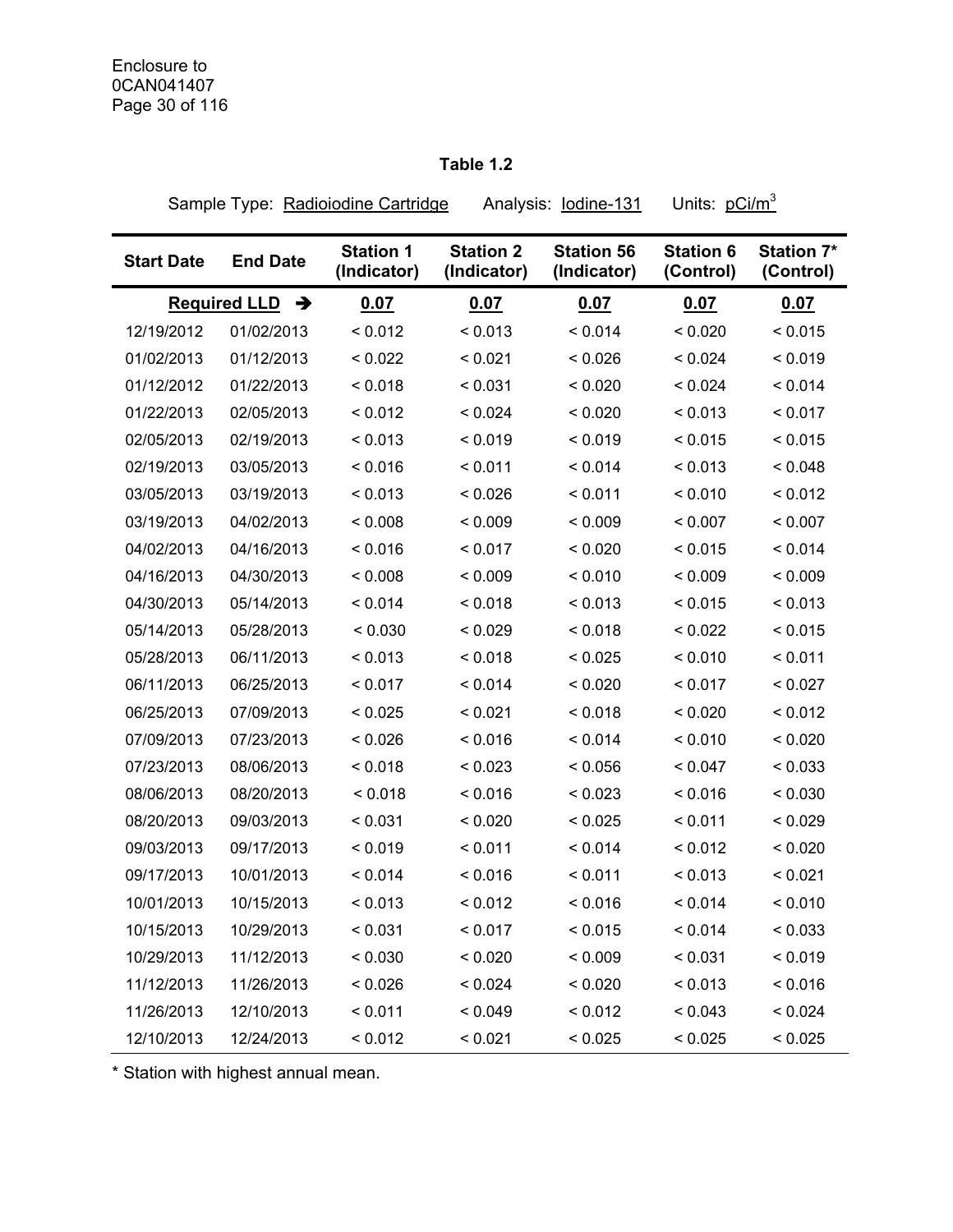## **Table 2.1**

| Sample Type: Thermoluminescent Dosimeters Analysis: Gamma Dose Units: mrem/Qtr |  |
|--------------------------------------------------------------------------------|--|
|                                                                                |  |

| <b>Inner Ring (Indicators)</b> |                       |                       |                       |                       |                                  |  |  |  |
|--------------------------------|-----------------------|-----------------------|-----------------------|-----------------------|----------------------------------|--|--|--|
| <b>Station</b>                 | 1st Qtr '13<br>(mrem) | 2nd Qtr '13<br>(mrem) | 3rd Qtr '13<br>(mrem) | 4th Qtr '13<br>(mrem) | <b>Annual Mean '13</b><br>(mrem) |  |  |  |
| $\mathbf{1}$                   | 9.5                   | 9.7                   | 8.3                   | 8.3                   | 8.9                              |  |  |  |
| $\overline{2}$                 | 8.5                   | 9.1                   | 9.0                   | 8.8                   | 8.8                              |  |  |  |
| 3                              | 6.0                   | 7.0                   | 5.5                   | 5.1                   | 5.9                              |  |  |  |
| $\overline{\mathbf{4}}$        | 8.8                   | 8.7                   | 8.4                   | 8.4                   | 8.5                              |  |  |  |
| $*56$                          | 9.4                   | 10.5                  | 10.3                  | 8.8                   | 9.7                              |  |  |  |
| 108                            | 8.4                   | 9.5                   | 9.1                   | 9.1                   | 9.0                              |  |  |  |
| 109                            | 8.4                   | 9.8                   | 9.4                   | 8.8                   | 9.1                              |  |  |  |
| 110                            | 7.8                   | 8.2                   | 8.5                   | 7.8                   | 8.0                              |  |  |  |
| 145                            | 8.3                   | 8.1                   | 8.6                   | 8.3                   | 8.3                              |  |  |  |
| 146                            | 8.6                   | 9.1                   | 7.8                   | 8.9                   | 8.6                              |  |  |  |
| 147                            | 6.8                   | 7.4                   | 7.2                   | 7.3                   | 7.1                              |  |  |  |
| 148                            | 8.6                   | 8.2                   | <b>LOST</b>           | 7.7                   | 8.1                              |  |  |  |
| 149                            | 7.8                   | 8.8                   | 8.0                   | 8.1                   | 8.1                              |  |  |  |
| 150                            | 8.7                   | 9.3                   | 8.6                   | 9.0                   | 8.9                              |  |  |  |
| 151                            | 8.7                   | 9.2                   | 9.2                   | 8.8                   | 8.9                              |  |  |  |
| 152                            | 7.4                   | 7.1                   | 7.0                   | 7.6                   | 7.2                              |  |  |  |

\* Station with highest annual mean.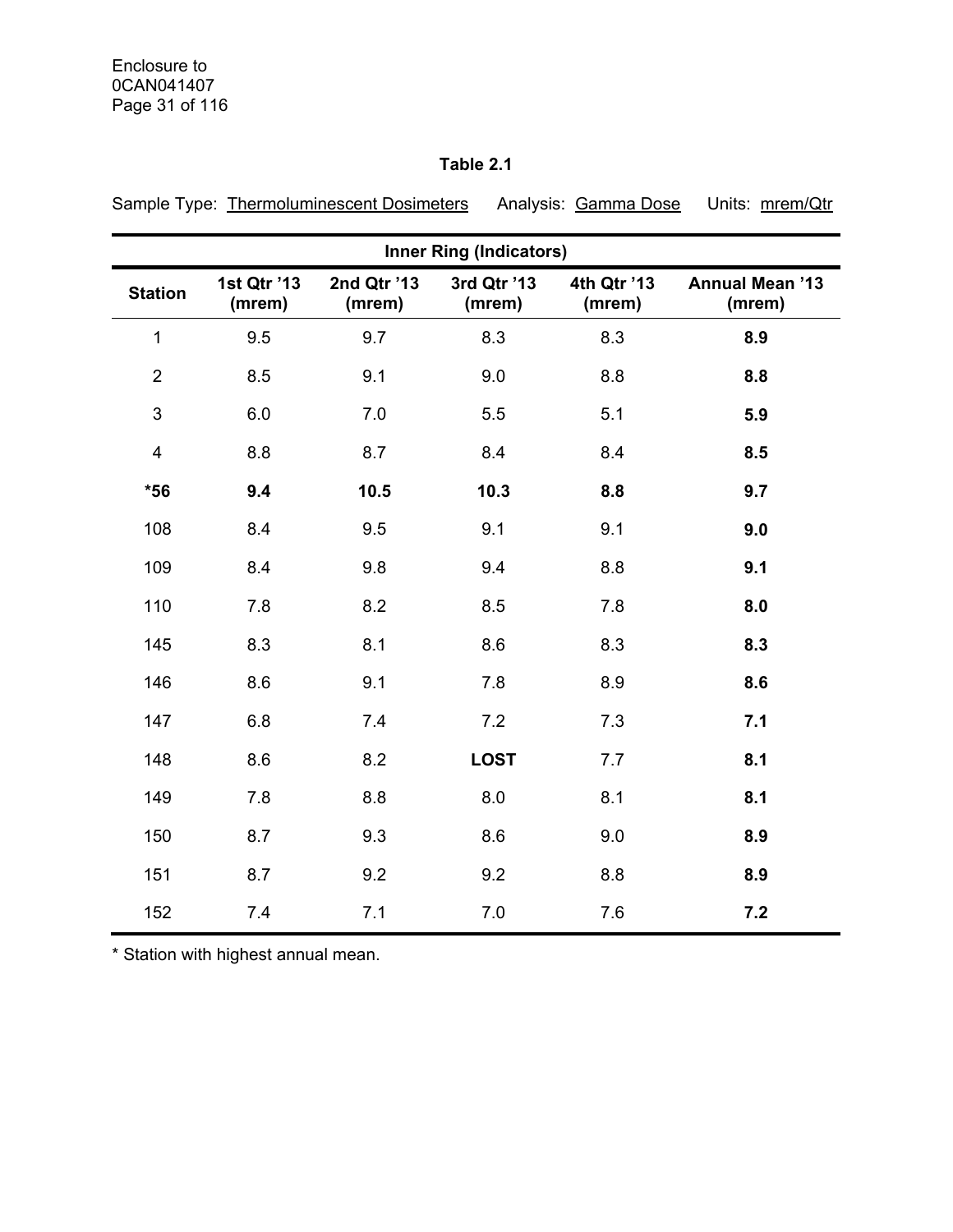## **Table 2.2**

|                | <b>Special Interest Areas - (Population Centers &amp; Schools)</b> |                       |                       |                       |                                  |  |  |  |
|----------------|--------------------------------------------------------------------|-----------------------|-----------------------|-----------------------|----------------------------------|--|--|--|
| <b>Station</b> | 1st Qtr '13<br>(mrem)                                              | 2nd Qtr '13<br>(mrem) | 3rd Qtr '13<br>(mrem) | 4th Qtr '13<br>(mrem) | <b>Annual Mean '13</b><br>(mrem) |  |  |  |
| 6              | 7.7                                                                | 7.7                   | 7.7                   | 8.3                   | 7.8                              |  |  |  |
| 111            | 6.2                                                                | 5.7                   | 5.7                   | 6.0                   | 5.9                              |  |  |  |
| $*116$         | <b>LOST</b>                                                        | 8.6                   | 8.6                   | 9.3                   | 8.8                              |  |  |  |
| 125            | 5.4                                                                | 5.5                   | 5.6                   | 4.6                   | 5.2                              |  |  |  |
| 127            | 9.0                                                                | 8.9                   | 8.4                   | 8.1                   | 8.6                              |  |  |  |
| 137            | 9.3                                                                | 8.5                   | 8.8                   | 8.5                   | 8.7                              |  |  |  |
| 153            | 8.1                                                                | 8.0                   | 7.8                   | 9.2                   | 8.2                              |  |  |  |

Sample Type: Thermoluminescent Dosimeters Analysis: Gamma Dose Units: mrem/Qtr

\* Stations with highest annual mean.

| <b>Special Interest Areas - (Control)</b> |                       |                       |                       |                       |                                  |  |  |  |  |  |
|-------------------------------------------|-----------------------|-----------------------|-----------------------|-----------------------|----------------------------------|--|--|--|--|--|
| <b>Station</b>                            | 1st Qtr '13<br>(mrem) | 2nd Qtr '13<br>(mrem) | 3rd Qtr '13<br>(mrem) | 4th Qtr '13<br>(mrem) | <b>Annual Mean '13</b><br>(mrem) |  |  |  |  |  |
|                                           | 6.7                   | 6.8                   | 7.3                   | 6.4                   | 6.8                              |  |  |  |  |  |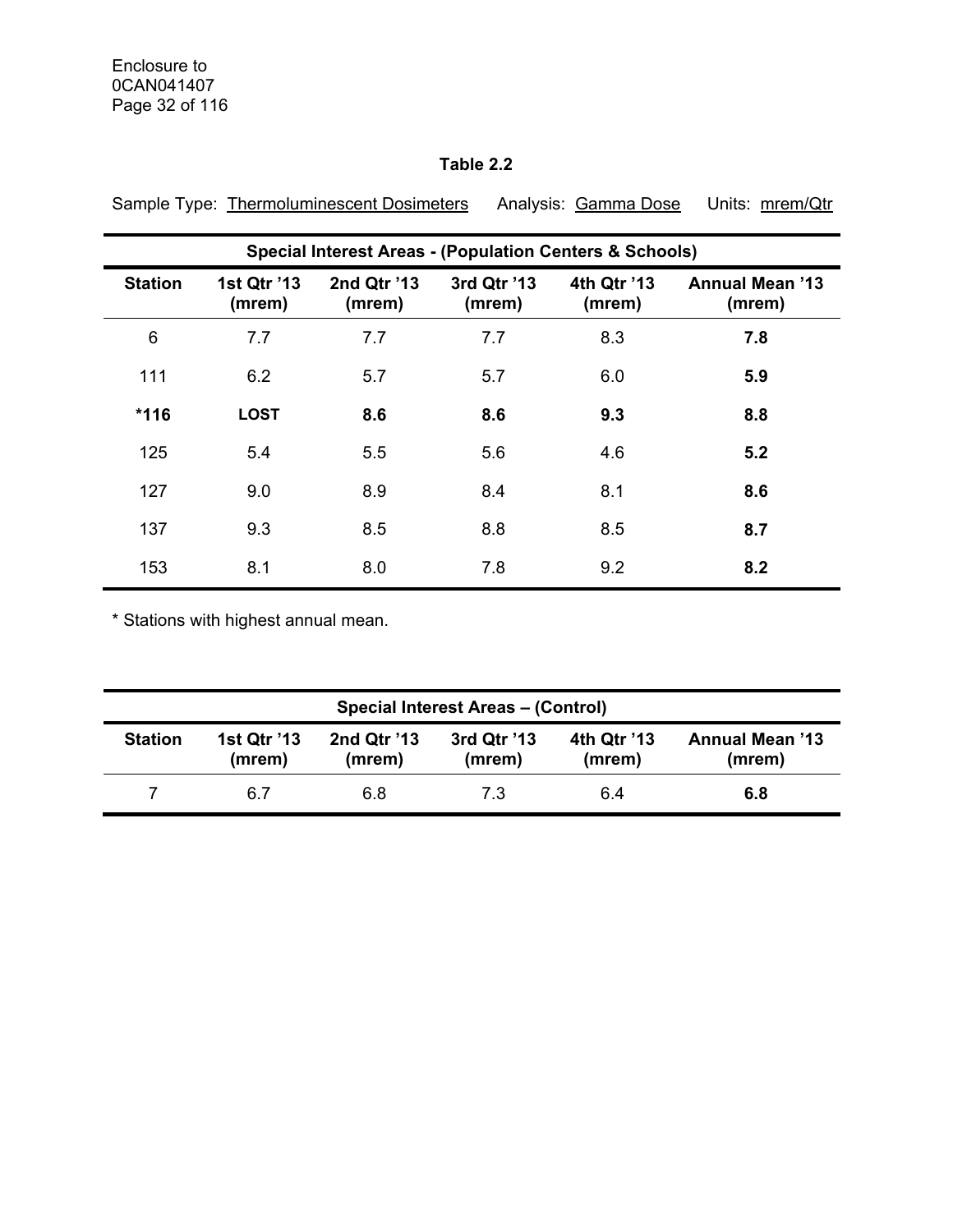# Enclosure to 0CAN041407 Page 33 of 116

|                       | Sample Type: Surface Water |                          |        |         | Analysis: Gamma Isotopic |         |        |              | Units: pCi/l |           |               |           |               |        |
|-----------------------|----------------------------|--------------------------|--------|---------|--------------------------|---------|--------|--------------|--------------|-----------|---------------|-----------|---------------|--------|
| Location              | <b>Start Date</b>          | <b>End Date</b>          | Mn-54  | $Co-58$ | Fe-59                    | $Co-60$ | Zn-65  | <b>Nb-95</b> | $Zr-95$      | $I - 131$ | Cs-134 Cs-137 |           | <b>Ba-140</b> | La-140 |
|                       |                            | <b>Required LLD</b><br>→ | 15     | 15      | 30                       | 15      | 30     | 15           | 30           | 15        | 15            | <u>18</u> | 60            | 15     |
| Station 8 (Indicator) | 12/31/2012                 | 01/31/2013               | < 1.82 | < 1.88  | < 4.04                   | < 1.90  | < 3.59 | 1.77         | < 3.30       | < 3.48    | < 1.84        | < 1.80    | < 3.23        | < 3.23 |
| Station 10 (Control)  | 12/31/2012                 | 01/31/2013               | < 1.87 | < 1.98  | 4.20                     | 2.13    | 4.26   | 2.03         | < 3.56       | < 3.86    | 2.37          | 2.23      | 3.61          | 3.61   |
| Station 8 (Indicator) | 01/31/2013                 | 02/29/2013               | 2.76   | 2.39    | < 5.50                   | 2.94    | 4.46   | < 2.32       | 4.71         | 4.17      | < 3.01        | 2.56      | < 4.15        | < 4.15 |
| Station 10 (Control)  | 01/31/2013                 | 02/29/2013               | < 3.37 | < 4.06  | < 6.77                   | < 3.83  | 27.08  | < 3.85       | <6.68        | < 5.45    | < 2.92        | < 4.26    | < 5.02        | < 5.02 |
| Station 8 (Indicator) | 02/28/2013                 | 03/31/2013               | < 1.52 | < 1.49  | < 3.39                   | < 1.77  | 3.16   | < 1.63       | 2.74         | < 3.28    | < 1.78        | < 1.61    | < 2.55        | < 2.55 |
| Station 10 (Control)  | 02/28/2013                 | 03/31/2013               | 2.27   | < 2.38  | < 5.99                   | < 2.58  | 4.08   | 2.42         | 4.46         | < 4.06    | 2.71          | < 2.55    | < 4.28        | < 4.28 |
| Station 8 (Indicator) | 03/31/2013                 | 04/30/2013               | < 1.69 | < 1.72  | < 3.45                   | < 1.52  | < 3.35 | < 1.82       | < 2.58       | < 2.95    | < 1.79        | < 1.59    | < 2.88        | < 2.88 |
| Station 10 (Control)  | 03/31/2013                 | 04/30/2013               | 2.17   | < 2.35  | 5.18                     | < 2.78  | < 4.60 | 2.47         | < 4.38       | 3.73      | 2.71          | 2.24      | < 4.07        | < 4.07 |
| Station 8 (Indicator) | 04/30/2013                 | 05/31/2013               | < 1.98 | 2.18    | 4.62                     | 2.13    | 4.32   | 2.20         | < 3.55       | 56.66     | 2.23          | 2.18      | < 5.08        | < 5.08 |
| Station 10 (Control)  | 04/30/2013                 | 05/31/2013               | < 1.66 | < 1.67  | < 3.89                   | < 1.72  | < 2.92 | < 1.75       | < 2.92       | 4.18      | 1.71          | < 1.64    | < 3.29        | < 3.29 |
| Station 8 (Indicator) | 05/31/2013                 | 06/30/2013               | < 1.57 | < 1.70  | 3.60                     | < 1.58  | < 3.15 | < 1.78       | < 3.02       | < 3.78    | < 1.85        | < 1.62    | < 3.04        | < 3.04 |
| Station 10 (Control)  | 05/31/2013                 | 06/30/2013               | < 1.74 | < 1.81  | < 4.14                   | 2.19    | < 3.83 | 2.02         | 3.10         | 4.47      | < 1.97        | < 2.03    | < 3.68        | < 3.68 |
| Station 8 (Indicator) | 06/30/2013                 | 07/31/2013               | < 1.91 | < 1.96  | 4.44                     | 2.02    | < 3.85 | 2.13         | < 3.39       | < 10.5    | < 1.96        | < 1.92    | < 6.52        | < 6.52 |
| Station 10 (Control)  | 06/30/2013                 | 07/31/2013               | < 1.96 | < 1.92  | < 3.99                   | 2.22    | < 4.15 | 2.13         | < 3.55       | < 3.28    | 2.40          | < 1.96    | 3.62          | 3.62   |
| Station 8 (Indicator) | 07/31/2013                 | 08/30/2013               | < 1.76 | < 1.75  | < 3.25                   | < 2.08  | 3.60   | < 1.73       | < 3.35       | < 3.02    | < 1.70        | < 1.86    | 2.72          | 2.72   |
| Station 10 (Control)  | 07/31/2013                 | 08/30/2013               | < 1.75 | < 1.75  | < 3.75                   | < 1.97  | $3.57$ | < 1.84       | < 2.84       | < 3.27    | < 1.78        | 2.48      | 3.17          | 3.17   |
| Station 8 (Indicator) | 08/31/2013                 | 09/30/2013               | 3.41   | 3.41    | <6.04                    | < 4.07  | < 5.59 | < 3.24       | < 6.24       | < 4.71    | < 3.65        | < 3.87    | < 5.32        | < 5.32 |
| Station 10 (Control)  | 08/31/2013                 | 09/30/2013               | 2.87   | < 2.93  | < 5.26                   | < 2.57  | < 5.86 | 3.12         | < 4.98       | < 3.66    | 2.99          | 2.91      | < 4.35        | < 4.35 |
| Station 8 (Indicator) | 09/30/2013                 | 10/31/2013               | < 2.33 | 2.21    | < 4.84                   | < 2.54  | < 5.30 | 2.19         | < 4.37       | < 3.69    | 2.51          | 2.39      | < 3.69        | < 3.69 |
| Station 10 (Control)  | 09/30/2013                 | 10/31/2013               | < 1.95 | < 1.81  | < 3.92                   | 2.02    | 4.04   | 2.23         | < 3.82       | < 3.28    | 2.28          | 2.73      | < 3.68        | 3.68   |
| Station 8 (Indicator) | 10/31/2013                 | 11/30/2013               | 2.13   | 2.17    | < 4.95                   | < 2.67  | 4.08   | < 2.16       | < 3.94       | < 4.02    | < 2.45        | 2.39      | 3.12          | 3.12   |
| Station 10 (Control)  | 10/31/2013                 | 11/30/2013               | < 1.80 | 2.02    | < 3.55                   | < 1.79  | 3.75   | < 1.99       | 3.70         | < 3.29    | < 2.48        | < 2.33    | < 2.64        | 2.64   |
| Station 8 (Indicator) | 11/30/2013                 | 12/31/2013               | < 3.78 | 4.43    | < 10.6                   | < 4.52  | < 9.10 | < 5.64       | 56.68        | 27.93     | < 5.54        | < 5.84    | < 1.04        | < 10.4 |
| Station 10 (Control)  | 11/30/2013                 | 12/31/2013               | < 4.18 | 2.99    | 8.46                     | < 4.27  | < 7.89 | < 4.03       | < 7.89       | < 7.40    | < 3.35        | < 4.87    | < 8.09        | <8.09  |

**Table 3.1**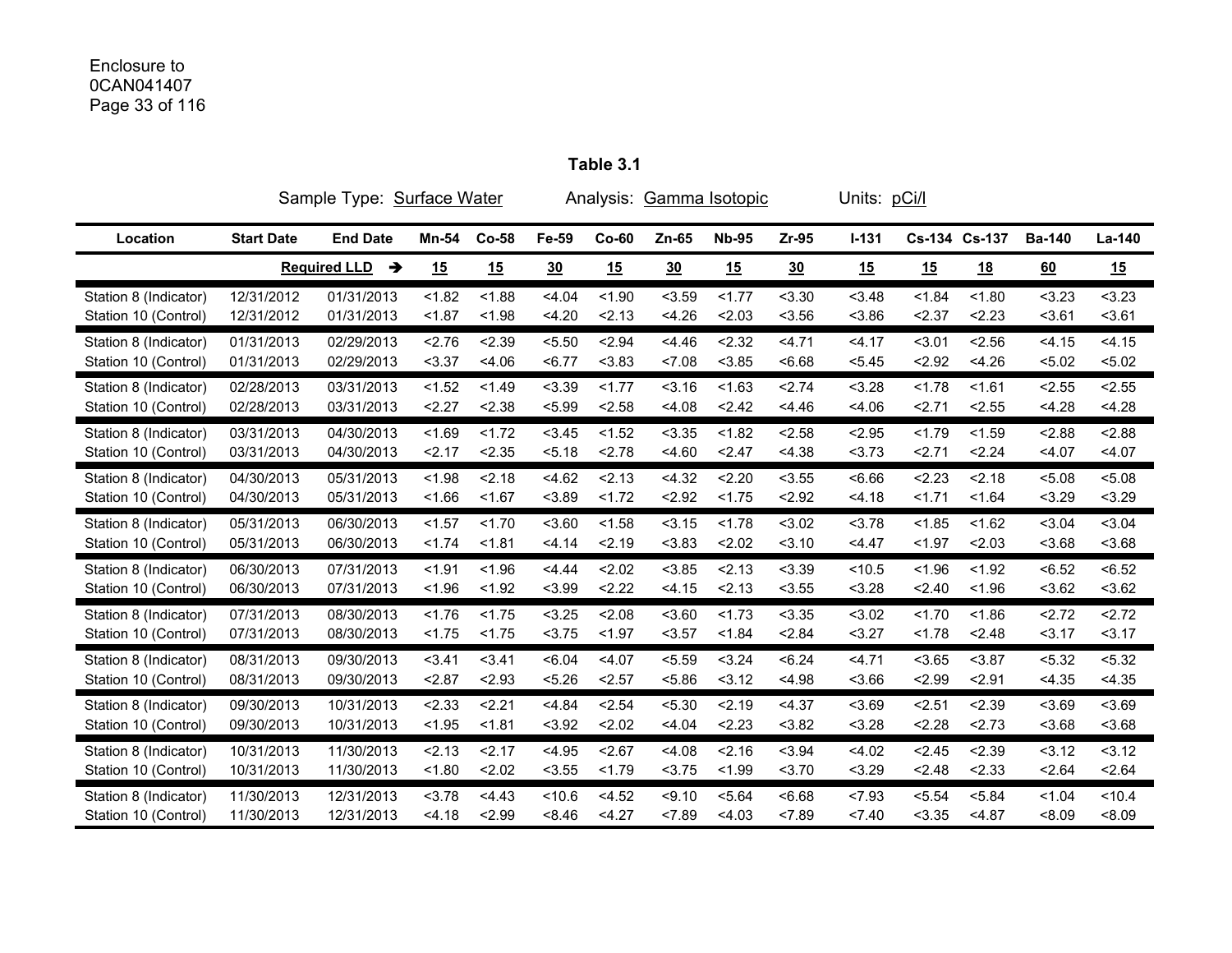## **Table 3.2**

| Sample Type: Surface Water   |                   | Analysis: Tritium   |           |  |
|------------------------------|-------------------|---------------------|-----------|--|
| Location                     | <b>Begin Date</b> | <b>End Date</b>     | $H-3$     |  |
|                              |                   | <b>Required LLD</b> | 3000<br>→ |  |
| <b>Station 8 (Indicator)</b> | 12/31/2012        | 03/31/2013          | 435       |  |
| <b>Station 10 (Control)</b>  | 12/31/2012        | 03/31/2013          | < 282     |  |
| <b>Station 8 (Indicator)</b> | 03/31/2013        | 06/30/2013          | 2220      |  |
| <b>Station 10 (Control)</b>  | 03/31/2013        | 06/30/2013          | < 332     |  |
| <b>Station 8 (Indicator)</b> | 06/30/2013        | 09/30/2013          | < 327     |  |
| <b>Station 10 (Control)</b>  | 06/30/2013        | 09/30/2013          | < 205     |  |
| <b>Station 8 (Indicator)</b> | 09/30/2013        | 12/31/2013          | 2940      |  |
| <b>Station 10 (Control)</b>  | 09/30/2013        | 12/31/2013          | < 300     |  |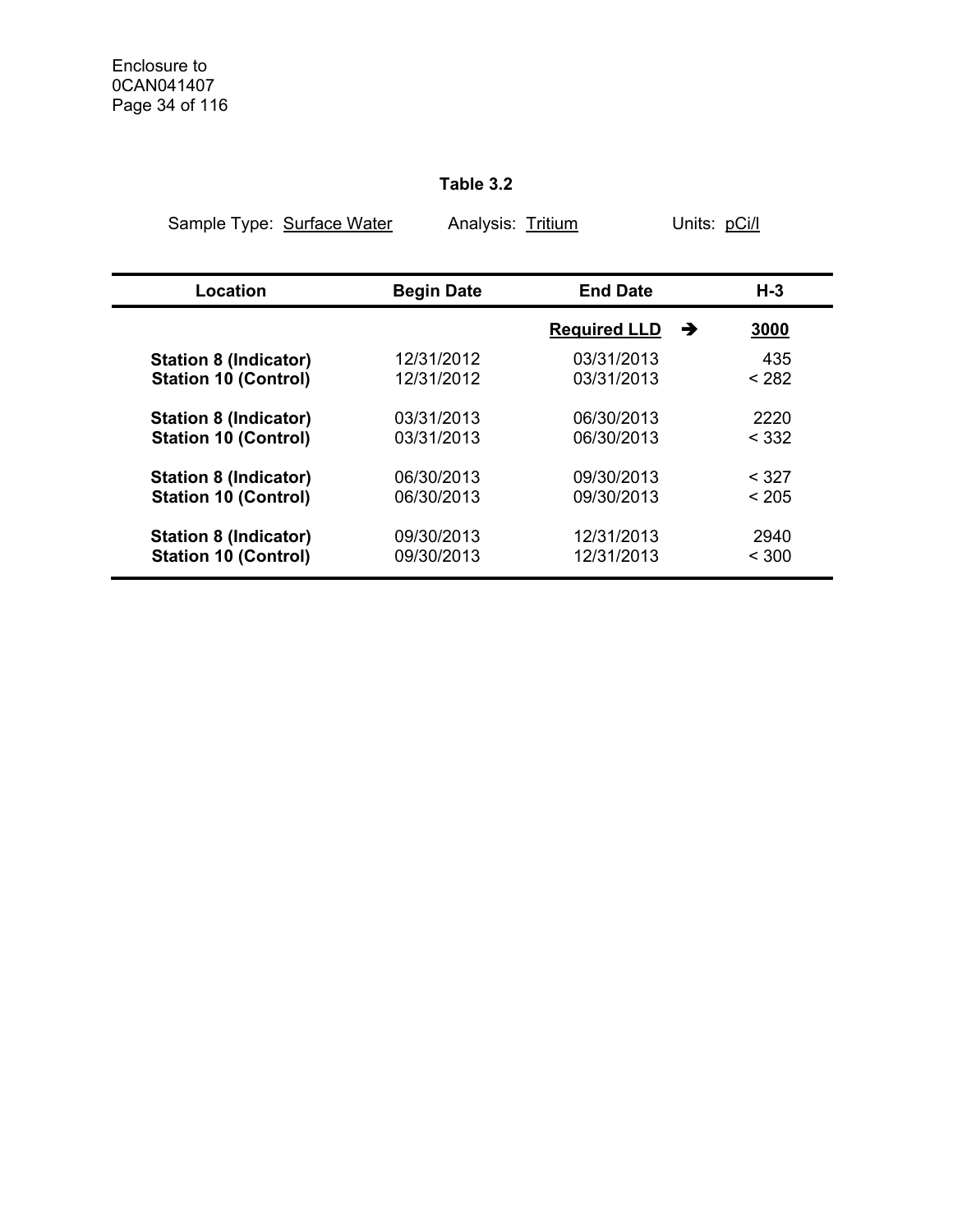**Table 4.1** 

| Sample Type: Drinking Water |                                  |                             |           |        |        |        |         | Analysis: Gross Beta, Iodine-131, Gamma Isotopic |              |                | Units: pCi/l |               |        |               |
|-----------------------------|----------------------------------|-----------------------------|-----------|--------|--------|--------|---------|--------------------------------------------------|--------------|----------------|--------------|---------------|--------|---------------|
| Location                    | <b>Collection</b><br><b>Date</b> | <b>Gross</b><br><b>Beta</b> | $I - 131$ | Mn-54  | Co-58  | Fe-59  | $Co-60$ | $Zn-65$                                          | <b>Nb-95</b> | $Zr-95$        |              | Cs-134 Cs-137 | Ba-140 | <b>La-140</b> |
|                             | <b>Required LLD</b><br>→         | 4.0                         | 1.0       | 15     | 15     | 30     | 15      | 30                                               | 15           | $\frac{30}{2}$ | 15           | <u>18</u>     | 60     | 15            |
| Station 14 (Indicator)      | 03/19/2013                       | < 2.49                      | < 0.81    | < 1.35 | < 1.48 | < 2.89 | < 1.63  | < 3.19                                           | < 1.61       | < 2.90         | < 1.72       | < 1.59        | < 1.79 | < 1.79        |
| Station 57 (Control)        | 03/19/2013                       | < 2.71                      | < 0.83    | < 1.57 | < 1.67 | < 3.87 | < 2.19  | < 3.80                                           | < 1.83       | < 3.14         | < 2.02       | < 1.93        | < 2.63 | < 2.63        |
| Station 14 (Indicator)      | 06/18/2013                       | < 3.65                      | < 0.87    | < 1.65 | < 1.75 | < 3.58 | < 1.79  | < 3.55                                           | < 1.87       | < 3.49         | < 2.06       | < 1.92        | < 3.56 | < 3.56        |
| Station 57 (Control)        | 06/18/2013                       | < 2.93                      | < 0.85    | < 1.53 | < 1.51 | < 3.33 | < 1.75  | < 2.92                                           | < 1.73       | < 2.91         | < 1.67       | < 1.63        | < 3.15 | < 3.15        |
| Station 14 (Indicator)      | 09/18/2013                       | < 3.47                      | < 0.86    | < 1.87 | < 1.99 | < 4.16 | < 2.18  | < 3.95                                           | < 1.83       | < 3.09         | < 2.28       | < 1.96        | < 3.05 | < 3.05        |
| Station 57 (Control)        | 09/18/2013                       | < 3.44                      | < 0.83    | < 2.96 | < 2.70 | < 6.55 | < 3.42  | < 5.45                                           | < 3.04       | < 5.53         | < 3.45       | < 2.83        | < 4.67 | < 4.67        |
| Station 14 (Indicator)      | 12/17/2013                       | < 2.57                      | < 0.36    | < 4.25 | < 3.27 | < 7.12 | < 5.74  | < 5.36                                           | < 5.47       | < 6.08         | < 4.07       | < 4.01        | < 4.89 | < 4.89        |
| Station 57 (Control)        | 12/17/2013                       | < 2.71                      | < 0.34    | < 4.06 | < 3.03 | < 8.73 | < 5.36  | < 10.20                                          | < 4.79       | < 6.45         | < 5.05       | < 4.71        | < 3.91 | < 3.91        |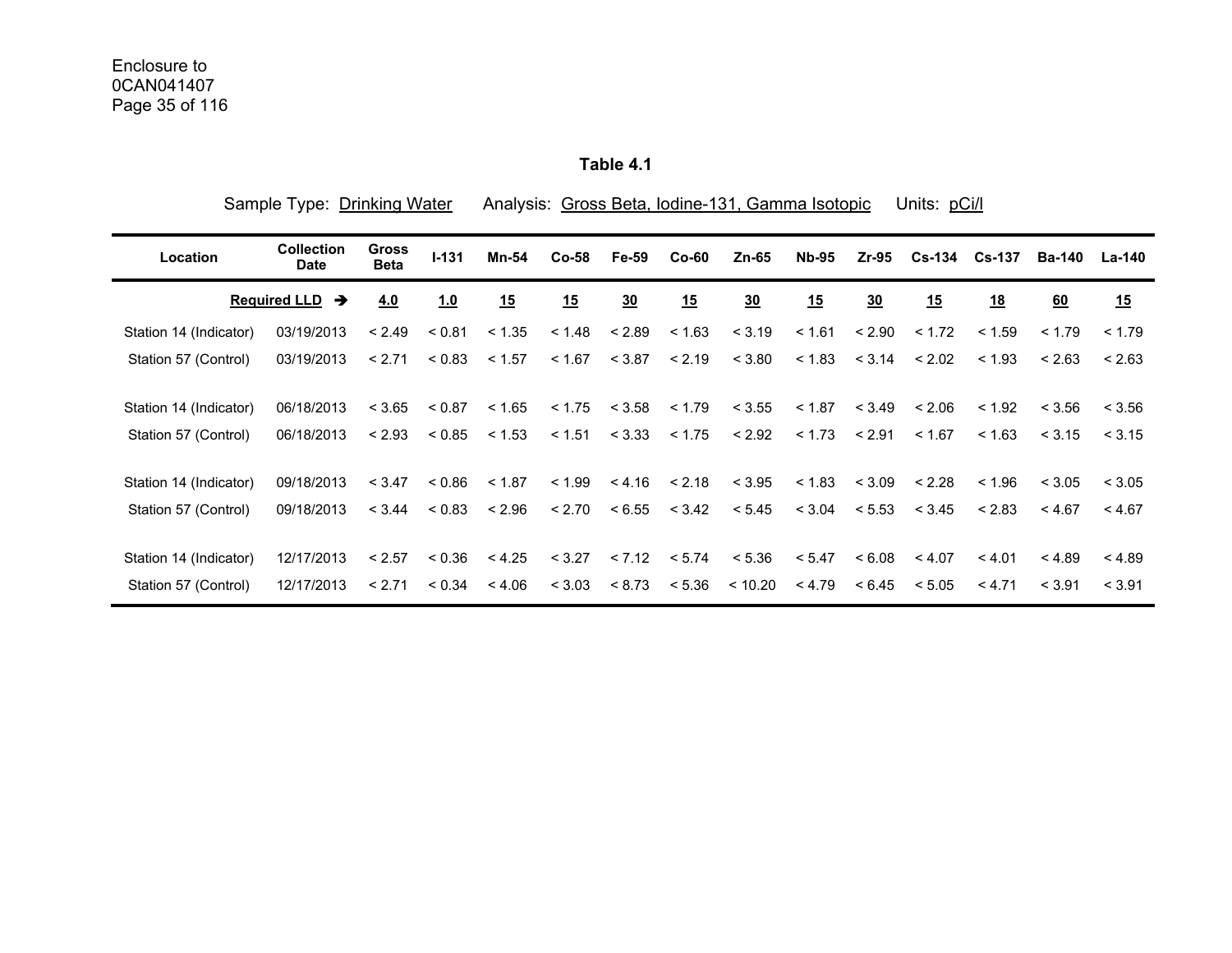### **Table 4.2**

| Sample Type: Drinking Water   | Analysis: Tritium        | Units: pCi/l |
|-------------------------------|--------------------------|--------------|
| Location                      | <b>Collection Date</b>   | $H-3$        |
|                               | <b>Required LLD</b><br>→ | 2000         |
| <b>Station 14 (Indicator)</b> | 03/19/2013               | < 229        |
| <b>Station 57 (Control)</b>   | 03/19/2013               | < 229        |
| <b>Station 14 (Indicator)</b> | 06/18/2013               | < 328        |
| <b>Station 57 (Control)</b>   | 06/18/2013               | < 331        |
| <b>Station 14 (Indicator)</b> | 09/18/2013               | < 339        |
| <b>Station 57 (Control)</b>   | 09/18/2013               | < 339        |
| <b>Station 14 (Indicator)</b> | 12/17/2013               | < 267        |
| <b>Station 57 (Control)</b>   | 12/17/2013               | < 268        |

## **Table 5.1**

| Sample Type: Sediment        |                            | Analysis: Gamma Isotopic | Units: pCi/kg |            |
|------------------------------|----------------------------|--------------------------|---------------|------------|
| Location                     | <b>Collection Date</b>     | $Cs-134$                 | $Cs - 137$    | Mn-54      |
|                              | Required LLD $\rightarrow$ | <u>150</u>               | <u>180</u>    | <u>N/A</u> |
| <b>Station 8 (Indicator)</b> | 09/23/2013                 | < 81.70                  | $<$ 68.70     | N/A        |
| <b>Station 16 (Control)*</b> | 09/23/2013                 | < 39.80                  | $<$ 31.60     | N/A        |

|  |  | Table 6.1 |  |
|--|--|-----------|--|
|  |  |           |  |

| Sample Type: Fish            | Analysis: Gamma Isotopic     |        |            |             | Units: pCi/kg |             |            |               |
|------------------------------|------------------------------|--------|------------|-------------|---------------|-------------|------------|---------------|
| Location                     | <b>Collection Date Mn-54</b> |        | $Co-58$    | Fe-59       | $Co-60$       | Zn-65       | $Cs - 134$ | <b>Cs-137</b> |
|                              | Required LLD $\rightarrow$   | 130    | <u>130</u> | <u> 260</u> | <u>130</u>    | <u> 260</u> | <u>130</u> | <u>150</u>    |
| <b>Station 8 (Indicator)</b> | 09/23/2013                   | < 3.78 | < 4.11     | ~10.00      | < 4.40        | < 9.71      | < 4.22     | < 3.92        |
| <b>Station 16 (Control)</b>  | 09/27/2013                   | < 3.68 | < 3.85     | < 10.20     | < 4.18        | < 10.10     | < 4.28     | < 3.82        |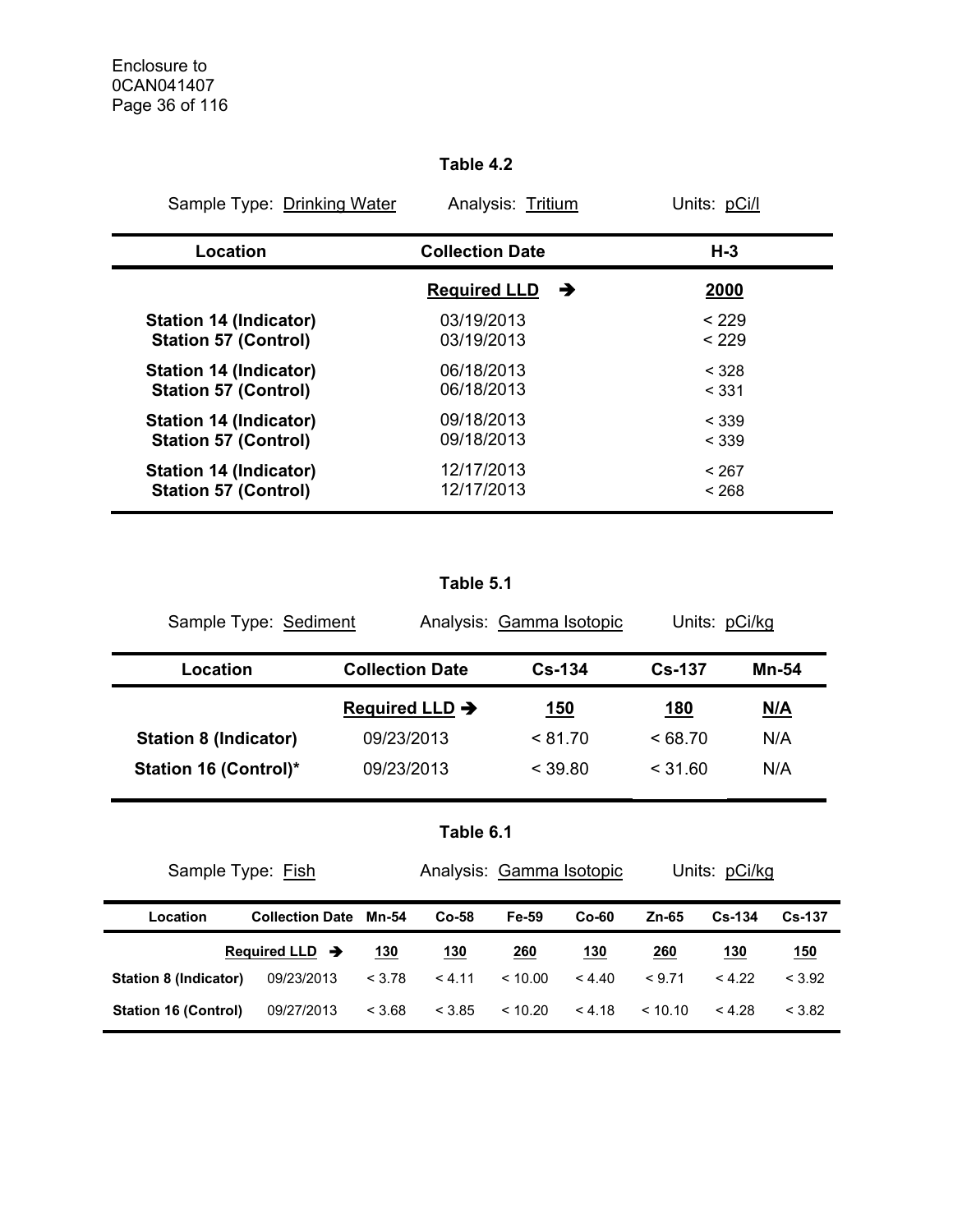## **Table 7.1**

| Sample Type: Food Products    |                          | Analysis: Iodine-131, Gamma Isotopic |            | Units: pCi/kg |
|-------------------------------|--------------------------|--------------------------------------|------------|---------------|
| Location                      | <b>Collection Date</b>   | $1 - 131$                            | $Cs - 134$ | <b>Cs-137</b> |
|                               | <b>Required LLD</b><br>→ | <u>60</u>                            | <u>60</u>  | 80            |
| <b>Station 13 (Indicator)</b> | 06/18/2013               | < 31.70                              | < 15.40    | < 15.10       |
| <b>Station 55 (Control)</b>   | 06/18/2013               | < 22.00                              | < 13.80    | < 13.80       |
| <b>Station 13 (Indicator)</b> | 07/02/2013               | < 13.60                              | < 9.73     | < 9.48        |
| <b>Station 55 (Control)</b>   | 07/02/2013               | < 18.10                              | < 12.10    | < 11.30       |
| Station 13 (Indicator)        | 08/13/2013               | < 15.10                              | < 12.00    | < 12.60       |
| <b>Station 55 (Control)</b>   | 08/13/2013               | < 12.00                              | < 11.60    | < 10.20       |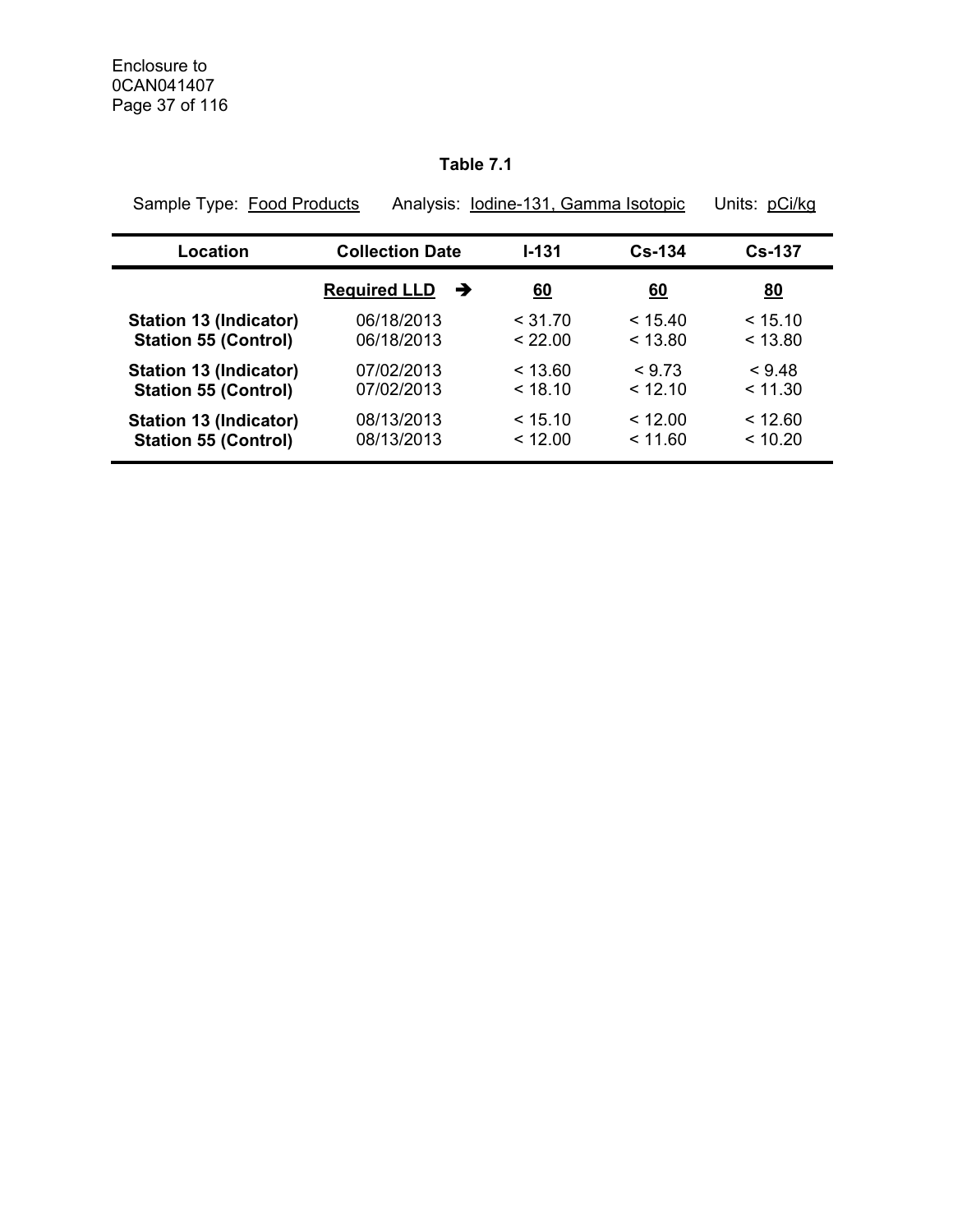## Enclosure to 0CAN041407 Page 38 of 116

|               | Sample Type: Groundwater         |                      |         |        |        | Analysis: lodine-131, Gamma Isotopic |         |         |              |         | Units: pCi/l |               |               |         |
|---------------|----------------------------------|----------------------|---------|--------|--------|--------------------------------------|---------|---------|--------------|---------|--------------|---------------|---------------|---------|
| Sample #      | <b>Collection</b><br><b>Date</b> | Gross<br><b>Beta</b> | $I-131$ | Mn-54  | Co-58  | Fe-59                                | $Co-60$ | $Zn-65$ | <b>Nb-95</b> | $Zr-95$ | $Cs-134$     | <b>Cs-137</b> | <b>Ba-140</b> | La-140  |
| $\rightarrow$ | <b>Required LLD</b>              | 4.0                  | 15      | 15     | 15     | 30                                   | 15      | 30      | 15           | 30      | 15           | <u>18</u>     | 60            | 15      |
| $58*$         | 02/04/2013                       | < 3.50               | < 4.23  | < 1.74 | < 1.79 | < 4.08                               | < 1.92  | < 3.97  | < 1.87       | < 3.31  | < 1.93       | < 1.95        | < 3.74        | < 3.74  |
| $62*$         | 02/04/2013                       | < 3.54               | < 3.25  | < 1.40 | < 1.45 | < 2.86                               | < 1.46  | < 3.01  | < 1.63       | < 2.52  | < 1.41       | < 1.41        | < 2.67        | < 2.67  |
| 63            | 02/04/2013                       | < 3.46               | < 3.56  | < 1.23 | < 1.48 | < 3.18                               | < 1.53  | < 2.96  | < 1.52       | < 2.34  | < 1.53       | < 1.50        | < 2.38        | < 2.38  |
| 64            | 02/04/2013                       | < 3.19               | < 3.91  | < 1.52 | < 1.78 | < 3.46                               | < 1.59  | < 3.26  | < 2.12       | < 2.90  | < 1.81       | < 2.07        | < 3.28        | < 3.28  |
| $58^{\star}$  | 06/05/2013                       | 2.04                 | < 3.42  | < 1.67 | < 1.70 | < 3.46                               | < 1.74  | < 3.14  | < 1.80       | < 3.16  | < 1.81       | < 1.85        | < 3.32        | < 3.32  |
| $62*$         | 05/28/2013                       | < 2.95               | < 7.27  | < 1.75 | < 2.03 | < 4.21                               | < 1.75  | < 3.41  | < 2.13       | < 3.50  | < 2.04       | < 1.87        | < 4.68        | < 4.68  |
| 63            | 05/28/2013                       | < 3.14               | < 6.83  | < 1.66 | < 1.67 | < 3.50                               | < 1.64  | < 3.28  | < 1.80       | < 3.04  | < 1.70       | < 2.08        | < 5.15        | < 5.15  |
| 64            | 05/28/2013                       | < 2.29               | < 7.56  | < 1.80 | < 1.98 | < 4.37                               | < 1.47  | < 3.96  | < 2.27       | < 3.65  | < 1.90       | < 2.44        | < 4.86        | < 4.86  |
| 58*           | 08/05/2013                       | < 3.33               | < 6.00  | < 1.62 | < 1.64 | < 3.36                               | < 1.74  | < 3.04  | < 1.88       | < 2.97  | < 1.64       | < 1.67        | < 3.66        | < 3.66  |
| $62*$         | 08/05/2013                       | < 3.27               | < 20.00 | < 4.36 | < 4.71 | < 10.10                              | < 4.47  | < 10.50 | < 8.85       | < 8.53  | < 4.70       | < 4.31        | < 12.10       | < 12.10 |
| 63            | 08/05/2013                       | < 3.79               | < 7.92  | < 2.09 | < 2.04 | < 4.83                               | < 2.75  | < 4.44  | < 2.42       | < 4.11  | < 2.27       | < 2.28        | < 5.85        | < 5.85  |
| 64            | 08/16/2013                       | < 3.55               | < 3.28  | < 1.68 | < 1.73 | < 3.72                               | < 1.82  | < 3.60  | < 2.05       | < 3.12  | < 1.91       | < 1.81        | < 3.40        | < 3.40  |
| $58*$         | 11/26/2013                       | 3.61                 | < 9.61  | < 1.51 | < 1.83 | < 3.91                               | < 1.61  | < 3.23  | < 1.88       | < 3.09  | < 1.70       | < 1.71        | < 5.73        | < 5.73  |
| $62*$         | 11/26/2013                       | < 3.57               | < 4.43  | < 2.46 | < 2.69 | < 5.90                               | < 3.17  | < 5.43  | < 2.78       | < 4.74  | < 2.92       | < 2.71        | < 5.45        | < 5.45  |
| 63            | 11/26/2013                       | < 3.57               | < 3.56  | < 1.85 | < 1.92 | < 3.89                               | < 1.93  | < 3.56  | < 2.09       | < 3.45  | < 2.13       | < 2.13        | < 3.10        | < 3.10  |
| 64            | 11/26/2013                       | < 3.48               | < 4.02  | < 1.72 | < 1.71 | < 3.42                               | < 1.66  | < 3.49  | < 1.76       | < 3.19  | < 1.93       | < 2.16        | < 3.30        | < 3.30  |

**Table 8.1** 

\* Identifies Control Locations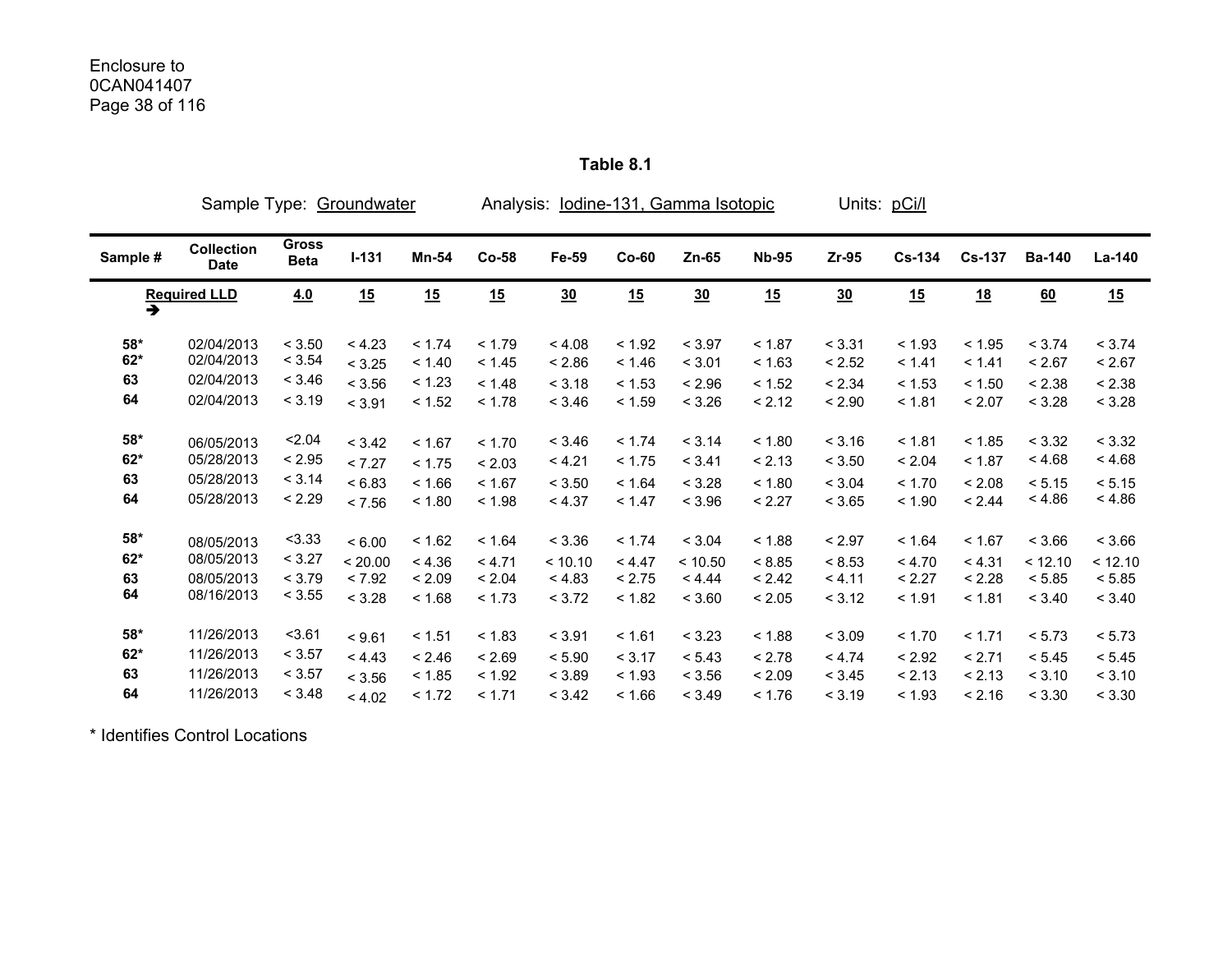## **Table 8.2**

| Sample Type: Groundwater      | Analysis: Tritium        | Units: pCi/l |
|-------------------------------|--------------------------|--------------|
| Location                      | <b>Collection Date</b>   | $H-3$        |
|                               | <b>Required LLD</b><br>→ | 3000         |
| <b>Station 58 (Control)</b>   | 02/04/2013               | < 250        |
| <b>Station 62 (Control)</b>   | 02/04/2013               | < 249        |
| <b>Station 63 (Indicator)</b> | 02/04/2013               | < 253        |
| <b>Station 64 (Indicator)</b> | 02/04/2013               | < 269        |
| <b>Station 58 (Control)</b>   | 06/05/2013               | < 374        |
| <b>Station 62 (Control)</b>   | 05/28/2013               | < 375        |
| <b>Station 63 (Indicator)</b> | 05/28/2013               | < 378        |
| <b>Station 64 (Indicator)</b> | 05/28/2013               | < 339        |
| <b>Station 58 (Control)</b>   | 08/05/2013               | < 289        |
| <b>Station 62 (Control)</b>   | 08/05/2013               | < 308        |
| <b>Station 63 (Indicator)</b> | 08/05/2013               | < 291        |
| <b>Station 64 (Indicator)</b> | 08/16/2013               | < 323        |
| <b>Station 58 (Control)</b>   | 11/26/2013               | < 331        |
| <b>Station 62 (Control)</b>   | 11/26/2013               | < 331        |
| <b>Station 63 (Indicator)</b> | 11/26/2013               | < 340        |
| <b>Station 64 (Indicator)</b> | 11/26/2013               | < 294        |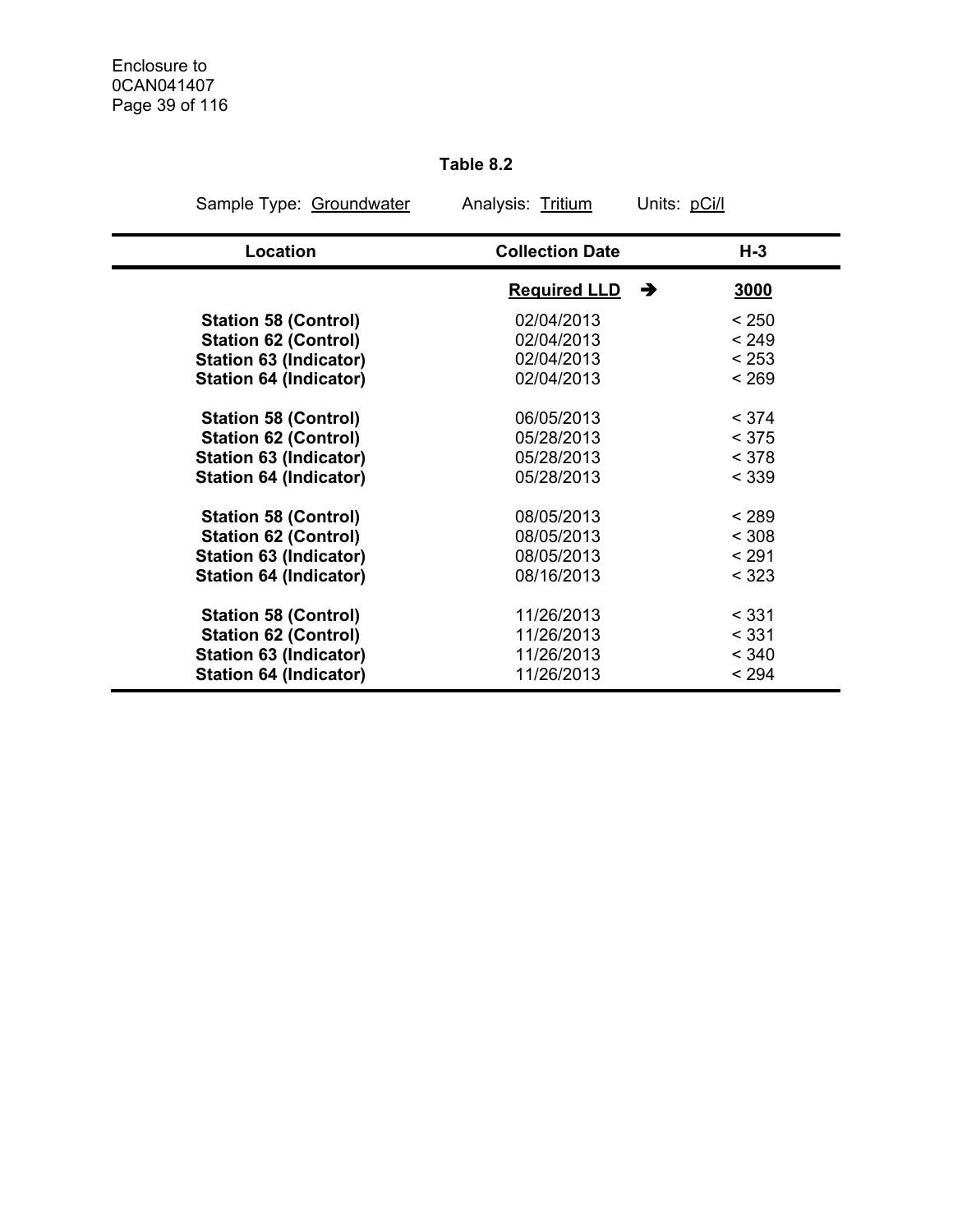Enclosure to 0CAN041407 Page 40 of 116

**Annual Radiological Environmental Operating Report for 2013** 

## **ATTACHMENT 2**

**INTERLABORATORY COMPARISON PROGRAM**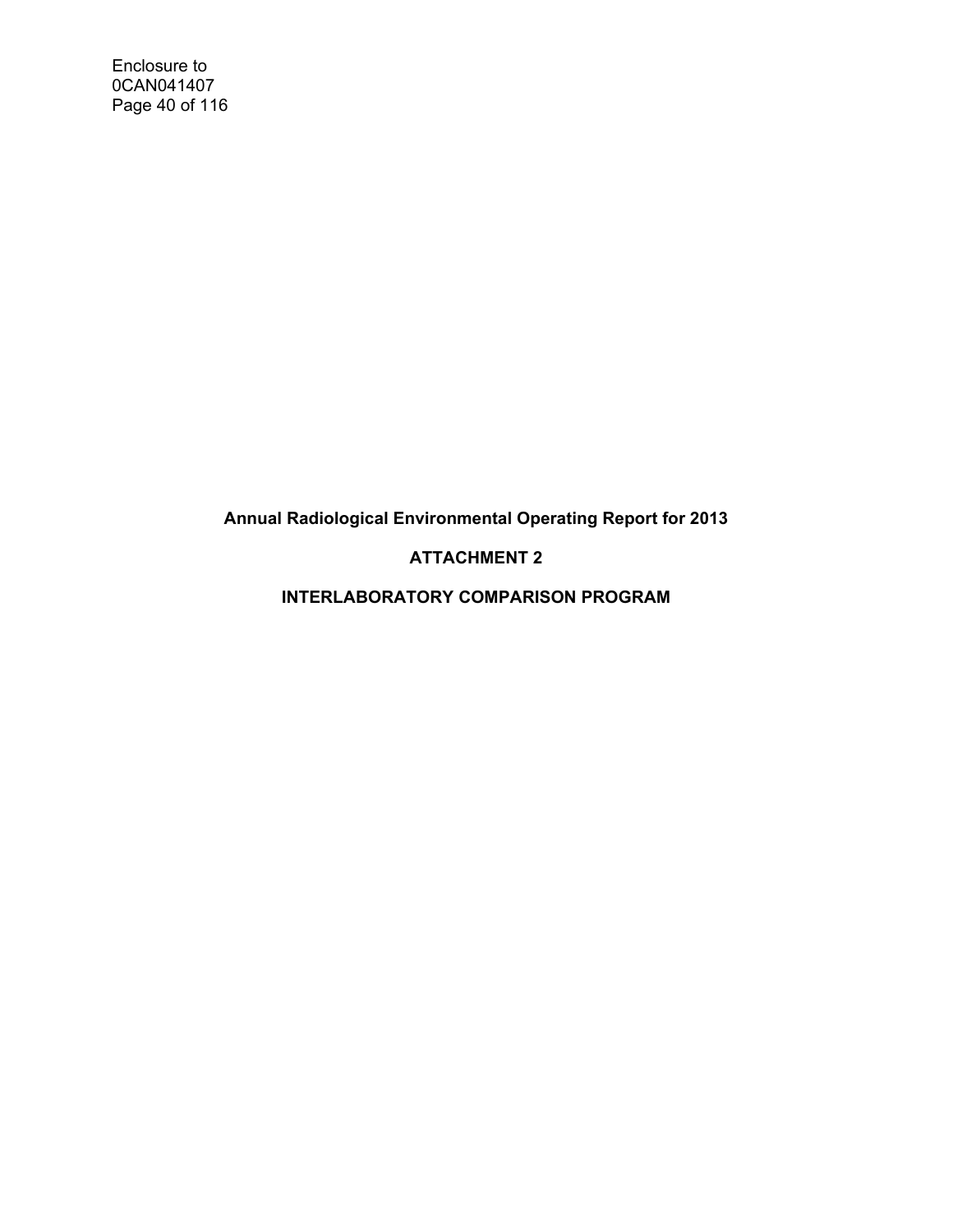Enclosure to 0CAN041407 Page 41 of 116

## **GEL LABORATORIES LCC REPORT**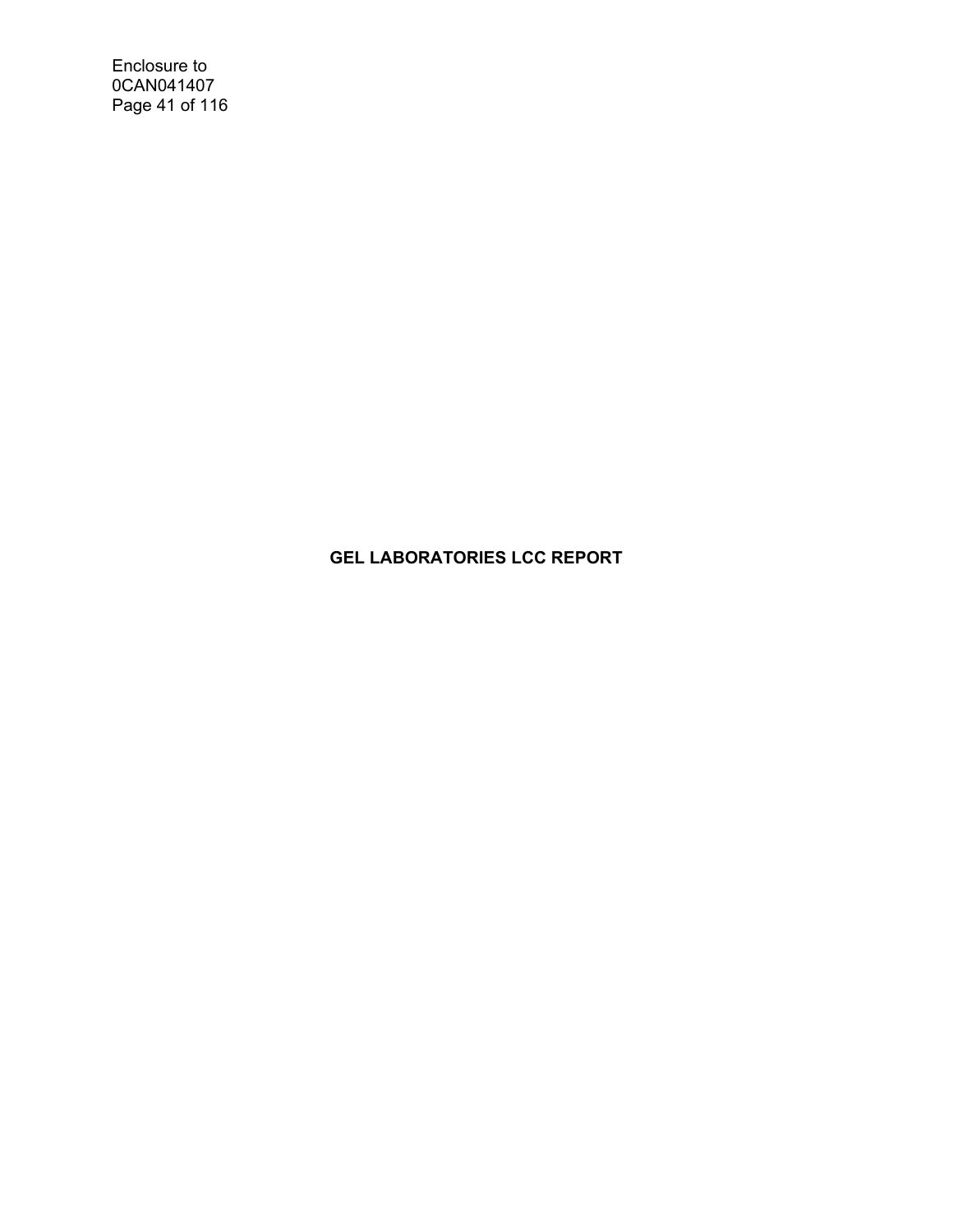## **TABLE OF CONTENTS**

| 1.  |                                                                              | 43 |
|-----|------------------------------------------------------------------------------|----|
| 2.  | Quality Assurance Programs for Inter-laboratory, Intra-laboratory            | 44 |
| 3.  |                                                                              | 45 |
| 4.  | Performance Evaluation Acceptance Criteria for Environmental Sample Analysis | 46 |
| 5.  |                                                                              | 46 |
| 6.  |                                                                              | 46 |
| 7.  |                                                                              | 47 |
| 8.  | Summary of Participation in the Eckert & Ziegler Analytics                   | 48 |
| 9.  |                                                                              | 48 |
| 10. |                                                                              | 48 |
| 11. |                                                                              | 49 |
| 12. |                                                                              | 49 |
| 13. |                                                                              | 49 |

## **Tables**

| Table 1 | 2012 Radiological Proficiency Testing Results and Acceptance Criteria        | 51  |
|---------|------------------------------------------------------------------------------|-----|
| Table 2 | 2012 Eckert & Ziegler Analytics Performance Evaluation Results               | 66  |
| Table 3 | 2012 Department of Energy Mixed Analyte Performance Evaluation Program       | 68  |
| Table 4 |                                                                              | -73 |
| Table 5 |                                                                              |     |
| Table 6 | REMP Intra-Laboratory Data Summary: Bias and Precision By Matrix 83          |     |
| Table 7 | All Radiological Intra-Laboratory Data Summary: Bias and Precision By Matrix | 85  |
| Table 8 |                                                                              | 93  |

## **Figures**

| Figure 1 |  |
|----------|--|
| Figure 2 |  |
| Figure 3 |  |
| Figure 4 |  |
| Figure 5 |  |
| Figure 6 |  |
| Figure 7 |  |
| Figure 8 |  |
| Figure 9 |  |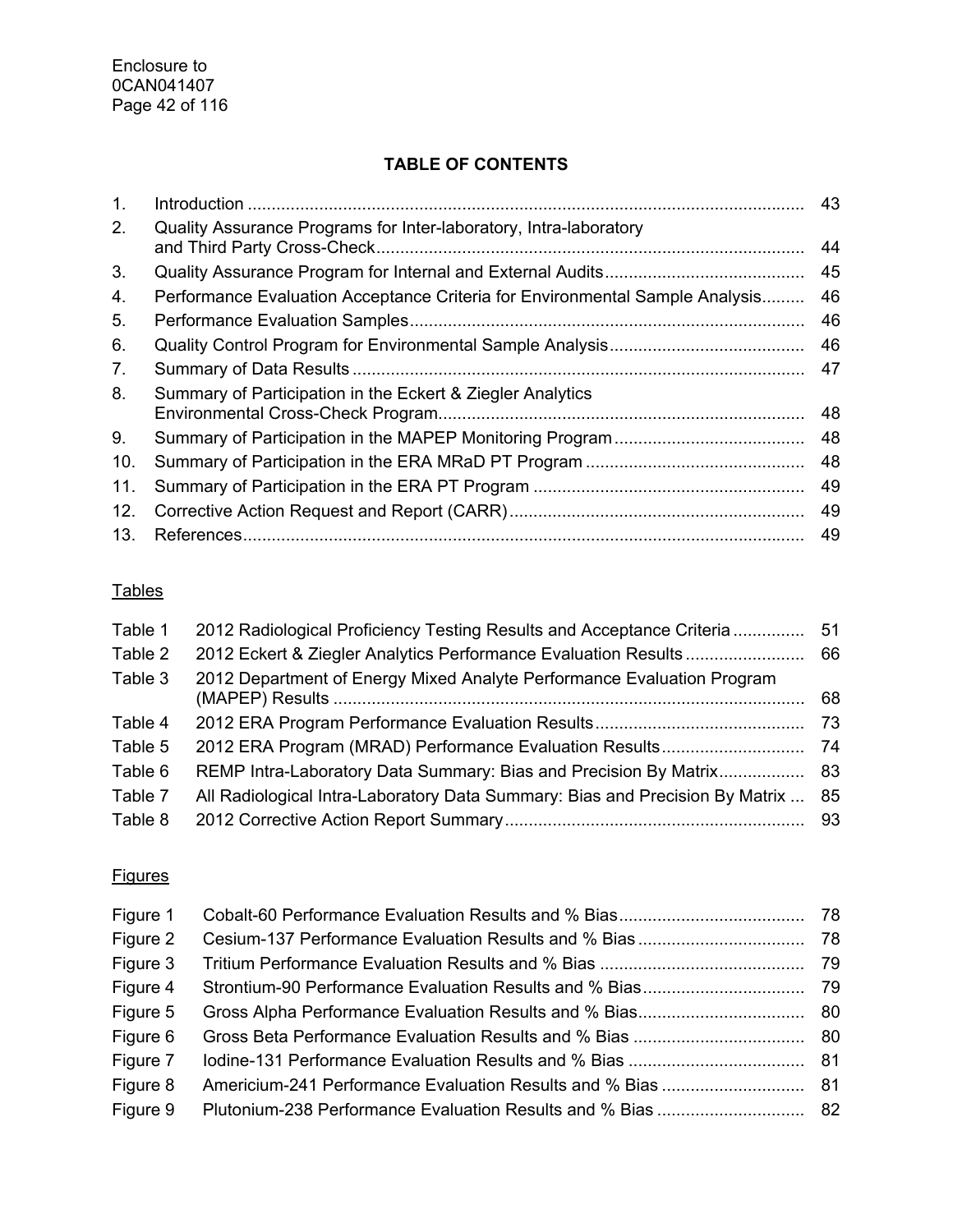#### **1. Introduction**

GEL Laboratories, LLC (GEL) is a privately owned environmental laboratory dedicated to providing personalized client services of the highest quality. GEL was established as an analytical testing laboratory in 1981. Now a full service lab, our analytical divisions use state of the art equipment and methods to provide a comprehensive array of organic, inorganic, and radiochemical analyses to meet the needs of our clients.

At GEL, quality is emphasized at every level of personnel throughout the company. Management's ongoing commitment to good professional practice and to the quality of our testing services to our customers is demonstrated by their dedication of personnel and resources to develop, implement, assess, and improve our technical and management operations.

The purpose of GEL's quality assurance program is to establish policies, procedures, and processes to meet or exceed the expectations of our clients. To achieve this, all personnel that support these services to our clients are introduced to the program and policies during their initial orientation, and annually thereafter during company-wide training sessions.

GEL's primary goals are to ensure that all measurement data generated are scientifically and legally defensible, of known and acceptable quality per the data quality objectives (DQOs), and thoroughly documented to provide sound support for environmental decisions. In addition, GEL continues to ensure compliance with all contractual requirements, environmental standards, and regulations established by local, state and federal authorities.

GEL administers the QA program in accordance with the Quality Assurance Plan, GL-QS-B-001. Our Quality Systems include all quality assurance (QA) policies and quality control (QC) procedures necessary to plan, implement, and assess the work we perform. GEL's QA Program establishes a quality management system (QMS) that governs all of the activities of our organization.

This report entails the quality assurance program for the proficiency testing and environmental monitoring aspects of GEL for 2013. GEL's QA Program is designed to monitor the quality of analytical processing associated with environmental, radiobioassay, effluent (10 CFR Part 50), and waste (10 CFR Part 61) sample analysis.

This report covers the category of Radiological Environmental Monitoring Program (REMP) and includes:

- Intra-laboratory QC results analyzed during 2013.
- Inter-laboratory QC results analyzed during 2013 where known values were available.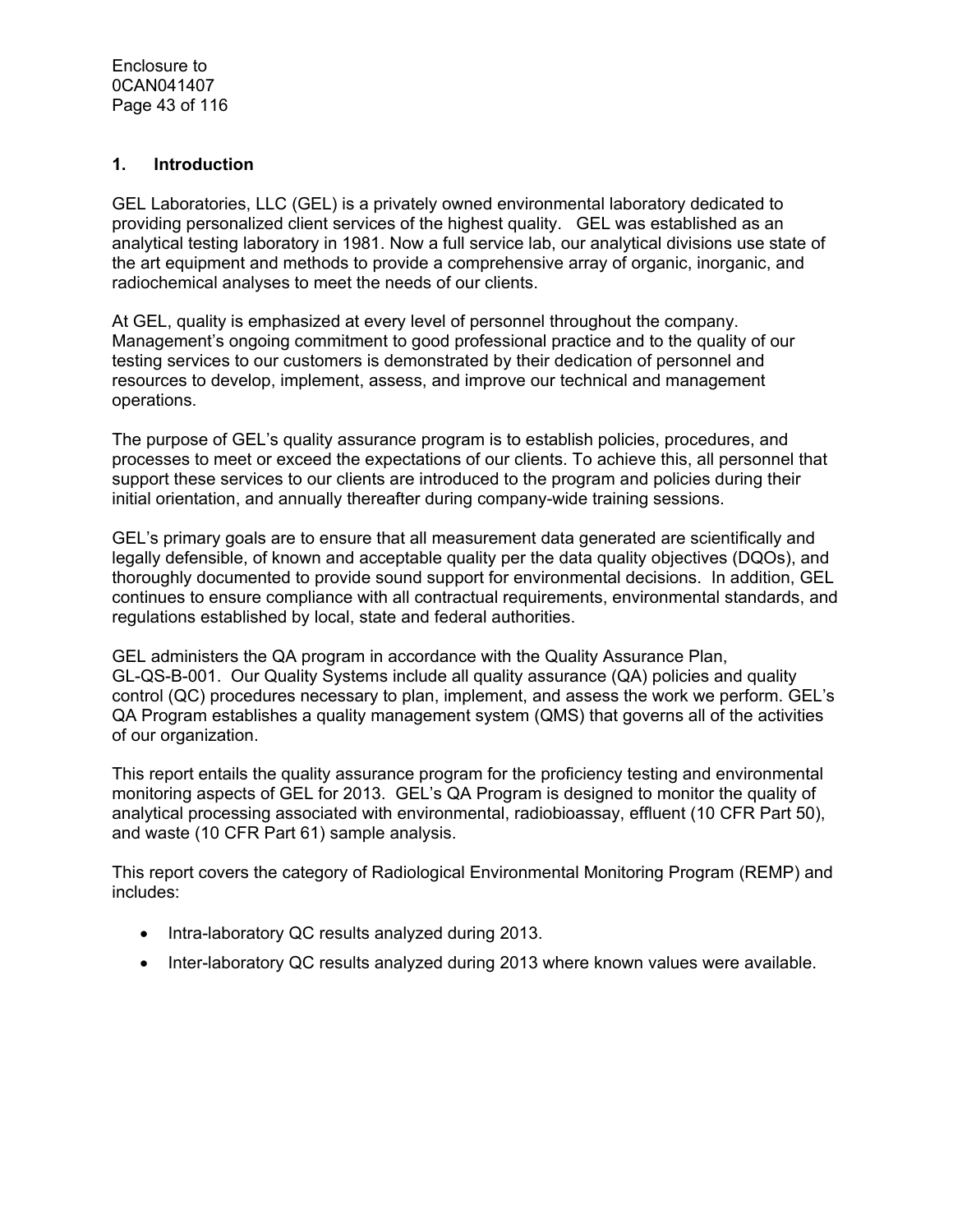#### **2. Quality Assurance Programs for Inter-laboratory, Intra-laboratory and Third Party Cross-Check**

In addition to internal and client audits, our laboratory participates in annual performance evaluation studies conducted by independent providers. We routinely participate in the following types of performance audits:

- Proficiency testing and other inter-laboratory comparisons
- Performance requirements necessary to retain Certifications
- Evaluation of recoveries of certified reference and in-house secondary reference materials using statistical process control data.
- Evaluation of relative percent difference between measurements through SPC data.

We also participate in a number of proficiency testing programs for federal and state agencies and as required by contracts. It is our policy that no proficiency evaluation samples be analyzed in any special manner. Our annual performance evaluation participation generally includes a combination of studies that support the following:

- US Environmental Protection Agency Discharge Monitoring Report, Quality Assurance Program (DMR-QA). Annual national program sponsored by EPA for laboratories engaged in the analysis of samples associated with the NPDES monitoring program. Participation is mandatory for all holders of NPDES permits. The permit holder must analyze for all of the parameters listed on the discharge permit. Parameters include general chemistry, metals, BOD/COD, oil and grease, ammonia, nitrates, etc.
- Department of Energy Mixed Analyte Performance Evaluation Program (MAPEP). A semiannual program developed by DOE in support of DOE contractors performing waste analyses. Participation is required for all laboratories that perform environmental analytical measurements in support of environmental management activities. This program includes radioactive isotopes in water, soil, vegetation and air filters.
- ERA's MRAD-Multimedia Radiochemistry Proficiency test program. This program is for labs seeking certification for radionuclides in wastewater and solid waste. The program is conducted in strict compliance with USEPA National Standards for Water Proficiency study.
- ERA's InterLaB RadCheM Proficiency Testing Program for radiological analyses. This program completes the process of replacing the USEPA EMSL-LV Nuclear Radiation Assessment Division program discontinued in 1998. Laboratories seeking certification for radionuclide analysis in drinking water also use the study. This program is conducted in strict compliance with the USEPA National Standards for Water Proficiency Testing Studies. This program encompasses Uranium by EPA method 200.8 (for drinking water certification in Utah/Primary NELAP), gamma emitters, Gross Alpha/Beta, Iodine-131, naturally occurring radioactive isotopes, Strontium-89/90, and Tritium.
- ERA's Water Pollution (WP) biannual program for waste methodologies includes parameters for both organic and inorganic analytes.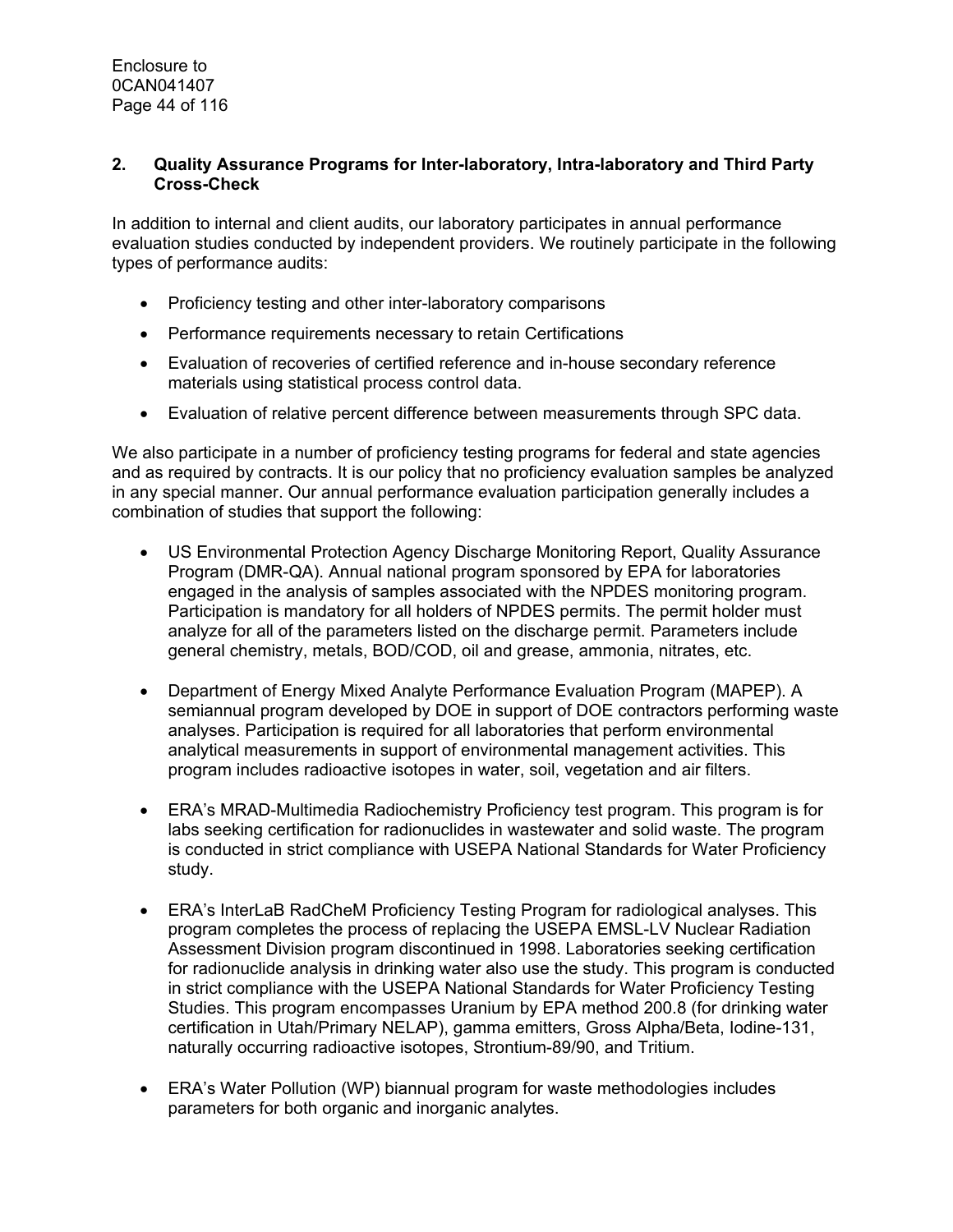- ERA's Water Supply (WS) biannual program for drinking water methodologies includes parameters for organic and inorganic analytes.
- Environmental Cross-Check Program administered by Eckert & Ziegler Analytics, Inc. This program encompasses radionuclides in water, soil, milk, naturally occurring radioactive isotopes in soil and air filters.

GEL procures single-blind performance evaluation samples from Eckert & Ziegler Analytics to verify the analysis of sample matrices processed at GEL. Samples are received on a quarterly basis. GEL's Third-Party Cross-Check Program provides environmental matrices encountered in a typical nuclear utility REMP. The Third-Party Cross-Check Program is intended to meet or exceed the inter-laboratory comparison program requirements discussed in NRC Regulatory Guide 4.15. Once performance evaluation samples have been prepared in accordance with the instructions provided by the PT provider, samples are managed and analyzed in the same manner as environmental samples from GEL's clients.

#### **3. Quality Assurance Program for Internal and External Audits**

During each annual reporting period, at least one internal assessment of each area of the laboratory is conducted in accordance with the pre-established schedule from Standard Operating Procedure for the Conduct of Quality Audits, GL-QS-E-001. The annual internal audit plan is reviewed for adequacy and includes the scheduled frequency and scope of quality control actions necessary to GEL's QA program. Internal audits are conducted at least annually in accordance with a schedule approved by the Quality Systems Director. Supplier audits are contingent upon the categorization of the supplier, and may or may not be conducted prior to the use of a supplier or subcontractor. Type I suppliers and subcontractors, regardless of how they were initially qualified, are re-evaluated at least once every three years.

In addition, prospective customers audit GEL during pre-contract audits. GEL hosts several external audits each year for both our clients and other programs. These programs include environmental monitoring, waste characterization, and radiobioassay. The following list of programs may audit GEL at least annually or up to every three years depending on the program.

- NELAC, National Environmental Laboratory Accreditation Program
- DOECAP, U.S. Department of Energy Consolidated Audit Program
- DOELAP, U.S. Department of Energy Laboratory Accreditation Program
- DOE QSAS, U.S. Department of Energy, Quality Systems for Analytical Services
- ISO/IEC 17025:2005
- A2LA, American Association for Laboratory Accreditation
- DOD ELAP, US Department of Defense Environmental Accreditation Program
- NUPIC, Nuclear Procurement Issues Committee
- South Carolina Department of Health and Environmental Control (SC DHEC)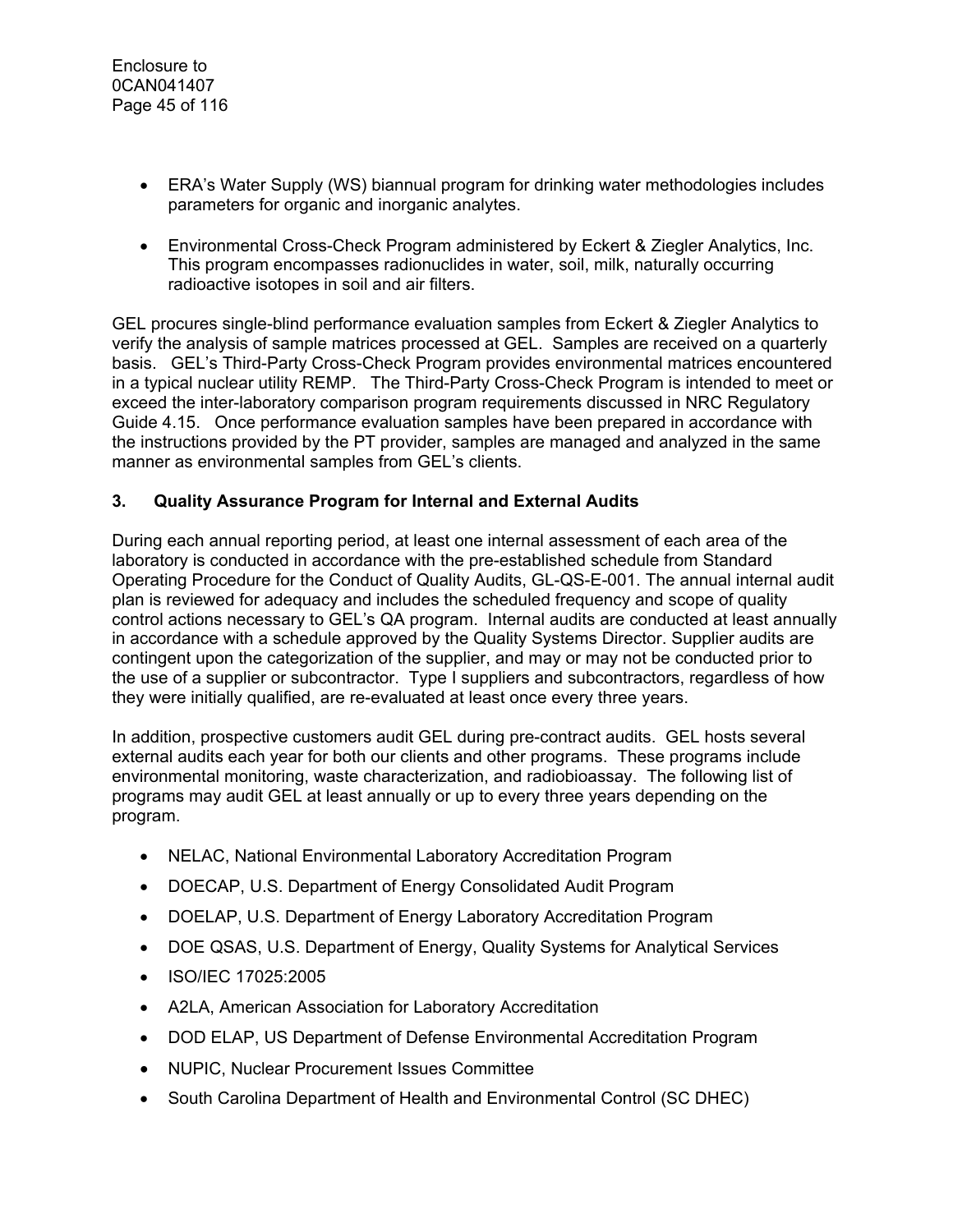The annual radiochemistry laboratory internal audit (13-RAD-001) was conducted in August 2013. Three (3) findings, two (2) observations, and one (1) recommendation resulted from this assessment. By October, 2013, each finding was closed and appropriate laboratory staff addressed each observation and recommendation.

#### **4. Performance Evaluation Acceptance Criteria for Environmental Sample Analysis**

GEL utilized an acceptance protocol based upon two performance models. For those interlaboratory programs that already have established performance criteria for bias (i.e., MAPEP, and ERA/ELAP), GEL will utilize the criteria for the specific program. For intra-laboratory or third party quality control programs that do not have a specific acceptance criteria (i.e. the Eckert-Ziegler Analytics Environmental Cross-check Program), results will be evaluated in accordance with GEL's internal acceptance criteria.

#### **5. Performance Evaluation Samples**

Performance Evaluation (PE) results and internal quality control sample results are evaluated in accordance with GEL acceptance criteria. The first criterion concerns bias, which is defined as the deviation of any one result from the known value. The second criterion concerns precision, which deals with the ability of the measurement to be replicated by comparison of an individual result with the mean of all results for a given sample set.

At GEL, we also evaluate our analytical performance on a regular basis through statistical process control (SPC) acceptance criteria. Where feasible, this criterion is applied to both measures of precision and accuracy and is specific to sample matrix. We establish environmental process control limits at least annually.

For Radiochemistry analysis, quality control evaluation is based on static limits rather than those that are statistically derived. Our current process control limits are maintained in GEL's AlphaLIMS. We also measure precision with matrix duplicates and/or matrix spike duplicates. The upper and lower control limits (UCL and LCL respectively) for precision are plus or minus three times the standard deviation from the mean of a series of relative percent differences. The static precision criteria for radiochemical analyses are 0 - 20%, for activity levels exceeding the contract required detection limit (CRDL).

#### **6. Quality Control Program for Environmental Sample Analysis**

GEL's internal QA Program is designed to include QC functions such as instrumentation calibration checks (to insure proper instrument response), blank samples, instrumentation backgrounds, duplicates, as well as overall staff qualification analyses and statistical process controls. Both quality control and qualification analyses samples are used to be as similar as the matrix type of those samples submitted for analysis by the various laboratory clients. These performance test samples (or performance evaluation samples) are either actual sample submitted in duplicate in order to evaluate the precision of laboratory measurements, or fortified blank samples, which have been given a known quantity of a radioisotope that is in the interest to GEL's clients.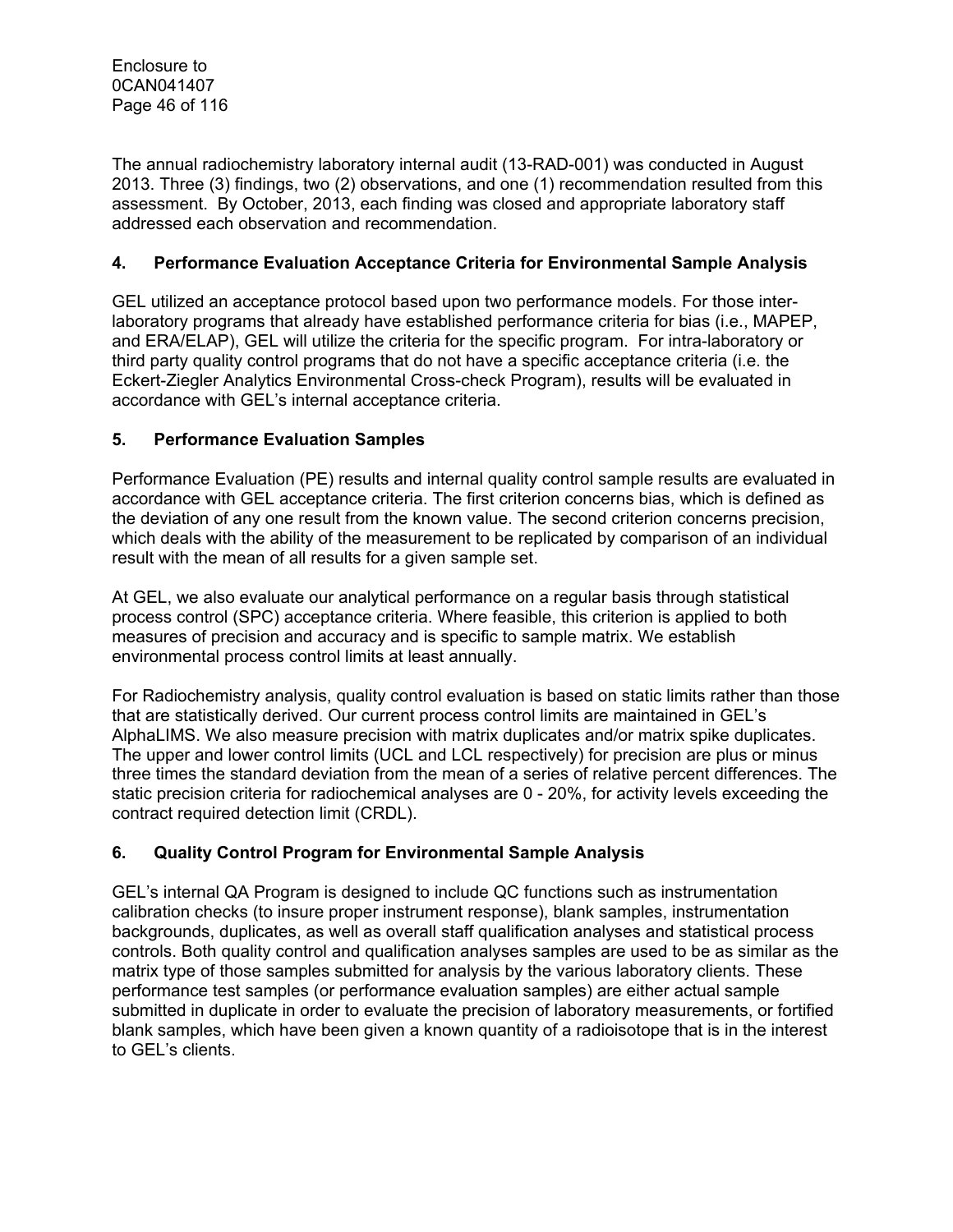Enclosure to 0CAN041407 Page 47 of 116

Accuracy (or Bias) is measured through laboratory control samples and/or matrix spikes, as well as surrogates and internal standards. The UCLs and LCLs for accuracy are plus or minus three times the standard deviation from the mean of a series of recoveries. The static limit for radiochemical analyses is 75 - 125%. Specific instructions for out-of-control situations are provided in the applicable analytical SOP.

GEL's Laboratory Control Standard (LCS) is an aliquot of reagent water or other blank matrix to which known quantities of the method analytes are added in the laboratory. The LCS is analyzed exactly like a sample, and its purpose is to determine whether the methodology is in control, and whether the laboratory is capable of making accurate and precise measurements. Some methods may refer to these samples as Laboratory Fortified Blanks (LFB). The requirement for recovery is between 75 and 125% for radiological analyses excluding drinking water matrix.

> Bias  $(\%)$  = (observed concentration)  $*$  100 % (known concentration)

Precision is a data quality indicator of the agreement between measurements of the same property, obtained under similar conditions, and how well they conform to themselves. Precision is usually expressed as standard deviation, variance or range in either absolute or relative (percentage) terms.

GEL's laboratory duplicate (DUP or LCSD) is an aliquot of a sample taken from the same container and processed in the same manner under identical laboratory conditions. The aliquot is analyzed independently from the parent sample and the results are compared to measure precision and accuracy.

If a sample duplicate is analyzed, it will be reported as Relative Percent Difference (RPD). The RPD must be 20 percent or less, if both samples are greater than 5 times the MDC. If both results are less than 5 times MDC, then the RPD must be equal to or less than 100%. If one result is above the MDC and the other is below the MDC, then the RPD can be calculated using the MDC for the result of the one below the MDC. The RPD must be 100% or less. In the situation where both results are above the MDC but one result is greater than 5 times the MDC and the other is less than 5 times the MDC, the RPD must be less than or equal to 20%. If both results are below MDC, then the limits on % RPD are not applicable.

> Difference (%) = (high duplicate result – low duplicate result)  $*$  100 % (average of results)

#### **7. Summary of Data Results**

During 2013, forty-four (44) radioisotopes associated with seven (7) matrix types were analyzed under GEL's Performance Evaluation program in participation with ERA, MAPEP, and Eckert & Ziegler Analytics. Matrix types were representative of client analyses performed during 2012. Of the four hundred twenty-three (423) total results reported, 97% (410 of 423) were found to be acceptable. The list below contains the type of matrix evaluated by GEL.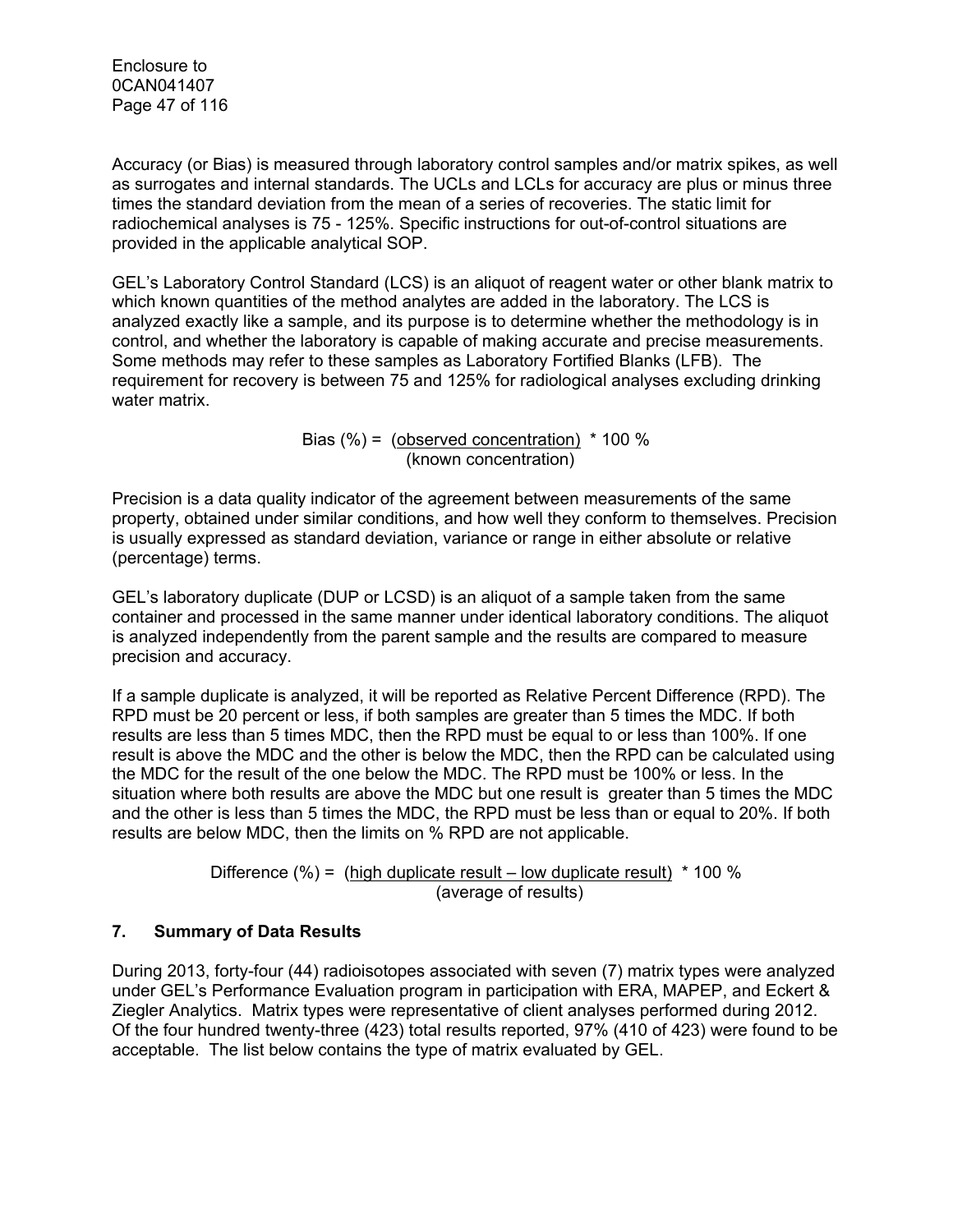Enclosure to 0CAN041407 Page 48 of 116

- **•** Air Filter
- Cartridge
- Water
- Milk
- Soil
- Liquid
- Vegetation

Graphs are provided in Figures 1-9 of this report to allow for the evaluation of trends or biases. These graphs include radioisotopes Cobalt-60, Cesium-137, Tritium, Strontium-90, Gross Alpha, Gross Beta, Iodine-131, Americium-241, and Plutonium-238.

#### **8. Summary of Participation in the Eckert & Ziegler Analytics Environmental Cross-Check Program**

Eckert & Ziegler Analytics provided samples for eighty-nine (89) individual environmental analyses. The accuracy of each result reported to Eckert & Ziegler Analytics, Inc. is measured by the ratio of GEL's result to the known value. All results fell within GEL's acceptance criteria (100%).

#### **9. Summary of Participation in the MAPEP Monitoring Program**

MAPEP Series 27, 28 and 29 were analyzed by the laboratory. Of the one hundred thirty-eight (138) analyses, 96% (133 out of 138) of all results fell within the PT provider's acceptance criteria. Five analytical failures occurred: Uranium-238/235 and Total Uranium in vegetation by ICP/MS, and Uranium-234/233, and Urabuyn-238 by Alpha Spectroscopy.

For the corrective actions associated with MAPEP Series 28, refer to CARR130513-789 which is detailed in Table 8.

#### **10. Summary of Participation in the ERA MRaD PT Program**

The ERA MRad program provided samples (MRAD-18 and MRAD-19) for one hundred fifty (150) individual environmental analyses. One hundred forty-five (145) of the 150 analyses fell within the PT provider's acceptance criteria (97%). Five analytical failures occurred: Cesium-134, Cesium-137 and Zinc-65 in soil, and Uranium-234 and Total Uranium in vegetation.

For the corrective actions associated with MRAD-18 and MRAD-19, refer to CARR130522-791 and CARR131205-845 which are detailed in Table 8.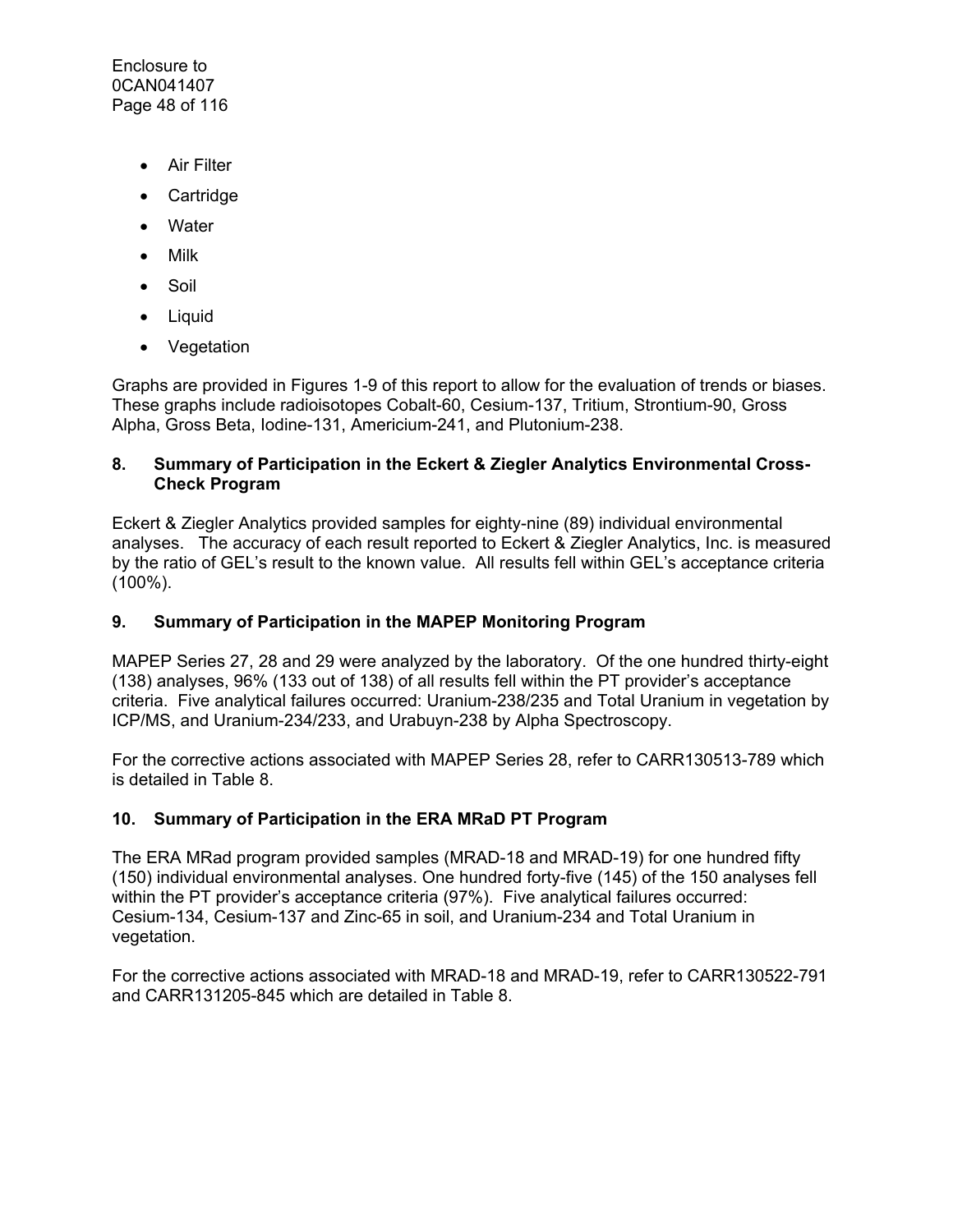#### **11. Summary of Participation in the ERA PT Program**

The ERA program provided samples (RAD-92 and RAD-94) for forty-six (46) individual environmental analyses. Of the 44 analyses, 93% (43 out of 44) of all results fell within the PT provider's acceptance criteria. Two analytical failures occurred: Gross Alpha and Strontium-89 in water.

For the corrective actions associated with RAD-92 refer to corrective actions CARR130826-810 (Table 8).

#### **12. Corrective Action Request and Report (CARR)**

There are two categories of corrective action at GEL. One is corrective action implemented at the analytical and data review level in accordance with the analytical SOP. The other is formal corrective action documented by the Quality Systems Team in accordance with GL-QS-E-002. A formal corrective action is initiated when a nonconformance reoccurs or is so significant that permanent elimination or prevention of the problem is required. Formal corrective action investigations include root cause analysis.

GEL includes quality requirements in most analytical standard operating procedures to ensure that data are reported only if the quality control criteria are met or the quality control measures that did not meet the acceptance criteria are documented. A formal corrective action is implemented according to GL-QS-E-002 for Conducting Corrective/Preventive Action and Identifying Opportunities for Improvement. Recording and documentation is performed following guidelines stated in GL-QS-E-012 for Client NCR Database Operation.

Any employee at GEL can identify and report a nonconformance and request that corrective action be taken. Any GEL employee can participate on a corrective action team as requested by the QS team or Group Leaders. The steps for conducting corrective action are detailed in GL-QS-E-002. In the event that correctness or validity of the laboratory's test results in doubt, the laboratory will take corrective action. If investigations show that the results have been impacted, affected clients will be informed of the issue in writing within five (5) calendar days of the discovery.

Table 8 provides the status of CARRs for radiological performance testing during 2013. It has been determined that causes of the failures did not impact any data reported to our clients.

#### **13. References**

- 1. GEL Quality Assurance Plan, GL-QS-B-001
- 2. GEL Standard Operating Procedure for the Conduct of Quality Audits, GL-QS-E-001
- 3. GEL Standard Operating Procedure for Conducting Corrective/Preventive Action and Identifying Opportunities for Improvement, GL-QS-E-002
- 4. GEL Standard Operating Procedure for AlphaLIMS Documentation of Nonconformance Reporting and Dispositioning and Control of Nonconforming Items, GL-QS-E-004
- 5. GEL Standard Operating Procedure for Handling Proficiency Evaluation Samples, GL-QS-E-013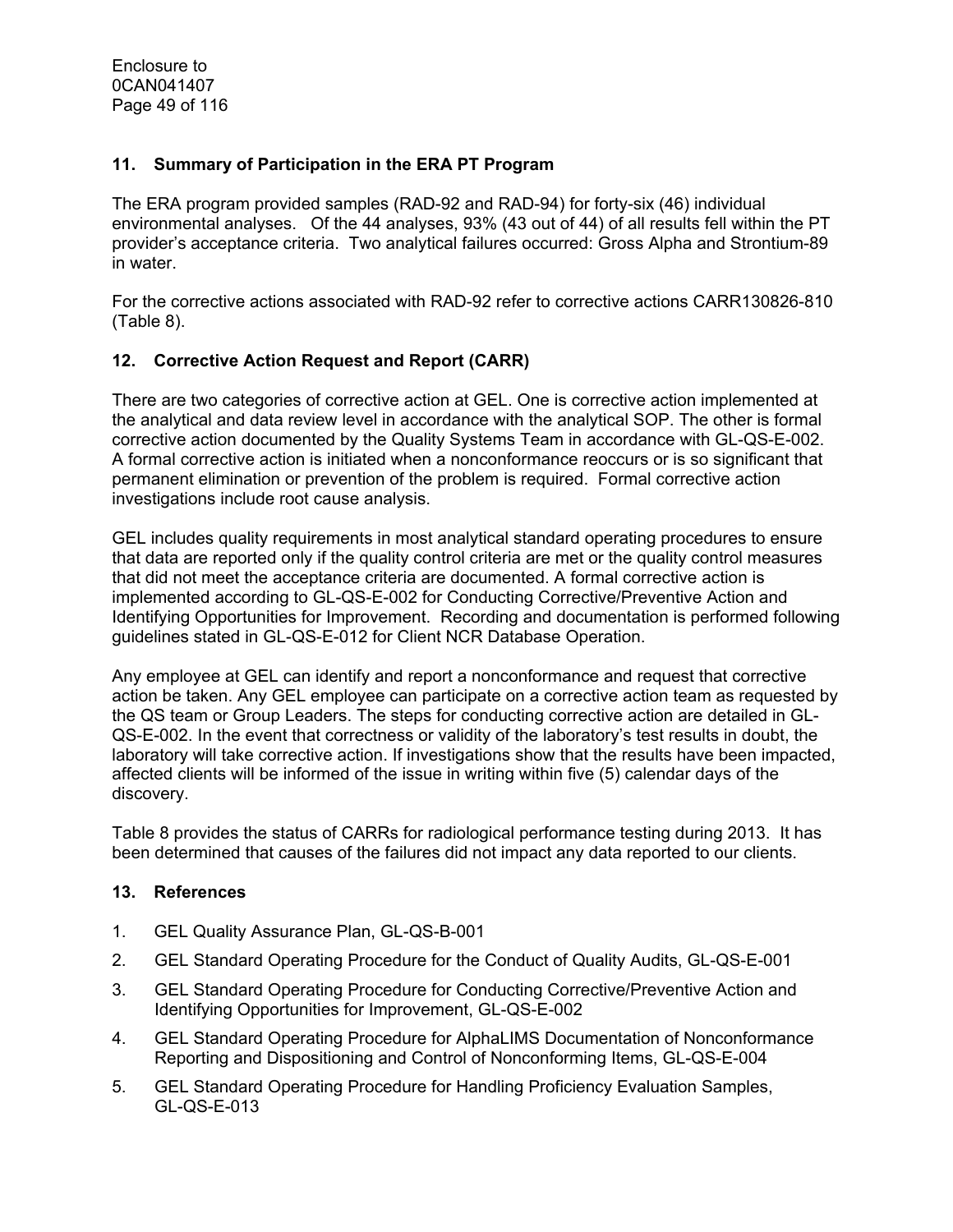- 6. GEL Standard Operating Procedure for Quality Assurance Measurement Calculations and Processes, GL-QS-E-014
- 7. 40 CFR Part 136 Guidelines Establishing Test Procedures for the Analysis of Pollutants
- 8. ISO/IEC 17025-2005, General Requirements for the Competence of Testing and Calibration Laboratories
- 9. ANSI/ASQC E4-1994, Specifications and Guidelines for Quality Systems for Environmental Data Collection and Environmental Technology Programs, American National Standard
- 10. 2003 NELAC Standard, National Environmental Laboratory Accreditation Program
- 11. 2009 TNI Standard, The NELAC Institute, National Environmental Accreditation Program
- 12. MARLAP, Multi-Agency Radiological Laboratory Analytical Protocols
- 13. 10 CFR Part 21, Reporting of Defects and Noncompliance
- 14. 10 CFR Part 50 Appendix B, Quality Assurance Criteria for Nuclear Power Plants and Fuel Reprocessing Plants
- 15. 10 CFR Part 61, Licensing Requirements for Land Disposal and Radioactive Waste NRC REG Guide 4.15 and NRC REG Guide 4.8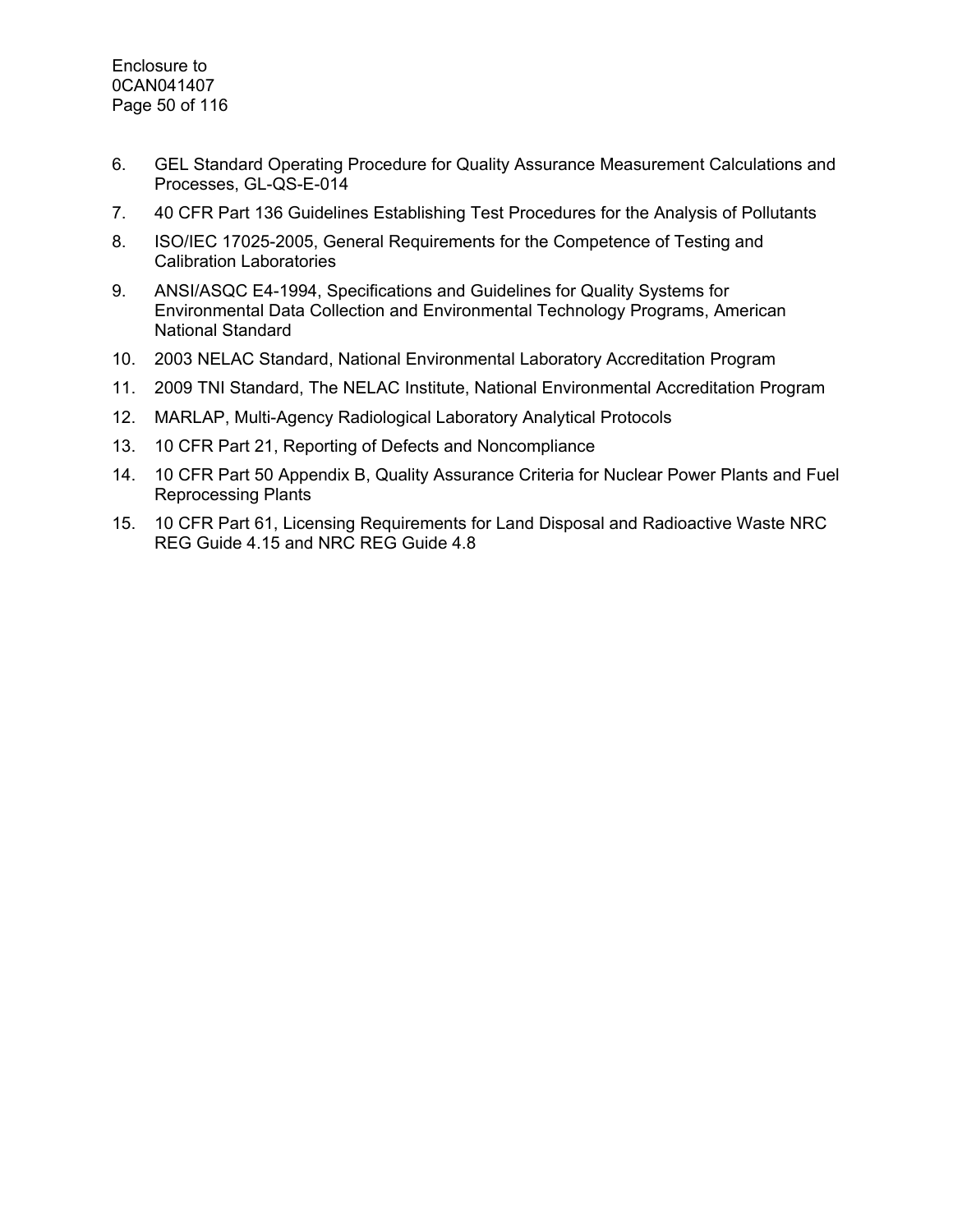#### TABLE 1 2013 RADIOLOGICAL PROFICIENCY TESTING RESULTS AND ACCEPTANCE CRITERIA

| <b>PT</b><br>Provider | Quarter /<br>Year | Analytical<br><b>Date</b> | <b>Sample Number</b> | Sample<br>Media | <b>Unit</b> | Analyte / Nuclide | <b>GEL</b><br>Value | Known<br>value | Acceptance<br>Range/ Ratio | <b>Evaluation</b> |
|-----------------------|-------------------|---------------------------|----------------------|-----------------|-------------|-------------------|---------------------|----------------|----------------------------|-------------------|
| <b>MAPEP</b>          | 1st/2013          | 02/27/13                  | GENE01-13-RdFR1      | Filter          | Bq/sample   | Uranium-234/233   | 0.0143              | 0.0155         | 0.0109-0.0202              | Acceptable        |
| <b>MAPEP</b>          | 1st/2013          | 02/27/13                  | GENE01-13-RdFR1      | Filter          | Bq/sample   | Uranium-238       | 0.0999              | 0.098          | 0.069-0.127                | Acceptable        |
| <b>EZA</b>            | 4th/2012          | 02/01/13                  | E10323               | Cartridge       | pCi         | lodine-131        | 7.31E+01            | 7.29E+01       | 1.00                       | Acceptable        |
| <b>EZA</b>            | 4th/2012          | 02/01/13                  | E10324               | Milk            | pCi/L       | Strontium-89      | 9.89E+00            | 1.38E+01       | 0.72                       | Acceptable        |
| <b>EZA</b>            | 4th/2012          | 02/01/13                  | E10324               | Milk            | pCi/L       | Strontium-90      | $9.83E + 00$        | 1.48E+01       | 1.02                       | Acceptable        |
| <b>EZA</b>            | 4th/2012          | 02/01/13                  | E10325               | Milk            | pCi/L       | lodine-131        | $9.57E + 01$        | $9.00E + 01$   | 1.06                       | Acceptable        |
| <b>EZA</b>            | 4th/2012          | 02/01/13                  | E10325               | <b>Milk</b>     | pCi/L       | Chromium-51       | 3.67E+02            | 3.48E+02       | 1.06                       | Acceptable        |
| <b>EZA</b>            | 4th/2012          | 02/01/13                  | E10325               | Milk            | pCi/L       | Cesium-134        | 1.54E+02            | $1.65E + 02$   | 0.93                       | Acceptable        |
| <b>EZA</b>            | 4th/2012          | 02/01/13                  | E10325               | Milk            | pCi/L       | Cesium-137        | 1.18E+02            | $1.17E + 02$   | 1.01                       | Acceptable        |
| <b>EZA</b>            | 4th/2012          | 02/01/13                  | E10325               | Milk            | pCi/L       | Cobalt-58         | $9.85E + 01$        | $9.85E + 01$   | $\mathbf{1}$               | Acceptable        |
| <b>EZA</b>            | 4th/2012          | 02/01/13                  | E10325               | Milk            | pCi/L       | Manganese-54      | 1.16E+02            | 1.16E+02       | $\mathbf{1}$               | Acceptable        |
| <b>EZA</b>            | 4th/2012          | 02/01/13                  | E10325               | Milk            | pCi/L       | Iron-59           | 1.33E+02            | 1.16E+02       | 1.15                       | Acceptable        |
| <b>EZA</b>            | 4th/2012          | 02/01/13                  | E10325               | Milk            | pCi/L       | Zinc-65           | 3.19E+02            | 2.91E+02       | 1.09                       | Acceptable        |
| <b>EZA</b>            | 4th/2012          | 02/01/13                  | E10325               | Milk            | pCi/L       | Cobalt-60         | 1.73E+02            | 1.70E+02       | 1.02                       | Acceptable        |
| <b>EZA</b>            | 4th/2012          | 02/01/13                  | E10325               | <b>Milk</b>     | pCi/L       | Cesium-141        | 5.38E+01            | $5.10E + 01$   | 1.05                       | Acceptable        |
| <b>EZA</b>            | 4th/2012          | 02/01/13                  | E10380               | Water           | pCi/L       | lodine-131        | 7.47E+01            | 7.25E+01       | 1.03                       | Acceptable        |
| <b>EZA</b>            | 4th/2012          | 02/01/13                  | E10380               | Water           | pCi/L       | Chromium-51       | 3.81E+02            | 3.62E+02       | 1.05                       | Acceptable        |
| <b>EZA</b>            | 4th/2012          | 02/01/13                  | E10380               | Water           | pCi/L       | Cesium-134        | 1.57E+02            | 1.73E+02       | 0.91                       | Acceptable        |
| <b>EZA</b>            | 4th/2012          | 02/01/13                  | E10380               | Water           | pCi/L       | Cesium-137        | 1.25E+02            | $1.22E + 02$   | 1.03                       | Acceptable        |
| <b>EZA</b>            | 4th/2012          | 02/01/13                  | E10380               | Water           | pCi/L       | Cobalt-58         | $1.02E + 02$        | 1.03E+02       | 0.99                       | Acceptable        |
| <b>EZA</b>            | 4th/2012          | 02/01/13                  | E10380               | Water           | pCi/L       | Manganese-54      | 1.28E+02            | $1.21E + 02$   | 1.06                       | Acceptable        |
| <b>EZA</b>            | 4th/2012          | 02/01/13                  | E10380               | Water           | pCi/L       | Iron-59           | 1.38E+02            | $1.21E + 02$   | 1.14                       | Acceptable        |
| <b>EZA</b>            | 4th/2012          | 02/01/13                  | E10380               | Water           | pCi/L       | Zinc-65           | 2.13E+02            | 1.94E+02       | 1.1                        | Acceptable        |
| <b>EZA</b>            | 4th/2012          | 02/01/13                  | E10380               | Water           | pCi/L       | Cobalt-60         | 1.80E+02            | 1.77E+02       | 1.01                       | Acceptable        |
| <b>ERA</b>            | 1st/2013          | 02/28/13                  | <b>RAD - 92</b>      | Water           | pCi/L       | Barium-133        | 55.4                | 54.4           | 44.9-60.2                  | Acceptable        |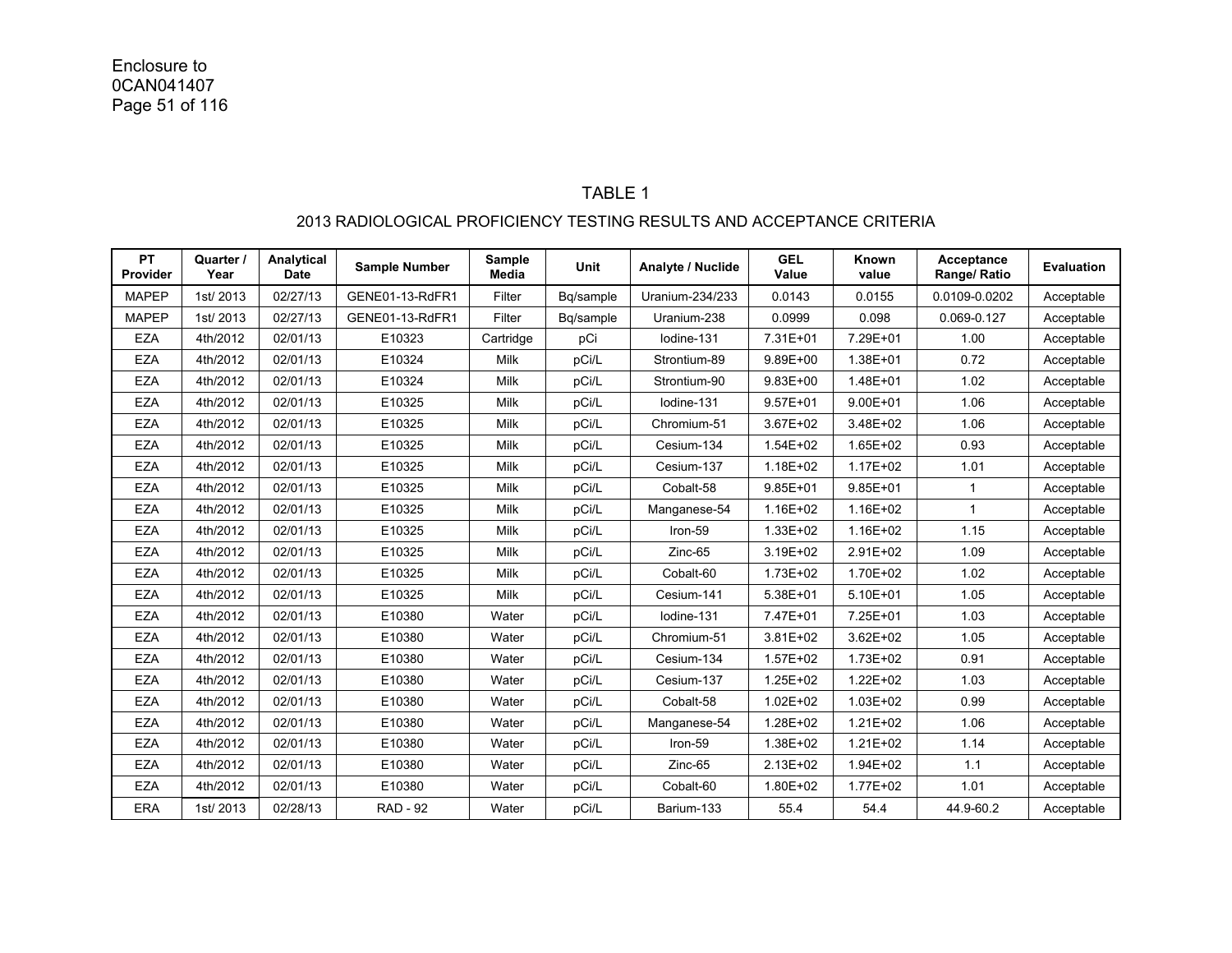# Enclosure to 0CAN041407 Page 52 of 116

| <b>PT</b><br>Provider | Quarter /<br>Year | Analytical<br><b>Date</b> | Sample Number   | Sample<br>Media | Unit  | Analyte / Nuclide     | <b>GEL</b><br>Value | Known<br>value | Acceptance<br>Range/ Ratio | Evaluation |
|-----------------------|-------------------|---------------------------|-----------------|-----------------|-------|-----------------------|---------------------|----------------|----------------------------|------------|
| <b>ERA</b>            | 1st/2013          | 02/28/13                  | <b>RAD - 92</b> | Water           | pCi/L | Cesium-134            | 27.2                | 29.9           | 23.4-32.9                  | Acceptable |
| <b>ERA</b>            | 1st/2013          | 02/28/13                  | <b>RAD - 92</b> | Water           | pCi/L | Cesium-137            | 74.3                | 75.3           | 67.8-85.5                  | Acceptable |
| <b>ERA</b>            | 1st/2013          | 02/28/13                  | <b>RAD - 92</b> | Water           | pCi/L | Cobalt-60             | 89.0                | 97.7           | 87.9-110                   | Acceptable |
| <b>ERA</b>            | 1st/2013          | 02/28/13                  | <b>RAD - 92</b> | Water           | pCi/L | Zinc-65               | 126                 | 114            | 103-136                    | Acceptable |
| <b>ERA</b>            | 1st/2013          | 02/28/13                  | <b>RAD - 92</b> | Water           | pCi/L | Gross Alpha           | 26.0                | 24.8           | 12.5-33.0                  | Acceptable |
| <b>ERA</b>            | 1st/2013          | 02/28/13                  | <b>RAD - 92</b> | Water           | pCi/L | Gross Beta            | 19.4                | 19.3           | 11.3-27.5                  | Acceptable |
| <b>ERA</b>            | 1st/2013          | 02/28/13                  | <b>RAD - 92</b> | Water           | pCi/L | Gross Alpha           | 31.4                | 24.8           | 12.5-33.0                  | Acceptable |
| <b>ERA</b>            | 1st/2013          | 02/28/13                  | <b>RAD - 92</b> | Water           | pCi/L | Radium-226            | 10.4                | 9.91           | 7.42-11.6                  | Acceptable |
| <b>ERA</b>            | 1st/2013          | 02/28/13                  | <b>RAD - 92</b> | Water           | pCi/L | Radium-228            | 4.84                | 5.22           | 3.14-6.96                  | Acceptable |
| <b>ERA</b>            | 1st/2013          | 02/28/13                  | <b>RAD - 92</b> | Water           | pCi/L | Uranium (Nat)         | 6.43                | 5.96           | 4.47-7.13                  | Acceptable |
| <b>ERA</b>            | 1st/2013          | 02/28/13                  | <b>RAD - 92</b> | Water           | ug/L  | Uranium (Nat)<br>mass | 9.59                | 8.69           | 6.50-10.4                  | Acceptable |
| <b>ERA</b>            | 1st/2013          | 02/28/13                  | <b>RAD - 92</b> | Water           | pCi/L | Radium-226            | 11.60               | 9.91           | 7.42-11.6                  | Acceptable |
| <b>ERA</b>            | 1st/2013          | 02/28/13                  | <b>RAD - 92</b> | Water           | pCi/L | Radium-228            | 5.13                | 5.22           | 3.14-6.96                  | Acceptable |
| ERA                   | 1st/2013          | 02/28/13                  | <b>RAD - 92</b> | Water           | pCi/L | Uranium (Nat)         | 5.95                | 5.96           | 4.47-7.13                  | Acceptable |
| <b>ERA</b>            | 1st/2013          | 02/28/13                  | <b>RAD - 92</b> | Water           | ug/L  | Uranium (Nat)<br>mass | 9.95                | 8.69           | 6.50-10.4                  | Acceptable |
| <b>ERA</b>            | 1st/2013          | 02/28/13                  | <b>RAD - 92</b> | Water           | pCi/L | Tritium               | 1430                | 1320           | 1040-1480                  | Acceptable |
| <b>ERA</b>            | 1st/2013          | 02/28/13                  | <b>RAD - 92</b> | Water           | pCi/L | Strontium-89          | 47.5                | 48             | 37.6-55.3                  | Acceptable |
| <b>ERA</b>            | 1st/2013          | 02/28/13                  | <b>RAD - 92</b> | Water           | pCi/L | Strontium-90          | 35.9                | 39.8           | 29.2-45.8                  | Acceptable |
| <b>ERA</b>            | 1st/2013          | 02/28/13                  | <b>RAD - 92</b> | Water           | pCi/L | Strontium-89          | 42.9                | 48             | 37.6-55.3                  | Acceptable |
| <b>ERA</b>            | 1st/2013          | 02/28/13                  | <b>RAD - 92</b> | Water           | pCi/L | Strontium-90          | 34.6                | 39.8           | 29.2-45.8                  | Acceptable |
| <b>ERA</b>            | 1st/2013          | 02/28/13                  | <b>RAD - 92</b> | Water           | pCi/L | Iodine-131            | 23.6                | 22.7           | 18.8-27.0                  | Acceptable |
| <b>ERA</b>            | 1st/2013          | 02/28/13                  | <b>RAD - 92</b> | Water           | pCi/L | lodine-131            | 27                  | 22.7           | 18.8-27.0                  | Acceptable |
| <b>EZA</b>            | 1st/2013          | 04/25/13                  | E10469          | Cartridge       | pCi   | lodine-131            | $9.38E + 01$        | $9.27E + 01$   | 1.01                       | Acceptable |
| <b>EZA</b>            | 1st/2013          | 04/25/13                  | E10470          | Milk            | pCi/L | Strontium-89          | 1.07E+02            | $9.97E + 01$   | 1.07                       | Acceptable |
| <b>EZA</b>            | 1st/2013          | 04/25/13                  | E10470          | Milk            | pCi/L | Strontium-90          | 1.18E+01            | 1.10E+01       | 1.07                       | Acceptable |
| <b>EZA</b>            | 1st/2013          | 04/25/13                  | E10471          | Milk            | pCi/L | lodine-131            | 3.54E+00            | 1.67E+00       | 1.12                       | Acceptable |
| <b>EZA</b>            | 1st/2013          | 04/25/13                  | E10471          | Milk            | pCi/L | Cerium-141            | 2.00E+01            | 1.87E+01       | 1.07                       | Acceptable |
| <b>EZA</b>            | 1st/2013          | 04/25/13                  | E10471          | Milk            | pCi/L | Chromium-51           | 5.09E+01            | 4.72E+01       | 1.08                       | Acceptable |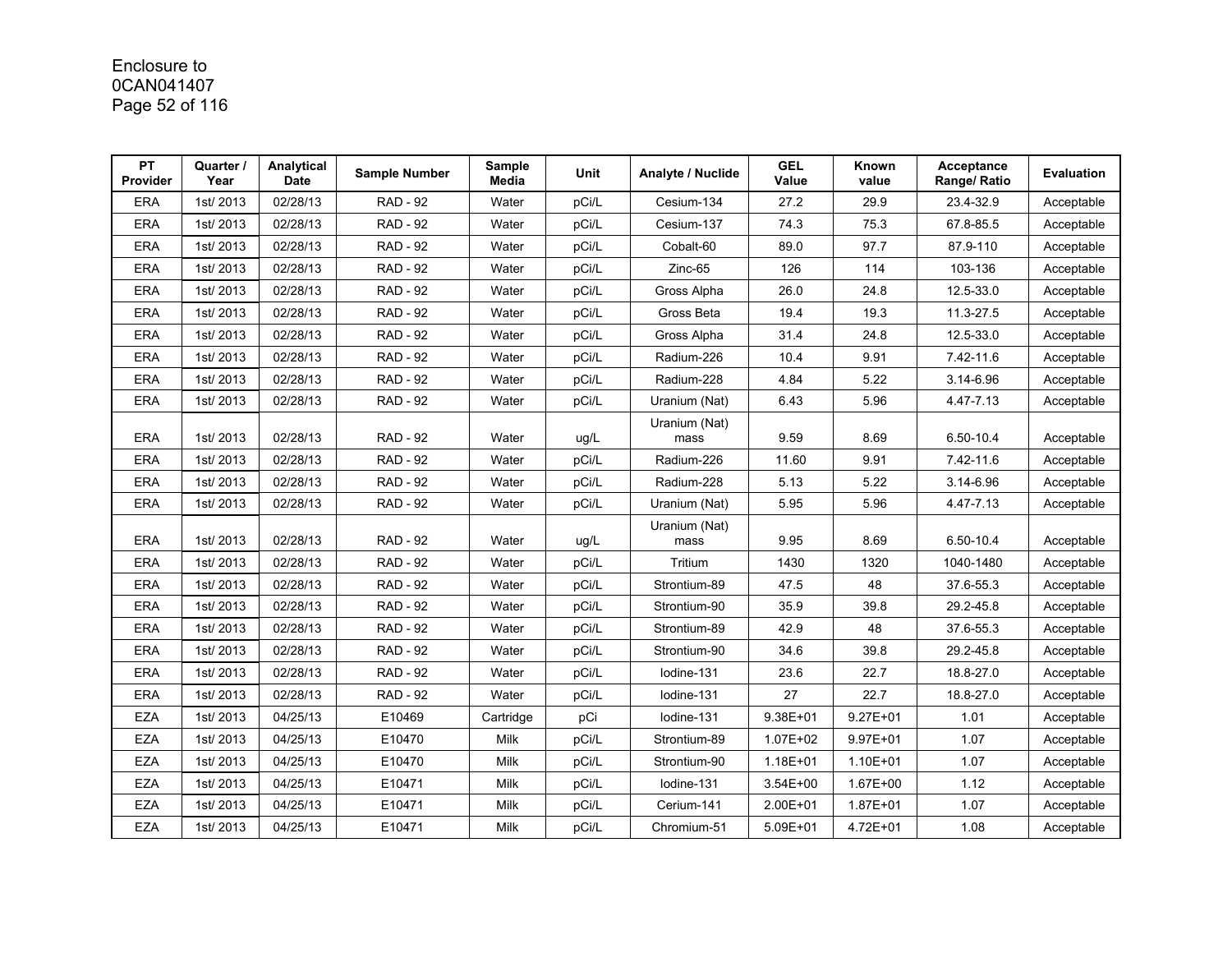# Enclosure to 0CAN041407 Page 53 of 116

| <b>PT</b><br><b>Provider</b> | Quarter /<br>Year | Analytical<br><b>Date</b> | <b>Sample Number</b> | Sample<br>Media | Unit      | Analyte / Nuclide     | <b>GEL</b><br>Value | Known<br>value | Acceptance<br>Range/ Ratio | Evaluation |
|------------------------------|-------------------|---------------------------|----------------------|-----------------|-----------|-----------------------|---------------------|----------------|----------------------------|------------|
| EZA                          | 1st/2013          | 04/25/13                  | E10471               | Milk            | pCi/L     | Cesium-134            | 2.06E+02            | 2.14E+02       | 0.96                       | Acceptable |
| EZA                          | 1st/2013          | 04/25/13                  | E10471               | Milk            | pCi/L     | Cesium-137            | 2.83E+02            | 2.66E+02       | 1.07                       | Acceptable |
| EZA                          | 1st/2013          | 04/25/13                  | E10471               | Milk            | pCi/L     | Cobalt-58             | 2.19E+02            | 2.08E+02       | 1.05                       | Acceptable |
| <b>EZA</b>                   | 1st/2013          | 04/25/13                  | E10471               | Milk            | pCi/L     | Mn-54                 | 2.21E+02            | 2.08E+02       | 1.06                       | Acceptable |
| <b>EZA</b>                   | 1st/2013          | 04/25/13                  | E10471               | Milk            | pCi/L     | Iron-59               | 2.78E+02            | 2.52E+02       | 1.1                        | Acceptable |
| <b>EZA</b>                   | 1st/2013          | 04/25/13                  | E10471               | Milk            | pCi/L     | Zinc-65               | 3.39E+02            | 3.01E+02       | 1.13                       | Acceptable |
| <b>EZA</b>                   | 1st/2013          | 04/25/13                  | E10471               | Milk            | pCi/L     | Cobalt-60             | 4.02E+02            | 4.00E+02       | 1.01                       | Acceptable |
| EZA                          | 1st/2013          | 04/25/13                  | E10472               | Water           | pCi/L     | lodine-131            | $1.12E + 02$        | 9.28E+01       | 1.21                       | Acceptable |
| <b>EZA</b>                   | 1st/2013          | 04/25/13                  | E10472               | Water           | pCi/L     | Cerium-141            | 1.88E+02            | 1.79E+02       | 1.05                       | Acceptable |
| <b>EZA</b>                   | 1st/2013          | 04/25/13                  | E10472               | Water           | pCi/L     | Chromium-51           | 4.84E+02            | 4.52E+02       | 1.07                       | Acceptable |
| <b>EZA</b>                   | 1st/2013          | 04/25/13                  | E10472               | Water           | pCi/L     | Cesium-134            | 1.96E+02            | 2.05E+02       | 0.96                       | Acceptable |
| <b>EZA</b>                   | 1st/2013          | 04/25/13                  | E10472               | Water           | pCi/L     | Cesium-137            | 2.71E+02            | 2.54E+02       | 1.07                       | Acceptable |
| <b>EZA</b>                   | 1st/2013          | 04/25/13                  | E10472               | Water           | pCi/L     | Cobalt-58             | 2.03E+02            | 1.99E+02       | 1.02                       | Acceptable |
| <b>EZA</b>                   | 1st/2013          | 04/25/13                  | E10472               | Water           | pCi/L     | Mn-54                 | 2.15E+02            | 1.99E+02       | 1.08                       | Acceptable |
| EZA                          | 1st/2013          | 04/25/13                  | E10472               | Water           | pCi/L     | Iron-59               | 2.67E+02            | 2.41E+02       | 1.11                       | Acceptable |
| <b>EZA</b>                   | 1st/2013          | 04/25/13                  | E10472               | Water           | pCi/L     | Zinc-65               | $3.14E + 02$        | 2.88E+02       | 1.09                       | Acceptable |
| <b>EZA</b>                   | 1st/2013          | 04/25/13                  | E10472               | Water           | pCi/L     | Cobalt-60             | 3.92E+02            | 3.83E+02       | 1.02                       | Acceptable |
| <b>MAPEP</b>                 | 2nd/2013          | 05/13/13                  | MAPEP-27-GrF28       | Filter          | Bq/sample | Gross Alpha           | 0.656               | 1.20           | $0.36 - 2.04$              | Acceptable |
| <b>MAPEP</b>                 | 2nd/2013          | 05/13/13                  | MAPEP-27-GrF29       | Filter          | Bq/sample | Gross Beta            | 0.954               | 0.85           | $0.43 - 1.28$              | Acceptable |
| <b>MAPEP</b>                 | 2nd/2013          | 05/13/13                  | MAPEP-13-MaS28       | Soil            | mg/kg     | Americium-241         | 118                 | 113            | 79-147                     | Acceptable |
| <b>MAPEP</b>                 | 2nd/2013          | 05/13/13                  | MAPEP-13-MaS28       | Soil            | mg/kg     | Cesium-134            | 829                 | 887            | 621-1153                   | Acceptable |
| <b>MAPEP</b>                 | 2nd/2013          | 05/13/13                  | MAPEP-13-MaS28       | Soil            | mg/kg     | Cesium-137            | 623                 | 587            | 411-763                    | Acceptable |
| <b>MAPEP</b>                 | 2nd/2013          | 05/13/13                  | MAPEP-13-MaS28       | Soil            | mg/kg     | Cobalt-57             | 1.04                | 0              | False Pos Test             | Acceptable |
| <b>MAPEP</b>                 | 2nd/2013          | 05/13/13                  | MAPEP-13-MaS28       | Soil            | mg/kg     | Cobalt-60             | 737                 | 691            | 484-898                    | Acceptable |
| <b>MAPEP</b>                 | 2nd/2013          | 05/13/13                  | MAPEP-13-MaS28       | Soil            | mg/kg     | Iron-55               | $-0.380$            | 0              | False Pos Test             | Acceptable |
| <b>MAPEP</b>                 | 2nd/2013          | 05/13/13                  | MAPEP-13-MaS28       | Soil            | mg/kg     | Manganese-54          | 0.760               | 0              | <b>False Pos Test</b>      | Acceptable |
| <b>MAPEP</b>                 | 2nd/2013          | 05/13/13                  | MAPEP-13-MaS28       | Soil            | mg/kg     | Nickel-63             | 719                 | 670            | 469-871                    | Acceptable |
| <b>MAPEP</b>                 | 2nd/2013          | 05/13/13                  | MAPEP-13-MaS28       | Soil            | mg/kg     | Plutonium-238         | 0.571               | 0.52           | Sens. Eval.                | Acceptable |
| <b>MAPEP</b>                 | 2nd/2013          | 05/13/13                  | MAPEP-13-MaS28       | Soil            | mg/kg     | Plutonium-<br>239/240 | 77.70               | 79.5           | 55.7-103.4                 | Acceptable |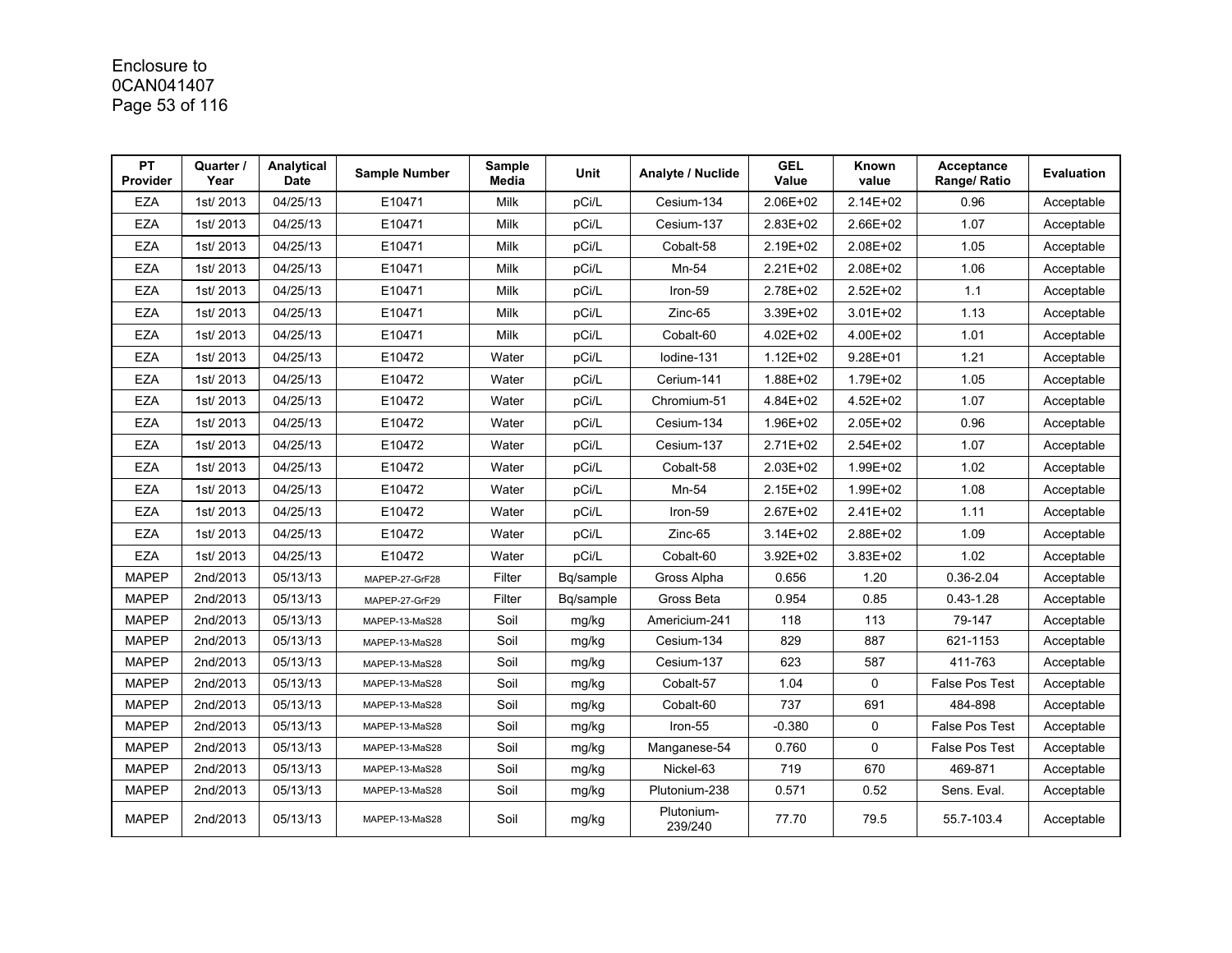# Enclosure to 0CAN041407 Page 54 of 116

| PT<br><b>Provider</b> | Quarter /<br>Year | Analytical<br><b>Date</b> | <b>Sample Number</b> | <b>Sample</b><br>Media | Unit      | Analyte / Nuclide | <b>GEL</b><br>Value | Known<br>value | Acceptance<br>Range/ Ratio | <b>Evaluation</b> |
|-----------------------|-------------------|---------------------------|----------------------|------------------------|-----------|-------------------|---------------------|----------------|----------------------------|-------------------|
| <b>MAPEP</b>          | 2nd/2013          | 05/13/13                  | MAPEP-13-MaS28       | Soil                   | mg/kg     | Potassium-40      | 713                 | 625            | 438-813                    | Acceptable        |
| <b>MAPEP</b>          | 2nd/2013          | 05/13/13                  | MAPEP-13-MaS28       | Soil                   | mg/kg     | Strontium-90      | 693.0               | 628            | 440-816                    | Acceptable        |
| <b>MAPEP</b>          | 2nd/2013          | 05/13/13                  | MAPEP-13-MaS28       | Soil                   | mg/kg     | Technetium-99     | 419.0               | 444            | 311-577                    | Acceptable        |
| <b>MAPEP</b>          | 2nd/2013          | 05/13/13                  | MAPEP-13-MaS28       | Soil                   | mg/kg     | Uranium-234/233   | 60.0                | 62.5           | 43.8-81.3                  | Acceptable        |
| <b>MAPEP</b>          | 2nd/2013          | 05/13/13                  | MAPEP-13-MaS28       | Soil                   | mg/kg     | Uranium-238       | 274                 | 281            | 197-365                    | Acceptable        |
| <b>MAPEP</b>          | 2nd/2013          | 05/13/13                  | MAPEP-13-MaS28       | Soil                   | mg/kg     | Zinc-65           | 1130                | 995            | 697-1294                   | Acceptable        |
| <b>MAPEP</b>          | 2nd/2013          | 05/13/13                  | MAPEP-13-MaW28       | Water                  | Bq/L      | Americium-241     | 0.690               | 0.689          | 0.428-0.896                | Acceptable        |
| <b>MAPEP</b>          | 2nd/2013          | 05/13/13                  | MAPEP-13-MaW28       | Water                  | Bq/L      | Cesium-134        | 21.1                | 24.4           | 17.1-31.7                  | Acceptable        |
| <b>MAPEP</b>          | 2nd/2013          | 05/13/13                  | MAPEP-13-MaW28       | Water                  | Bq/L      | Cesium-137        | 0.10                | 0.0            | <b>False Pos Test</b>      | Acceptable        |
| <b>MAPEP</b>          | 2nd/2013          | 05/13/13                  | MAPEP-13-MaW28       | Water                  | Bq/L      | Cobalt-57         | 31.0                | 30.9           | 21.6-40.2                  | Acceptable        |
| <b>MAPEP</b>          | 2nd/2013          | 05/13/13                  | MAPEP-13-MaW28       | Water                  | Bq/L      | Cobalt-60         | 19.4                | 19.6           | 13.7-25.4                  | Acceptable        |
| <b>MAPEP</b>          | 2nd/2013          | 05/13/13                  | MAPEP-13-MaW28       | Water                  | Bq/L      | Hydrogen-3        | 517                 | 507            | 355-659                    | Acceptable        |
| <b>MAPEP</b>          | 2nd/2013          | 05/13/13                  | MAPEP-13-MaW28       | Water                  | Bq/L      | Iron-55           | 39.7                | 44.0           | 30.8-57.2                  | Acceptable        |
| <b>MAPEP</b>          | 2nd/2013          | 05/13/13                  | MAPEP-13-MaW28       | Water                  | Bq/L      | Manganese-54      | 28.0                | 27.4           | 19.2-35.6                  | Acceptable        |
| <b>MAPEP</b>          | 2nd/2013          | 05/13/13                  | MAPEP-13-MaW28       | Water                  | Bq/L      | Nickel-63         | 32.9                | 33.4           | 23.4-43.4                  | Acceptable        |
| <b>MAPEP</b>          | 2nd/2013          | 05/13/13                  | MAPEP-13-MaW28       | Water                  | Bq/L      | Plutonium-238     | 0.825               | 0.884          | 0.619-1.149                | Acceptable        |
| <b>MAPEP</b>          | 2nd/2013          | 05/13/13                  | MAPEP-13-MaW28       | Water                  | Bg/L      | Pu-239/240        | 0.0162              | 0.0096         | Sens. Eval.                | Acceptable        |
| <b>MAPEP</b>          | 2nd/2013          | 05/13/13                  | MAPEP-13-MaW28       | Water                  | Bq/L      | Potassium-40      | $-0.471$            | 0              | <b>False Pos Test</b>      | Acceptable        |
| <b>MAPEP</b>          | 2nd/2013          | 05/13/13                  | MAPEP-13-MaW28       | Water                  | Bq/L      | Strontium-90      | 12.5                | 10.5           | $7.4 - 13.7$               | Acceptable        |
| <b>MAPEP</b>          | 2nd/2013          | 05/13/13                  | MAPEP-13-MaW28       | Water                  | Bq/L      | Technetium-99     | 12.9                | 13.1           | $9.2 - 17.0$               | Acceptable        |
| <b>MAPEP</b>          | 2nd/2013          | 05/13/13                  | MAPEP-13-MaW28       | Water                  | Bq/L      | Uranium-234/233   | 0.289               | 0.315          | 0.221-0.410                | Acceptable        |
| <b>MAPEP</b>          | 2nd/2013          | 05/13/13                  | MAPEP-13-MaW28       | Water                  | Bq/L      | Uranium-238       | 1.81                | 1.95           | 1.37-2.54                  | Acceptable        |
| <b>MAPEP</b>          | 2nd/2013          | 05/13/13                  | MAPEP-13-MaW28       | Water                  | Bq/L      | Zinc-65           | 32.8                | 30.4           | 21.3-39.5                  | Acceptable        |
| <b>MAPEP</b>          | 2nd/2013          | 05/13/13                  | MAPEP-13-GrW28       | Water                  | Bq/L      | Gross Alpha       | 2.60                | 2.31           | 0.69-3.93                  | Acceptable        |
| <b>MAPEP</b>          | 2nd/2013          | 05/13/13                  | MAPEP-13-GrW28       | Water                  | Bq/L      | Gross Beta        | 14.2                | 13.0           | $6.5 - 19.5$               | Acceptable        |
| <b>MAPEP</b>          | 2nd/2013          | 05/13/13                  | MAPEP-13-XaW28       | Water                  | Bq/L      | lodine-129        | 5.94                | 6.06           | 4.24-7.88                  | Acceptable        |
| <b>MAPEP</b>          | 2nd/2013          | 05/13/13                  | MAPEP-13-RdF28       | Filter                 | ug/sample | Uranium-235       | 0.036               | 0.036          | 0.025-0.047                | Acceptable        |
| <b>MAPEP</b>          | 2nd/2013          | 05/13/13                  | MAPEP-13-RdF28       | Filter                 | ug/sample | Uranium-238       | 18.0                | 18.6           | 13.0-24.2                  | Acceptable        |
| <b>MAPEP</b>          | 2nd/2013          | 05/13/13                  | MAPEP-13-RdF28       | Filter                 | ug/sample | Uranium-Total     | 17.7                | 18.6           | 13.0-24.2                  | Acceptable        |
| <b>MAPEP</b>          | 2nd/2013          | 05/13/13                  | MAPEP-13-RdF28       | Filter                 | ug/sample | Americium-241     | 0.106               | 0.104          | 0.073-0.135                | Acceptable        |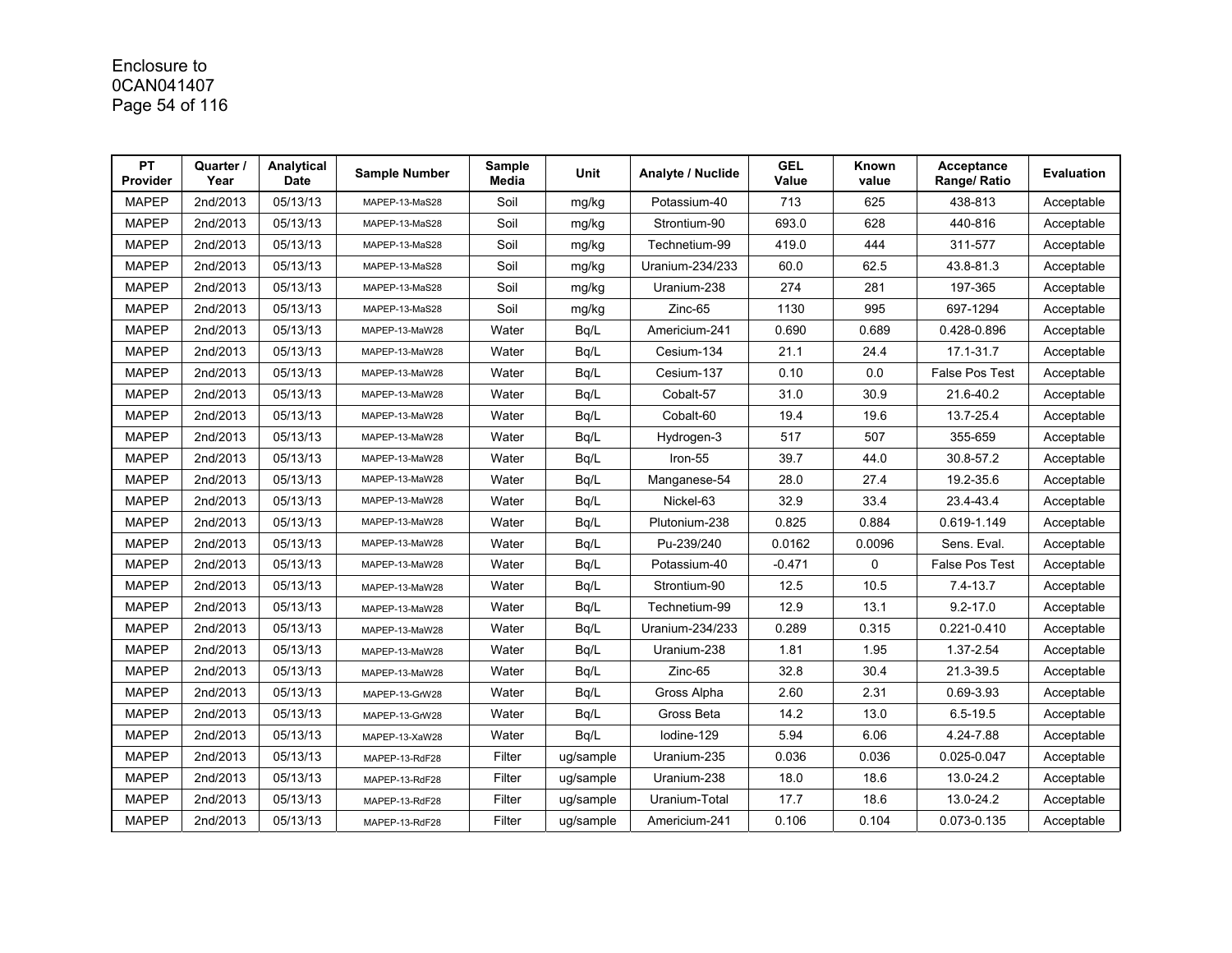# Enclosure to 0CAN041407 Page 55 of 116

| PT<br><b>Provider</b> | Quarter /<br>Year | Analytical<br><b>Date</b> | <b>Sample Number</b> | Sample<br>Media | Unit      | <b>Analyte / Nuclide</b> | <b>GEL</b><br>Value | Known<br>value | Acceptance<br>Range/ Ratio | <b>Evaluation</b> |
|-----------------------|-------------------|---------------------------|----------------------|-----------------|-----------|--------------------------|---------------------|----------------|----------------------------|-------------------|
| <b>MAPEP</b>          | 2nd/2013          | 05/13/13                  | MAPEP-13-RdF28       | Filter          | Bq/sample | Cesium-134               | 1.75                | 1.78           | 1.25-2.31                  | Acceptable        |
| <b>MAPEP</b>          | 2nd/2013          | 05/13/13                  | MAPEP-13-RdF28       | Filter          | Bq/sample | Cesium-137               | 2.71                | 2.60           | 1.82-3.38                  | Acceptable        |
| <b>MAPEP</b>          | 2nd/2013          | 05/13/13                  | MAPEP-13-RdF28       | Filter          | Bq/sample | Cobalt-57                | 2.51                | 2.36           | 1.65-3.07                  | Acceptable        |
| <b>MAPEP</b>          | 2nd/2013          | 05/13/13                  | MAPEP-13-RdF28       | Filter          | Bq/sample | Cobalt-60                | 0.005               | 0.00           | <b>False Pos Test</b>      | Acceptable        |
| <b>MAPEP</b>          | 2nd/2013          | 05/13/13                  | MAPEP-13-RdF28       | Filter          | Bq/sample | Manganese-54             | 4.43                | 4.26           | 2.98-5.54                  | Acceptable        |
| <b>MAPEP</b>          | 2nd/2013          | 05/13/13                  | MAPEP-13-RdF28       | Filter          | Bq/sample | Plutonium-238            | 0.124               | 0.127          | 0.089-0.165                | Acceptable        |
| <b>MAPEP</b>          | 2nd/2013          | 05/13/13                  | MAPEP-13-RdF28       | Filter          | Bq/sample | Pu-239/240               | 0.118               | 0.1210         | 0.085-0.157                | Acceptable        |
| <b>MAPEP</b>          | 2nd/2013          | 05/13/13                  | MAPEP-13-RdF28       | Filter          | Bq/sample | Strontium-90             | 1.54                | 1.49           | 1.04-1.94                  | Acceptable        |
| <b>MAPEP</b>          | 2nd/2013          | 05/13/13                  | MAPEP-13-RdF28       | Filter          | Bq/sample | Uranium-234/233          | 0.0342              | 0.0318         | 0.0223-0.0413              | Acceptable        |
| <b>MAPEP</b>          | 2nd/2013          | 05/13/13                  | MAPEP-13-RdF28       | Filter          | Bq/sample | Uranium-238              | 0.230               | 0.231          | 0.162-0.300                | Acceptable        |
| <b>MAPEP</b>          | 2nd/2013          | 05/13/13                  | MAPEP-13-RdF28       | Filter          | Bq/sample | Zinc-65                  | 3.38                | 3.13           | 2.19-4.07                  | Acceptable        |
| <b>MAPEP</b>          | 2nd/2013          | 05/13/13                  | MAPEP-13-GrF28       | Filter          | Bq/sample | Gross Alpha              | 0.656               | 1.20           | $0.36 - 2.04$              | Acceptable        |
| <b>MAPEP</b>          | 2nd/2013          | 05/13/13                  | MAPEP-13-GrF28       | Filter          | Bq/sample | Gross Beta               | 0.95                | 0.85           | $0.43 - 1.28$              | Acceptable        |
| <b>MAPEP</b>          | 2nd/2013          | 05/13/13                  | MAPEP-13-RdF28       | Filter          | Bq/sample | Americium-241            | 0.106               | 0.104          | 0.073-0.135                | Acceptable        |
| <b>MAPEP</b>          | 2nd/2013          | 05/13/13                  | MAPEP-13-RdV28       | Vegetation      | ug/sample | Uranium-235              | 0.0029              | 0.001          | 0.0009-0.0017              | Not Accept.       |
| <b>MAPEP</b>          | 2nd/2013          | 05/13/13                  | MAPEP-13-RdV28       | Vegetation      | ug/sample | Uranium-238              | 0.419               | 0.180          | $0.13 - 0.23$              | Not Accept.       |
| <b>MAPEP</b>          | 2nd/2013          | 05/13/13                  | MAPEP-13-RdV28       | Vegetation      | ug/sample | Uranium-Total            | 0.4219              | 0.180          | $0.13 - 0.23$              | Not Accept.       |
| <b>MAPEP</b>          | 2nd/2013          | 05/13/13                  | MAPEP-13-RdV28       | Vegetation      | ug/sample | Americium-241            | 0.1350              | 0.140          | 0.098-0.182                | Acceptable        |
| <b>MAPEP</b>          | 2nd/2013          | 05/13/13                  | MAPEP-13-RdV28       | Vegetation      | Bq/sample | Cesium-134               | 0.0525              | 0.00           | <b>False Pos Test</b>      | Acceptable        |
| <b>MAPEP</b>          | 2nd/2013          | 05/13/13                  | MAPEP-13-RdV28       | Vegetation      | Bg/sample | Cesium-137               | 7.13                | 6.87           | 4.81-8.93                  | Acceptable        |
| <b>MAPEP</b>          | 2nd/2013          | 05/13/13                  | MAPEP-13-RdV28       | Vegetation      | Bq/sample | Cobalt-57                | 8.86                | 8.68           | 6.08-11.28                 | Acceptable        |
| <b>MAPEP</b>          | 2nd/2013          | 05/13/13                  | MAPEP-13-RdV28       | Vegetation      | Bq/sample | Cobalt-60                | 6.07                | 5.85           | 4.10-7.61                  | Acceptable        |
| <b>MAPEP</b>          | 2nd/2013          | 05/13/13                  | MAPEP-13-RdV28       | Vegetation      | Bq/sample | Manganese-54             | $-0.002$            | 0.00           | <b>False Pos Test</b>      | Acceptable        |
| <b>MAPEP</b>          | 2nd/2013          | 05/13/13                  | MAPEP-13-RdV28       | Vegetation      | Bq/sample | Plutonium-238            | 0.110               | 0.110          | 0.077-0.143                | Acceptable        |
| <b>MAPEP</b>          | 2nd/2013          | 05/13/13                  | MAPEP-13-RdV28       | Vegetation      | Bq/sample | Pu-239/240               | 0.113               | 0.123          | 0.086-0.160                | Acceptable        |
| <b>MAPEP</b>          | 2nd/2013          | 05/13/13                  | MAPEP-13-RdV28       | Vegetation      | Bg/sample | Strontium-90             | 1.358               | 1.64           | $1.15 - 2.13$              | Acceptable        |
| <b>MAPEP</b>          | 2nd/2013          | 05/13/13                  | MAPEP-13-RdV28       | Vegetation      | Bq/sample | Uranium-234/233          | 0.0081              | 0.0038         | Sens. Eval.                | Not Accept.       |
| <b>MAPEP</b>          | 2nd/2013          | 05/13/13                  | MAPEP-13-RdV28       | Vegetation      | Bg/sample | Uranium-238              | 0.00489             | 0.002          | Sens. Eval.                | Not Accept.       |
| <b>MAPEP</b>          | 2nd/2013          | 05/13/13                  | MAPEP-13-RdV28       | Vegetation      | Bq/sample | Zinc-65                  | 6.59                | 6.25           | 4.38-8.13                  | Acceptable        |
| ERA                   | 2nd/2013          | 05/22/13                  | MRAD-18              | Soil            | pCi/kg    | Actinium-228             | 1500                | 1240           | 795-1720                   | Acceptable        |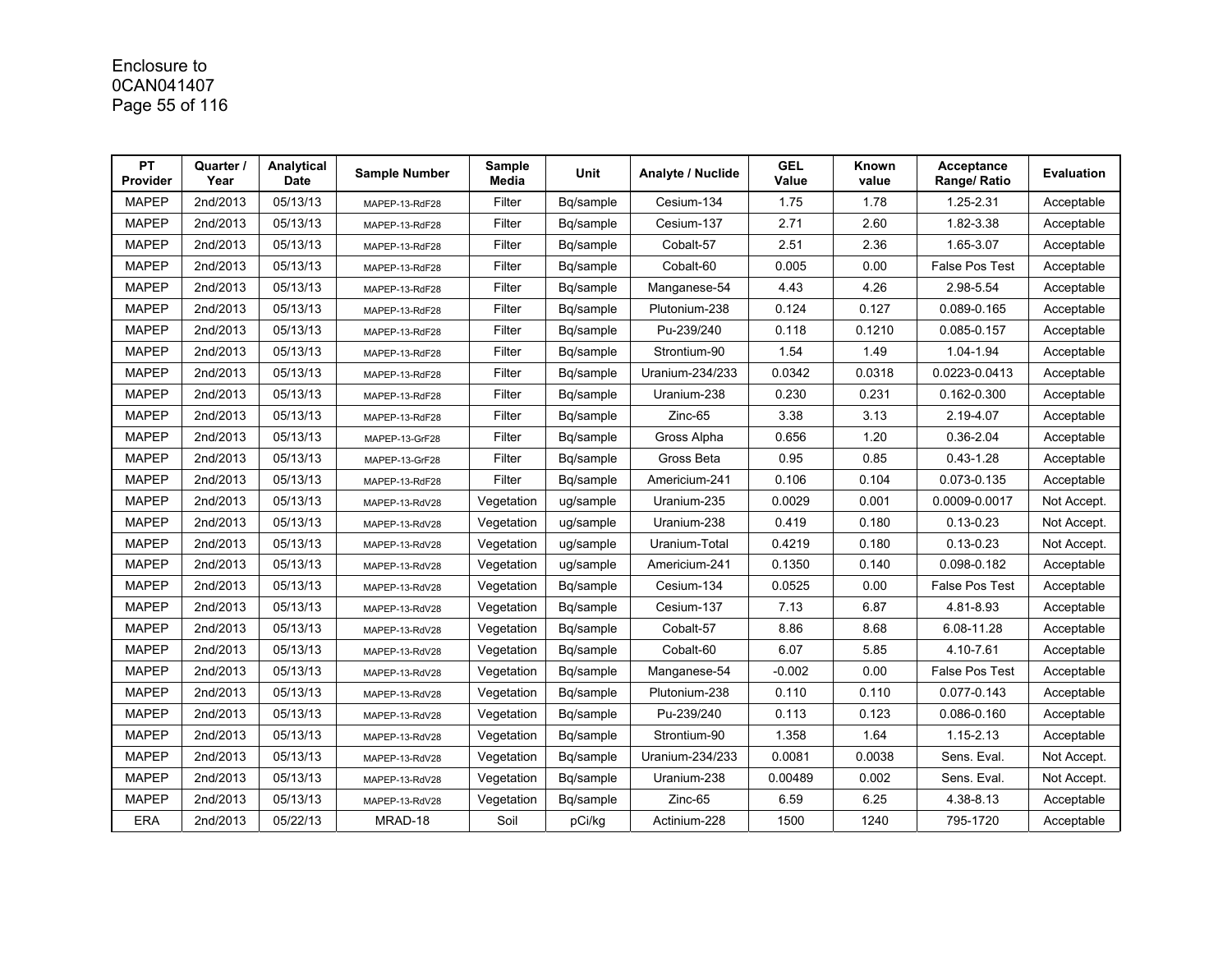# Enclosure to 0CAN041407 Page 56 of 116

| <b>PT</b><br>Provider | Quarter /<br>Year | Analytical<br><b>Date</b> | <b>Sample Number</b> | Sample<br>Media | Unit   | Analyte / Nuclide   | <b>GEL</b><br>Value | Known<br>value | Acceptance<br>Range/ Ratio | <b>Evaluation</b> |
|-----------------------|-------------------|---------------------------|----------------------|-----------------|--------|---------------------|---------------------|----------------|----------------------------|-------------------|
| <b>ERA</b>            | 2nd/2013          | 05/22/13                  | MRAD-18              | Soil            | pCi/kg | Americium-241       | 225                 | 229            | 134-297                    | Acceptable        |
| <b>ERA</b>            | 2nd/2013          | 05/22/13                  | MRAD-18              | Soil            | pCi/kg | Bismuth-212         | 1250                | 1240           | 330-1820                   | Acceptable        |
| <b>ERA</b>            | 2nd/2013          | 05/22/13                  | MRAD-18              | Soil            | pCi/kg | Bismuth-214         | 4410                | 3660           | 2200-5270                  | Acceptable        |
| <b>ERA</b>            | 2nd/2013          | 05/22/13                  | MRAD-18              | Soil            | pCi/kg | Cesium-134          | 7850                | 6370           | 4160-7650                  | Not Accept.       |
| <b>ERA</b>            | 2nd/2013          | 05/22/13                  | MRAD-18              | Soil            | pCi/kg | Cesium-137          | 8070                | 6120           | 4690-7870                  | Not Accept.       |
| <b>ERA</b>            | 2nd/2013          | 05/22/13                  | MRAD-18              | Soil            | pCi/kg | Cobalt-60           | 10300               | 7920           | 5360-10900                 | Acceptable        |
| <b>ERA</b>            | 2nd/2013          | 05/22/13                  | MRAD-18              | Soil            | pCi/kg | Lead-212            | 1290                | 1240           | 812-1730                   | Acceptable        |
| <b>ERA</b>            | 2nd/2013          | 05/22/13                  | MRAD-18              | Soil            | pCi/kg | Lead-214            | 4690                | 3660           | 2140-5460                  | Acceptable        |
| <b>ERA</b>            | 2nd/2013          | 05/22/13                  | MRAD-18              | Soil            | pCi/kg | Manganese-54        | < 63.4              | < 1000         | $0 - 1000$                 | Acceptable        |
| <b>ERA</b>            | 2nd/2013          | 05/22/13                  | MRAD-18              | Soil            | pCi/kg | Plutonium-238       | 651                 | 788.00         | 474-1090                   | Acceptable        |
| <b>ERA</b>            | 2nd/2013          | 05/22/13                  | MRAD-18              | Soil            | pCi/kg | Plutonium-239       | 320                 | 366.00         | 239-506                    | Acceptable        |
| <b>ERA</b>            | 2nd/2013          | 05/22/13                  | MRAD-18              | Soil            | pCi/kg | Potassium-40        | 10300               | 10300          | 7520-13800                 | Acceptable        |
| <b>ERA</b>            | 2nd/2013          | 05/22/13                  | MRAD-18              | Soil            | pCi/kg | Strontium-90        | 6730                | 8530           | 3250-13500                 | Acceptable        |
| <b>ERA</b>            | 2nd/2013          | 05/22/13                  | MRAD-18              | Soil            | pCi/kg | Thorium-234         | 3290                | 1900           | 601-3570                   | Acceptable        |
| <b>ERA</b>            | 2nd/2013          | 05/22/13                  | MRAD-18              | Soil            | pCi/kg | Zinc-65             | 1910                | 1400           | 1110-1860                  | Not Accept.       |
| <b>ERA</b>            | 2nd/2013          | 05/22/13                  | MRAD-18              | Soil            | pCi/kg | Strontium-90        | 6730                | 8530           | 3250-13500                 | Acceptable        |
| <b>ERA</b>            | 2nd/2013          | 05/22/13                  | MRAD-18              | Soil            | pCi/kg | Uranium-234         | 1210                | 1920           | 1170-2460                  | Acceptable        |
| <b>ERA</b>            | 2nd/2013          | 05/22/13                  | MRAD-18              | Soil            | pCi/kg | Uranium-238         | 1630                | 1900           | 1180-2410                  | Acceptable        |
| <b>ERA</b>            | 2nd/2013          | 05/22/13                  | MRAD-18              | Soil            | pCi/kg | Uranium-Total       | 2840                | 3920           | 2130-5170                  | Acceptable        |
| <b>ERA</b>            | 2nd/2013          | 05/22/13                  | MRAD-18              | Soil            | ug/kg  | Uranium-Total(mass) | 4150                | 5710           | 3150-7180                  | Acceptable        |
| <b>ERA</b>            | 2nd/2013          | 05/22/13                  | MRAD-18              | Vegetation      | pCi/kg | Americium-241       | 629                 | 553            | 338-735                    | Acceptable        |
| <b>ERA</b>            | 2nd/2013          | 05/22/13                  | MRAD-18              | Vegetation      | pCi/kg | Cesium-134          | 1400                | 1240           | 797-1610                   | Acceptable        |
| <b>ERA</b>            | 2nd/2013          | 05/22/13                  | MRAD-18              | Vegetation      | pCi/kg | Cesium-137          | 687                 | 544            | 394-757                    | Acceptable        |
| <b>ERA</b>            | 2nd/2013          | 05/22/13                  | MRAD-18              | Vegetation      | pCi/kg | Cobalt-60           | 2410                | 1920           | 1320-2680                  | Acceptable        |
| <b>ERA</b>            | 2nd/2013          | 05/22/13                  | MRAD-18              | Vegetation      | pCi/kg | Curium-244          | 1420                | 1340           | 657-2090                   | Acceptable        |
| <b>ERA</b>            | 2nd/2013          | 05/22/13                  | MRAD-18              | Vegetation      | pCi/kg | Manganese-54        | 47.4                | $300$          | $0.00 - 300$               | Acceptable        |
| <b>ERA</b>            | 2nd/2013          | 05/22/13                  | MRAD-18              | Vegetation      | pCi/kg | Plutonium-238       | 2060                | 1980           | 1180-2710                  | Acceptable        |
| <b>ERA</b>            | 2nd/2013          | 05/22/13                  | MRAD-18              | Vegetation      | pCi/kg | Plutonium-239       | 2230                | 2260           | 1390-3110                  | Acceptable        |
| <b>ERA</b>            | 2nd/2013          | 05/22/13                  | MRAD-18              | Vegetation      | pCi/kg | Potassium-40        | 35600               | 31900          | 23000-44800                | Acceptable        |
| <b>ERA</b>            | 2nd/2013          | 05/22/13                  | MRAD-18              | Vegetation      | pCi/kg | Strontium-90        | 3720                | 3840           | 2190-5090                  | Acceptable        |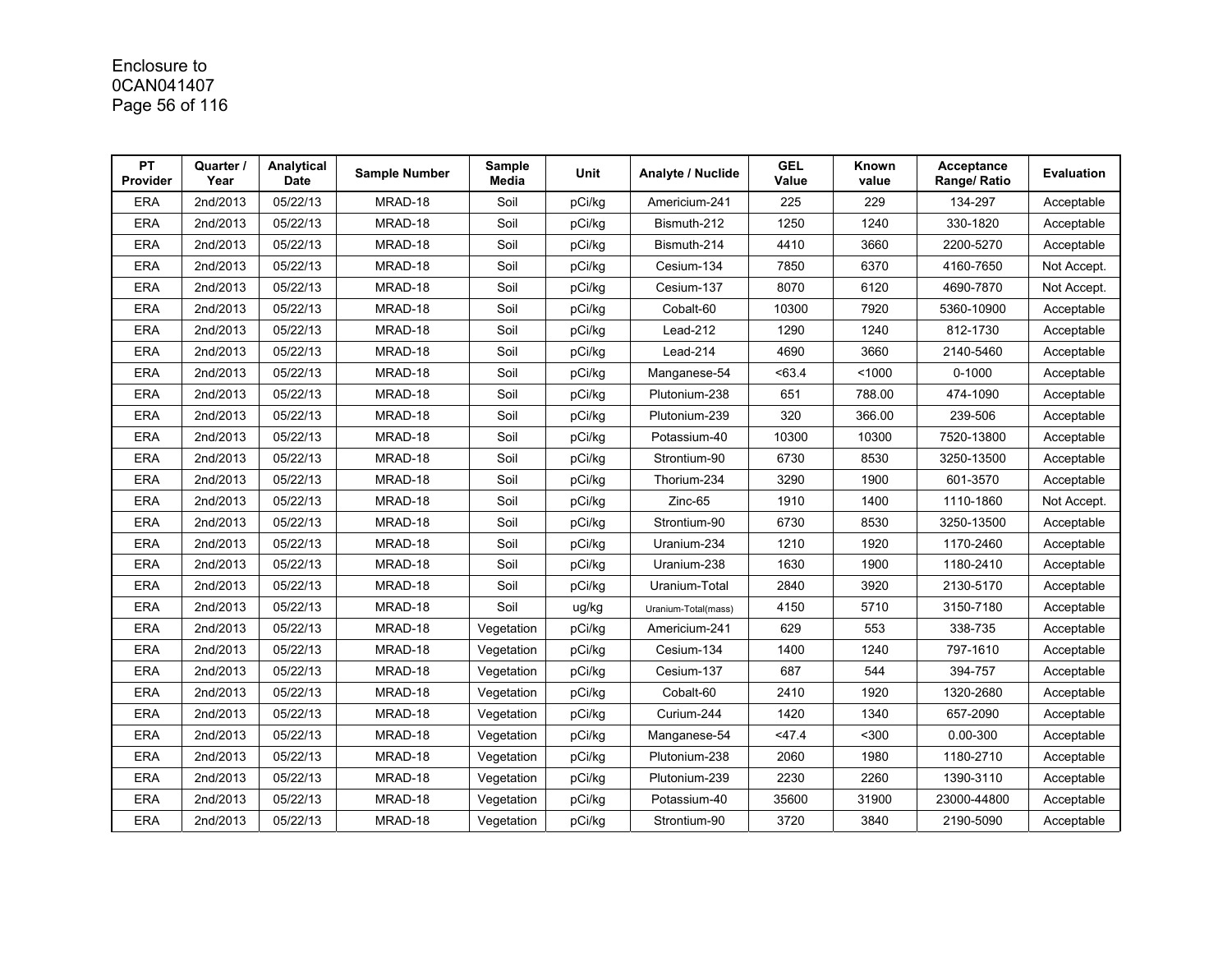# Enclosure to 0CAN041407 Page 57 of 116

| <b>PT</b><br><b>Provider</b> | Quarter /<br>Year | Analytical<br><b>Date</b> | <b>Sample Number</b> | Sample<br>Media | <b>Unit</b> | Analyte / Nuclide   | <b>GEL</b><br>Value | Known<br>value | Acceptance<br>Range/ Ratio | Evaluation |
|------------------------------|-------------------|---------------------------|----------------------|-----------------|-------------|---------------------|---------------------|----------------|----------------------------|------------|
| <b>ERA</b>                   | 2nd/2013          | 05/22/13                  | MRAD-18              | Vegetation      | pCi/kg      | Uranium-234         | 2650                | 2460           | 1620-3160                  | Acceptable |
| <b>ERA</b>                   | 2nd/2013          | 05/22/13                  | MRAD-18              | Vegetation      | pCi/kg      | Uranium-238         | 2580                | 2440           | 1630-3100                  | Acceptable |
| <b>ERA</b>                   | 2nd/2013          | 05/22/13                  | MRAD-18              | Vegetation      | pCi/kg      | Uranium-Total       | 5361                | 5010           | 3390-6230                  | Acceptable |
| <b>ERA</b>                   | 2nd/2013          | 05/22/13                  | MRAD-18              | Vegetation      | ug/kg       | Uranium-Total(mass) | 7740                | 7310           | 4900-9280                  | Acceptable |
| ERA                          | 2nd/2013          | 05/22/13                  | MRAD-18              | Vegetation      | pCi/kg      | Zinc-65             | 1150                | 878            | 633-1230                   | Acceptable |
| <b>ERA</b>                   | 2nd/2013          | 05/22/13                  | MRAD-18              | Filter          | pCi/Filter  | Americium-241       | 62.9                | 66.8           | 41.2-90.4                  | Acceptable |
| <b>ERA</b>                   | 2nd/2013          | 05/22/13                  | MRAD-18              | Filter          | pCi/Filter  | Cesium-134          | 1080                | 1110           | 706-1380                   | Acceptable |
| <b>ERA</b>                   | 2nd/2013          | 05/22/13                  | MRAD-18              | Filter          | pCi/Filter  | Cesium-137          | 971                 | 940            | 706-1230                   | Acceptable |
| <b>ERA</b>                   | 2nd/2013          | 05/22/13                  | MRAD-18              | Filter          | pCi/Filter  | Cobalt-60           | 217                 | 214            | 166-267                    | Acceptable |
| <b>ERA</b>                   | 2nd/2013          | 05/22/13                  | MRAD-18              | Filter          | pCi/Filter  | Iron-55             | 224                 | 225            | 69.8-440                   | Acceptable |
| <b>ERA</b>                   | 2nd/2013          | 05/22/13                  | MRAD-18              | Filter          | pCi/Filter  | Manganese-54        | 5.27                | 50.0           | $0 - 50.0$                 | Acceptable |
| <b>ERA</b>                   | 2nd/2013          | 05/22/13                  | MRAD-18              | Filter          | pCi/Filter  | Plutonium-238       | 48.0                | 50.1           | 34.3-65.9                  | Acceptable |
| <b>ERA</b>                   | 2nd/2013          | 05/22/13                  | MRAD-18              | Filter          | pCi/Filter  | Plutonium-239       | 62.7                | 65.2           | 47.2-85.2                  | Acceptable |
| <b>ERA</b>                   | 2nd/2013          | 05/22/13                  | MRAD-18              | Filter          | pCi/Filter  | Strontium-90        | 139                 | 138            | 67.4-207                   | Acceptable |
| <b>ERA</b>                   | 2nd/2013          | 05/22/13                  | MRAD-18              | Filter          | pCi/Filter  | Uranium-234         | 54.5                | 59.4           | 36.8-89.6                  | Acceptable |
| <b>ERA</b>                   | 2nd/2013          | 05/22/13                  | MRAD-18              | Filter          | pCi/Filter  | Uranium-238         | 58.5                | 58.9           | 38.1-81.4                  | Acceptable |
| <b>ERA</b>                   | 2nd/2013          | 05/22/13                  | MRAD-18              | Filter          | pCi/Filter  | Uranium-Total       | 117                 | 121            | 67.0-184                   | Acceptable |
| <b>ERA</b>                   | 2nd/2013          | 05/22/13                  | MRAD-18              | Filter          | ug/Filter   | Uranium-Total(mass) | 176                 | 176            | 113-248                    | Acceptable |
| <b>ERA</b>                   | 2nd/2013          | 05/22/13                  | MRAD-18              | Filter          | pCi/Filter  | Zinc-65             | 222                 | 199            | 142-275                    | Acceptable |
| <b>ERA</b>                   | 2nd/2013          | 05/22/13                  | MRAD-18              | Filter          | pCi/Filter  | Gross Alpha         | 55.5                | 42.3           | 14.2-65.7                  | Acceptable |
| <b>ERA</b>                   | 2nd/2013          | 05/22/13                  | MRAD-18              | Filter          | pCi/Filter  | Gross Beta          | 31                  | 25.1           | 15.9-36.6                  | Acceptable |
| <b>ERA</b>                   | 2nd/2013          | 05/22/13                  | MRAD-18              | Water           | pCi/L       | Americium-241       | 118                 | 118            | 79.5-158                   | Acceptable |
| <b>ERA</b>                   | 2nd/2013          | 05/22/13                  | MRAD-18              | Water           | pCi/L       | Cesium-134          | 1320                | 1400           | 1030-1610                  | Acceptable |
| <b>ERA</b>                   | 2nd/2013          | 05/22/13                  | MRAD-18              | Water           | pCi/L       | Cesium-137          | 1900                | 1880           | 1600-2250                  | Acceptable |
| <b>ERA</b>                   | 2nd/2013          | 05/22/13                  | MRAD-18              | Water           | pCi/L       | Cobalt-60           | 2370                | 2270           | 1970-2660                  | Acceptable |
| <b>ERA</b>                   | 2nd/2013          | 05/22/13                  | MRAD-18              | Water           | pCi/L       | Iron-55             | 812                 | 712            | 424-966                    | Acceptable |
| <b>ERA</b>                   | 2nd/2013          | 05/22/13                  | MRAD-18              | Water           | pCi/L       | Manganese-54        | 27.6                | 100            | $0.00 - 100$               | Acceptable |
| <b>ERA</b>                   | 2nd/2013          | 05/22/13                  | MRAD-18              | Water           | pCi/L       | Plutonium-238       | 91                  | 99             | 73.1-123                   | Acceptable |
| <b>ERA</b>                   | 2nd/2013          | 05/22/13                  | MRAD-18              | Water           | pCi/L       | Plutonium-239       | 161                 | 185            | 144-233                    | Acceptable |
| <b>ERA</b>                   | 2nd/2013          | 05/22/13                  | MRAD-18              | Water           | pCi/L       | Strontium-90        | 144                 | 137            | 89.2-181                   | Acceptable |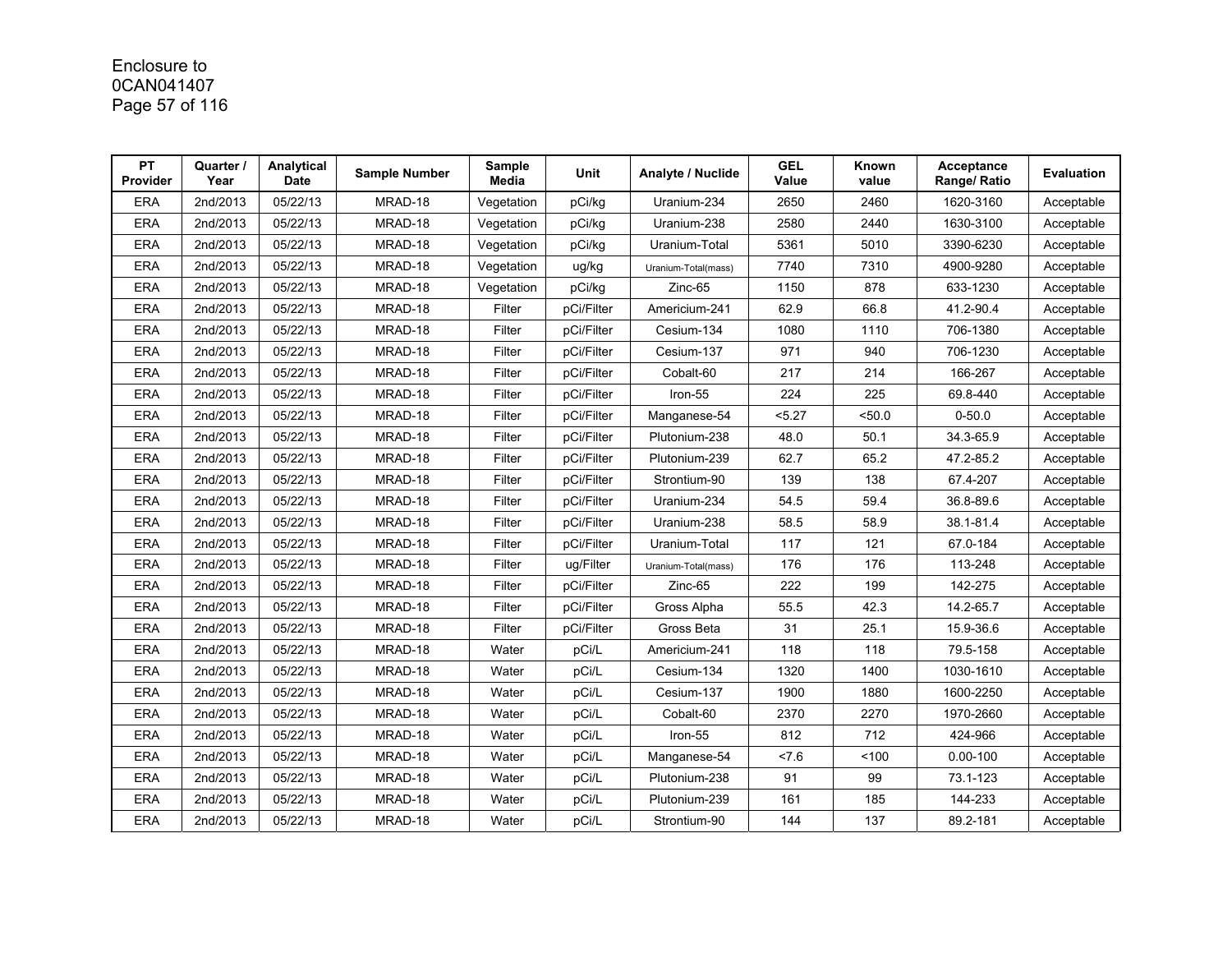# Enclosure to 0CAN041407 Page 58 of 116

| <b>PT</b><br><b>Provider</b> | Quarter /<br>Year | Analytical<br><b>Date</b> | <b>Sample Number</b> | Sample<br>Media | <b>Unit</b> | Analyte / Nuclide   | <b>GEL</b><br>Value | Known<br>value | Acceptance<br>Range/ Ratio | Evaluation |
|------------------------------|-------------------|---------------------------|----------------------|-----------------|-------------|---------------------|---------------------|----------------|----------------------------|------------|
| <b>ERA</b>                   | 2nd/2013          | 05/22/13                  | MRAD-18              | Water           | pCi/L       | Uranium-234         | 47.3                | 48.8           | 36.7-62.9                  | Acceptable |
| <b>ERA</b>                   | 2nd/2013          | 05/22/13                  | MRAD-18              | Water           | pCi/L       | Uranium-238         | 50.8                | 48.4           | 36.9-59.4                  | Acceptable |
| <b>ERA</b>                   | 2nd/2013          | 05/22/13                  | MRAD-18              | Water           | pCi/L       | Uranium-Total       | 98.1                | 99.5           | 73.1-129                   | Acceptable |
| <b>ERA</b>                   | 2nd/2013          | 05/22/13                  | MRAD-18              | Water           | ug/L        | Uranium-Total(mass) | 152                 | 145            | 116-175                    | Acceptable |
| <b>ERA</b>                   | 2nd/2013          | 05/22/13                  | MRAD-18              | Water           | pCi/L       | Zinc-65             | 428                 | 384            | 320-484                    | Acceptable |
| <b>ERA</b>                   | 2nd/2013          | 05/22/13                  | MRAD-18              | Water           | pCi/L       | Gross Alpha         | 138.0               | 130            | 46.2-201                   | Acceptable |
| <b>ERA</b>                   | 2nd/2013          | 05/22/13                  | MRAD-18              | Water           | pCi/L       | Gross Beta          | 87                  | 78.9           | 45.2-117                   | Acceptable |
| <b>ERA</b>                   | 2nd/2013          | 05/22/13                  | MRAD-18              | Water           | pCi/L       | Tritium             | 13100               | 12300          | 8240-17500                 | Acceptable |
| <b>EZA</b>                   | 2nd/2013          | 08/02/13                  | E10577               | Cartridge       | pCi         | lodine-131          | $9.16E + 01$        | $9.55E + 01$   | 1.02                       | Acceptable |
| <b>EZA</b>                   | 2nd/2013          | 08/02/13                  | E10578               | Milk            | pCi/L       | Strontium-89        | $9.27E + 01$        | $9.04E + 01$   | 0.98                       | Acceptable |
| <b>EZA</b>                   | 2nd/2013          | 08/02/13                  | E10578               | Milk            | pCi/L       | Strontium-90        | 1.20E+01            | 1.70E+01       | 0.7                        | Acceptable |
| <b>EZA</b>                   | 2nd/2013          | 08/02/13                  | E10579               | Milk            | pCi/L       | lodine-131          | $9.86E + 01$        | $9.55E + 01$   | 1.03                       | Acceptable |
| <b>EZA</b>                   | 2nd/2013          | 08/02/13                  | E10579               | Milk            | pCi/L       | Cerium-141          | $9.44E + 01$        | $9.04E + 01$   | 1.04                       | Acceptable |
| <b>EZA</b>                   | 2nd/2013          | 08/02/13                  | E10579               | Milk            | pCi/L       | Chromium-51         | 2.58E+02            | 2.50E+02       | 1.03                       | Acceptable |
| <b>EZA</b>                   | 2nd/2013          | 08/02/13                  | E10579               | Milk            | pCi/L       | Cesium-134          | $1.21E + 02$        | 1.25E+02       | 0.97                       | Acceptable |
| <b>EZA</b>                   | 2nd/2013          | 08/02/13                  | E10579               | Milk            | pCi/L       | Cesium-137          | 1.49E+02            | $1.51E + 02$   | 0.99                       | Acceptable |
| <b>EZA</b>                   | 2nd/2013          | 08/02/13                  | E10579               | Milk            | pCi/L       | Cobalt-58           | $9.44E + 01$        | 9.40E+01       | 1.00                       | Acceptable |
| <b>EZA</b>                   | 2nd/2013          | 08/02/13                  | E10579               | Milk            | pCi/L       | Manganese-54        | 1.80E+02            | $1.72E + 02$   | 1.05                       | Acceptable |
| <b>EZA</b>                   | 2nd/2013          | 08/02/13                  | E10579               | Milk            | pCi/L       | Iron-59             | 1.36E+02            | 1.20E+02       | 1.14                       | Acceptable |
| <b>EZA</b>                   | 2nd/2013          | 08/02/13                  | E10579               | Milk            | pCi/L       | Zinc-65             | 2.39E+02            | 2.17E+02       | 1.10                       | Acceptable |
| EZA                          | 2nd/2013          | 08/02/13                  | E10579               | Milk            | pCi/L       | Cobalt-60           | 1.77E+02            | 1.75E+02       | 1.01                       | Acceptable |
| <b>EZA</b>                   | 2nd/2013          | 08/02/13                  | E10178               | Water           | pCi/L       | lodine-131          | $9.33E + 01$        | $9.54E + 01$   | 0.98                       | Acceptable |
| <b>EZA</b>                   | 2nd/2013          | 08/02/13                  | E10178               | Water           | pCi/L       | Cerium-141          | $1.15E + 02$        | 1.10E+02       | 1.04                       | Acceptable |
| <b>EZA</b>                   | 2nd/2013          | 08/02/13                  | E10178               | Water           | pCi/L       | Chromium-51         | 3.40E+02            | 3.06E+02       | 1.11                       | Acceptable |
| <b>EZA</b>                   | 2nd/2013          | 08/02/13                  | E10178               | Water           | pCi/L       | Cesium-134          | 1.48E+02            | 1.53E+02       | 0.97                       | Acceptable |
| <b>EZA</b>                   | 2nd/2013          | 08/02/13                  | E10178               | Water           | pCi/L       | Cesium-137          | 1.83E+02            | 1.84E+02       | 0.99                       | Acceptable |
| <b>EZA</b>                   | 2nd/2013          | 08/02/13                  | E10178               | Water           | pCi/L       | Cobalt-58           | $1.13E + 02$        | 1.15E+02       | 0.99                       | Acceptable |
| <b>EZA</b>                   | 2nd/2013          | 08/02/13                  | E10178               | Water           | pCi/L       | Manganese-54        | 2.09E+02            | 2.10E+02       | 1.00                       | Acceptable |
| <b>EZA</b>                   | 2nd/2013          | 08/02/13                  | E10178               | Water           | pCi/L       | Iron-59             | $1.51E + 02$        | 1.46E+02       | 1.03                       | Acceptable |
| <b>EZA</b>                   | 2nd/2013          | 08/02/13                  | E10178               | Water           | pCi/L       | Zinc-65             | 2.86E+02            | 2.65E+02       | 1.08                       | Acceptable |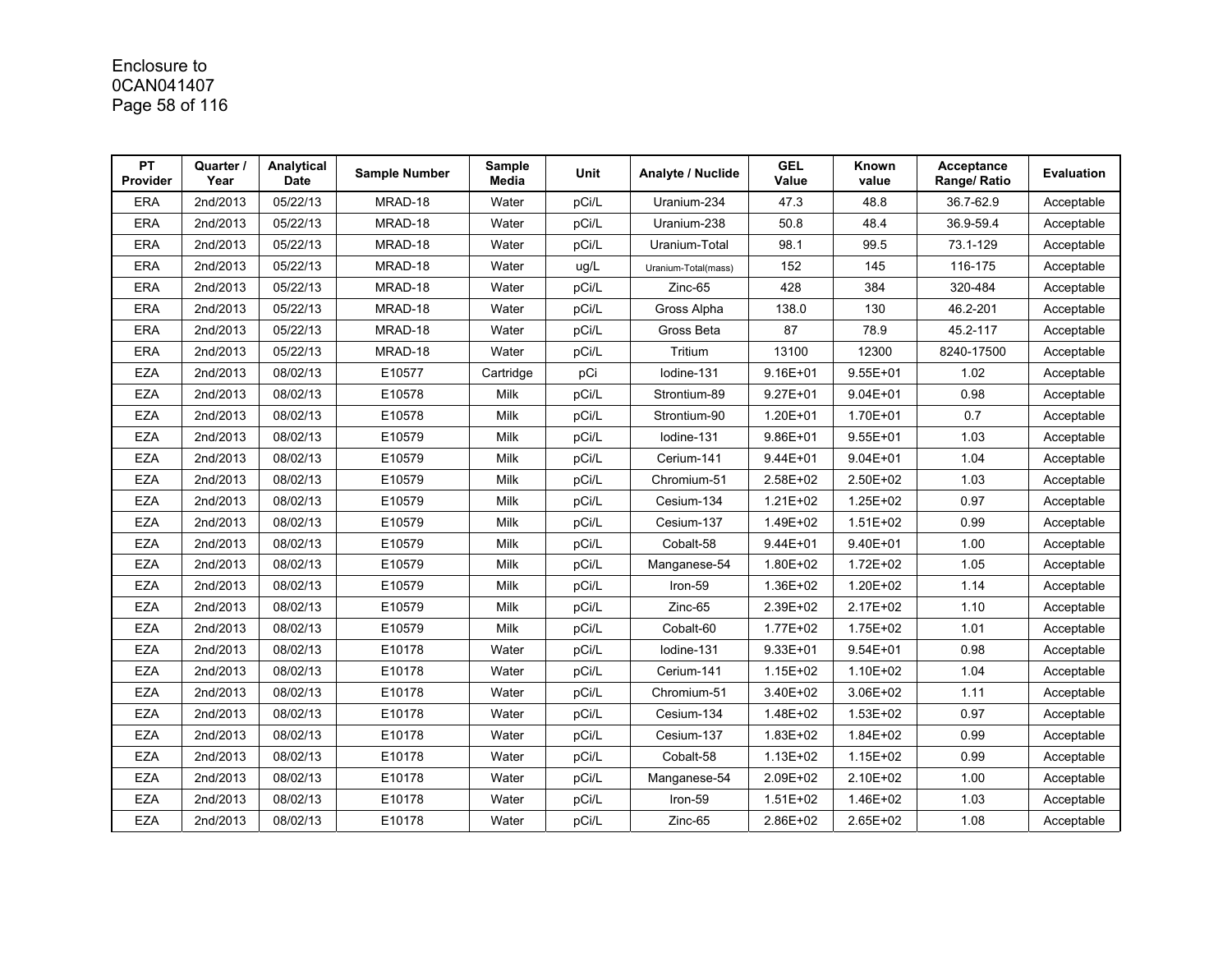# Enclosure to 0CAN041407 Page 59 of 116

| <b>PT</b><br><b>Provider</b> | Quarter /<br>Year | Analytical<br><b>Date</b> | <b>Sample Number</b> | Sample<br>Media | Unit  | Analyte / Nuclide     | <b>GEL</b><br>Value | Known<br>value | Acceptance<br>Range/ Ratio | Evaluation        |
|------------------------------|-------------------|---------------------------|----------------------|-----------------|-------|-----------------------|---------------------|----------------|----------------------------|-------------------|
| <b>EZA</b>                   | 2nd/2013          | 08/02/13                  | E10178               | Water           | pCi/L | Cobalt-60             | 2.25E+02            | 2.14E+02       | 1.05                       | Acceptable        |
| <b>ERA</b>                   | 3rd / 2013        | 08/22/13                  | <b>RAD - 94</b>      | Water           | pCi/L | Barium-133            | 76.4                | 740.5          | 62.4-82.0                  | Acceptable        |
| <b>ERA</b>                   | 3rd / 2013        | 08/22/13                  | <b>RAD - 94</b>      | Water           | pCi/L | Cesium-134            | 68.7                | 72.4           | 59.1-79.6                  | Acceptable        |
| <b>ERA</b>                   | 3rd / 2013        | 08/22/13                  | <b>RAD - 94</b>      | Water           | pCi/L | Cesium-137            | 154                 | 155            | 140-172                    | Acceptable        |
| <b>ERA</b>                   | 3rd / 2013        | 08/22/13                  | <b>RAD - 94</b>      | Water           | pCi/L | Cobalt-60             | 85.3                | 82.3           | 74.1-92.9                  | Acceptable        |
| <b>ERA</b>                   | 3rd / 2013        | 08/22/13                  | <b>RAD - 94</b>      | Water           | pCi/L | $Zinc-65$             | 297                 | 260            | 234-304                    | Acceptable        |
| <b>ERA</b>                   | 3rd / 2013        | 08/22/13                  | <b>RAD - 94</b>      | Water           | pCi/L | Gross Alpha           | 74.3                | 57.1           | 29.8-71.2                  | Not<br>Acceptable |
| <b>ERA</b>                   | 3rd / 2013        | 08/22/13                  | <b>RAD - 94</b>      | Water           | pCi/L | Gross Beta            | 34.3                | 41.8           | 27.9-49.2                  | Acceptable        |
| <b>ERA</b>                   | 3rd / 2013        | 08/22/13                  | <b>RAD - 94</b>      | Water           | pCi/L | Gross Alpha           | 67.7                | 57.1           | 29.8-71.2                  | Acceptable        |
| <b>ERA</b>                   | 3rd / 2013        | 08/22/13                  | <b>RAD - 94</b>      | Water           | pCi/L | Radium-226            | 16.9                | 17.2           | 12.8-19.7                  | Acceptable        |
| <b>ERA</b>                   | 3rd / 2013        | 08/22/13                  | <b>RAD - 94</b>      | Water           | pCi/L | Radium-226            | 17                  | 17.2           | 12.8-19.7                  | Acceptable        |
| <b>ERA</b>                   | 3rd / 2013        | 08/22/13                  | <b>RAD - 94</b>      | Water           | pCi/L | Radium-228            | 3.53                | 3.86           | $2.18 - 5.4$               | Acceptable        |
| <b>ERA</b>                   | 3rd / 2013        | 08/22/13                  | <b>RAD - 94</b>      | Water           | pCi/L | Uranium (Nat)         | 20.4                | 21.4           | 17.1-24.1                  | Acceptable        |
| <b>ERA</b>                   | 3rd / 2013        | 08/22/13                  | <b>RAD - 94</b>      | Water           | ug/L  | Uranium (Nat)<br>mass | 30.4                | 31.2           | 25.0-35.2                  | Acceptable        |
| <b>ERA</b>                   | 3rd / 2013        | 08/22/13                  | <b>RAD - 94</b>      | Water           | pCi/L | Radium-226            | 14.6                | 17.2           | 12.8-19.7                  | Acceptable        |
| <b>ERA</b>                   | 3rd / 2013        | 08/22/13                  | <b>RAD - 94</b>      | Water           | pCi/L | Uranium (Nat)         | 21.6                | 21.4           | 17.1-24.1                  | Acceptable        |
| <b>ERA</b>                   | 3rd / 2013        | 08/22/13                  | <b>RAD - 94</b>      | Water           | ug/L  | Uranium (Nat)<br>mass | 33.7                | 31.2           | 25-35.2                    | Acceptable        |
| <b>ERA</b>                   | 3rd / 2013        | 08/22/13                  | <b>RAD - 94</b>      | Water           | pCi/L | Tritium               | 12500               | 13300          | 11600-14600                | Acceptable        |
| <b>ERA</b>                   | 3rd / 2013        | 08/22/13                  | <b>RAD - 94</b>      | Water           | pCi/L | Strontium-89          | 48.9                | 36.5           | 27.4-43.4                  | Not<br>Acceptable |
| <b>ERA</b>                   | 3rd / 2013        | 08/22/13                  | <b>RAD - 94</b>      | Water           | pCi/L | Strontium-90          | 14.3                | 19.8           | 14.1-23.4                  | Acceptable        |
| <b>ERA</b>                   | 3rd / 2013        | 08/22/13                  | <b>RAD - 94</b>      | Water           | pCi/L | Strontium-89          | 44.3                | 36.5           | 27.4-43.4                  | Not<br>Acceptable |
| <b>ERA</b>                   | 3rd / 2013        | 08/22/13                  | <b>RAD - 94</b>      | Water           | pCi/L | Strontium-90          | 17.3                | 19.8           | 14.1-23.4                  | Acceptable        |
| <b>ERA</b>                   | 3rd / 2013        | 08/22/13                  | <b>RAD - 94</b>      | Water           | pCi/L | Iodine-131            | 26.1                | 24.3           | 20.2-28.8                  | Acceptable        |
| <b>ERA</b>                   | 3rd/2013          | 08/22/13                  | <b>RAD - 94</b>      | Water           | pCi/L | lodine-131            | 23.3                | 24.3           | 20.2-28.8                  | Acceptable        |
| <b>EZA</b>                   | 3rd/2013          | 10/25/13                  | E10625               | Cartridge       | pCi   | lodine-131            | 8.57E+01            | 7.96E+01       | 1.08                       | Acceptable        |
| <b>EZA</b>                   | 3rd/2013          | 10/25/13                  | E10626               | Milk            | pCi/L | Strontium-89          | $9.33E + 01$        | $9.60E + 01$   | 0.97                       | Acceptable        |
| <b>EZA</b>                   | 3rd/2013          | 10/25/13                  | E10626               | Milk            | pCi/L | Strontium-90          | 1.09E+01            | $1.32E + 01$   | 0.83                       | Acceptable        |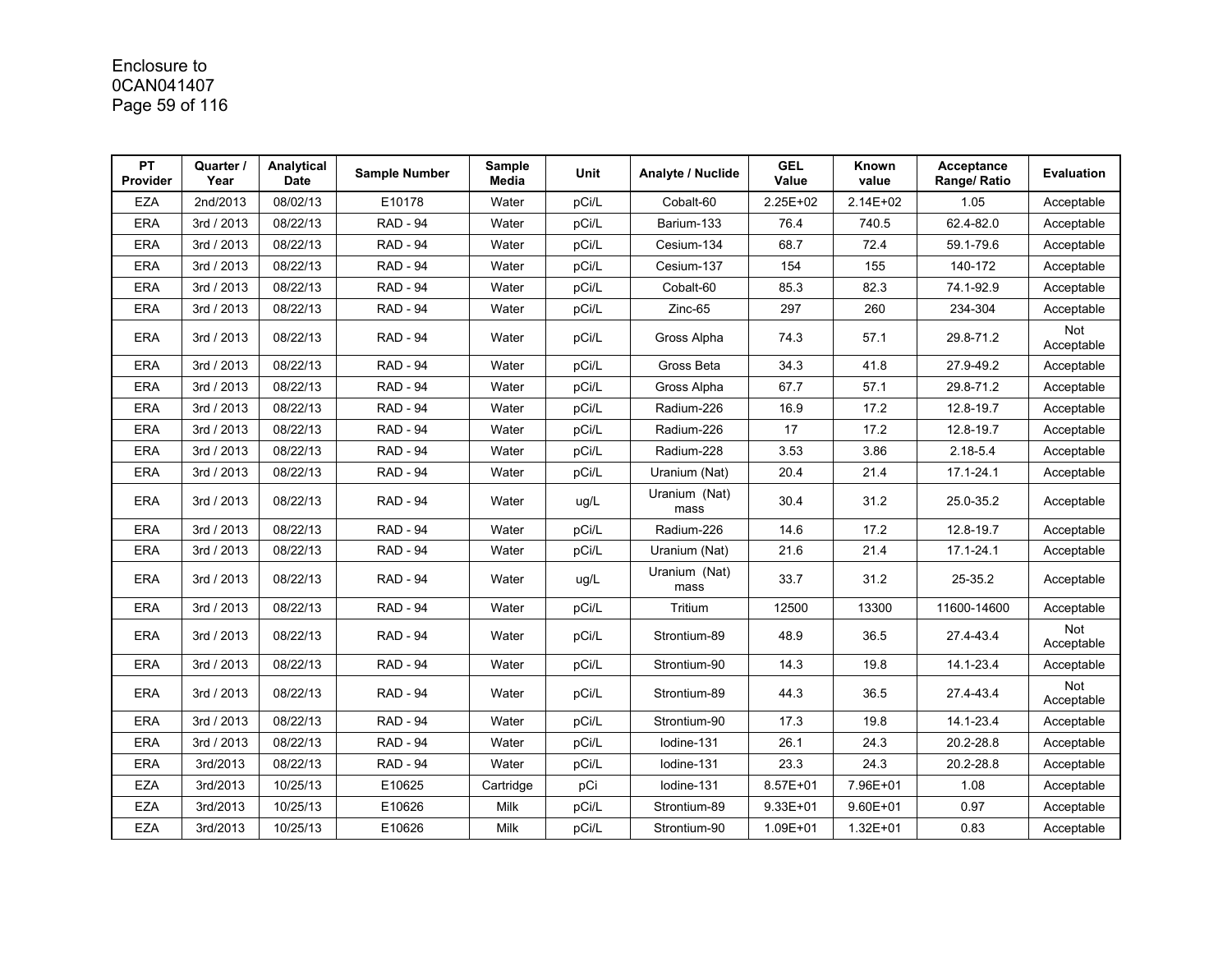# Enclosure to 0CAN041407 Page 60 of 116

| <b>PT</b><br><b>Provider</b> | Quarter /<br>Year | Analytical<br><b>Date</b> | <b>Sample Number</b> | Sample<br><b>Media</b> | Unit      | Analyte / Nuclide | <b>GEL</b><br>Value | Known<br>value | Acceptance<br>Range/ Ratio | Evaluation |
|------------------------------|-------------------|---------------------------|----------------------|------------------------|-----------|-------------------|---------------------|----------------|----------------------------|------------|
| <b>EZA</b>                   | 3rd/2013          | 10/25/13                  | E10627               | Milk                   | pCi/L     | Iodine-131        | 1.00E+02            | $9.83E + 01$   | 1.02                       | Acceptable |
| <b>EZA</b>                   | 3rd/2013          | 10/25/13                  | E10627               | Milk                   | pCi/L     | Chromium-51       | 3.09E+02            | 2.77E+02       | 1.11                       | Acceptable |
| <b>EZA</b>                   | 3rd/2013          | 10/25/13                  | E10627               | Milk                   | pCi/L     | Cesium-134        | 1.46E+02            | 1.72E+02       | 0.85                       | Acceptable |
| <b>EZA</b>                   | 3rd/2013          | 10/25/13                  | E10627               | Milk                   | pCi/L     | Cesium-137        | 1.33E+02            | 1.31E+02       | 1.02                       | Acceptable |
| <b>EZA</b>                   | 3rd/2013          | 10/25/13                  | E10627               | Milk                   | pCi/L     | Cobalt-58         | $1.04E + 02$        | 1.08E+02       | 0.97                       | Acceptable |
| <b>EZA</b>                   | 3rd/2013          | 10/25/13                  | E10627               | Milk                   | pCi/L     | Manganese-54      | 1.44E+02            | 1.39E+02       | 1.04                       | Acceptable |
| <b>EZA</b>                   | 3rd/2013          | 10/25/13                  | E10627               | Milk                   | pCi/L     | Iron-59           | $1.43E + 02$        | 1.30E+02       | 1.1                        | Acceptable |
| <b>EZA</b>                   | 3rd/2013          | 10/25/13                  | E10627               | Milk                   | pCi/L     | Zinc-65           | 2.86E+02            | 2.66E+02       | 1.07                       | Acceptable |
| <b>EZA</b>                   | 3rd/2013          | 10/25/13                  | E10627               | Milk                   | pCi/L     | Cobalt-60         | $2.01E + 02$        | 1.96E+02       | 1.03                       | Acceptable |
| <b>EZA</b>                   | 3rd/2013          | 10/25/13                  | E10628               | Water                  | pCi/L     | Iodine-131        | $1.01E + 02$        | 9.79E+01       | 1.03                       | Acceptable |
| <b>EZA</b>                   | 3rd/2013          | 10/25/13                  | E10628               | Water                  | pCi/L     | Chromium-51       | 2.80E+02            | $2.51E+02$     | 1.12                       | Acceptable |
| <b>EZA</b>                   | 3rd/2013          | 10/25/13                  | E10628               | Water                  | pCi/L     | Cesium-134        | 1.42E+02            | 1.56E+02       | 0.91                       | Acceptable |
| <b>EZA</b>                   | 3rd/2013          | 10/25/13                  | E10628               | Water                  | pCi/L     | Cesium-137        | 1.19E+02            | 1.18E+02       | 1.01                       | Acceptable |
| <b>EZA</b>                   | 3rd/2013          | 10/25/13                  | E10628               | Water                  | pCi/L     | Cobalt-58         | $9.80E + 01$        | $9.73E + 01$   | 1.01                       | Acceptable |
| <b>EZA</b>                   | 3rd/2013          | 10/25/13                  | E10628               | Water                  | pCi/L     | Manganese-54      | 1.29E+02            | 1.25E+02       | 1.05                       | Acceptable |
| <b>EZA</b>                   | 3rd/2013          | 10/25/13                  | E10628               | Water                  | pCi/L     | Iron-59           | $1.23E + 02$        | 1.18E+02       | 1.04                       | Acceptable |
| <b>EZA</b>                   | 3rd/2013          | 10/25/13                  | E10628               | Water                  | pCi/L     | Zinc-65           | 2.62E+02            | 2.41E+02       | 1.09                       | Acceptable |
| <b>EZA</b>                   | 3rd/2013          | 10/25/13                  | E10628               | Water                  | pCi/L     | Cobalt-60         | 1.87E+02            | 1.77E+02       | 1.06                       | Acceptable |
| <b>MAPEP</b>                 | 4th/2013          | 11/12/13                  | MAPEP-13-GrF29       | Filter                 | Bq/sample | Gross Alpha       | 1.090               | 0.900          | $0.3 - 1.5$                | Acceptable |
| <b>MAPEP</b>                 | 4th/2013          | 11/12/13                  | MAPEP-13-GrF29       | Filter                 | Bq/sample | Gross Beta        | 1.730               | 1.630          | $0.82 - 2.45$              | Acceptable |
| <b>MAPEP</b>                 | 4th/2013          | 11/12/13                  | MAPEP-13-MaS29       | Soil                   | mg/kg     | Americium-241     | 0.00                | 0              | False Pos Test             | Acceptable |
| <b>MAPEP</b>                 | 4th/2013          | 11/12/13                  | MAPEP-13-MaS29       | Soil                   | mg/kg     | Cesium-134        | 1090                | 1172           | 820-1524                   | Acceptable |
| <b>MAPEP</b>                 | 4th/2013          | 11/12/13                  | MAPEP-13-MaS29       | Soil                   | mg/kg     | Cesium-137        | 1010                | 977            | 684-1270                   | Acceptable |
| <b>MAPEP</b>                 | 4th/2013          | 11/12/13                  | MAPEP-13-MaS29       | Soil                   | mg/kg     | Cobalt-57         | 0.0                 | 0              | <b>False Pos Test</b>      | Acceptable |
| <b>MAPEP</b>                 | 4th/2013          | 11/12/13                  | MAPEP-13-MaS29       | Soil                   | mg/kg     | Cobalt-60         | 462.00              | 451.00         | 316-586                    | Acceptable |
| <b>MAPEP</b>                 | 4th/2013          | 11/12/13                  | MAPEP-13-MaS29       | Soil                   | mg/kg     | Iron-55           | 887                 | 820            | 574-1066                   | Acceptable |
| <b>MAPEP</b>                 | 4th/2013          | 11/12/13                  | MAPEP-13-MaS29       | Soil                   | mg/kg     | Manganese-54      | 692                 | 674            | 472-876                    | Acceptable |
| <b>MAPEP</b>                 | 4th/2013          | 11/12/13                  | MAPEP-13-MaS29       | Soil                   | mg/kg     | Nickel-63         | 525.0               | 571            | 400-742                    | Acceptable |
| <b>MAPEP</b>                 | 4th/2013          | 11/12/13                  | MAPEP-13-MaS29       | Soil                   | mg/kg     | Plutonium-238     | 60.8                | 62             | 43.1-80.0                  | Acceptable |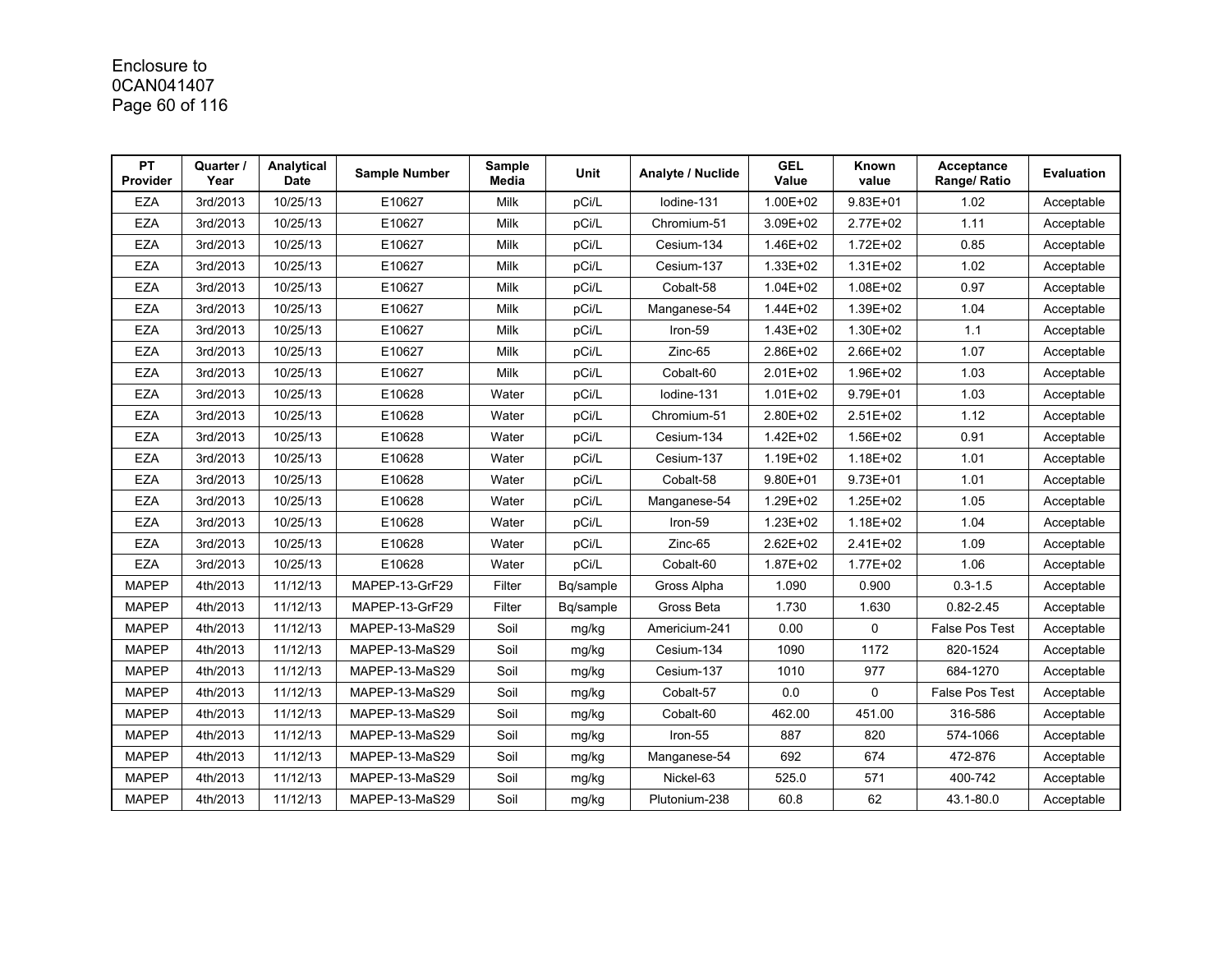# Enclosure to 0CAN041407 Page 61 of 116

| PT<br><b>Provider</b> | Quarter /<br>Year | Analytical<br><b>Date</b> | <b>Sample Number</b> | Sample<br>Media | <b>Unit</b> | Analyte / Nuclide     | <b>GEL</b><br>Value | Known<br>value | Acceptance<br>Range/ Ratio | <b>Evaluation</b> |
|-----------------------|-------------------|---------------------------|----------------------|-----------------|-------------|-----------------------|---------------------|----------------|----------------------------|-------------------|
| <b>MAPEP</b>          | 4th/2013          | 11/12/13                  | MAPEP-13-MaS29       | Soil            | mg/kg       | Plutonium-<br>239/240 | 1.33                | 0.4            | Sens. Eval.                | Acceptable        |
| <b>MAPEP</b>          | 4th/2013          | 11/12/13                  | MAPEP-13-MaS29       | Soil            | mg/kg       | Potassium-40          | 638                 | 633            | 443-823                    | Acceptable        |
| <b>MAPEP</b>          | 4th/2013          | 11/12/13                  | MAPEP-13-MaS29       | Soil            | mg/kg       | Strontium-90          | 458.0               | 460            | 322-598                    | Acceptable        |
| <b>MAPEP</b>          | 4th/2013          | 11/12/13                  | MAPEP-13-MaS29       | Soil            | mg/kg       | Technetium-99         | 0.0                 | $\mathbf 0$    | False Pos Test             | Acceptable        |
| <b>MAPEP</b>          | 4th/2013          | 11/12/13                  | MAPEP-13-MaS29       | Soil            | mg/kg       | Uranium-234/233       | 26.1                | 30             | 21.0-39.0                  | Acceptable        |
| <b>MAPEP</b>          | 4th/2013          | 11/12/13                  | MAPEP-13-MaS29       | Soil            | mg/kg       | Uranium-238           | 30.0                | 34             | 23.8-44.2                  | Acceptable        |
| <b>MAPEP</b>          | 4th/2013          | 11/12/13                  | MAPEP-13-MaS29       | Soil            | mg/kg       | Zinc-65               | 0.0                 | $\mathbf 0$    | False Pos Test             | Acceptable        |
| <b>MAPEP</b>          | 4th/2013          | 11/12/13                  | MAPEP-13-MaW29       | Water           | Bq/L        | Americium-241         | 0.0001              | 0.000          | <b>False Pos Test</b>      | Acceptable        |
| <b>MAPEP</b>          | 4th/2013          | 11/12/13                  | MAPEP-13-MaW29       | Water           | Bq/L        | Cesium-134            | 27.20               | 30.0           | 21.0-39.0                  | Acceptable        |
| <b>MAPEP</b>          | 4th/2013          | 11/12/13                  | MAPEP-13-MaW29       | Water           | Bq/L        | Cesium-137            | 31.8                | 31.6           | 22.1-41.1                  | Acceptable        |
| <b>MAPEP</b>          | 4th/2013          | 11/12/13                  | MAPEP-13-MaW29       | Water           | Bq/L        | Cobalt-57             | 0                   | 0.0            | False Pos Test             | Acceptable        |
| <b>MAPEP</b>          | 4th/2013          | 11/12/13                  | MAPEP-13-MaW29       | Water           | Bq/L        | Cobalt-60             | 23.60               | 23.6           | 16.51-30.65                | Acceptable        |
| <b>MAPEP</b>          | 4th/2013          | 11/12/13                  | MAPEP-13-MaW29       | Water           | Bq/L        | Hydrogen-3            | $-3.5$              | $\mathbf{0}$   | <b>False Pos Test</b>      | Acceptable        |
| <b>MAPEP</b>          | 4th/2013          | 11/12/13                  | MAPEP-13-MaW29       | Water           | Bg/L        | Iron-55               | 53.00               | 53.3           | 37.3-69.3                  | Acceptable        |
| <b>MAPEP</b>          | 4th/2013          | 11/12/13                  | MAPEP-13-MaW29       | Water           | Bq/L        | Manganese-54          | $-0.009$            | 0.0            | False Pos Test             | Acceptable        |
| <b>MAPEP</b>          | 4th/2013          | 11/12/13                  | MAPEP-13-MaW29       | Water           | Bq/L        | Nickel-63             | 27.7                | 26.4           | 18.5-34.3                  | Acceptable        |
| <b>MAPEP</b>          | 4th/2013          | 11/12/13                  | MAPEP-13-MaW29       | Water           | Bq/L        | Plutonium-238         | 1.070               | 1.216          | 0.851-1.581                | Acceptable        |
| <b>MAPEP</b>          | 4th/2013          | 11/12/13                  | MAPEP-13-MaW29       | Water           | Bq/L        | Plutonium-<br>239/240 | 0.907               | 0.996          | 0.697-1.295                | Acceptable        |
| <b>MAPEP</b>          | 4th/2013          | 11/12/13                  | MAPEP-13-MaW29       | Water           | Bq/L        | Potassium-40          | 0.339               | $\mathbf{0}$   | <b>False Pos Test</b>      | Acceptable        |
| <b>MAPEP</b>          | 4th/2013          | 11/12/13                  | MAPEP-13-MaW29       | Water           | Bq/L        | Strontium-90          | 6.65                | 7.22           | 5.05-9.39                  | Acceptable        |
| <b>MAPEP</b>          | 4th/2013          | 11/12/13                  | MAPEP-13-MaW29       | Water           | Bq/L        | Technetium-99         | 15.4                | 16.20          | 11.3-21.1                  | Acceptable        |
| <b>MAPEP</b>          | 4th/2013          | 11/12/13                  | MAPEP-13-MaW29       | Water           | Bq/L        | Uranium-234/233       | 0.065               | 0.07           | Sens. Eval.                | Acceptable        |
| <b>MAPEP</b>          | 4th/2013          | 11/12/13                  | MAPEP-13-MaW29       | Water           | Bq/L        | Uranium-238           | 0.031               | 0.034          | Sens. Eval.                | Acceptable        |
| <b>MAPEP</b>          | 4th/2013          | 11/12/13                  | MAPEP-13-MaW29       | Water           | Bg/L        | Zinc-65               | 36.500              | 34.60          | 24.2-45.0                  | Acceptable        |
| <b>MAPEP</b>          | 4th/2013          | 11/12/13                  | MAPEP-13-MaW29       | Water           | Bq/L        | Gross Alpha           | 0.793               | 0.701          | 0.201-1.192                | Acceptable        |
| <b>MAPEP</b>          | 4th/2013          | 11/12/13                  | MAPEP-13-MaW29       | Water           | Bq/L        | Gross Beta            | 6.220               | 5.94           | 2.97-8.91                  | Acceptable        |
| <b>MAPEP</b>          | 4th/2013          | 11/12/13                  | MAPEP-13-RdF29       | Filter          | ug/sample   | Uranium-235           | 0.034               | 0.032          | 0.0227-0.0421              | Acceptable        |
| <b>MAPEP</b>          | 4th/2013          | 11/12/13                  | MAPEP-13-RdF29       | Filter          | ug/sample   | Uranium-238           | 15.8                | 16.5           | 11.6-21.5                  | Acceptable        |
| <b>MAPEP</b>          | 4th/2013          | 11/12/13                  | MAPEP-13-RdF29       | Filter          | ug/sample   | Uranium-Total         | 15.80               | 16.5           | 11.6-21.5                  | Acceptable        |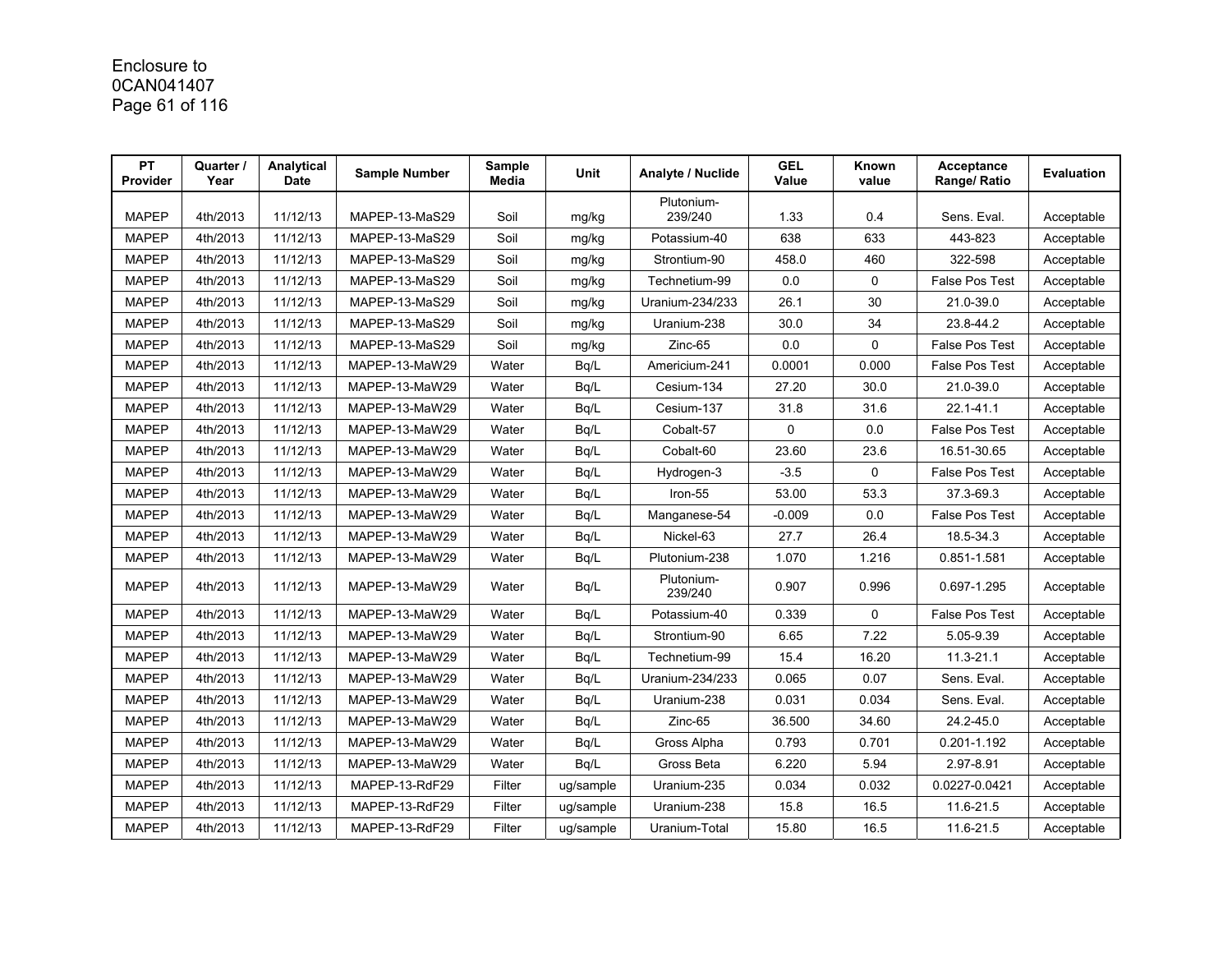# Enclosure to 0CAN041407 Page 62 of 116

| PT<br><b>Provider</b> | Quarter /<br>Year | Analytical<br><b>Date</b> | <b>Sample Number</b> | Sample<br>Media | Unit      | Analyte / Nuclide     | <b>GEL</b><br>Value | Known<br>value | Acceptance<br>Range/ Ratio | <b>Evaluation</b> |
|-----------------------|-------------------|---------------------------|----------------------|-----------------|-----------|-----------------------|---------------------|----------------|----------------------------|-------------------|
| <b>MAPEP</b>          | 4th/2013          | 11/12/13                  | MAPEP-13-RdF29       | Filter          | ug/sample | Americium-241         | 0.0002              | 0.000          | <b>False Pos Test</b>      | Acceptable        |
| <b>MAPEP</b>          | 4th/2013          | 11/12/13                  | MAPEP-13-RdF29       | Filter          | Bq/sample | Cesium-134            | $-0.0016$           | 0.00           | <b>False Pos Test</b>      | Acceptable        |
| <b>MAPEP</b>          | 4th/2013          | 11/12/13                  | MAPEP-13-RdF29       | Filter          | Bq/sample | Cesium-137            | 3.010               | 2.70           | $1.9 - 3.5$                | Acceptable        |
| <b>MAPEP</b>          | 4th/2013          | 11/12/13                  | MAPEP-13-RdF29       | Filter          | Bq/sample | Cobalt-57             | 3.530               | 3.40           | $2.4 - 4.4$                | Acceptable        |
| <b>MAPEP</b>          | 4th/2013          | 11/12/13                  | MAPEP-13-RdF29       | Filter          | Bq/sample | Cobalt-60             | 2.440               | 2.30           | $1.6 - 3.0$                | Acceptable        |
| <b>MAPEP</b>          | 4th/2013          | 11/12/13                  | MAPEP-13-RdF29       | Filter          | Bq/sample | Manganese-54          | 3.720               | 3.50           | $2.5 - 4.6$                | Acceptable        |
| <b>MAPEP</b>          | 4th/2013          | 11/12/13                  | MAPEP-13-RdF29       | Filter          | Bq/sample | Plutonium-238         | 0.128               | 0.124          | 0.087-0.161                | Acceptable        |
| <b>MAPEP</b>          | 4th/2013          | 11/12/13                  | MAPEP-13-RdF29       | Filter          | Bq/sample | Plutonium-<br>239/240 | 0.092               | 0.0920         | $0.064 - 0.12$             | Acceptable        |
| <b>MAPEP</b>          | 4th/2013          | 11/12/13                  | MAPEP-13-RdF29       | Filter          | Bq/sample | Strontium-90          | 1.690               | 1.81           | 1.27-2.35                  | Acceptable        |
| <b>MAPEP</b>          | 4th/2013          | 11/12/13                  | MAPEP-13-RdF29       | Filter          | Bq/sample | Uranium-234/233       | 0.027               | 0.0292         | 0.0204-0.038               | Acceptable        |
| <b>MAPEP</b>          | 4th/2013          | 11/12/13                  | MAPEP-13-RdF29       | Filter          | Bg/sample | Uranium-238           | 0.020               | 0.021          | 0.144-0.267                | Acceptable        |
| <b>MAPEP</b>          | 4th/2013          | 11/12/13                  | MAPEP-13-RdF29       | Filter          | Bq/sample | Zinc-65               | 3.050               | 2.70           | $1.9 - 3.5$                | Acceptable        |
| <b>MAPEP</b>          | 4th/2013          | 11/12/13                  | MAPEP-13-RdV29       | Vegetation      | Bq/sample | Americium-241         | 0.226               | 0.19           | 0.135-0.251                | Acceptable        |
| <b>MAPEP</b>          | 4th/2013          | 11/12/13                  | MAPEP-13-RdV29       | Vegetation      | Bg/sample | Cesium-134            | 4.750               | 5.20           | 3.64-6.67                  | Acceptable        |
| <b>MAPEP</b>          | 4th/2013          | 11/12/13                  | MAPEP-13-RdV29       | Vegetation      | Bq/sample | Cesium-137            | 6.910               | 6.60           | 4.62-8.58                  | Acceptable        |
| <b>MAPEP</b>          | 4th/2013          | 11/12/13                  | MAPEP-13-RdV29       | Vegetation      | Bq/sample | Cobalt-57             | $-0.002$            | 0.00           | False Pos Test             | Acceptable        |
| <b>MAPEP</b>          | 4th/2013          | 11/12/13                  | MAPEP-13-RdV29       | Vegetation      | Bg/sample | Cobalt-60             | 0.008               | 0.00           | <b>False Pos Test</b>      | Acceptable        |
| <b>MAPEP</b>          | 4th/2013          | 11/12/13                  | MAPEP-13-RdV29       | Vegetation      | Bq/sample | Manganese-54          | 7.980               | 7.88           | 5.52-10.24                 | Acceptable        |
| <b>MAPEP</b>          | 4th/2013          | 11/12/13                  | MAPEP-13-RdV29       | Vegetation      | Bq/sample | Plutonium-238         | 0.001               | 0.001          | Sens. Eval.                | Acceptable        |
| <b>MAPEP</b>          | 4th/2013          | 11/12/13                  | MAPEP-13-RdV29       | Vegetation      | Bq/sample | Plutonium-<br>239/240 | 0.1510              | 0.171          | 0.120-0.222                | Acceptable        |
| <b>MAPEP</b>          | 4th/2013          | 11/12/13                  | MAPEP-13-RdV29       | Vegetation      | Bg/sample | Strontium-90          | 2.330               | 2.32           | 1.62-3.02                  | Acceptable        |
| <b>MAPEP</b>          | 4th/2013          | 11/12/13                  | MAPEP-13-RdV29       | Vegetation      | Bq/sample | Uranium-234/233       | 0.046               | 0.047          | 0.0326-0.0606              | Acceptable        |
| <b>MAPEP</b>          | 4th/2013          | 11/12/13                  | MAPEP-13-RdV29       | Vegetation      | Bq/sample | Uranium-238           | 0.332               | 0.324          | 0.227-0.421                | Acceptable        |
| <b>MAPEP</b>          | 4th/2013          | 11/12/13                  | MAPEP-13-RdV29       | Vegetation      | Bq/sample | Zinc-65               | 2.850               | 2.63           | 1.84-3.42                  | Acceptable        |
| <b>MAPEP</b>          | 4th/2013          | 11/12/13                  | MAPEP-13-XaW29       | Water           | Bq/L      | lodine-129            | 3.62                | 3.79           | 2.65-4.93                  | Acceptable        |
| ERA                   | 4th/2013          | 11/26/13                  | MRAD-19              | Soil            | pCi/kg    | Actinium-228          | 1200                | 1240           | 795-1720                   | Acceptable        |
| ERA                   | 4th/2013          | 11/26/13                  | MRAD-19              | Soil            | pCi/kg    | Americium-241         | 186                 | 164            | 95.9-213                   | Acceptable        |
| <b>ERA</b>            | 4th/2013          | 11/26/13                  | MRAD-19              | Soil            | pCi/kg    | Bismuth-212           | 1760                | 1220           | 325-1790                   | Acceptable        |
| ERA                   | 4th/2013          | 11/26/13                  | MRAD-19              | Soil            | pCi/kg    | Bismuth-214           | 4350                | 3740           | 2250-5380                  | Acceptable        |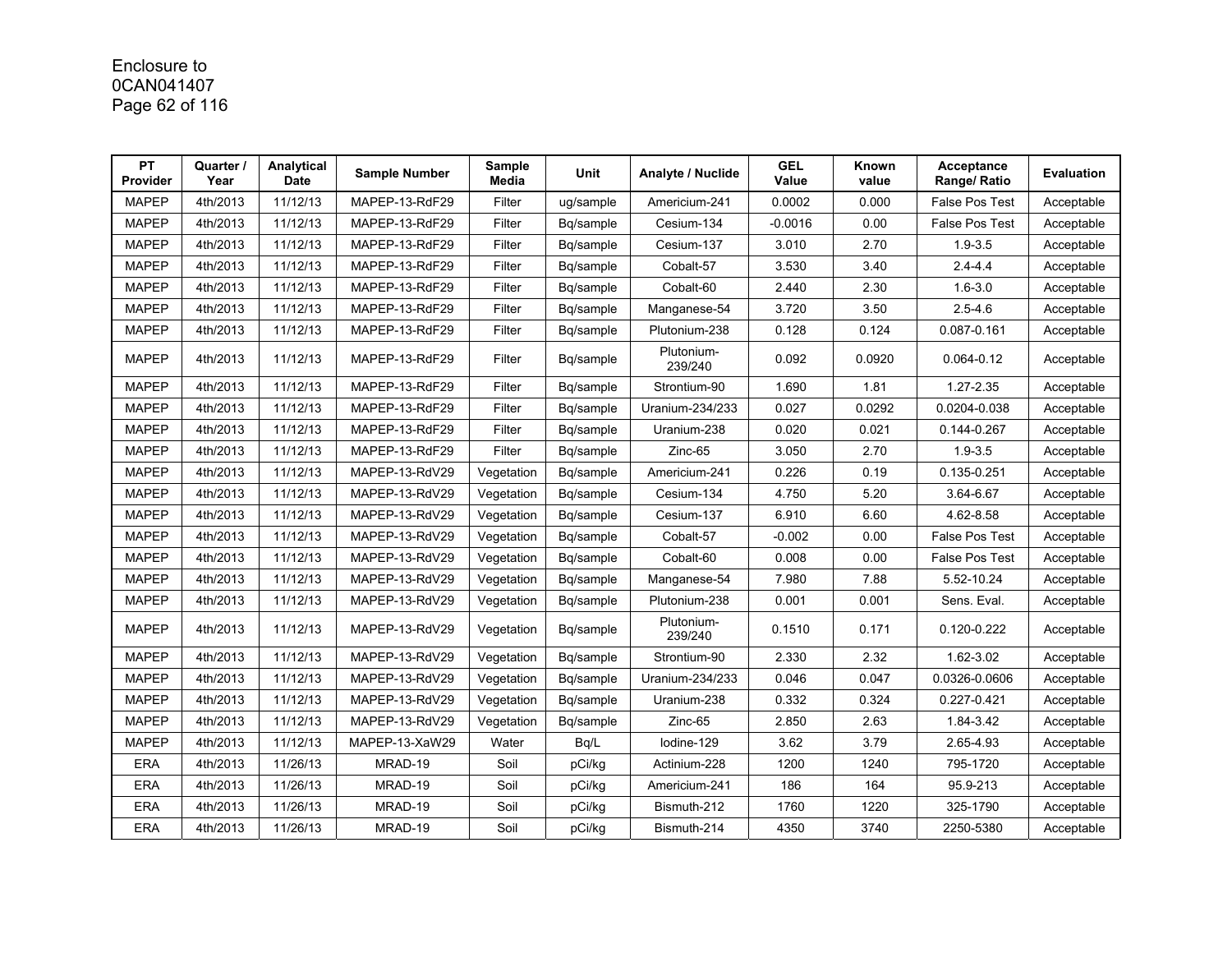# Enclosure to 0CAN041407 Page 63 of 116

| PT<br><b>Provider</b> | Quarter /<br>Year | Analytical<br><b>Date</b> | <b>Sample Number</b> | Sample<br>Media | Unit   | Analyte / Nuclide       | <b>GEL</b><br>Value | Known<br>value | Acceptance<br>Range/ Ratio | Evaluation        |
|-----------------------|-------------------|---------------------------|----------------------|-----------------|--------|-------------------------|---------------------|----------------|----------------------------|-------------------|
| <b>ERA</b>            | 4th/2013          | 11/26/13                  | MRAD-19              | Soil            | pCi/kg | Cesium-134              | 2690                | 2820           | 1840-3390                  | Acceptable        |
| <b>ERA</b>            | 4th/2013          | 11/26/13                  | MRAD-19              | Soil            | pCi/kg | Cesium-137              | 3960                | 4130           | 3160-5310                  | Acceptable        |
| <b>ERA</b>            | 4th/2013          | 11/26/13                  | MRAD-19              | Soil            | pCi/kg | Cobalt-60               | 5490                | 5680           | 3840-7820                  | Acceptable        |
| <b>ERA</b>            | 4th/2013          | 11/26/13                  | MRAD-19              | Soil            | pCi/kg | Lead-212                | 1260                | 1220           | 799-1700                   | Acceptable        |
| <b>ERA</b>            | 4th/2013          | 11/26/13                  | MRAD-19              | Soil            | pCi/kg | Lead-214                | 4700                | 3740           | 2180-5580                  | Acceptable        |
| <b>ERA</b>            | 4th/2013          | 11/26/13                  | MRAD-19              | Soil            | pCi/kg | Manganese-54            | < 55.2              | < 1000         | $0 - 1000$                 | Acceptable        |
| <b>ERA</b>            | 4th/2013          | 11/26/13                  | MRAD-19              | Soil            | pCi/kg | Plutonium-238           | 576                 | 658            | 396-908                    | Acceptable        |
| <b>ERA</b>            | 4th/2013          | 11/26/13                  | MRAD-19              | Soil            | pCi/kg | Plutonium-239           | 400                 | 397            | 260-548                    | Acceptable        |
| <b>ERA</b>            | 4th/2013          | 11/26/13                  | MRAD-19              | Soil            | pCi/kg | Potassium-40            | 11200               | 12400          | 9080-16700                 | Acceptable        |
| <b>ERA</b>            | 4th/2013          | 11/26/13                  | MRAD-19              | Soil            | pCi/kg | Strontium-90            | 8220                | 6860           | 2620-10800                 | Acceptable        |
| <b>ERA</b>            | 4th/2013          | 11/26/13                  | MRAD-19              | Soil            | pCi/kg | Thorium-234             | 2870                | 3080           | 974-5790                   | Acceptable        |
| <b>ERA</b>            | 4th/2013          | 11/26/13                  | MRAD-19              | Soil            | pCi/kg | Zinc-65                 | 3400                | 3160           | 2520-4200                  | Acceptable        |
| <b>ERA</b>            | 4th/2013          | 11/26/13                  | MRAD-19              | Soil            | pCi/kg | Uranium-234             | 2870                | 3080           | 974-5790                   | Acceptable        |
| <b>ERA</b>            | 4th/2013          | 11/26/13                  | MRAD-19              | Soil            | pCi/kg | Uranium-238             | 2979                | 3080           | 1910-3910                  | Acceptable        |
| <b>ERA</b>            | 4th/2013          | 11/26/13                  | MRAD-19              | Soil            | pCi/kg | Uranium-Total           | 6870                | 6320           | 3430-8340                  | Acceptable        |
| <b>ERA</b>            | 4th/2013          | 11/26/13                  | MRAD-19              | Soil            | ug/kg  | Uranium-<br>Total(mass) | 8460                | 9220           | 5080-11600                 | Acceptable        |
| <b>ERA</b>            | 4th/2013          | 11/26/13                  | MRAD-19              | Vegetation      | pCi/kg | Americium-241           | 3800                | 3630           | 2220-4830                  | Acceptable        |
| <b>ERA</b>            | 4th/2013          | 11/26/13                  | MRAD-19              | Vegetation      | pCi/kg | Cesium-134              | 907                 | 859            | 552-1120                   | Acceptable        |
| <b>ERA</b>            | 4th/2013          | 11/26/13                  | MRAD-19              | Vegetation      | pCi/kg | Cesium-137              | 1220                | 1030           | 747-1430                   | Acceptable        |
| <b>ERA</b>            | 4th/2013          | 11/26/13                  | MRAD-19              | Vegetation      | pCi/kg | Cobalt-60               | 2100                | 1880           | 1300-2630                  | Acceptable        |
| <b>ERA</b>            | 4th/2013          | 11/26/13                  | MRAD-19              | Vegetation      | pCi/kg | Curium-244              | 1230                | 1250           | 612-1950                   | Acceptable        |
| ERA                   | 4th/2013          | 11/26/13                  | MRAD-19              | Vegetation      | pCi/kg | Manganese-54            | 53.3                | $300$          | $0 - 300$                  | Acceptable        |
| <b>ERA</b>            | 4th/2013          | 11/26/13                  | MRAD-19              | Vegetation      | pCi/kg | Plutonium-238           | 1280                | 1290           | 769-1770                   | Acceptable        |
| <b>ERA</b>            | 4th/2013          | 11/26/13                  | MRAD-19              | Vegetation      | pCi/kg | Plutonium-239           | 2580                | 2770           | 1700-3810                  | Acceptable        |
| <b>ERA</b>            | 4th/2013          | 11/26/13                  | MRAD-19              | Vegetation      | pCi/kg | Potassium-40            | 33600               | 33900          | 24500-47600                | Acceptable        |
| <b>ERA</b>            | 4th/2013          | 11/26/13                  | MRAD-19              | Vegetation      | pCi/kg | Strontium-90            | 5870                | 6360           | 3630-8430                  | Acceptable        |
| <b>ERA</b>            | 4th/2013          | 11/26/13                  | MRAD-19              | Vegetation      | pCi/kg | Uranium-234             | 674                 | 654            | 430-840                    | Acceptable        |
| <b>ERA</b>            | 4th/2013          | 11/26/13                  | MRAD-19              | Vegetation      | pCi/kg | Uranium-234             | 1050                | 654            | 430-840                    | Not<br>Acceptable |
| <b>ERA</b>            | 4th/2013          | 11/26/13                  | MRAD-19              | Vegetation      | pCi/kg | Uranium-238             | 655                 | 648            | 432-823                    | Acceptable        |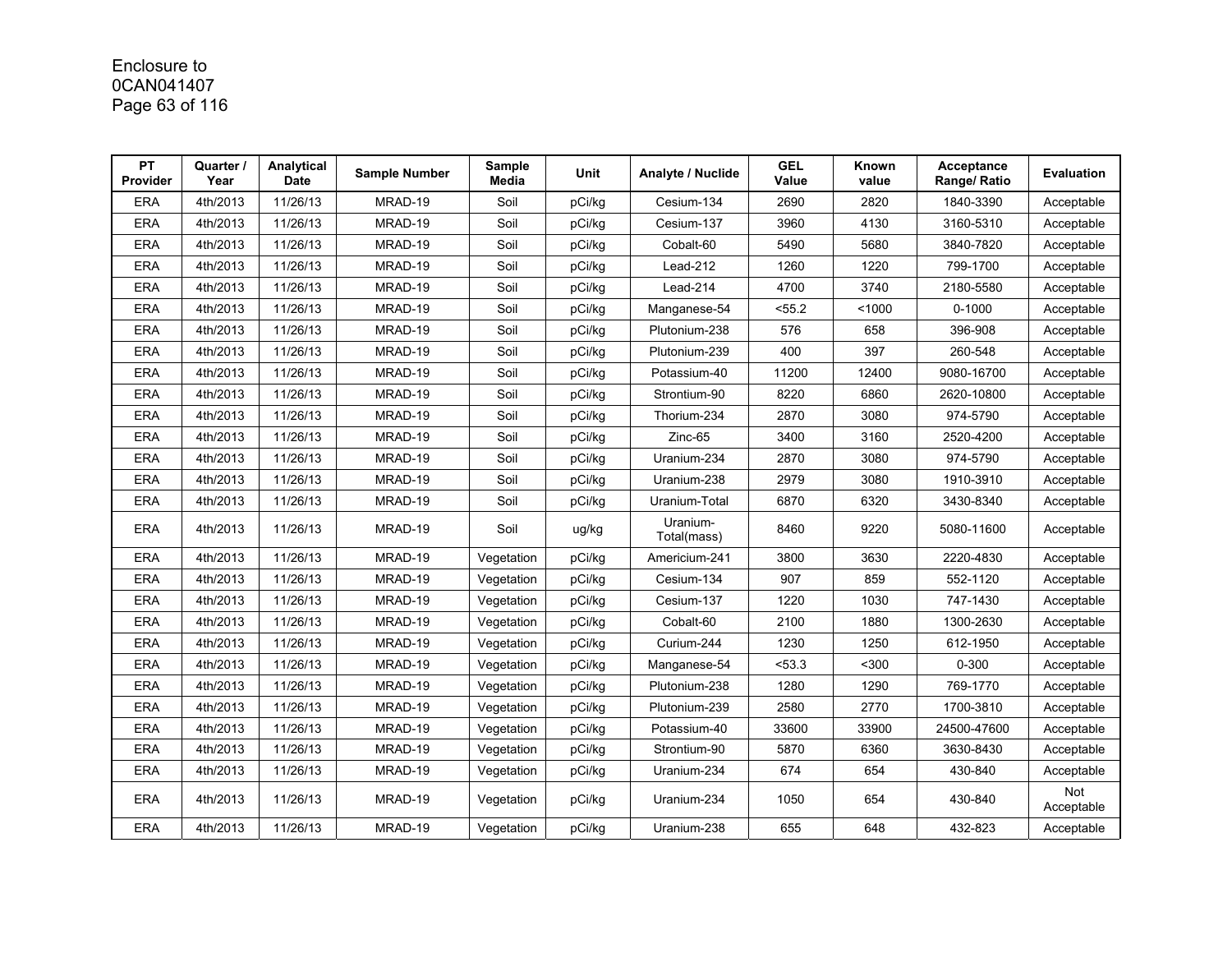# Enclosure to 0CAN041407 Page 64 of 116

| PT<br><b>Provider</b> | Quarter /<br>Year | Analytical<br><b>Date</b> | <b>Sample Number</b> | Sample<br>Media | <b>Unit</b> | Analyte / Nuclide       | <b>GEL</b><br>Value | Known<br>value | Acceptance<br>Range/ Ratio | Evaluation        |
|-----------------------|-------------------|---------------------------|----------------------|-----------------|-------------|-------------------------|---------------------|----------------|----------------------------|-------------------|
| <b>ERA</b>            | 4th/2013          | 11/26/13                  | MRAD-19              | Vegetation      | pCi/kg      | Uranium-Total           | 1364                | 1330           | 901-1660                   | Acceptable        |
| <b>ERA</b>            | 4th/2013          | 11/26/13                  | MRAD-19              | Vegetation      | pCi/kg      | Uranium-Total           | 1773                | 1330           | 901-1660                   | Not<br>Acceptable |
| <b>ERA</b>            | 4th/2013          | 11/26/13                  | MRAD-19              | Vegetation      | ug/kg       | Uranium-Total(mass)     | 1960                | 1940           | 1300-2460                  | Acceptable        |
| <b>ERA</b>            | 4th/2013          | 11/26/13                  | MRAD-19              | Vegetation      | pCi/kg      | Zinc-65                 | 1990                | 1540           | 1110-2160                  | Acceptable        |
| <b>ERA</b>            | 4th/2013          | 11/26/13                  | MRAD-19              | Filter          | pCi/Filter  | Americium-241           | 75.2                | 66.4           | 40.9-89.9                  | Acceptable        |
| <b>ERA</b>            | 4th/2013          | 11/26/13                  | MRAD-19              | Filter          | pCi/Filter  | Cesium-134              | 845                 | 868.0          | 552-1080                   | Acceptable        |
| <b>ERA</b>            | 4th/2013          | 11/26/13                  | MRAD-19              | Filter          | pCi/Filter  | Cesium-137              | 641                 | 602            | 452-791                    | Acceptable        |
| <b>ERA</b>            | 4th/2013          | 11/26/13                  | MRAD-19              | Filter          | pCi/Filter  | Cobalt-60               | 534                 | 494            | 382-617                    | Acceptable        |
| <b>ERA</b>            | 4th/2013          | 11/26/13                  | MRAD-19              | Filter          | pCi/Filter  | Iron-55                 | 466                 | 389.0          | 121-760                    | Acceptable        |
| <b>ERA</b>            | 4th/2013          | 11/26/13                  | MRAD-19              | Filter          | pCi/Filter  | Manganese-54            | < 3.9               | $50$           | $0.00 - 50.0$              | Acceptable        |
| <b>ERA</b>            | 4th/2013          | 11/26/13                  | MRAD-19              | Filter          | ug/Filter   | Plutonium-238           | 72.8                | 68.5           | 46.9-90.1                  | Acceptable        |
| <b>ERA</b>            | 4th/2013          | 11/26/13                  | MRAD-19              | Filter          | pCi/Filter  | Plutonium-239           | 56.5                | 53.4           | 42.4-93.1                  | Acceptable        |
| <b>ERA</b>            | 4th/2013          | 11/26/13                  | MRAD-19              | Filter          | pCi/Filter  | Strontium-90            | 130                 | 125            | 61.1-187                   | Acceptable        |
| <b>ERA</b>            | 4th/2013          | 11/26/13                  | MRAD-19              | Filter          | pCi/Filter  | Uranium-234             | 56                  | 87             | 35.6-86.6                  | Acceptable        |
| <b>ERA</b>            | 4th/2013          | 11/26/13                  | MRAD-19              | Filter          | pCi/Filter  | Uranium-238             | 58                  | 56.90          | 36.8-78.7                  | Acceptable        |
| <b>ERA</b>            | 4th/2013          | 11/26/13                  | MRAD-19              | Filter          | pCi/Filter  | Uranium-Total           | 116                 | 117            | 64.8-178                   | Acceptable        |
| <b>ERA</b>            | 4th/2013          | 11/26/13                  | MRAD-19              | Filter          | ug/Filter   | Uranium-Total(mass)     | 172                 | 171            | 109-241                    | Acceptable        |
| <b>ERA</b>            | 4th/2013          | 11/26/13                  | MRAD-19              | Filter          | pCi/Filter  | Zinc-65                 | 514                 | 419            | 300-578                    | Acceptable        |
| <b>ERA</b>            | 4th/2013          | 11/26/13                  | MRAD-19              | Filter          | ug/Filter   | Uranium-<br>Total(mass) | 169                 | 171            | 109-241                    | Acceptable        |
| <b>ERA</b>            | 4th/2013          | 11/26/13                  | MRAD-19              | Filter          | ug/Filter   | Uranium-<br>Total(mass) | 150                 | 171            | 109-241                    | Acceptable        |
| <b>ERA</b>            | 4th/2013          | 11/26/13                  | MRAD-19              | Filter          | pCi/Filter  | Gross Alpha             | 100                 | 83             | 27.8-129                   | Acceptable        |
| <b>ERA</b>            | 4th/2013          | 11/26/13                  | MRAD-19              | Filter          | pCi/Filter  | Gross Beta              | 65.7                | 56.3           | 35.6-82.2                  | Acceptable        |
| <b>ERA</b>            | 4th/2013          | 11/26/13                  | MRAD-19              | Water           | pCi/L       | Americium-241           | 126                 | 126            | 84.9-169                   | Acceptable        |
| <b>ERA</b>            | 4th/2013          | 11/26/13                  | MRAD-19              | Water           | pCi/L       | Cesium-134              | 2060.0              | 2180           | 1600-2510                  | Acceptable        |
| <b>ERA</b>            | 4th/2013          | 11/26/13                  | MRAD-19              | Water           | pCi/L       | Cesium-137              | 2730                | 2760           | 2340-3310                  | Acceptable        |
| <b>ERA</b>            | 4th/2013          | 11/26/13                  | MRAD-19              | Water           | pCi/L       | Cobalt-60               | 1960                | 1890           | 1640-2210                  | Acceptable        |
| <b>ERA</b>            | 4th/2013          | 11/26/13                  | MRAD-19              | Water           | pCi/L       | Iron-55                 | 721                 | 689            | 411-935                    | Acceptable        |
| <b>ERA</b>            | 4th/2013          | 11/26/13                  | MRAD-19              | Water           | pCi/L       | Manganese-54            | 24                  | 100            | $0.00 - 100$               | Acceptable        |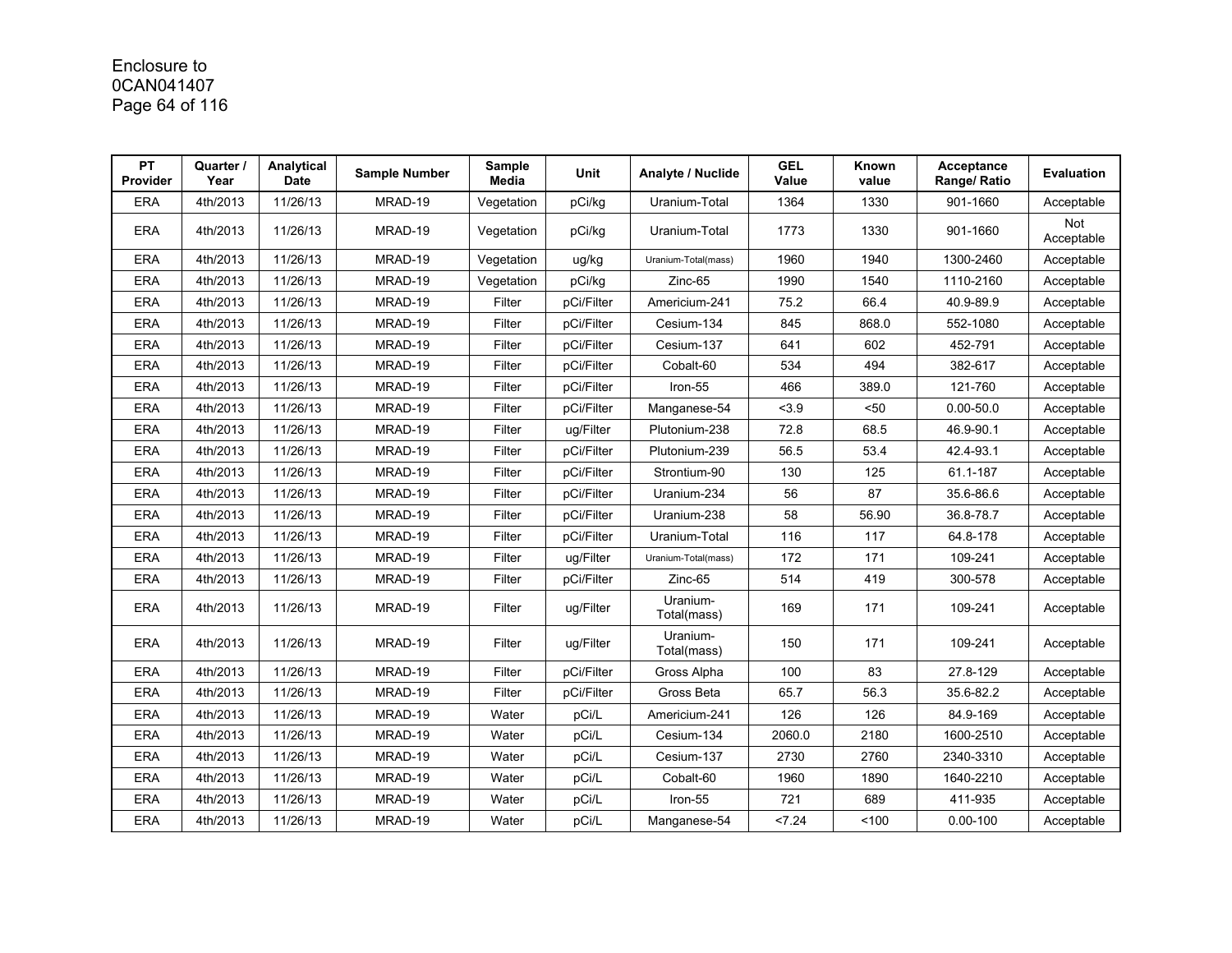# Enclosure to 0CAN041407 Page 65 of 116

| PT<br>Provider | Quarter /<br>Year | Analytical<br><b>Date</b> | <b>Sample Number</b> | Sample<br>Media | <b>Unit</b> | Analyte / Nuclide   | <b>GEL</b><br>Value | Known<br>value | Acceptance<br>Range/ Ratio | <b>Evaluation</b> |
|----------------|-------------------|---------------------------|----------------------|-----------------|-------------|---------------------|---------------------|----------------|----------------------------|-------------------|
| <b>ERA</b>     | 4th/2013          | 11/26/13                  | MRAD-19              | Water           | pCi/L       | Plutonium-238       | 133                 | 138            | 102-172                    | Acceptable        |
| <b>ERA</b>     | 4th/2013          | 11/26/13                  | MRAD-19              | Water           | pCi/L       | Plutonium-239       | 98.7                | 109            | 84.6-137                   | Acceptable        |
| <b>ERA</b>     | 4th/2013          | 11/26/13                  | MRAD-19              | Water           | pCi/L       | Strontium-90        | 726                 | 788            | 513-1040                   | Acceptable        |
| <b>ERA</b>     | 4th/2013          | 11/26/13                  | MRAD-19              | Water           | pCi/L       | Uranium-234         | 93                  | 99             | 74.3-128                   | Acceptable        |
| <b>ERA</b>     | 4th/2013          | 11/26/13                  | MRAD-19              | Water           | pCi/L       | Uranium-238         | 93                  | 98.00          | 74.7-120                   | Acceptable        |
| <b>ERA</b>     | 4th/2013          | 11/26/13                  | MRAD-19              | Water           | pCi/L       | Uranium-Total       | 186                 | 201            | 148-260                    | Acceptable        |
| <b>ERA</b>     | 4th/2013          | 11/26/13                  | MRAD-19              | Water           | ug/L        | Uranium-Total(mass) | 278                 | 294            | 234-355                    | Acceptable        |
| <b>ERA</b>     | 4th/2013          | 11/26/13                  | MRAD-19              | Water           | pCi/L       | Zinc-65             | 1560                | 1370           | 1140-1730                  | Acceptable        |
| <b>ERA</b>     | 4th/2013          | 11/26/13                  | MRAD-19              | Water           | pCi/L       | Gross Alpha         | 105.0               | 97             | 34.3-150                   | Acceptable        |
| <b>ERA</b>     | 4th/2013          | 11/26/13                  | MRAD-19              | Water           | pCi/L       | Gross Beta          | 78.8                | 84.5           | 48.4-125                   | Acceptable        |
| <b>ERA</b>     | 4th/2013          | 11/26/13                  | MRAD-19              | Water           | pCi/L       | Tritium             | 8740                | 9150           | 6130-13000                 | Acceptable        |
| <b>ERA</b>     | 4th/2013          | 11/26/13                  | MRAD-19              | Water           | pCi/L       | Uranium-234         | 92.4                | 98.9           | 74.3-128                   | Acceptable        |
| <b>ERA</b>     | 4th/2013          | 11/26/13                  | MRAD-19              | Water           | pCi/L       | Uranium-238         | 96.1                | 98.0           | 74.7-120                   | Acceptable        |
| <b>ERA</b>     | 4th/2013          | 11/26/13                  | MRAD-19              | Water           | pCi/L       | Uranium-Total       | 193                 | 201            | 148-260                    | Acceptable        |
| <b>ERA</b>     | 4th/2013          | 11/26/13                  | MRAD-19              | Water           | ug/L        | Uranium-Total(mass) | 288                 | 294            | 234-355                    | Acceptable        |
| <b>ERA</b>     | 4th/2013          | 11/26/13                  | MRAD-19              | Water           | pCi/L       | Uranium-234         | 95.2                | 98.9           | 74.3-128                   | Acceptable        |
| <b>ERA</b>     | 4th/2013          | 11/26/13                  | MRAD-19              | Water           | pCi/L       | Uranium-238         | 115                 | 98.00          | 74.7-120                   | Acceptable        |
| <b>ERA</b>     | 4th/2013          | 11/26/13                  | MRAD-19              | Water           | pCi/L       | Uranium-Total       | 215                 | 201            | 148-260                    | Acceptable        |
| <b>ERA</b>     | 4th/2013          | 11/26/13                  | MRAD-19              | Water           | ug/L        | Uranium-Total(mass) | 344                 | 294            | 234-355                    | Acceptable        |
| <b>ERA</b>     | 4th/2013          | 11/26/13                  | MRAD-19              | Water           | ug/L        | Uranium-Total(mass) | 258                 | 294            | 234-355                    | Acceptable        |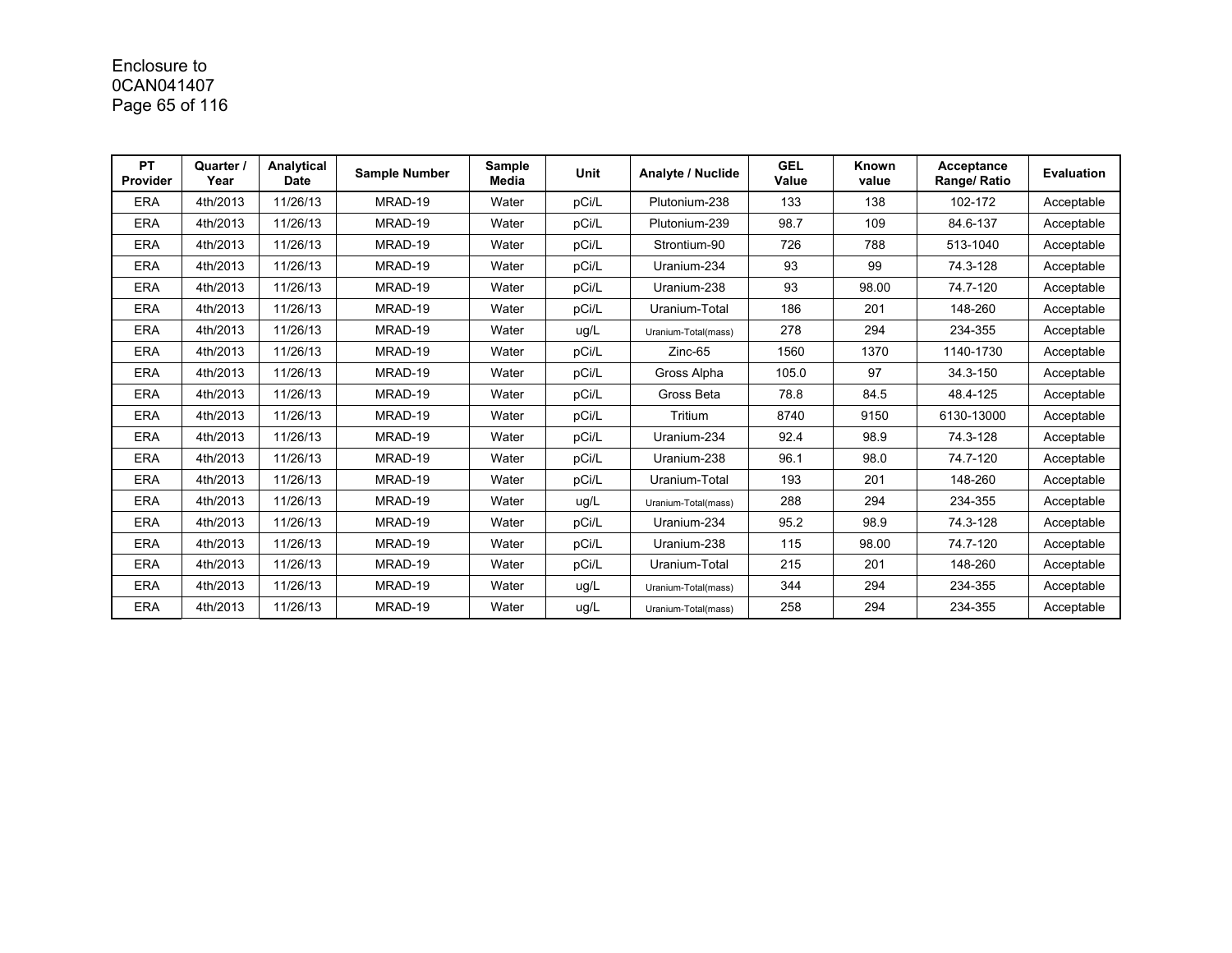Enclosure to 0CAN041407 Page 66 of 116

## Table 2

## 2013 ECKERT & ZIEGLER ANALYTICS PERFORMANCE EVALUATION RESULTS

| Report<br><b>Date</b> | <b>Sample</b><br><b>Number</b> | <b>Sample</b><br>Media | Unit  | Analyte / Nuclide | <b>GEL</b><br>Value | Known<br>value | Acceptance<br>Range/ Ratio | <b>Evaluation</b> |
|-----------------------|--------------------------------|------------------------|-------|-------------------|---------------------|----------------|----------------------------|-------------------|
| 02/01/13              | E10323                         | Cartridge              | pCi   | lodine-131        | 7.31E+01            | 7.29E+01       | 1.00                       | Acceptable        |
| 02/01/13              | E10324                         | Milk                   | pCi/L | Strontium-89      | 9.89E+00            | 1.38E+01       | 0.72                       | Acceptable        |
| 02/01/13              | E10324                         | Milk                   | pCi/L | Strontium-90      | 9.83E+00            | 1.48E+01       | 1.02                       | Acceptable        |
| 02/01/13              | E10325                         | Milk                   | pCi/L | lodine-131        | 9.57E+01            | $9.00E + 01$   | 1.06                       | Acceptable        |
| 02/01/13              | E10325                         | Milk                   | pCi/L | Chromium-51       | 3.67E+02            | 3.48E+02       | 1.06                       | Acceptable        |
| 02/01/13              | E10325                         | Milk                   | pCi/L | Cesium-134        | 1.54E+02            | 1.65E+02       | 0.93                       | Acceptable        |
| 02/01/13              | E10325                         | Milk                   | pCi/L | Cesium-137        | 1.18E+02            | $1.17E + 02$   | 1.01                       | Acceptable        |
| 02/01/13              | E10325                         | Milk                   | pCi/L | Cobalt-58         | $9.85E + 01$        | $9.85E + 01$   | 1                          | Acceptable        |
| 02/01/13              | E10325                         | Milk                   | pCi/L | Manganese-54      | 1.16E+02            | 1.16E+02       | 1                          | Acceptable        |
| 02/01/13              | E10325                         | Milk                   | pCi/L | Iron-59           | 1.33E+02            | 1.16E+02       | 1.15                       | Acceptable        |
| 02/01/13              | E10325                         | Milk                   | pCi/L | Zinc-65           | 3.19E+02            | 2.91E+02       | 1.09                       | Acceptable        |
| 02/01/13              | E10325                         | Milk                   | pCi/L | Cobalt-60         | 1.73E+02            | 1.70E+02       | 1.02                       | Acceptable        |
| 02/01/13              | E10325                         | Milk                   | pCi/L | Cesium-141        | 5.38E+01            | $5.10E + 01$   | 1.05                       | Acceptable        |
| 02/01/13              | E10380                         | Water                  | pCi/L | lodine-131        | 7.47E+01            | 7.25E+01       | 1.03                       | Acceptable        |
| 02/01/13              | E10380                         | Water                  | pCi/L | Chromium-51       | 3.81E+02            | 3.62E+02       | 1.05                       | Acceptable        |
| 02/01/13              | E10380                         | Water                  | pCi/L | Cesium-134        | 1.57E+02            | 1.73E+02       | 0.91                       | Acceptable        |
| 02/01/13              | E10380                         | Water                  | pCi/L | Cesium-137        | 1.25E+02            | $1.22E + 02$   | 1.03                       | Acceptable        |
| 02/01/13              | E10380                         | Water                  | pCi/L | Cobalt-58         | 1.02E+02            | 1.03E+02       | 0.99                       | Acceptable        |
| 02/01/13              | E10380                         | Water                  | pCi/L | Manganese-54      | 1.28E+02            | $1.21E + 02$   | 1.06                       | Acceptable        |
| 02/01/13              | E10380                         | Water                  | pCi/L | Iron-59           | 1.38E+02            | 1.21E+02       | 1.14                       | Acceptable        |
| 02/01/13              | E10380                         | Water                  | pCi/L | Zinc-65           | 2.13E+02            | 1.94E+02       | 1.1                        | Acceptable        |
| 02/01/13              | E10380                         | Water                  | pCi/L | Cobalt-60         | 1.80E+02            | $1.77E + 02$   | 1.01                       | Acceptable        |
| 04/25/13              | E10469                         | Cartridge              | pCi   | lodine-131        | 9.38E+01            | $9.27E + 01$   | 1.01                       | Acceptable        |
| 04/25/13              | E10470                         | Milk                   | pCi/L | Strontium-89      | 1.07E+02            | 9.97E+01       | 1.07                       | Acceptable        |
| 04/25/13              | E10470                         | Milk                   | pCi/L | Strontium-90      | 1.18E+01            | 1.10E+01       | 1.07                       | Acceptable        |
| 04/25/13              | E10471                         | Milk                   | pCi/L | lodine-131        | 1.12E+02            | 1.00E+02       | 1.12                       | Acceptable        |
| 04/25/13              | E10471                         | Milk                   | pCi/L | Cerium-141        | 2.00E+01            | 1.87E+01       | 1.07                       | Acceptable        |
| 04/25/13              | E10471                         | Milk                   | pCi/L | $Cr-51$           | 5.09E+01            | 4.72E+01       | 1.08                       | Acceptable        |
| 04/25/13              | E10471                         | Milk                   | pCi/L | Cesium-134        | 2.06E+02            | 2.14E+02       | 0.96                       | Acceptable        |
| 04/25/13              | E10471                         | Milk                   | pCi/L | Cesium-137        | 2.83E+02            | 2.66E+02       | 1.07                       | Acceptable        |
| 04/25/13              | E10471                         | Milk                   | pCi/L | Cobalt-58         | 2.19E+02            | 2.08E+02       | 1.05                       | Acceptable        |
| 04/25/13              | E10471                         | Milk                   | pCi/L | Mn-54             | 2.21E+02            | 2.08E+02       | 1.06                       | Acceptable        |
| 04/25/13              | E10471                         | Milk                   | pCi/L | Iron-59           | 2.78E+02            | 2.52E+02       | 1.1                        | Acceptable        |
| 04/25/13              | E10471                         | Milk                   | pCi/L | Zinc-65           | 3.39E+02            | $3.01E + 02$   | 1.13                       | Acceptable        |
| 04/25/13              | E10471                         | Milk                   | pCi/L | Cobalt-60         | 4.02E+02            | 4.00E+02       | 1.01                       | Acceptable        |
| 04/25/13              | E10472                         | Water                  | pCi/L | Iodine-131        | 1.12E+02            | $9.28E + 01$   | 1.21                       | Acceptable        |
| 04/25/13              | E10472                         | Water                  | pCi/L | Cerium-141        | 1.88E+02            | 1.79E+02       | 1.05                       | Acceptable        |
| 04/25/13              | E10472                         | Water                  | pCi/L | $Cr-51$           | 4.84E+02            | 4.52E+02       | 1.07                       | Acceptable        |
| 04/25/13              | E10472                         | Water                  | pCi/L | Cesium-134        | 1.96E+02            | 2.05E+02       | 0.96                       | Acceptable        |
| 04/25/13              | E10472                         | Water                  | pCi/L | Cesium-137        | 2.71E+02            | 2.54E+02       | 1.07                       | Acceptable        |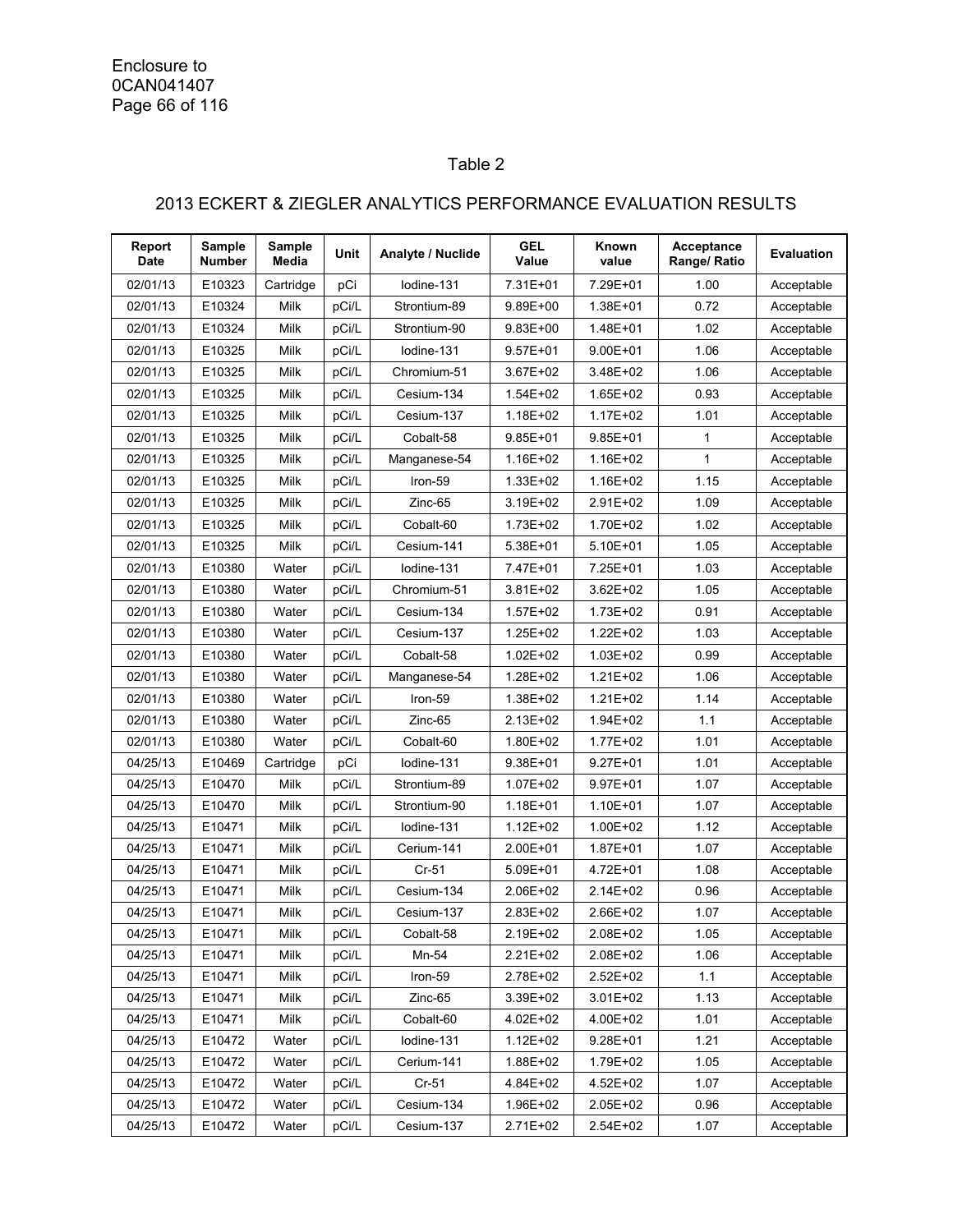#### Enclosure to 0CAN041407 Page 67 of 116

| Report<br><b>Date</b> | Sample<br>Number | Sample<br>Media | Unit  | Analyte / Nuclide | <b>GEL</b><br>Value | Known<br>value | Acceptance<br>Range/ Ratio | <b>Evaluation</b> |
|-----------------------|------------------|-----------------|-------|-------------------|---------------------|----------------|----------------------------|-------------------|
| 04/25/13              | E10472           | Water           | pCi/L | Cobalt-58         | 2.03E+02            | 1.99E+02       | 1.02                       | Acceptable        |
| 04/25/13              | E10472           | Water           | pCi/L | Mn-54             | 2.15E+02            | 1.99E+02       | 1.08                       | Acceptable        |
| 04/25/13              | E10472           | Water           | pCi/L | Iron-59           | 2.67E+02            | 2.41E+02       | 1.11                       | Acceptable        |
| 04/25/13              | E10472           | Water           | pCi/L | Zinc-65           | 3.14E+02            | 2.88E+02       | 1.09                       | Acceptable        |
| 04/25/13              | E10472           | Water           | pCi/L | Cobalt-60         | 3.92E+02            | 3.83E+02       | 1.02                       | Acceptable        |
| 08/02/13              | E10577           | Cartridge       | pCi   | lodine-131        | 9.16E+01            | 9.55E+01       | 1.02                       | Acceptable        |
| 08/02/13              | E10578           | Milk            | pCi/L | Strontium-89      | 9.27E+01            | $9.04E + 01$   | 0.98                       | Acceptable        |
| 08/02/13              | E10578           | Milk            | pCi/L | Strontium-90      | 1.20E+01            | 1.70E+01       | 0.7                        | Acceptable        |
| 08/02/13              | E10579           | Milk            | pCi/L | Iodine-131        | 9.86E+01            | $9.55E + 01$   | 1.03                       | Acceptable        |
| 08/02/13              | E10579           | Milk            | pCi/L | Cerium-141        | 9.44E+01            | $9.04E + 01$   | 1.04                       | Acceptable        |
| 08/02/13              | E10579           | Milk            | pCi/L | Chromium-51       | 2.58E+02            | 2.50E+02       | 1.03                       | Acceptable        |
| 08/02/13              | E10579           | Milk            | pCi/L | Cesium-134        | 1.21E+02            | 1.25E+02       | 0.97                       | Acceptable        |
| 08/02/13              | E10579           | Milk            | pCi/L | Cesium-137        | 1.49E+02            | $1.51E + 02$   | 0.99                       | Acceptable        |
| 08/02/13              | E10579           | Milk            | pCi/L | Cobalt-58         | 9.44E+01            | 9.40E+01       | 1.00                       | Acceptable        |
| 08/02/13              | E10579           | Milk            | pCi/L | Manganese-54      | 1.80E+02            | 1.72E+02       | 1.05                       | Acceptable        |
| 08/02/13              | E10579           | Milk            | pCi/L | Iron-59           | 1.36E+02            | 1.20E+02       | 1.14                       | Acceptable        |
| 08/02/13              | E10579           | Milk            | pCi/L | Zinc-65           | 2.39E+02            | 2.17E+02       | 1.10                       | Acceptable        |
| 08/02/13              | E10579           | Milk            | pCi/L | Cobalt-60         | 1.77E+01            | 1.75E+02       | 1.01                       | Acceptable        |
| 08/02/13              | E10178           | Water           | pCi/L | lodine-131        | 9.33E+01            | 9.54E+01       | 0.98                       | Acceptable        |
| 08/02/13              | E10178           | Water           | pCi/L | Cerium-141        | 1.15E+02            | 1.10E+02       | 1.04                       | Acceptable        |
| 08/02/13              | E10178           | Water           | pCi/L | Chromium-51       | 3.40E+02            | 3.06E+02       | 1.11                       | Acceptable        |
| 08/02/13              | E10178           | Water           | pCi/L | Cesium-134        | 1.48E+02            | 1.53E+02       | 0.97                       | Acceptable        |
| 08/02/13              | E10178           | Water           | pCi/L | Cesium-137        | 1.83E+02            | 1.84E+02       | 0.99                       | Acceptable        |
| 08/02/13              | E10178           | Water           | pCi/L | Cobalt-58         | 1.13E+02            | 1.15E+02       | 0.99                       | Acceptable        |
| 08/02/13              | E10178           | Water           | pCi/L | Manganese-54      | 2.09E+02            | 2.10E+02       | 1.00                       | Acceptable        |
| 08/02/13              | E10178           | Water           | pCi/L | Iron-59           | 1.51E+02            | 1.46E+02       | 1.03                       | Acceptable        |
| 08/02/13              | E10178           | Water           | pCi/L | Zinc-65           | 2.86E+02            | 2.65E+02       | 1.08                       | Acceptable        |
| 08/02/13              | E10178           | Water           | pCi/L | Cobalt-60         | 2.25E+02            | 2.14E+02       | 1.05                       | Acceptable        |
| 10/25/13              | E10625           | Cartridge       | pCi   | lodine-131        | 8.57E+01            | 7.96E+01       | 1.08                       | Acceptable        |
| 10/25/13              | E10626           | Milk            | pCi/L | Strontium-89      | 9.33E+01            | 9.60E+01       | 0.97                       | Acceptable        |
| 10/25/13              | E10626           | Milk            | pCi/L | Strontium-90      | 1.09E+01            | $1.32E + 01$   | 0.83                       | Acceptable        |
| 10/25/13              | E10627           | Milk            | pCi/L | Iodine-131        | 1.00E+02            | $9.83E + 01$   | 1.02                       | Acceptable        |
| 10/25/13              | E10627           | Milk            | pCi/L | Chromium-51       | 3.09E+02            | 2.77E+02       | 1.11                       | Acceptable        |
| 10/25/13              | E10627           | Milk            | pCi/L | Cesium-134        | 1.46E+02            | 1.72E+02       | 0.85                       | Acceptable        |
| 10/25/13              | E10627           | Milk            | pCi/L | Cesium-137        | 1.33E+02            | 1.31E+02       | 1.02                       | Acceptable        |
| 10/25/13              | E10627           | Milk            | pCi/L | Cobalt-58         | 1.04E+02            | 1.08E+02       | 0.97                       | Acceptable        |
| 10/25/13              | E10627           | Milk            | pCi/L | Manganese-54      | 1.44E+02            | 1.39E+02       | 1.04                       | Acceptable        |
| 10/25/13              | E10627           | Milk            | pCi/L | Iron-59           | 1.43E+02            | 1.30E+02       | 1.1                        | Acceptable        |
| 10/25/13              | E10627           | Milk            | pCi/L | Zinc-65           | 2.86E+02            | 2.66E+02       | 1.07                       | Acceptable        |
| 10/25/13              | E10627           | Milk            | pCi/L | Cobalt-60         | 2.01E+02            | 1.96E+02       | 1.03                       | Acceptable        |
| 10/25/13              | E10628           | Water           | pCi/L | Iodine-131        | 1.01E+02            | 9.79E+01       | 1.03                       | Acceptable        |
| 10/25/13              | E10628           | Water           | pCi/L | Chromium-51       | 2.80E+02            | 2.51E+02       | 1.12                       | Acceptable        |
| 10/25/13              | E10628           | Water           | pCi/L | Cesium-134        | 1.42E+02            | 1.56E+02       | 0.91                       | Acceptable        |
| 10/25/13              | E10628           | Water           | pCi/L | Cesium-137        | 1.19E+02            | 1.18E+02       | 1.01                       | Acceptable        |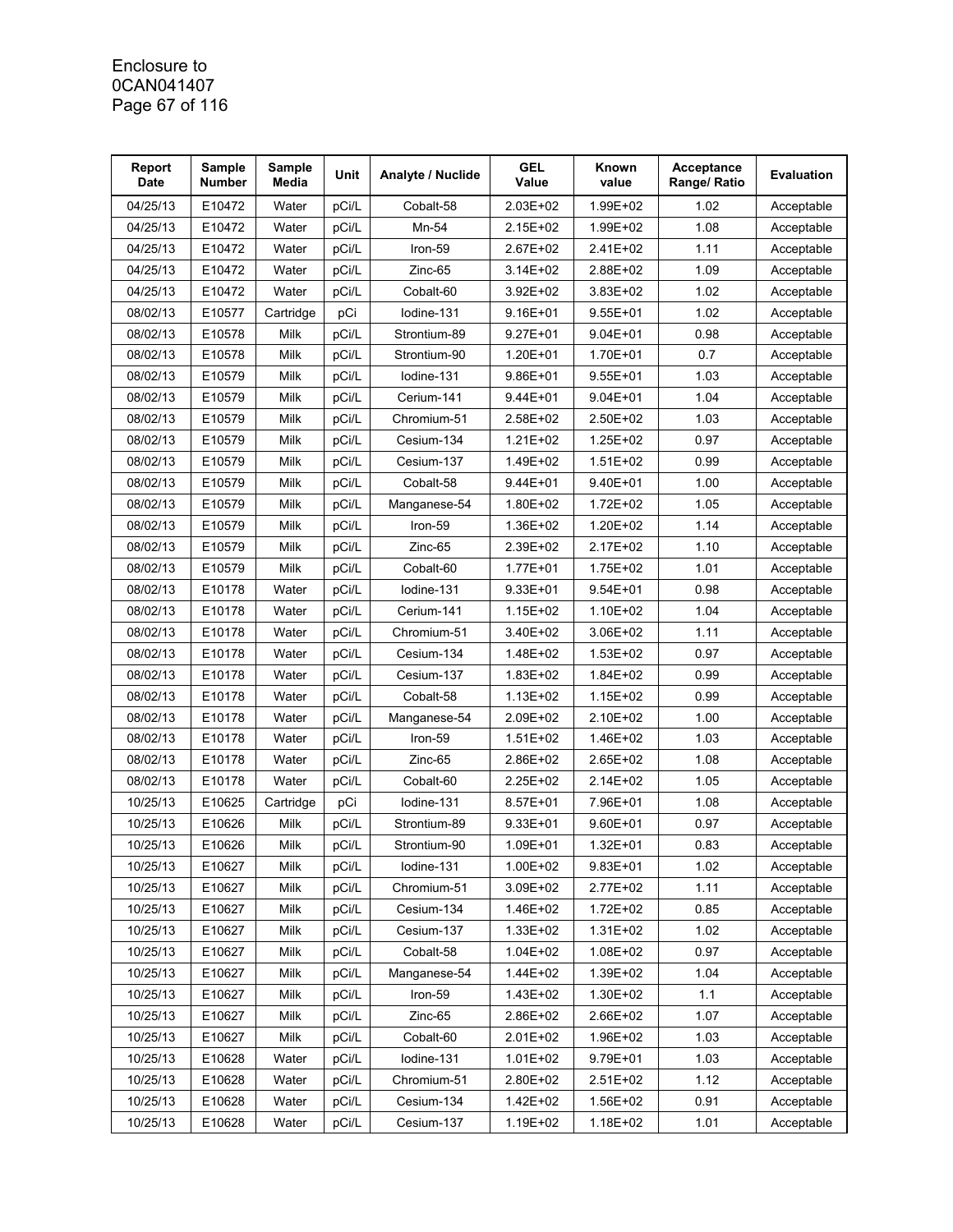Enclosure to 0CAN041407 Page 68 of 116

| Report<br>Date | Sample<br><b>Number</b> | Sample<br>Media | Unit  | Analyte / Nuclide | <b>GEL</b><br>Value | Known<br>value | Acceptance<br>Range/ Ratio | Evaluation |
|----------------|-------------------------|-----------------|-------|-------------------|---------------------|----------------|----------------------------|------------|
| 10/25/13       | E10628                  | Water           | pCi/L | Cobalt-58         | $9.80E + 01$        | $9.73E + 01$   | 1.01                       | Acceptable |
| 10/25/13       | E10628                  | Water           | pCi/L | Manganese-54      | 1.29E+02            | 1.25E+02       | 1.05                       | Acceptable |
| 10/25/13       | E10628                  | Water           | pCi/L | Iron-59           | 1.23E+02            | 1.18E+02       | 1.04                       | Acceptable |
| 10/25/13       | E10628                  | Water           | pCi/L | Zinc-65           | $2.62E + 02$        | $2.41E+02$     | 1.09                       | Acceptable |
| 10/25/13       | E10628                  | Water           | pCi/L | Cobalt-60         | 1.87E+02            | 1.77E+02       | 1.06                       | Acceptable |

#### Table 3

## 2013 DEPARTMENT OF ENERGY MIXED ANALYTE PERFORMANCE EVALUATION PROGRAM (MAPEP) RESULTS

| Report<br><b>Date</b> | <b>Sample Number</b> | <b>Sample</b><br>Media | Unit      | Analyte /<br><b>Nuclide</b> | <b>GEL</b><br>Value | Known<br>value | Acceptance<br>Range/ Ratio | <b>Evaluation</b> |
|-----------------------|----------------------|------------------------|-----------|-----------------------------|---------------------|----------------|----------------------------|-------------------|
| 02/27/13              | GENE01-27-RdFR1      | Filter                 | Bq/sample | U-234/233                   | 0.0143              | 0.0155         | 0.0109-0.0202              | Acceptable        |
| 02/27/13              | GENE01-27-RdFR1      | Filter                 | Bq/sample | Uranium-238                 | 0.0999              | 0.098          | 0.069-0.127                | Acceptable        |
| 05/13/13              | MAPEP-13-GrF28       | Filter                 | Bg/sample | Gross Alpha                 | 0.656               | 1.20           | 0.36-2.04                  | Acceptable        |
| 05/13/13              | MAPEP-13-GrF28       | Filter                 | Bq/sample | Gross Beta                  | 0.954               | 0.85           | $0.43 - 1.28$              | Acceptable        |
| 05/13/13              | MAPEP-13-MaS28       | Soil                   | mg/kg     | Americium-<br>241           | 118                 | 113            | 79-147                     | Acceptable        |
| 05/13/13              | MAPEP-13-MaS28       | Soil                   | mg/kg     | Cesium-134                  | 829                 | 887            | 621-1153                   | Acceptable        |
| 05/13/13              | MAPEP-13-MaS28       | Soil                   | mg/kg     | Cesium-137                  | 623                 | 587            | 411-763                    | Acceptable        |
| 05/13/13              | MAPEP-13-MaS28       | Soil                   | mg/kg     | Cobalt-57                   | 1.04                | $\Omega$       | False Pos<br>Test          | Acceptable        |
| 05/13/13              | MAPEP-13-MaS28       | Soil                   | mg/kg     | Cobalt-60                   | 737                 | 691            | 484-898                    | Acceptable        |
| 05/13/13              | MAPEP-13-MaS28       | Soil                   | mg/kg     | Iron-55                     | $-0.380$            | 0              | <b>False Pos</b><br>Test   | Acceptable        |
| 05/13/13              | MAPEP-13-MaS28       | Soil                   | mg/kg     | Manganese-<br>54            | 0.760               | 0              | <b>False Pos</b><br>Test   | Acceptable        |
| 05/13/13              | MAPEP-13-MaS28       | Soil                   | mg/kg     | Nickel-63                   | 719                 | 670            | 469-871                    | Acceptable        |
| 05/13/13              | MAPEP-13-MaS28       | Soil                   | mg/kg     | Plutonium-<br>238           | 0.571               | 0.52           | Sens. Eval.                | Acceptable        |
| 05/13/13              | MAPEP-13-MaS28       | Soil                   | mg/kg     | Plutonium-<br>239/240       | 77.70               | 79.5           | 55.7-103.4                 | Acceptable        |
| 05/13/13              | MAPEP-13-MaS28       | Soil                   | mg/kg     | Potassium-<br>40            | 713                 | 625            | 438-813                    | Acceptable        |
| 05/13/13              | MAPEP-13-MaS28       | Soil                   | mg/kg     | Strontium-90                | 693.0               | 628            | 440-816                    | Acceptable        |
| 05/13/13              | MAPEP-13-MaS28       | Soil                   | mg/kg     | Technetium-<br>99           | 419.0               | 444            | 311-577                    | Acceptable        |
| 05/13/13              | MAPEP-13-MaS28       | Soil                   | mg/kg     | U-234/233                   | 60.0                | 62.5           | 43.8-81.3                  | Acceptable        |
| 05/13/13              | MAPEP-13-MaS28       | Soil                   | mg/kg     | Uranium-238                 | 274                 | 281            | 197-365                    | Acceptable        |
| 05/13/13              | MAPEP-13-MaS28       | Soil                   | mg/kg     | Zinc-65                     | 1130                | 995            | 697-1294                   | Acceptable        |
| 05/13/13              | MAPEP-13-MaW28       | Water                  | Bq/L      | Am-241                      | 0.690               | 0.689          | 0.428-0.896                | Acceptable        |
| 05/13/13              | MAPEP-13-MaW28       | Water                  | Bq/L      | Cesium-134                  | 21.1                | 24.4           | 17.1-31.7                  | Acceptable        |
| 05/13/13              | MAPEP-13-MaW28       | Water                  | Bq/L      | Cesium-137                  | 0.10                | 0.0            | <b>False Pos</b><br>Test   | Acceptable        |
| 05/13/13              | MAPEP-13-MaW28       | Water                  | Bq/L      | Cobalt-57                   | 31.0                | 30.9           | 21.6-40.2                  | Acceptable        |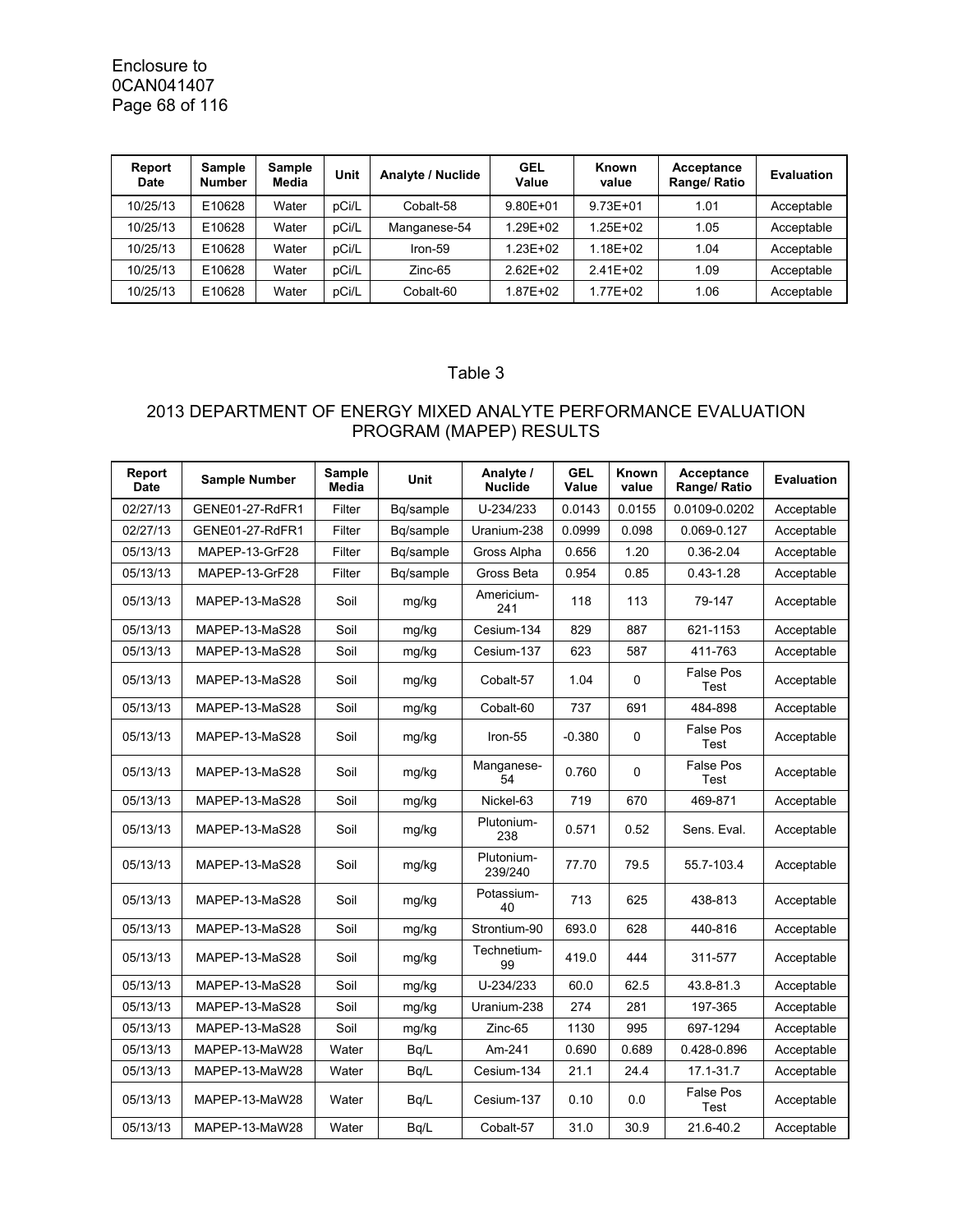#### Enclosure to 0CAN041407 Page 69 of 116

| Report<br><b>Date</b> | <b>Sample Number</b> | Sample<br>Media | Unit      | Analyte /<br><b>Nuclide</b> | <b>GEL</b><br>Value | <b>Known</b><br>value | Acceptance<br>Range/ Ratio | <b>Evaluation</b> |
|-----------------------|----------------------|-----------------|-----------|-----------------------------|---------------------|-----------------------|----------------------------|-------------------|
| 05/13/13              | MAPEP-13-MaW28       | Water           | Bq/L      | Cobalt-60                   | 19.4                | 19.6                  | 13.7-25.4                  | Acceptable        |
| 05/13/13              | MAPEP-13-MaW28       | Water           | Bq/L      | Hydrogen-3                  | 517                 | 507                   | 355-659                    | Acceptable        |
| 05/13/13              | MAPEP-13-MaW28       | Water           | Bq/L      | Iron-55                     | 39.7                | 44.0                  | 30.8-57.2                  | Acceptable        |
| 05/13/13              | MAPEP-13-MaW28       | Water           | Bq/L      | Manganese-<br>54            | 28.0                | 27.4                  | 19.2-35.6                  | Acceptable        |
| 05/13/13              | MAPEP-13-MaW28       | Water           | Bq/L      | Nickel-63                   | 32.9                | 33.4                  | 23.4-43.4                  | Acceptable        |
| 05/13/13              | MAPEP-13-MaW28       | Water           | Bq/L      | Plutonium-<br>238           | 0.825               | 0.884                 | 0.619-1.149                | Acceptable        |
| 05/13/13              | MAPEP-13-MaW28       | Water           | Bq/L      | Pu-239/240                  | 0.0162              | 0.0096                | Sens. Eval.                | Acceptable        |
| 05/13/13              | MAPEP-13-MaW28       | Water           | Bq/L      | Potassium-<br>40            | $-0.471$            | 0                     | False Pos<br>Test          | Acceptable        |
| 05/13/13              | MAPEP-13-MaW28       | Water           | Bq/L      | Strontium-90                | 12.5                | 10.5                  | 7.4-13.7                   | Acceptable        |
| 05/13/13              | MAPEP-13-MaW28       | Water           | Bq/L      | Technetium-<br>99           | 12.9                | 13.1                  | $9.2 - 17.0$               | Acceptable        |
| 05/13/13              | MAPEP-13-MaW28       | Water           | Bq/L      | U-234/233                   | 0.289               | 0.315                 | 0.221-0.410                | Acceptable        |
| 05/13/13              | MAPEP-13-MaW28       | Water           | Bq/L      | Uranium-238                 | 1.81                | 1.95                  | 1.37-2.54                  | Acceptable        |
| 05/13/13              | MAPEP-13-MaW28       | Water           | Bq/L      | Zinc-65                     | 32.8                | 30.4                  | 21.3-39.5                  | Acceptable        |
| 05/13/13              | MAPEP-13-GrW28       | Water           | Bq/L      | Gross Alpha                 | 2.60                | 2.31                  | 0.69-3.93                  | Acceptable        |
| 05/13/13              | MAPEP-13-GrW28       | Water           | Bq/L      | Gross Beta                  | 14.2                | 13.0                  | $6.5 - 19.5$               | Acceptable        |
| 05/13/13              | MAPEP-13-XaW28       | Water           | Bq/L      | lodine-129                  | 5.94                | 6.06                  | 4.24-7.88                  | Acceptable        |
| 05/13/13              | MAPEP-13-RdF28       | Filter          | ug/sample | Uranium-235                 | 0.036               | 0.036                 | 0.025-0.047                | Acceptable        |
| 05/13/13              | MAPEP-13-RdF28       | Filter          | ug/sample | Uranium-238                 | 18.0                | 18.6                  | 13.0-24.2                  | Acceptable        |
| 05/13/13              | MAPEP-13-RdF28       | Filter          | ug/sample | Uranium-<br>Total           | 17.7                | 18.6                  | 13.0-24.2                  | Acceptable        |
| 05/13/13              | MAPEP-13-RdF28       | Filter          | ug/sample | Americium-<br>241           | 0.106               | 0.104                 | 0.073-0.135                | Acceptable        |
| 05/13/13              | MAPEP-13-RdF28       | Filter          | Bq/sample | Cesium-134                  | 1.75                | 1.78                  | 1.25-2.31                  | Acceptable        |
| 05/13/13              | MAPEP-13-RdF28       | Filter          | Bq/sample | Cesium-137                  | 2.71                | 2.60                  | 1.82-3.38                  | Acceptable        |
| 05/13/13              | MAPEP-13-RdF28       | Filter          | Bq/sample | Cobalt-57                   | 2.51                | 2.36                  | 1.65-3.07                  | Acceptable        |
| 05/13/13              | MAPEP-13-RdF28       | Filter          | Bq/sample | Cobalt-60                   | 0.005               | 0.00                  | False Pos<br>Test          | Acceptable        |
| 05/13/13              | MAPEP-13-RdF28       | Filter          | Bq/sample | Manganese-<br>54            | 4.43                | 4.26                  | 2.98-5.54                  | Acceptable        |
| 05/13/13              | MAPEP-13-RdF28       | Filter          | Bq/sample | Plutonium-<br>238           | 0.124               | 0.127                 | 0.089-0.165                | Acceptable        |
| 05/13/13              | MAPEP-13-RdF28       | Filter          | Bq/sample | Pu-239/240                  | 0.118               | 0.1210                | 0.085-0.157                | Acceptable        |
| 05/13/13              | MAPEP-13-RdF28       | Filter          | Bq/sample | Strontium-90                | 1.54                | 1.49                  | 1.04-1.94                  | Acceptable        |
| 05/13/13              | MAPEP-13-RdF28       | Filter          | Bq/sample | U-234/233                   | 0.0342              | 0.0318                | 0.0223-0.0413              | Acceptable        |
| 05/13/13              | MAPEP-13-RdF28       | Filter          | Bq/sample | Uranium-238                 | 0.230               | 0.231                 | 0.162-0.300                | Acceptable        |
| 05/13/13              | MAPEP-13-RdF28       | Filter          | Bq/sample | Zinc-65                     | 3.38                | 3.13                  | 2.19-4.07                  | Acceptable        |
| 05/13/13              | MAPEP-13-GrF28       | Filter          | Bq/sample | Gross Alpha                 | 0.656               | 1.20                  | 0.36-2.04                  | Acceptable        |
| 05/13/13              | MAPEP-13-GrF28       | Filter          | Bq/sample | Gross Beta                  | 0.95                | 0.85                  | $0.43 - 1.28$              | Acceptable        |
| 05/13/13              | MAPEP-13-RdF28       | Filter          | Bq/sample | Americium-<br>241           | 0.106               | 0.104                 | 0.073-0.135                | Acceptable        |
| 05/13/13              | MAPEP-13-RdV28       | Vegetati<br>on  | ug/sample | Uranium-235                 | 0.0029              | 0.001                 | 0.0009-0.0017              | Not Accept.       |
| 05/13/13              | MAPEP-13-RdV28       | Vegetati<br>on  | ug/sample | Uranium-238                 | 0.419               | 0.180                 | $0.13 - 0.23$              | Not Accept.       |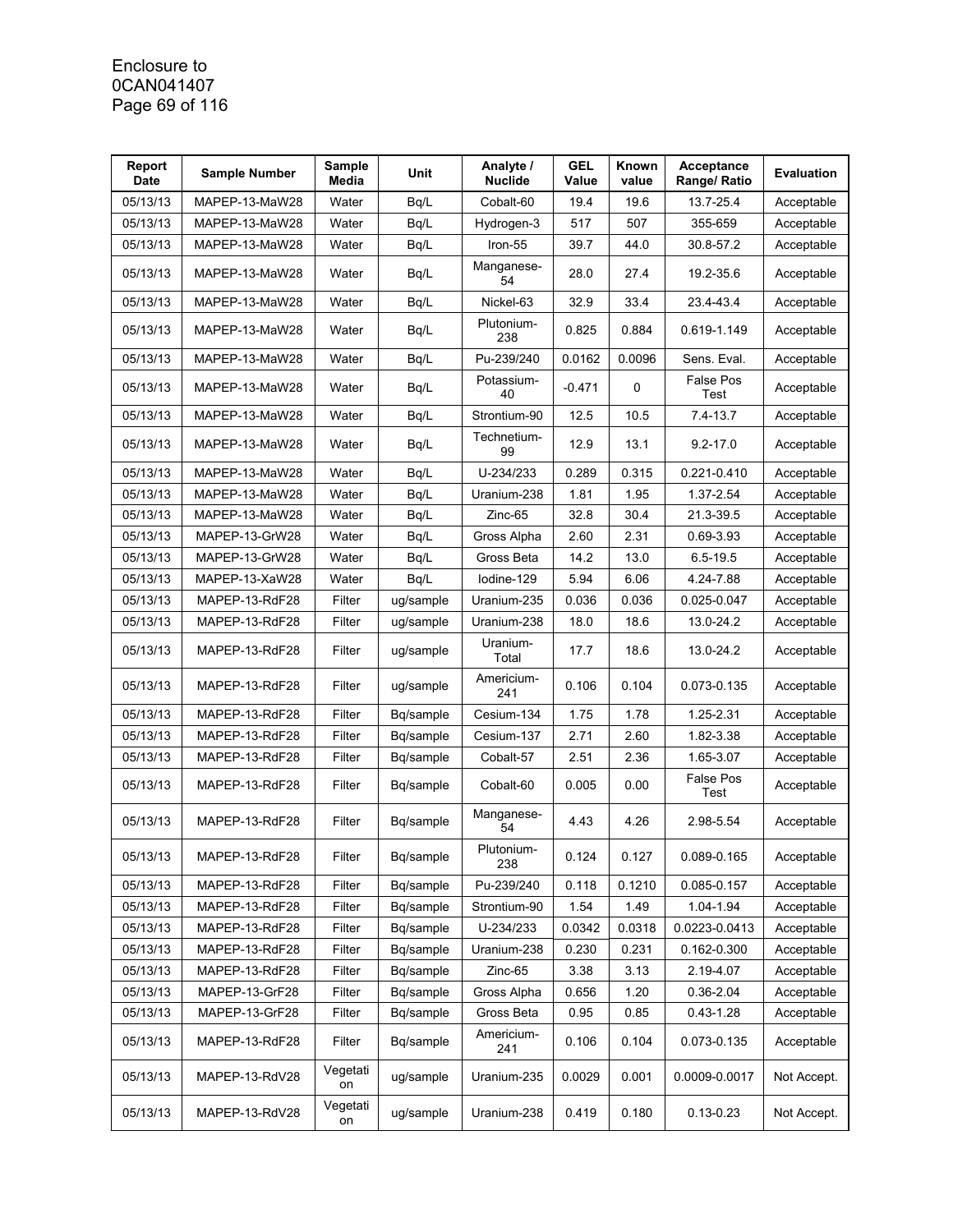### Enclosure to 0CAN041407 Page 70 of 116

| Report<br><b>Date</b> | <b>Sample Number</b> | <b>Sample</b><br>Media | Unit      | Analyte /<br><b>Nuclide</b> | <b>GEL</b><br>Value | Known<br>value | Acceptance<br>Range/ Ratio | <b>Evaluation</b> |
|-----------------------|----------------------|------------------------|-----------|-----------------------------|---------------------|----------------|----------------------------|-------------------|
| 05/13/13              | MAPEP-13-RdV28       | Vegetati<br>on         | ug/sample | Uranium-<br>Total           | 0.4219              | 0.180          | $0.13 - 0.23$              | Not Accept.       |
| 05/13/13              | MAPEP-13-RdV28       | Vegetati<br>on         | ug/sample | Americium-<br>241           | 0.1350              | 0.140          | 0.098-0.182                | Acceptable        |
| 05/13/13              | MAPEP-13-RdV28       | Vegetati<br>on         | Bq/sample | Cesium-134                  | 0.0525              | 0.00           | <b>False Pos</b><br>Test   | Acceptable        |
| 05/13/13              | MAPEP-13-RdV28       | Vegetati<br>on         | Bq/sample | Cesium-137                  | 7.13                | 6.87           | 4.81-8.93                  | Acceptable        |
| 05/13/13              | MAPEP-13-RdV28       | Vegetati<br>on         | Bq/sample | Cobalt-57                   | 8.86                | 8.68           | 6.08-11.28                 | Acceptable        |
| 05/13/13              | MAPEP-13-RdV28       | Vegetati<br>on         | Bq/sample | Cobalt-60                   | 6.07                | 5.85           | 4.10-7.61                  | Acceptable        |
| 05/13/13              | MAPEP-13-RdV28       | Vegetati<br>on         | Bq/sample | Manganese-<br>54            | $-0.002$            | 0.00           | False Pos<br>Test          | Acceptable        |
| 05/13/13              | MAPEP-13-RdV28       | Vegetati<br>on         | Bq/sample | Plutonium-<br>238           | 0.110               | 0.110          | 0.077-0.143                | Acceptable        |
| 05/13/13              | MAPEP-13-RdV28       | Vegetati<br>on         | Bq/sample | Pu-239/240                  | 0.113               | 0.123          | 0.086-0.160                | Acceptable        |
| 05/13/13              | MAPEP-13-RdV28       | Vegetati<br>on         | Bq/sample | Strontium-90                | 1.358               | 1.64           | 1.15-2.13                  | Acceptable        |
| 05/13/13              | MAPEP-13-RdV28       | Vegetati<br>on         | Bq/sample | U-234/233                   | 0.0081              | 0.0038         | Sens. Eval.                | Not Accept.       |
| 05/13/13              | MAPEP-13-RdV28       | Vegetati<br>on         | Bq/sample | Uranium-238                 | 0.0048<br>9         | 0.002          | Sens. Eval.                | Not Accept.       |
| 05/13/13              | MAPEP-13-RdV28       | Vegetati<br>on         | Bq/sample | Zinc-65                     | 6.59                | 6.25           | 4.38-8.13                  | Acceptable        |
| 11/12/13              | MAPEP-13-GrF29       | Filter                 | Bq/sample | Gross Alpha                 | 1.090               | 0.900          | $0.3 - 1.5$                | Acceptable        |
| 11/12/13              | MAPEP-13-GrF29       | Filter                 | Bq/sample | Gross Beta                  | 1.730               | 1.630          | $0.82 - 2.45$              | Acceptable        |
| 11/12/13              | MAPEP-13-MaS29       | Soil                   | mg/kg     | Americium-<br>241           | 0.00                | 0              | False Pos<br>Test          | Acceptable        |
| 11/12/13              | MAPEP-13-MaS29       | Soil                   | mg/kg     | Cesium-134                  | 1090                | 1172           | 820-1524                   | Acceptable        |
| 11/12/13              | MAPEP-13-MaS29       | Soil                   | mg/kg     | Cesium-137                  | 1010                | 977            | 684-1270                   | Acceptable        |
| 11/12/13              | MAPEP-13-MaS29       | Soil                   | mg/kg     | Cobalt-57                   | 0.0                 | 0              | False Pos<br>Test          | Acceptable        |
| 11/12/13              | MAPEP-13-MaS29       | Soil                   | mg/kg     | Cobalt-60                   | 462.00              | 451.00         | 316-586                    | Acceptable        |
| 11/12/13              | MAPEP-13-MaS29       | Soil                   | mg/kg     | Iron-55                     | 887                 | 820            | 574-1066                   | Acceptable        |
| 11/12/13              | MAPEP-13-MaS29       | Soil                   | mg/kg     | Manganese-<br>54            | 692                 | 674            | 472-876                    | Acceptable        |
| 11/12/13              | MAPEP-13-MaS29       | Soil                   | mg/kg     | Nickel-63                   | 525.0               | 571            | 400-742                    | Acceptable        |
| 11/12/13              | MAPEP-13-MaS29       | Soil                   | mg/kg     | Plutonium-<br>238           | 60.8                | 62             | 43.1-80.0                  | Acceptable        |
| 11/12/13              | MAPEP-13-MaS29       | Soil                   | mg/kg     | Plutonium-<br>239/240       | 1.33                | 0.4            | Sens. Eval.                | Acceptable        |
| 11/12/13              | MAPEP-13-MaS29       | Soil                   | mg/kg     | Potassium-<br>40            | 638                 | 633            | 443-823                    | Acceptable        |
| 11/12/13              | MAPEP-13-MaS29       | Soil                   | mg/kg     | Strontium-90                | 458.0               | 460            | 322-598                    | Acceptable        |
| 11/12/13              | MAPEP-13-MaS29       | Soil                   | mg/kg     | Technetium-<br>99           | 0.0                 | 0              | False Pos<br>Test          | Acceptable        |
| 11/12/13              | MAPEP-13-MaS29       | Soil                   | mg/kg     | U-234/233                   | 26.1                | 30             | 21.0-39.0                  | Acceptable        |
| 11/12/13              | MAPEP-13-MaS29       | Soil                   | mg/kg     | Uranium-238                 | 30.0                | 34             | 23.8-44.2                  | Acceptable        |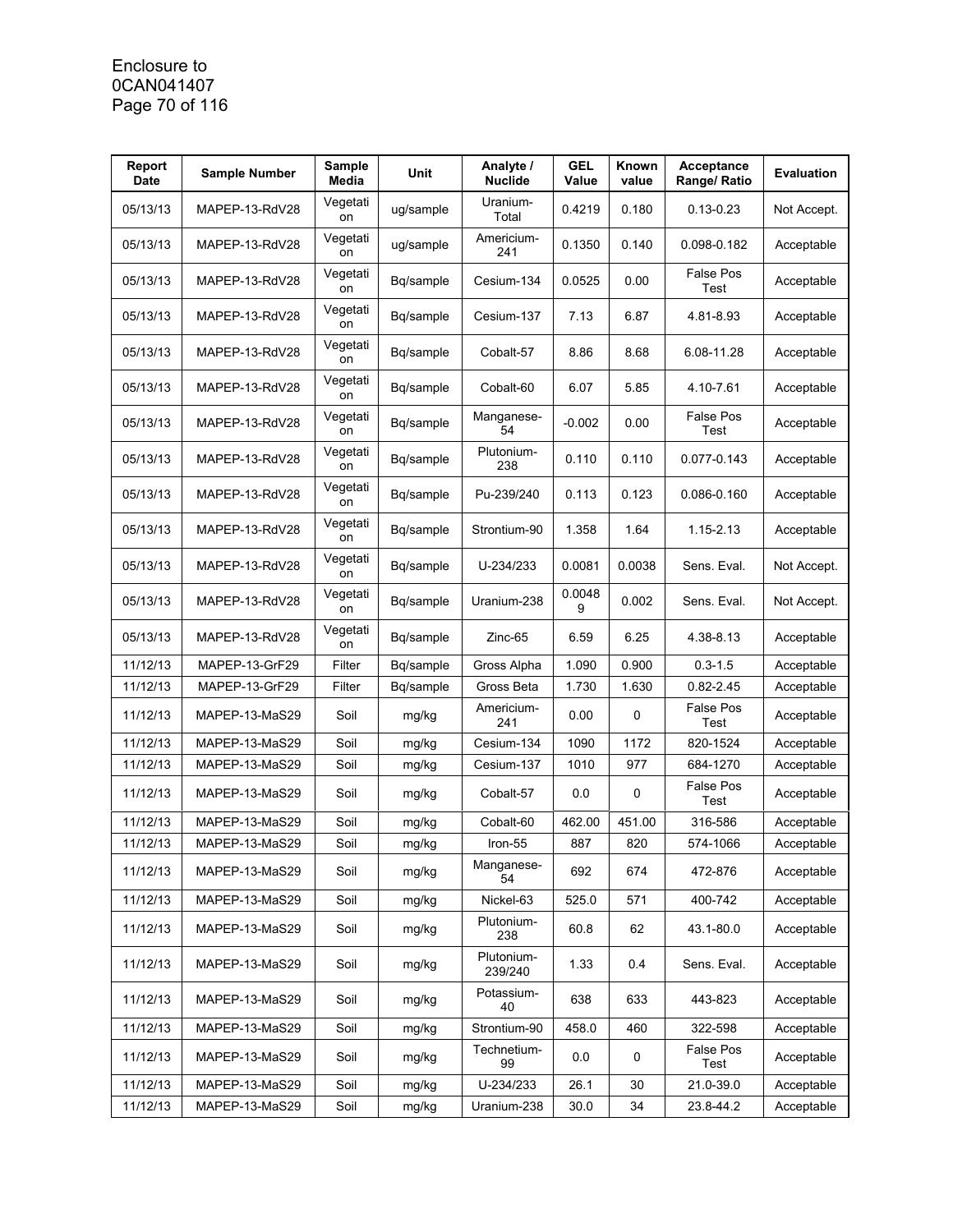### Enclosure to 0CAN041407 Page 71 of 116

| Report<br><b>Date</b> | <b>Sample Number</b> | Sample<br>Media | Unit      | Analyte /<br><b>Nuclide</b> | <b>GEL</b><br>Value | <b>Known</b><br>value | Acceptance<br>Range/ Ratio | <b>Evaluation</b> |
|-----------------------|----------------------|-----------------|-----------|-----------------------------|---------------------|-----------------------|----------------------------|-------------------|
| 11/12/13              | MAPEP-13-MaS29       | Soil            | mg/kg     | Zinc-65                     | 0.0                 | 0                     | <b>False Pos</b><br>Test   | Acceptable        |
| 11/12/13              | MAPEP-13-MaW29       | Water           | Bq/L      | Americium-<br>241           | 0.0001              | 0.000                 | <b>False Pos</b><br>Test   | Acceptable        |
| 11/12/13              | MAPEP-13-MaW29       | Water           | Bq/L      | Cesium-134                  | 27.20               | 30.0                  | 21.0-39.0                  | Acceptable        |
| 11/12/13              | MAPEP-13-MaW29       | Water           | Bq/L      | Cesium-137                  | 31.8                | 31.6                  | 22.1-41.1                  | Acceptable        |
| 11/12/13              | MAPEP-13-MaW29       | Water           | Bq/L      | Cobalt-57                   | 0                   | 0.0                   | <b>False Pos</b><br>Test   | Acceptable        |
| 11/12/13              | MAPEP-13-MaW29       | Water           | Bq/L      | Cobalt-60                   | 23.60               | 23.6                  | 16.51-30.65                | Acceptable        |
| 11/12/13              | MAPEP-13-MaW29       | Water           | Bq/L      | Hydrogen-3                  | $-3.5$              | 0                     | <b>False Pos</b><br>Test   | Acceptable        |
| 11/12/13              | MAPEP-13-MaW29       | Water           | Bq/L      | Iron-55                     | 53.00               | 53.3                  | 37.3-69.3                  | Acceptable        |
| 11/12/13              | MAPEP-13-MaW29       | Water           | Bq/L      | Manganese-<br>54            | $-0.009$            | 0.0                   | <b>False Pos</b><br>Test   | Acceptable        |
| 11/12/13              | MAPEP-13-MaW29       | Water           | Bq/L      | Nickel-63                   | 27.7                | 26.4                  | 18.5-34.3                  | Acceptable        |
| 11/12/13              | MAPEP-13-MaW29       | Water           | Bq/L      | Plutonium-<br>238           | 1.070               | 1.216                 | 0.851-1.581                | Acceptable        |
| 11/12/13              | MAPEP-13-MaW29       | Water           | Bq/L      | Plutonium-<br>239/240       | 0.907               | 0.996                 | 0.697-1.295                | Acceptable        |
| 11/12/13              | MAPEP-13-MaW29       | Water           | Bq/L      | Potassium-<br>40            | 0.339               | 0                     | <b>False Pos</b><br>Test   | Acceptable        |
| 11/12/13              | MAPEP-13-MaW29       | Water           | Bq/L      | Strontium-90                | 6.65                | 7.22                  | 5.05-9.39                  | Acceptable        |
| 11/12/13              | MAPEP-13-MaW29       | Water           | Bq/L      | Technetium-<br>99           | 15.4                | 16.20                 | 11.3-21.1                  | Acceptable        |
| 11/12/13              | MAPEP-13-MaW29       | Water           | Bq/L      | Uranium-<br>234/233         | 0.065               | 0.07                  | Sens. Eval.                | Acceptable        |
| 11/12/13              | MAPEP-13-MaW29       | Water           | Bq/L      | Uranium-238                 | 0.031               | 0.034                 | Sens. Eval.                | Acceptable        |
| 11/12/13              | MAPEP-13-MaW29       | Water           | Bq/L      | Zinc-65                     | 36.500              | 34.60                 | 24.2-45.0                  | Acceptable        |
| 11/12/13              | MAPEP-13-MaW29       | Water           | Bq/L      | Gross Alpha                 | 0.793               | 0.701                 | 0.201-1.192                | Acceptable        |
| 11/12/13              | MAPEP-13-MaW29       | Water           | Bq/L      | Gross Beta                  | 6.220               | 5.94                  | 2.97-8.91                  | Acceptable        |
| 11/12/13              | MAPEP-13-RdF29       | Filter          | ug/sample | Uranium-235                 | 0.034               | 0.032                 | 0.0227-0.0421              | Acceptable        |
| 11/12/13              | MAPEP-13-RdF29       | Filter          | ug/sample | Uranium-238                 | 15.8                | 16.5                  | 11.6-21.5                  | Acceptable        |
| 11/12/13              | MAPEP-13-RdF29       | Filter          | ug/sample | Uranium-<br>Total           | 15.80               | 16.5                  | 11.6-21.5                  | Acceptable        |
| 11/12/13              | MAPEP-13-RdF29       | Filter          | ug/sample | Americium-<br>241           | 0.0002              | 0.000                 | False Pos<br>Test          | Acceptable        |
| 11/12/13              | MAPEP-13-RdF29       | Filter          | Bq/sample | Cesium-134                  | 0.0016              | 0.00                  | False Pos<br>Test          | Acceptable        |
| 11/12/13              | MAPEP-13-RdF29       | Filter          | Bq/sample | Cesium-137                  | 3.010               | 2.70                  | $1.9 - 3.5$                | Acceptable        |
| 11/12/13              | MAPEP-13-RdF29       | Filter          | Bq/sample | Cobalt-57                   | 3.530               | 3.40                  | $2.4 - 4.4$                | Acceptable        |
| 11/12/13              | MAPEP-13-RdF29       | Filter          | Bq/sample | Cobalt-60                   | 2.440               | 2.30                  | $1.6 - 3.0$                | Acceptable        |
| 11/12/13              | MAPEP-13-RdF29       | Filter          | Bq/sample | Manganese-<br>54            | 3.720               | 3.50                  | $2.5 - 4.6$                | Acceptable        |
| 11/12/13              | MAPEP-13-RdF29       | Filter          | Bq/sample | Plutonium-<br>238           | 0.128               | 0.124                 | 0.087-0.161                | Acceptable        |
| 11/12/13              | MAPEP-13-RdF29       | Filter          | Bq/sample | Plutonium-<br>239/240       | 0.092               | 0.0920                | $0.064 - 0.12$             | Acceptable        |
| 11/12/13              | MAPEP-13-RdF29       | Filter          | Bq/sample | Strontium-90                | 1.690               | 1.81                  | 1.27-2.35                  | Acceptable        |
| 11/12/13              | MAPEP-13-RdF29       | Filter          | Bq/sample | Uranium-<br>234/233         | 0.027               | 0.0292                | 0.0204-0.038               | Acceptable        |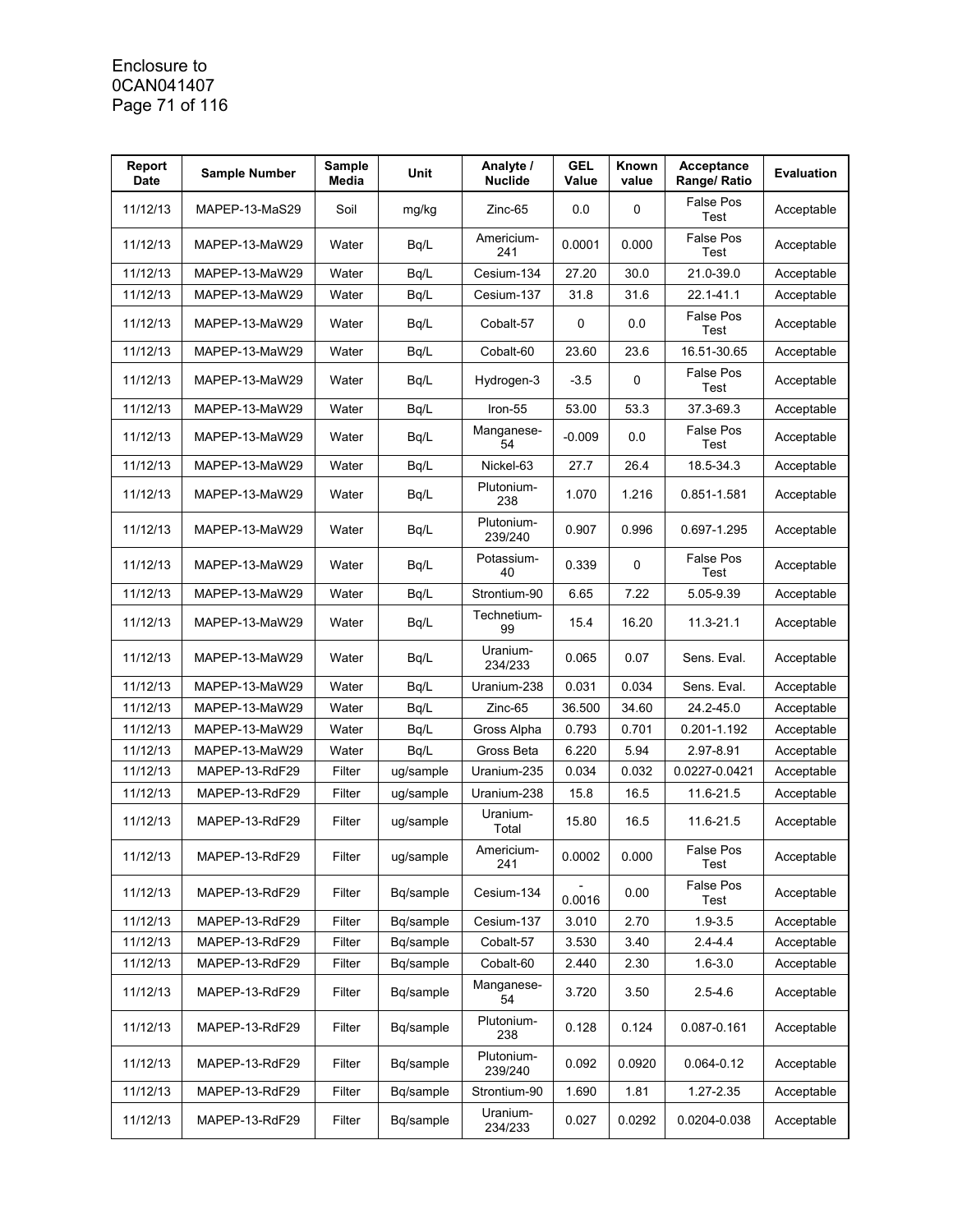### Enclosure to 0CAN041407 Page 72 of 116

| Report<br><b>Date</b> | <b>Sample Number</b> | Sample<br>Media | <b>Unit</b> | Analyte /<br><b>Nuclide</b> | <b>GEL</b><br>Value | Known<br>value | Acceptance<br>Range/ Ratio | <b>Evaluation</b> |
|-----------------------|----------------------|-----------------|-------------|-----------------------------|---------------------|----------------|----------------------------|-------------------|
| 11/12/13              | MAPEP-13-RdF29       | Filter          | Bq/sample   | Uranium-238                 | 0.020               | 0.021          | 0.144-0.267                | Acceptable        |
| 11/12/13              | MAPEP-13-RdF29       | Filter          | Bq/sample   | Zinc-65                     | 3.050               | 2.70           | $1.9 - 3.5$                | Acceptable        |
| 11/12/13              | MAPEP-13-RdV29       | Vegetati<br>on  | Bq/sample   | Americium-<br>241           | 0.226               | 0.19           | 0.135-0.251                | Acceptable        |
| 11/12/13              | MAPEP-13-RdV29       | Vegetati<br>on  | Bq/sample   | Cesium-134                  | 4.750               | 5.20           | 3.64-6.67                  | Acceptable        |
| 11/12/13              | MAPEP-13-RdV29       | Vegetati<br>on  | Bg/sample   | Cesium-137                  | 6.910               | 6.60           | 4.62-8.58                  | Acceptable        |
| 11/12/13              | MAPEP-13-RdV29       | Vegetati<br>on  | Bq/sample   | Cobalt-57                   | $-0.002$            | 0.00           | <b>False Pos</b><br>Test   | Acceptable        |
| 11/12/13              | MAPEP-13-RdV29       | Vegetati<br>on  | Bg/sample   | Cobalt-60                   | 0.008               | 0.00           | <b>False Pos</b><br>Test   | Acceptable        |
| 11/12/13              | MAPEP-13-RdV29       | Vegetati<br>on  | Bq/sample   | Manganese-<br>54            | 7.980               | 7.88           | 5.52-10.24                 | Acceptable        |
| 11/12/13              | MAPEP-13-RdV29       | Vegetati<br>on  | Bq/sample   | Plutonium-<br>238           | 0.001               | 0.001          | Sens. Eval.                | Acceptable        |
| 11/12/13              | MAPEP-13-RdV29       | Vegetati<br>on  | Bq/sample   | Plutonium-<br>239/240       | 0.1510              | 0.171          | 0.120-0.222                | Acceptable        |
| 11/12/13              | MAPEP-13-RdV29       | Vegetati<br>on  | Bq/sample   | Strontium-90                | 2.330               | 2.32           | 1.62-3.02                  | Acceptable        |
| 11/12/13              | MAPEP-13-RdV29       | Vegetati<br>on  | Bq/sample   | Uranium-<br>234/233         | 0.046               | 0.047          | 0.0326-0.0606              | Acceptable        |
| 11/12/13              | MAPEP-13-RdV29       | Vegetati<br>on  | Bg/sample   | Uranium-238                 | 0.332               | 0.324          | 0.227-0.421                | Acceptable        |
| 11/12/13              | MAPEP-13-RdV29       | Vegetati<br>on  | Bq/sample   | $Zinc-65$                   | 2.850               | 2.63           | 1.84-3.42                  | Acceptable        |
| 11/12/13              | MAPEP-13-XaW29       | Water           | Bq/L        | lodine-129                  | 3.62                | 3.79           | 2.65-4.93                  | Acceptable        |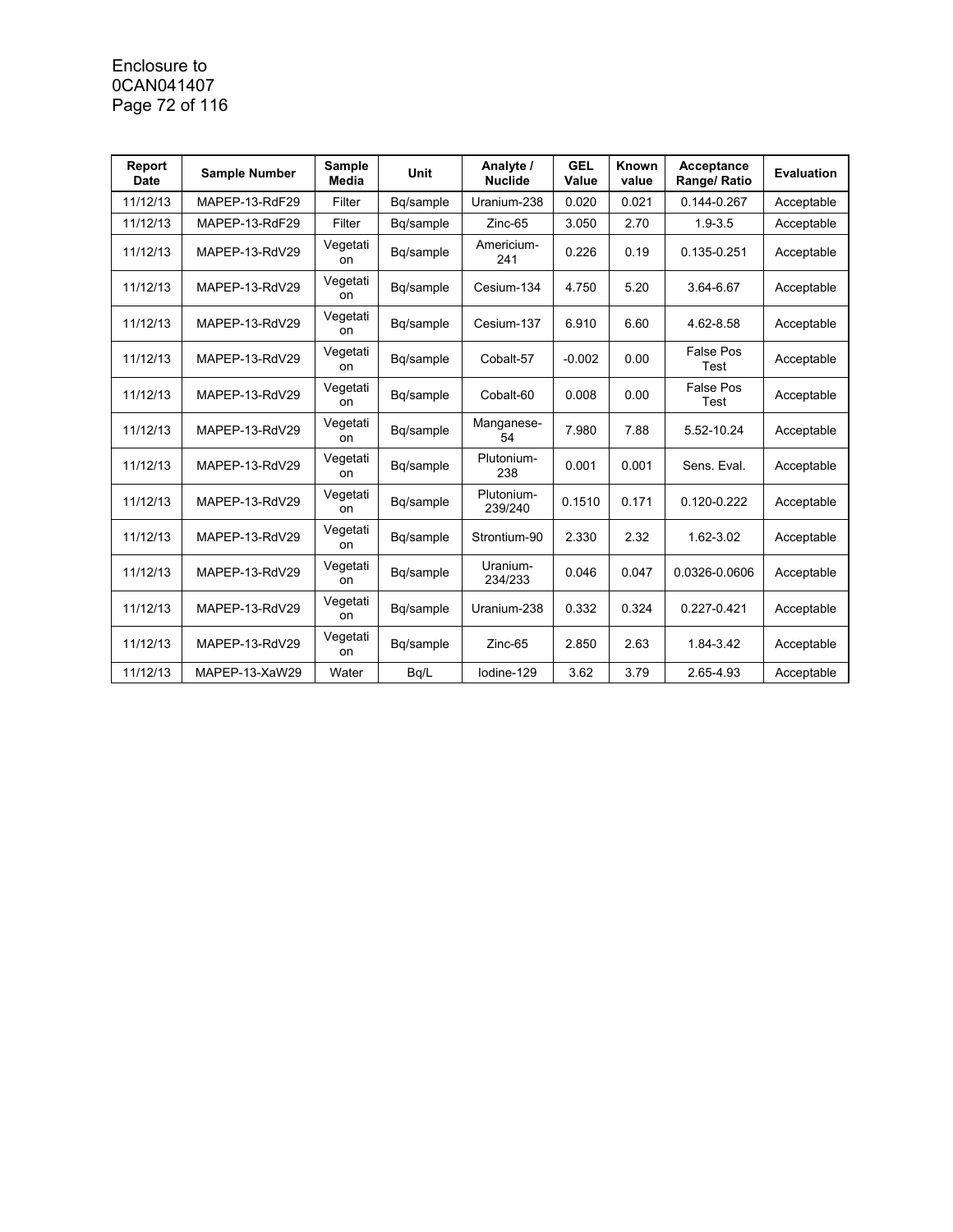Enclosure to 0CAN041407 Page 73 of 116

## Table 4

## 2013 ERA PROGRAM PERFORMANCE EVALUATION RESULTS

| Report<br>Date | Sample<br>Number | Sample<br>Media | Unit  | Analyte / Nuclide  | <b>GEL</b><br>Value | Known<br>value | <b>Acceptance</b><br>Range/<br>Ratio | <b>Evaluation</b> |
|----------------|------------------|-----------------|-------|--------------------|---------------------|----------------|--------------------------------------|-------------------|
| 02/28/13       | <b>RAD - 92</b>  | Water           | pCi/L | Barium-133         | 55.4                | 54.4           | 44.9-60.2                            | Acceptable        |
| 02/28/13       | <b>RAD - 92</b>  | Water           | pCi/L | Cesium-134         | 27.2                | 29.9           | 23.4-32.9                            | Acceptable        |
| 02/28/13       | <b>RAD - 92</b>  | Water           | pCi/L | Cesium-137         | 74.3                | 75.3           | 67.8-85.5                            | Acceptable        |
| 02/28/13       | <b>RAD - 92</b>  | Water           | pCi/L | Cobalt-60          | 89.0                | 97.7           | 87.9-110                             | Acceptable        |
| 02/28/13       | <b>RAD - 92</b>  | Water           | pCi/L | Zinc-65            | 126                 | 114            | 103-136                              | Acceptable        |
| 02/28/13       | <b>RAD - 92</b>  | Water           | pCi/L | Gross Alpha        | 26.0                | 24.8           | 12.5-33.0                            | Acceptable        |
| 02/28/13       | <b>RAD - 92</b>  | Water           | pCi/L | Gross Beta         | 19.4                | 19.3           | 11.3-27.5                            | Acceptable        |
| 02/28/13       | <b>RAD - 92</b>  | Water           | pCi/L | Gross Alpha        | 31.4                | 24.8           | 12.5-33.0                            | Acceptable        |
| 02/28/13       | <b>RAD - 92</b>  | Water           | pCi/L | Radium-226         | 10.4                | 9.91           | 7.42-11.6                            | Acceptable        |
| 02/28/13       | <b>RAD - 92</b>  | Water           | pCi/L | Radium-228         | 4.84                | 5.22           | 3.14-6.96                            | Acceptable        |
| 02/28/13       | <b>RAD - 92</b>  | Water           | pCi/L | Uranium (Nat)      | 6.43                | 5.96           | 4.47-7.13                            | Acceptable        |
| 02/28/13       | <b>RAD - 92</b>  | Water           | ug/L  | Uranium (Nat) mass | 9.59                | 8.69           | 6.50-10.4                            | Acceptable        |
| 02/28/13       | <b>RAD - 92</b>  | Water           | pCi/L | Radium-226         | 11.60               | 9.91           | 7.42-11.6                            | Acceptable        |
| 02/28/13       | <b>RAD - 92</b>  | Water           | pCi/L | Radium-228         | 5.13                | 5.22           | 3.14-6.96                            | Acceptable        |
| 02/28/13       | <b>RAD - 92</b>  | Water           | pCi/L | Uranium (Nat)      | 5.95                | 5.96           | 4.47-7.13                            | Acceptable        |
| 02/28/13       | <b>RAD - 92</b>  | Water           | ug/L  | Uranium (Nat) mass | 9.95                | 8.69           | 6.50-10.4                            | Acceptable        |
| 02/28/13       | <b>RAD - 92</b>  | Water           | pCi/L | Tritium            | 1430                | 1320           | 1040-1480                            | Acceptable        |
| 02/28/13       | <b>RAD - 92</b>  | Water           | pCi/L | Strontium-89       | 47.5                | 48             | 37.6-55.3                            | Acceptable        |
| 02/28/13       | <b>RAD - 92</b>  | Water           | pCi/L | Strontium-90       | 35.9                | 39.8           | 29.2-45.8                            | Acceptable        |
| 02/28/13       | <b>RAD - 92</b>  | Water           | pCi/L | Strontium-89       | 42.9                | 48             | 37.6-55.3                            | Acceptable        |
| 02/28/13       | <b>RAD - 92</b>  | Water           | pCi/L | Strontium-90       | 34.6                | 39.8           | 29.2-45.8                            | Acceptable        |
| 02/28/13       | <b>RAD - 92</b>  | Water           | pCi/L | lodine-131         | 23.6                | 22.7           | 18.8-27.0                            | Acceptable        |
| 02/28/13       | <b>RAD - 92</b>  | Water           | pCi/L | lodine-131         | 27                  | 22.7           | 18.8-27.0                            | Acceptable        |
| 08/22/13       | <b>RAD - 94</b>  | Water           | pCi/L | Barium-133         | 76.4                | 740.5          | 62.4-82.0                            | Acceptable        |
| 08/22/13       | <b>RAD - 94</b>  | Water           | pCi/L | Cesium-134         | 68.7                | 72.4           | 59.1-79.6                            | Acceptable        |
| 08/22/13       | <b>RAD - 94</b>  | Water           | pCi/L | Cesium-137         | 154                 | 155            | 140-172                              | Acceptable        |
| 08/22/13       | <b>RAD - 94</b>  | Water           | pCi/L | Cobalt-60          | 85.3                | 82.3           | 74.1-92.9                            | Acceptable        |
| 08/22/13       | RAD - 94         | Water           | pCi/L | Zinc-65            | 297                 | 260            | 234-304                              | Acceptable        |
| 08/22/13       | <b>RAD - 94</b>  | Water           | pCi/L | Gross Alpha        | 74.3                | 57.1           | 29.8-71.2                            | Not Acceptable    |
| 08/22/13       | <b>RAD - 94</b>  | Water           | pCi/L | Gross Beta         | 34.3                | 41.8           | 27.9-49.2                            | Acceptable        |
| 08/22/13       | <b>RAD - 94</b>  | Water           | pCi/L | Gross Alpha        | 67.7                | 57.1           | 29.8-71.2                            | Acceptable        |
| 08/22/13       | <b>RAD - 94</b>  | Water           | pCi/L | Radium-226         | 16.9                | 17.2           | 12.8-19.7                            | Acceptable        |
| 08/22/13       | <b>RAD - 94</b>  | Water           | pCi/L | Radium-226         | 17                  | 17.2           | 12.8-19.7                            | Acceptable        |
| 08/22/13       | <b>RAD - 94</b>  | Water           | pCi/L | Radium-228         | 3.53                | 3.86           | 2.18-5.4                             | Acceptable        |
| 08/22/13       | <b>RAD - 94</b>  | Water           | pCi/L | Uranium (Nat)      | 20.4                | 21.4           | 17.1-24.1                            | Acceptable        |
| 08/22/13       | <b>RAD - 94</b>  | Water           | ug/L  | Uranium (Nat) mass | 30.4                | 31.2           | 25.0-35.2                            | Acceptable        |
| 08/22/13       | <b>RAD - 94</b>  | Water           | pCi/L | Radium-226         | 14.6                | 17.2           | 12.8-19.7                            | Acceptable        |
| 08/22/13       | <b>RAD - 94</b>  | Water           | pCi/L | Uranium (Nat)      | 21.6                | 21.4           | 17.1-24.1                            | Acceptable        |
| 08/22/13       | <b>RAD - 94</b>  | Water           | ug/L  | Uranium (Nat) mass | 33.7                | 31.2           | 25-35.2                              | Acceptable        |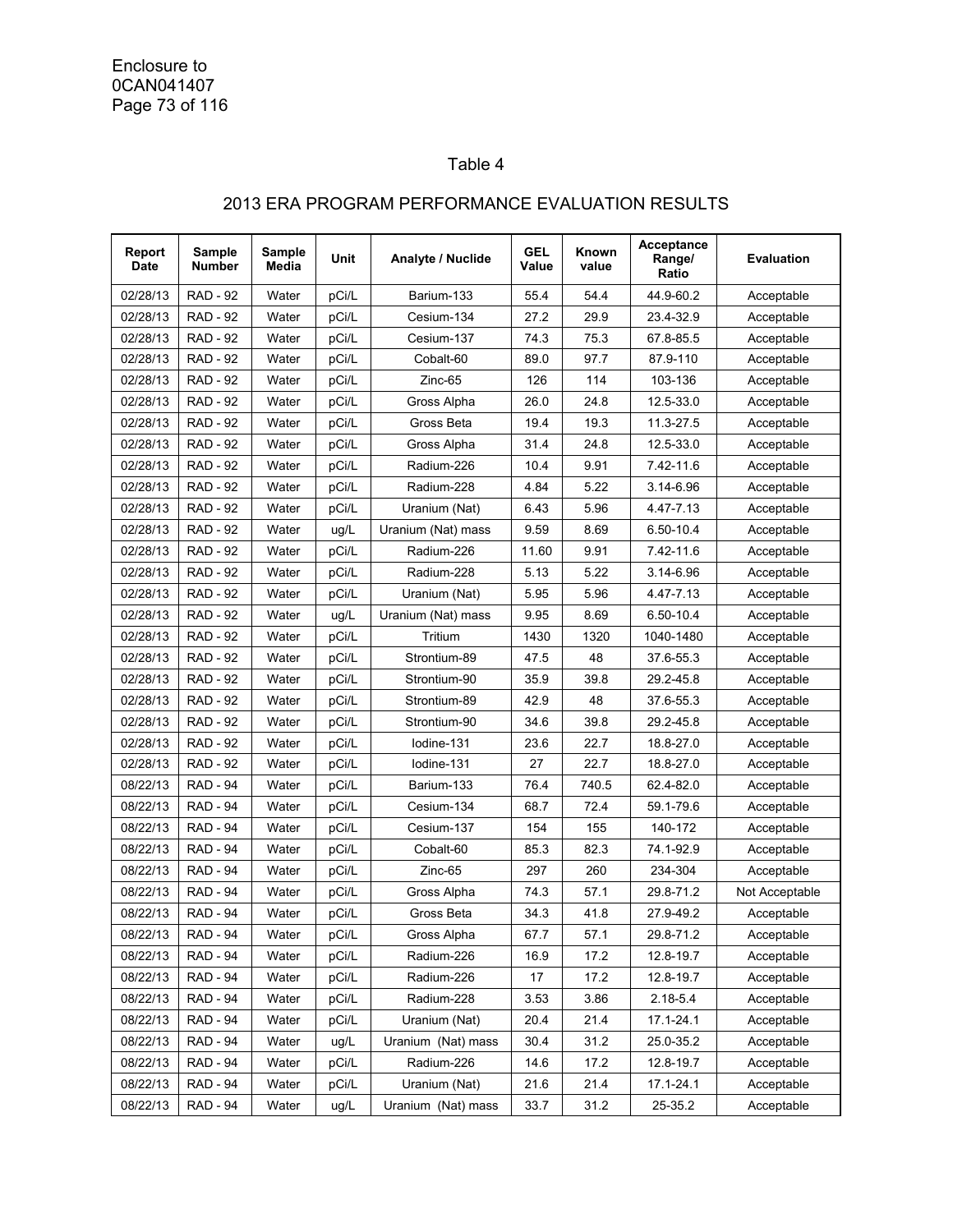Enclosure to 0CAN041407 Page 74 of 116

| Report<br>Date | Sample<br><b>Number</b> | Sample<br>Media | <b>Unit</b> | Analyte / Nuclide | <b>GEL</b><br>Value | Known<br>value | Acceptance<br>Range/<br>Ratio | <b>Evaluation</b> |
|----------------|-------------------------|-----------------|-------------|-------------------|---------------------|----------------|-------------------------------|-------------------|
| 08/22/13       | <b>RAD - 94</b>         | Water           | pCi/L       | Tritium           | 12500               | 13300          | 11600-<br>14600               | Acceptable        |
| 08/22/13       | <b>RAD - 94</b>         | Water           | pCi/L       | Strontium-89      | 48.9                | 36.5           | 27.4-43.4                     | Not Acceptable    |
| 08/22/13       | <b>RAD - 94</b>         | Water           | pCi/L       | Strontium-90      | 14.3                | 19.8           | 14.1-23.4                     | Acceptable        |
| 08/22/13       | <b>RAD - 94</b>         | Water           | pCi/L       | Strontium-89      | 44.3                | 36.5           | 27.4-43.4                     | Not Acceptable    |
| 08/22/13       | <b>RAD - 94</b>         | Water           | pCi/L       | Strontium-90      | 17.3                | 19.8           | 14.1-23.4                     | Acceptable        |
| 08/22/13       | <b>RAD - 94</b>         | Water           | pCi/L       | lodine-131        | 26.1                | 24.3           | 20.2-28.8                     | Acceptable        |
| 08/22/13       | <b>RAD - 94</b>         | Water           | pCi/L       | lodine-131        | 23.3                | 24.3           | 20.2-28.8                     | Acceptable        |

## Table 5

## 2013 ERA PROGRAM (MRAD) PERFORMANCE EVALUATION RESULTS

| Report<br><b>Date</b> | <b>Sample</b><br><b>Number</b> | <b>Sample</b><br>Media | <b>Unit</b> | Analyte / Nuclide   | <b>GEL</b><br>Value | Known<br>value | Acceptance<br>Range/<br>Ratio | <b>Evaluation</b> |
|-----------------------|--------------------------------|------------------------|-------------|---------------------|---------------------|----------------|-------------------------------|-------------------|
| 05/22/13              | MRAD-18                        | Soil                   | pCi/kg      | Actinium-228        | 1500                | 1240           | 795-1720                      | Acceptable        |
| 05/22/13              | MRAD-18                        | Soil                   | pCi/kg      | Americium-241       | 225                 | 229            | 134-297                       | Acceptable        |
| 05/22/13              | MRAD-18                        | Soil                   | pCi/kg      | Bismuth-212         | 1250                | 1240           | 330-1820                      | Acceptable        |
| 05/22/13              | MRAD-18                        | Soil                   | pCi/kg      | Bismuth-214         | 4410                | 3660           | 2200-5270                     | Acceptable        |
| 05/22/13              | MRAD-18                        | Soil                   | pCi/kg      | Cesium-134          | 7850                | 6370           | 4160-7650                     | Not Accept.       |
| 05/22/13              | MRAD-18                        | Soil                   | pCi/kg      | Cesium-137          | 8070                | 6120           | 4690-7870                     | Not Accept.       |
| 05/22/13              | MRAD-18                        | Soil                   | pCi/kg      | Cobalt-60           | 10300               | 7920           | 5360-10900                    | Acceptable        |
| 05/22/13              | MRAD-18                        | Soil                   | pCi/kq      | Lead-212            | 1290                | 1240           | 812-1730                      | Acceptable        |
| 05/22/13              | MRAD-18                        | Soil                   | pCi/kg      | Lead-214            | 4690                | 3660           | 2140-5460                     | Acceptable        |
| 05/22/13              | MRAD-18                        | Soil                   | pCi/kg      | Manganese-54        | < 63.4              | < 1000         | $0 - 1000$                    | Acceptable        |
| 05/22/13              | MRAD-18                        | Soil                   | pCi/kg      | Plutonium-238       | 651                 | 788.00         | 474-1090                      | Acceptable        |
| 05/22/13              | MRAD-18                        | Soil                   | pCi/kg      | Plutonium-239       | 320                 | 366.00         | 239-506                       | Acceptable        |
| 05/22/13              | MRAD-18                        | Soil                   | pCi/kg      | Potassium-40        | 10300               | 10300          | 7520-13800                    | Acceptable        |
| 05/22/13              | MRAD-18                        | Soil                   | pCi/kg      | Strontium-90        | 6730                | 8530           | 3250-13500                    | Acceptable        |
| 05/22/13              | MRAD-18                        | Soil                   | pCi/kg      | Thorium-234         | 3290                | 1900           | 601-3570                      | Acceptable        |
| 05/22/13              | MRAD-18                        | Soil                   | pCi/kg      | Zinc-65             | 1910                | 1400           | 1110-1860                     | Not Accept.       |
| 05/22/13              | MRAD-18                        | Soil                   | pCi/kg      | Strontium-90        | 6730                | 8530           | 3250-13500                    | Acceptable        |
| 05/22/13              | MRAD-18                        | Soil                   | pCi/kg      | Uranium-234         | 1210                | 1920           | 1170-2460                     | Acceptable        |
| 05/22/13              | MRAD-18                        | Soil                   | pCi/kg      | Uranium-238         | 1630                | 1900           | 1180-2410                     | Acceptable        |
| 05/22/13              | MRAD-18                        | Soil                   | pCi/kg      | Uranium-Total       | 2840                | 3920           | 2130-5170                     | Acceptable        |
| 05/22/13              | MRAD-18                        | Soil                   | ug/kg       | Uranium-Total(mass) | 4150                | 5710           | 3150-7180                     | Acceptable        |
| 05/22/13              | MRAD-18                        | Vegetation             | pCi/kg      | Am-241              | 629                 | 553            | 338-735                       | Acceptable        |
| 05/22/13              | MRAD-18                        | Vegetation             | pCi/kg      | Cesium-134          | 1400                | 1240           | 797-1610                      | Acceptable        |
| 05/22/13              | MRAD-18                        | Vegetation             | pCi/kg      | Cesium-137          | 687                 | 544            | 394-757                       | Acceptable        |
| 05/22/13              | MRAD-18                        | Vegetation             | pCi/kg      | Cobalt-60           | 2410                | 1920           | 1320-2680                     | Acceptable        |
| 05/22/13              | MRAD-18                        | Vegetation             | pCi/kg      | Curium-244          | 1420                | 1340           | 657-2090                      | Acceptable        |
| 05/22/13              | MRAD-18                        | Vegetation             | pCi/kg      | Manganese-54        | $<$ 47.4            | $300$          | 0.00-300                      | Acceptable        |
| 05/22/13              | MRAD-18                        | Vegetation             | pCi/kg      | Plutonium-238       | 2060                | 1980           | 1180-2710                     | Acceptable        |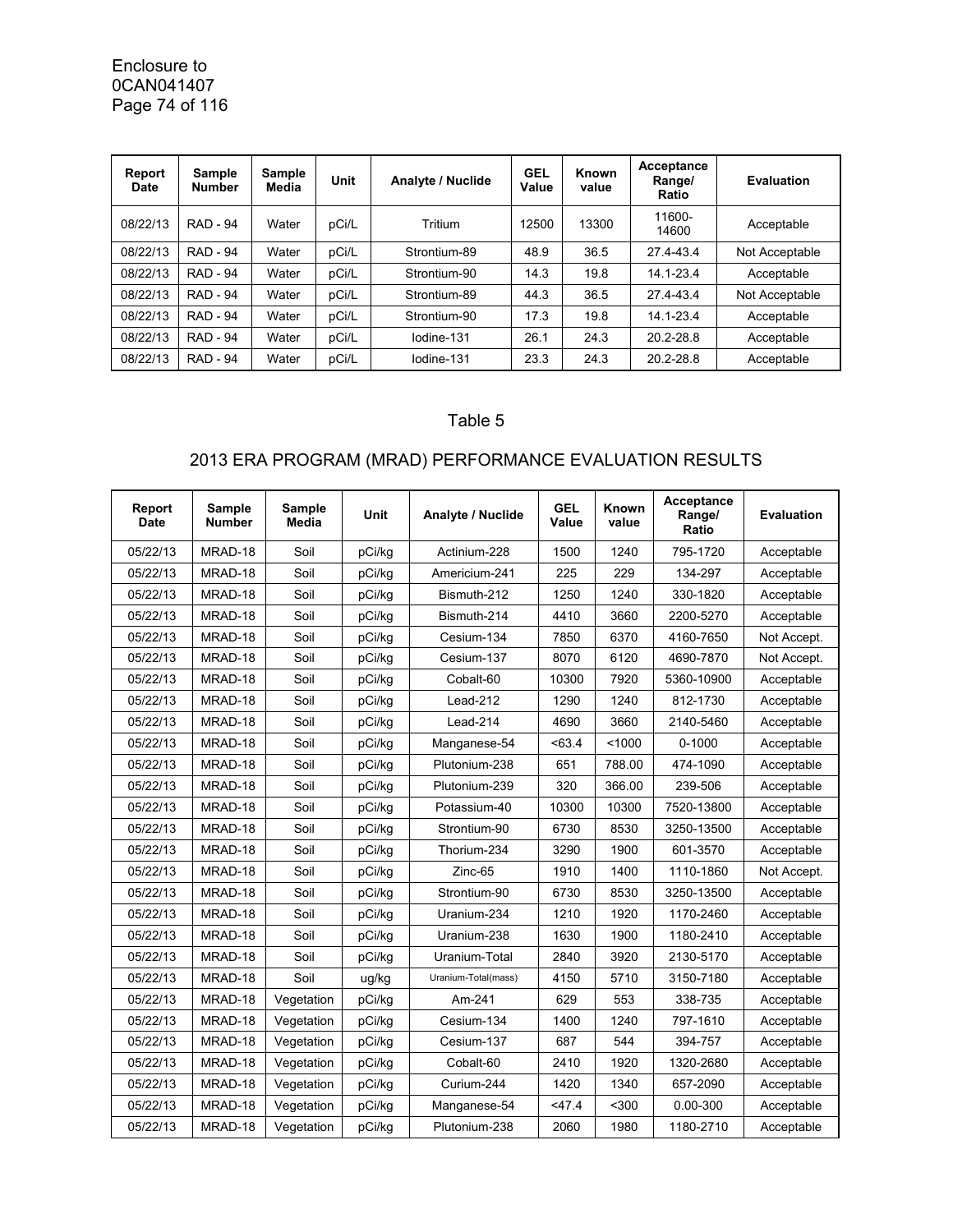### Enclosure to 0CAN041407 Page 75 of 116

| Report<br><b>Date</b> | <b>Sample</b><br><b>Number</b> | Sample<br>Media | Unit       | Analyte / Nuclide   | <b>GEL</b><br>Value | Known<br>value | Acceptance<br>Range/<br>Ratio | <b>Evaluation</b> |
|-----------------------|--------------------------------|-----------------|------------|---------------------|---------------------|----------------|-------------------------------|-------------------|
| 05/22/13              | MRAD-18                        | Vegetation      | pCi/kg     | Plutonium-239       | 2230                | 2260           | 1390-3110                     | Acceptable        |
| 05/22/13              | MRAD-18                        | Vegetation      | pCi/kg     | Potassium-40        | 35600               | 31900          | 23000-44800                   | Acceptable        |
| 05/22/13              | MRAD-18                        | Vegetation      | pCi/kg     | Strontium-90        | 3720                | 3840           | 2190-5090                     | Acceptable        |
| 05/22/13              | MRAD-18                        | Vegetation      | pCi/kg     | Uranium-234         | 2650                | 2460           | 1620-3160                     | Acceptable        |
| 05/22/13              | MRAD-18                        | Vegetation      | pCi/kg     | Uranium-238         | 2580                | 2440           | 1630-3100                     | Acceptable        |
| 05/22/13              | MRAD-18                        | Vegetation      | pCi/kg     | Uranium-Total       | 5361                | 5010           | 3390-6230                     | Acceptable        |
| 05/22/13              | MRAD-18                        | Vegetation      | ug/kg      | Uranium-Total(mass) | 7740                | 7310           | 4900-9280                     | Acceptable        |
| 05/22/13              | MRAD-18                        | Vegetation      | pCi/kg     | Zinc-65             | 1150                | 878            | 633-1230                      | Acceptable        |
| 05/22/13              | MRAD-18                        | Filter          | pCi/Filter | Americium-241       | 62.9                | 66.8           | 41.2-90.4                     | Acceptable        |
| 05/22/13              | MRAD-18                        | Filter          | pCi/Filter | Cesium-134          | 1080                | 1110           | 706-1380                      | Acceptable        |
| 05/22/13              | MRAD-18                        | Filter          | pCi/Filter | Cesium-137          | 971                 | 940            | 706-1230                      | Acceptable        |
| 05/22/13              | MRAD-18                        | Filter          | pCi/Filter | Cobalt-60           | 217                 | 214            | 166-267                       | Acceptable        |
| 05/22/13              | MRAD-18                        | Filter          | pCi/Filter | Iron-55             | 224                 | 225            | 69.8-440                      | Acceptable        |
| 05/22/13              | MRAD-18                        | Filter          | pCi/Filter | Manganese-54        | <5.27               | 50.0           | $0 - 50.0$                    | Acceptable        |
| 05/22/13              | MRAD-18                        | Filter          | pCi/Filter | Plutonium-238       | 48.0                | 50.1           | 34.3-65.9                     | Acceptable        |
| 05/22/13              | MRAD-18                        | Filter          | pCi/Filter | Plutonium-239       | 62.7                | 65.2           | 47.2-85.2                     | Acceptable        |
| 05/22/13              | MRAD-18                        | Filter          | pCi/Filter | Strontium-90        | 139                 | 138            | 67.4-207                      | Acceptable        |
| 05/22/13              | MRAD-18                        | Filter          | pCi/Filter | Uranium-234         | 54.5                | 59.4           | 36.8-89.6                     | Acceptable        |
| 05/22/13              | MRAD-18                        | Filter          | pCi/Filter | Uranium-238         | 58.5                | 58.9           | 38.1-81.4                     | Acceptable        |
| 05/22/13              | MRAD-18                        | Filter          | pCi/Filter | Uranium-Total       | 117                 | 121            | 67.0-184                      | Acceptable        |
| 05/22/13              | MRAD-18                        | Filter          | ug/Filter  | Uranium-Total(mass) | 176                 | 176            | 113-248                       | Acceptable        |
| 05/22/13              | MRAD-18                        | Filter          | pCi/Filter | Zinc-65             | 222                 | 199            | 142-275                       | Acceptable        |
| 05/22/13              | MRAD-18                        | Filter          | pCi/Filter | Gross Alpha         | 55.5                | 42.3           | 14.2-65.7                     | Acceptable        |
| 05/22/13              | MRAD-18                        | Filter          | pCi/Filter | Gross Beta          | 31                  | 25.1           | 15.9-36.6                     | Acceptable        |
| 05/22/13              | MRAD-18                        | Water           | pCi/L      | Americium-241       | 118                 | 118            | 79.5-158                      | Acceptable        |
| 05/22/13              | MRAD-18                        | Water           | pCi/L      | Cesium-134          | 1320                | 1400           | 1030-1610                     | Acceptable        |
| 05/22/13              | MRAD-18                        | Water           | pCi/L      | Cesium-137          | 1900                | 1880           | 1600-2250                     | Acceptable        |
| 05/22/13              | MRAD-18                        | Water           | pCi/L      | Cobalt-60           | 2370                | 2270           | 1970-2660                     | Acceptable        |
| 05/22/13              | MRAD-18                        | Water           | pCi/L      | Iron-55             | 812                 | 712            | 424-966                       | Acceptable        |
| 05/22/13              | MRAD-18                        | Water           | pCi/L      | Manganese-54        | 27.6                | 100            | $0.00 - 100$                  | Acceptable        |
| 05/22/13              | MRAD-18                        | Water           | pCi/L      | Plutonium-238       | 91                  | 99             | 73.1-123                      | Acceptable        |
| 05/22/13              | MRAD-18                        | Water           | pCi/L      | Plutonium-239       | 161                 | 185            | 144-233                       | Acceptable        |
| 05/22/13              | MRAD-18                        | Water           | pCi/L      | Strontium-90        | 144                 | 137            | 89.2-181                      | Acceptable        |
| 05/22/13              | MRAD-18                        | Water           | pCi/L      | Uranium-234         | 47.3                | 48.8           | 36.7-62.9                     | Acceptable        |
| 05/22/13              | MRAD-18                        | Water           | pCi/L      | Uranium-238         | 50.8                | 48.4           | 36.9-59.4                     | Acceptable        |
| 05/22/13              | MRAD-18                        | Water           | pCi/L      | Uranium-Total       | 98.1                | 99.5           | 73.1-129                      | Acceptable        |
| 05/22/13              | MRAD-18                        | Water           | ug/L       | Uranium-Total(mass) | 152                 | 145            | 116-175                       | Acceptable        |
| 05/22/13              | MRAD-18                        | Water           | pCi/L      | Zinc-65             | 428                 | 384            | 320-484                       | Acceptable        |
| 05/22/13              | MRAD-18                        | Water           | pCi/L      | Gross Alpha         | 138.0               | 130            | 46.2-201                      | Acceptable        |
| 05/22/13              | MRAD-18                        | Water           | pCi/L      | Gross Beta          | 87                  | 78.9           | 45.2-117                      | Acceptable        |
| 05/22/13              | MRAD-18                        | Water           | pCi/L      | Tritium             | 13100               | 12300          | 8240-17500                    | Acceptable        |
| 11/26/13              | MRAD-19                        | Soil            | pCi/kg     | Actinium-228        | 1200                | 1240           | 795-1720                      | Acceptable        |
| 11/26/13              | MRAD-19                        | Soil            | pCi/kg     | Americium-241       | 186                 | 164            | 95.9-213                      | Acceptable        |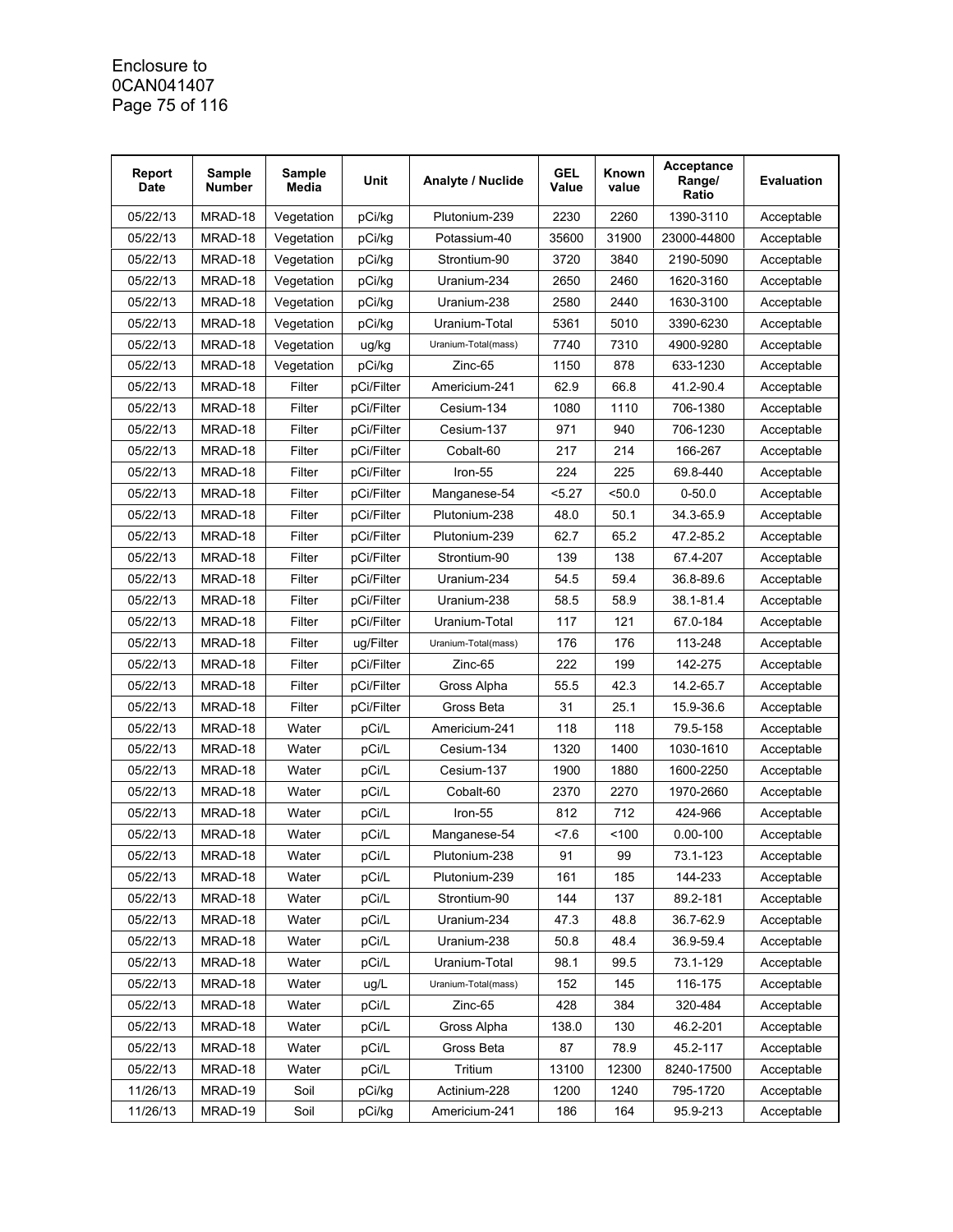### Enclosure to 0CAN041407 Page 76 of 116

| Report<br><b>Date</b> | Sample<br><b>Number</b> | Sample<br>Media | Unit       | Analyte / Nuclide       | <b>GEL</b><br>Value | Known<br>value | Acceptance<br>Range/<br>Ratio | <b>Evaluation</b> |
|-----------------------|-------------------------|-----------------|------------|-------------------------|---------------------|----------------|-------------------------------|-------------------|
| 11/26/13              | MRAD-19                 | Soil            | pCi/kg     | Bismuth-212             | 1760                | 1220           | 325-1790                      | Acceptable        |
| 11/26/13              | MRAD-19                 | Soil            | pCi/kg     | Bismuth-214             | 4350                | 3740           | 2250-5380                     | Acceptable        |
| 11/26/13              | MRAD-19                 | Soil            | pCi/kg     | Cesium-134              | 2690                | 2820           | 1840-3390                     | Acceptable        |
| 11/26/13              | MRAD-19                 | Soil            | pCi/kg     | Cesium-137              | 3960                | 4130           | 3160-5310                     | Acceptable        |
| 11/26/13              | MRAD-19                 | Soil            | pCi/kg     | Cobalt-60               | 5490                | 5680           | 3840-7820                     | Acceptable        |
| 11/26/13              | MRAD-19                 | Soil            | pCi/kg     | Lead-212                | 1260                | 1220           | 799-1700                      | Acceptable        |
| 11/26/13              | MRAD-19                 | Soil            | pCi/kg     | Lead-214                | 4700                | 3740           | 2180-5580                     | Acceptable        |
| 11/26/13              | MRAD-19                 | Soil            | pCi/kg     | Manganese-54            | 55.2                | < 1000         | $0 - 1000$                    | Acceptable        |
| 11/26/13              | MRAD-19                 | Soil            | pCi/kg     | Plutonium-238           | 576                 | 658            | 396-908                       | Acceptable        |
| 11/26/13              | MRAD-19                 | Soil            | pCi/kg     | Plutonium-239           | 400                 | 397            | 260-548                       | Acceptable        |
| 11/26/13              | MRAD-19                 | Soil            | pCi/kg     | Potassium-40            | 11200               | 12400          | 9080-16700                    | Acceptable        |
| 11/26/13              | MRAD-19                 | Soil            | pCi/kg     | Strontium-90            | 8220                | 6860           | 2620-10800                    | Acceptable        |
| 11/26/13              | MRAD-19                 | Soil            | pCi/kg     | Thorium-234             | 2870                | 3080           | 974-5790                      | Acceptable        |
| 11/26/13              | MRAD-19                 | Soil            | pCi/kg     | Zinc-65                 | 3400                | 3160           | 2520-4200                     | Acceptable        |
| 11/26/13              | MRAD-19                 | Soil            | pCi/kg     | Uranium-234             | 2870                | 3080           | 974-5790                      | Acceptable        |
| 11/26/13              | MRAD-19                 | Soil            | pCi/kg     | Uranium-238             | 2979                | 3080           | 1910-3910                     | Acceptable        |
| 11/26/13              | MRAD-19                 | Soil            | pCi/kg     | Uranium-Total           | 6870                | 6320           | 3430-8340                     | Acceptable        |
| 11/26/13              | MRAD-19                 | Soil            | ug/kg      | Uranium-<br>Total(mass) | 8460                | 9220           | 5080-11600                    | Acceptable        |
| 11/26/13              | MRAD-19                 | Vegetation      | pCi/kg     | Am-241                  | 3800                | 3630           | 2220-4830                     | Acceptable        |
| 11/26/13              | MRAD-19                 | Vegetation      | pCi/kg     | Cesium-134              | 907                 | 859            | 552-1120                      | Acceptable        |
| 11/26/13              | MRAD-19                 | Vegetation      | pCi/kg     | Cesium-137              | 1220                | 1030           | 747-1430                      | Acceptable        |
| 11/26/13              | MRAD-19                 | Vegetation      | pCi/kg     | Cobalt-60               | 2100                | 1880           | 1300-2630                     | Acceptable        |
| 11/26/13              | MRAD-19                 | Vegetation      | pCi/kg     | Curium-244              | 1230                | 1250           | 612-1950                      | Acceptable        |
| 11/26/13              | MRAD-19                 | Vegetation      | pCi/kg     | Manganese-54            | 53.3                | $300$          | $0 - 300$                     | Acceptable        |
| 11/26/13              | MRAD-19                 | Vegetation      | pCi/kg     | Plutonium-238           | 1280                | 1290           | 769-1770                      | Acceptable        |
| 11/26/13              | MRAD-19                 | Vegetation      | pCi/kg     | Plutonium-239           | 2580                | 2770           | 1700-3810                     | Acceptable        |
| 11/26/13              | MRAD-19                 | Vegetation      | pCi/kg     | Potassium-40            | 33600               | 33900          | 24500-47600                   | Acceptable        |
| 11/26/13              | MRAD-19                 | Vegetation      | pCi/kg     | Strontium-90            | 5870                | 6360           | 3630-8430                     | Acceptable        |
| 11/26/13              | MRAD-19                 | Vegetation      | pCi/kg     | Uranium-234             | 674                 | 654            | 430-840                       | Acceptable        |
| 11/26/13              | MRAD-19                 | Vegetation      | pCi/kg     | Uranium-234             | 1050                | 654            | 430-840                       | Not<br>Acceptable |
| 11/26/13              | MRAD-19                 | Vegetation      | pCi/kg     | Uranium-238             | 655                 | 648            | 432-823                       | Acceptable        |
| 11/26/13              | MRAD-19                 | Vegetation      | pCi/kg     | Uranium-Total           | 1364                | 1330           | 901-1660                      | Acceptable        |
| 11/26/13              | MRAD-19                 | Vegetation      | pCi/kg     | Uranium-Total           | 1773                | 1330           | 901-1660                      | Not<br>Acceptable |
| 11/26/13              | MRAD-19                 | Vegetation      | ug/kg      | Uranium-Total(mass)     | 1960                | 1940           | 1300-2460                     | Acceptable        |
| 11/26/13              | MRAD-19                 | Vegetation      | pCi/kg     | Zinc-65                 | 1990                | 1540           | 1110-2160                     | Acceptable        |
| 11/26/13              | MRAD-19                 | Filter          | pCi/Filter | Americium-241           | 75.2                | 66.4           | 40.9-89.9                     | Acceptable        |
| 11/26/13              | MRAD-19                 | Filter          | pCi/Filter | Cesium-134              | 845                 | 868.0          | 552-1080                      | Acceptable        |
| 11/26/13              | MRAD-19                 | Filter          | pCi/Filter | Cesium-137              | 641                 | 602            | 452-791                       | Acceptable        |
| 11/26/13              | MRAD-19                 | Filter          | pCi/Filter | Cobalt-60               | 534                 | 494            | 382-617                       | Acceptable        |
| 11/26/13              | MRAD-19                 | Filter          | pCi/Filter | Iron-55                 | 466                 | 389.0          | 121-760                       | Acceptable        |
| 11/26/13              | MRAD-19                 | Filter          | pCi/Filter | Manganese-54            | < 3.9               | $50$           | $0.00 - 50.0$                 | Acceptable        |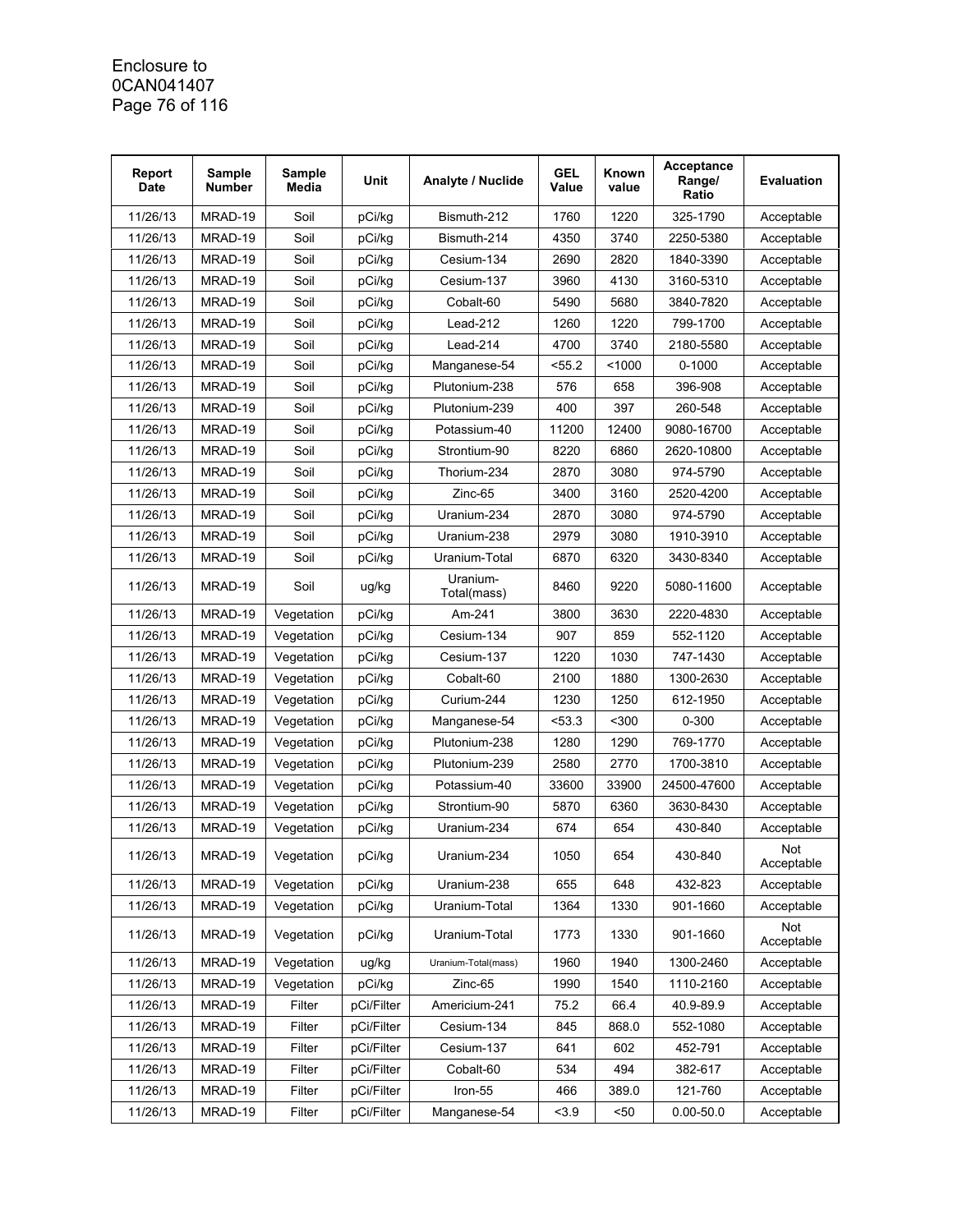### Enclosure to 0CAN041407 Page 77 of 116

| Report<br><b>Date</b> | Sample<br><b>Number</b> | Sample<br>Media | Unit       | <b>Analyte / Nuclide</b> | <b>GEL</b><br>Value | Known<br>value | Acceptance<br>Range/<br>Ratio | <b>Evaluation</b> |
|-----------------------|-------------------------|-----------------|------------|--------------------------|---------------------|----------------|-------------------------------|-------------------|
| 11/26/13              | MRAD-19                 | Filter          | ug/Filter  | Plutonium-238            | 72.8                | 68.5           | 46.9-90.1                     | Acceptable        |
| 11/26/13              | MRAD-19                 | Filter          | pCi/Filter | Plutonium-239            | 56.5                | 53.4           | 42.4-93.1                     | Acceptable        |
| 11/26/13              | MRAD-19                 | Filter          | pCi/Filter | Strontium-90             | 130                 | 125            | 61.1-187                      | Acceptable        |
| 11/26/13              | MRAD-19                 | Filter          | pCi/Filter | Uranium-234              | 56                  | 87             | 35.6-86.6                     | Acceptable        |
| 11/26/13              | MRAD-19                 | Filter          | pCi/Filter | Uranium-238              | 58                  | 56.90          | 36.8-78.7                     | Acceptable        |
| 11/26/13              | MRAD-19                 | Filter          | pCi/Filter | Uranium-Total            | 116                 | 117            | 64.8-178                      | Acceptable        |
| 11/26/13              | MRAD-19                 | Filter          | ug/Filter  | Uranium-Total(mass)      | 172                 | 171            | 109-241                       | Acceptable        |
| 11/26/13              | MRAD-19                 | Filter          | pCi/Filter | Zinc-65                  | 514                 | 419            | 300-578                       | Acceptable        |
| 11/26/13              | MRAD-19                 | Filter          | ug/Filter  | Uranium-<br>Total(mass)  | 169                 | 171            | 109-241                       | Acceptable        |
| 11/26/13              | MRAD-19                 | Filter          | ug/Filter  | Uranium-<br>Total(mass)  | 150                 | 171            | 109-241                       | Acceptable        |
| 11/26/13              | MRAD-19                 | Filter          | pCi/Filter | Gross Alpha              | 100                 | 83             | 27.8-129                      | Acceptable        |
| 11/26/13              | MRAD-19                 | Filter          | pCi/Filter | Gross Beta               | 65.7                | 56.3           | 35.6-82.2                     | Acceptable        |
| 11/26/13              | MRAD-19                 | Water           | pCi/L      | Americium-241            | 126                 | 126            | 84.9-169                      | Acceptable        |
| 11/26/13              | MRAD-19                 | Water           | pCi/L      | Cesium-134               | 2060                | 2180           | 1600-2510                     | Acceptable        |
| 11/26/13              | MRAD-19                 | Water           | pCi/L      | Cesium-137               | 2730                | 2760           | 2340-3310                     | Acceptable        |
| 11/26/13              | MRAD-19                 | Water           | pCi/L      | Cobalt-60                | 1960                | 1890           | 1640-2210                     | Acceptable        |
| 11/26/13              | MRAD-19                 | Water           | pCi/L      | Iron-55                  | 721                 | 689            | 411-935                       | Acceptable        |
| 11/26/13              | MRAD-19                 | Water           | pCi/L      | Manganese-54             | < 7.24              | 100            | $0.00 - 100$                  | Acceptable        |
| 11/26/13              | MRAD-19                 | Water           | pCi/L      | Plutonium-238            | 133                 | 138            | 102-172                       | Acceptable        |
| 11/26/13              | MRAD-19                 | Water           | pCi/L      | Plutonium-239            | 98.7                | 109            | 84.6-137                      | Acceptable        |
| 11/26/13              | MRAD-19                 | Water           | pCi/L      | Strontium-90             | 726                 | 788            | 513-1040                      | Acceptable        |
| 11/26/13              | MRAD-19                 | Water           | pCi/L      | Uranium-234              | 93                  | 99             | 74.3-128                      | Acceptable        |
| 11/26/13              | MRAD-19                 | Water           | pCi/L      | Uranium-238              | 93                  | 98.00          | 74.7-120                      | Acceptable        |
| 11/26/13              | MRAD-19                 | Water           | pCi/L      | Uranium-Total            | 186                 | 201            | 148-260                       | Acceptable        |
| 11/26/13              | MRAD-19                 | Water           | ug/L       | Uranium-Total(mass)      | 278                 | 294            | 234-355                       | Acceptable        |
| 11/26/13              | MRAD-19                 | Water           | pCi/L      | Zinc-65                  | 1560                | 1370           | 1140-1730                     | Acceptable        |
| 11/26/13              | MRAD-19                 | Water           | pCi/L      | Gross Alpha              | 105.0               | 97             | 34.3-150                      | Acceptable        |
| 11/26/13              | MRAD-19                 | Water           | pCi/L      | Gross Beta               | 78.8                | 84.5           | 48.4-125                      | Acceptable        |
| 11/26/13              | MRAD-19                 | Water           | pCi/L      | Tritium                  | 8740                | 9150           | 6130-13000                    | Acceptable        |
| 11/26/13              | MRAD-19                 | Water           | pCi/L      | Uranium-234              | 92.4                | 98.9           | 74.3-128                      | Acceptable        |
| 11/26/13              | MRAD-19                 | Water           | pCi/L      | Uranium-238              | 96.1                | 98.0           | 74.7-120                      | Acceptable        |
| 11/26/13              | MRAD-19                 | Water           | pCi/L      | Uranium-Total            | 193                 | 201            | 148-260                       | Acceptable        |
| 11/26/13              | MRAD-19                 | Water           | ug/L       | Uranium-Total(mass)      | 288                 | 294            | 234-355                       | Acceptable        |
| 11/26/13              | MRAD-19                 | Water           | pCi/L      | Uranium-234              | 95.2                | 98.9           | 74.3-128                      | Acceptable        |
| 11/26/13              | MRAD-19                 | Water           | pCi/L      | Uranium-238              | 115                 | 98.00          | 74.7-120                      | Acceptable        |
| 11/26/13              | MRAD-19                 | Water           | pCi/L      | Uranium-Total            | 215                 | 201            | 148-260                       | Acceptable        |
| 11/26/13              | MRAD-19                 | Water           | ug/L       | Uranium-Total(mass)      | 344                 | 294            | 234-355                       | Acceptable        |
| 11/26/13              | MRAD-19                 | Water           | ug/L       | Uranium-Total(mass)      | 258                 | 294            | 234-355                       | Acceptable        |

# Figure 1

Cobalt-60 Performance Evaluation Results and % Bias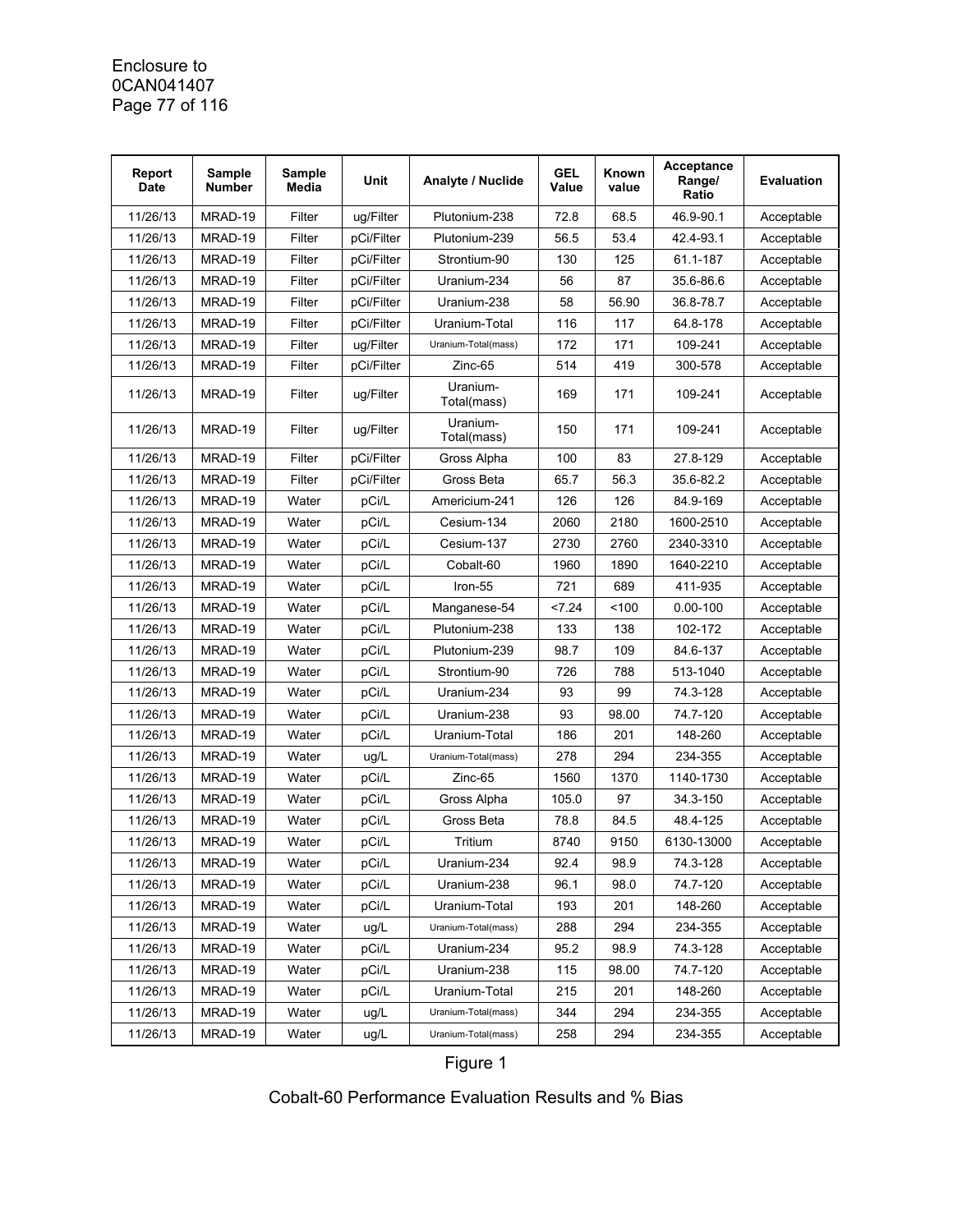

Figure 2





Figure 3

Tritium Performance Evaluation Results and % Bias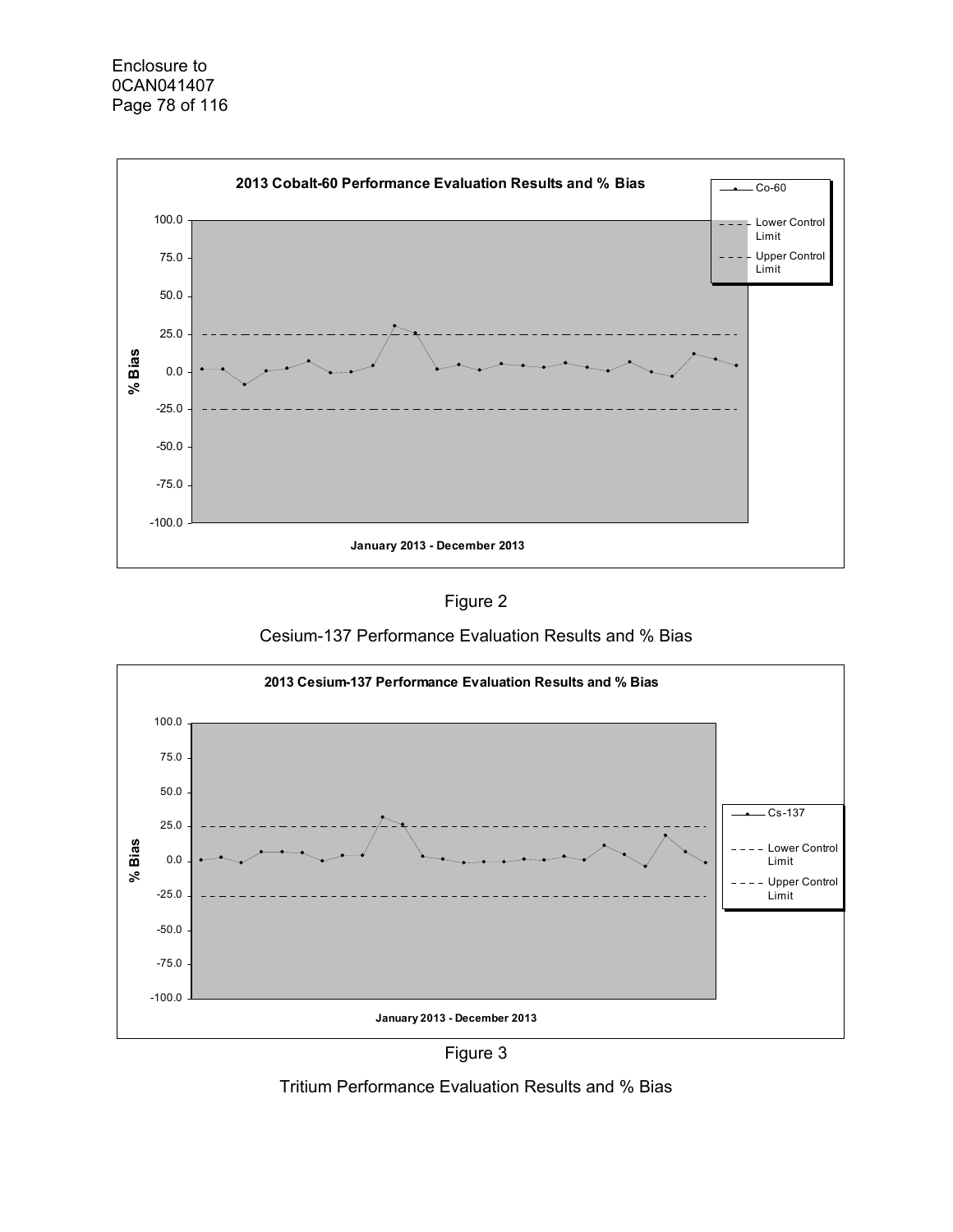



Strontium-90 Performance Evaluation Results and % Bias





GROSS ALPHA Performance Evaluation Results and % Bias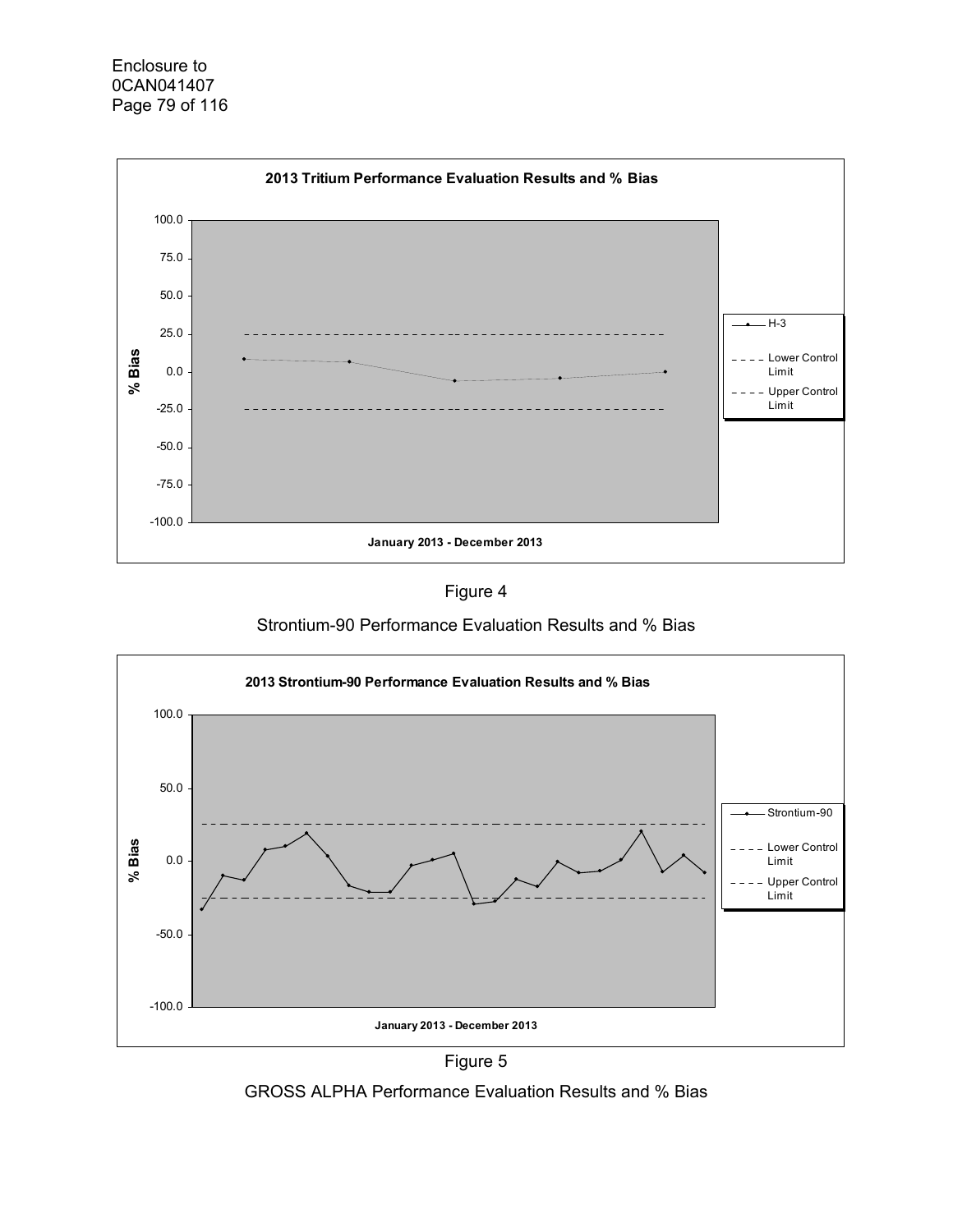



GROSS BETA Performance Evaluation Results and % Bias





IODINE-131 PERFORMANCE EVALUATION RESULTS AND % BIAS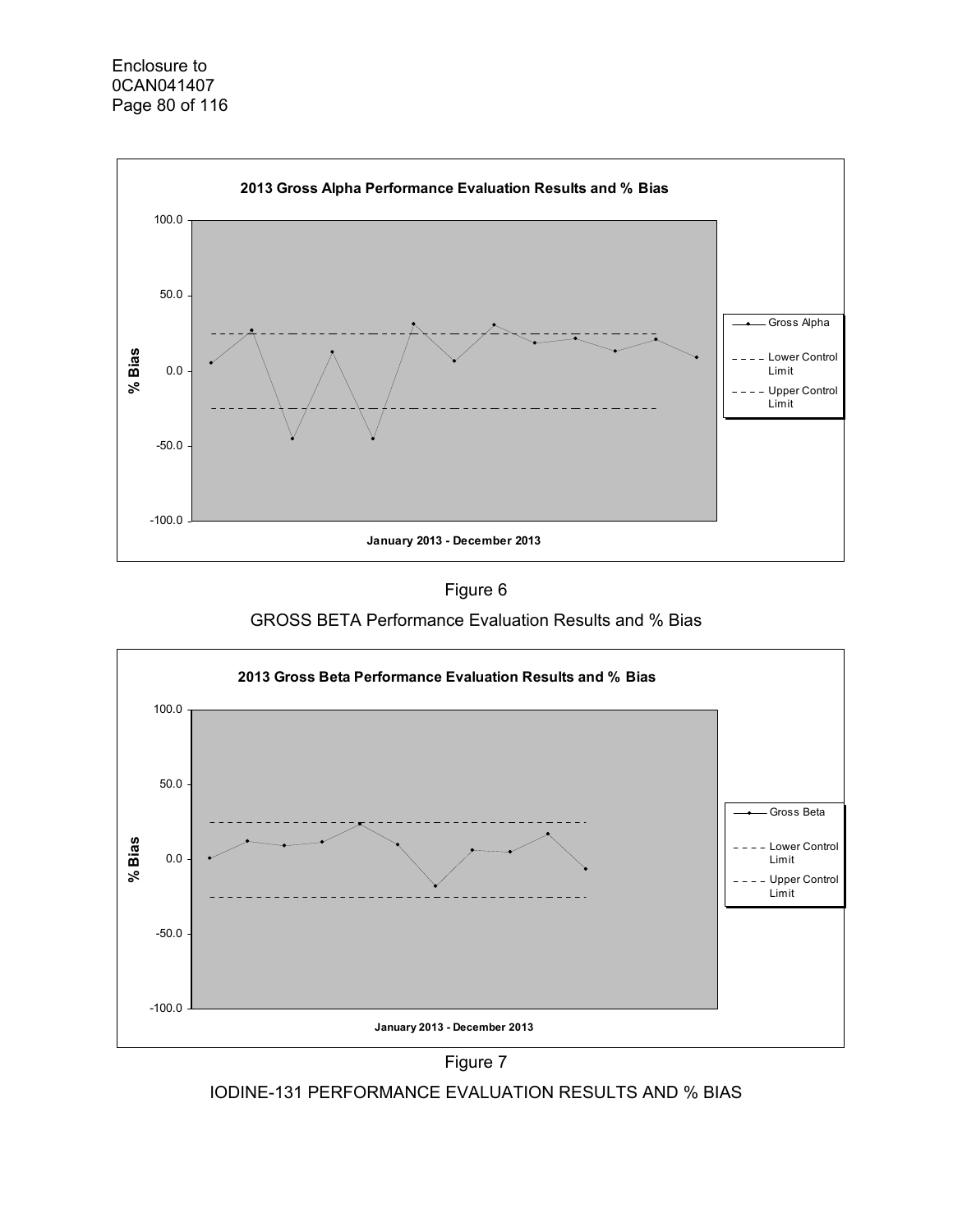



## AMERICIUM-241 PERFORMANCE EVALUATION RESULTS AND % BIAS





### PLUTONIUM-238 PERFORMANCE EVALUATION RESULTS AND % BIAS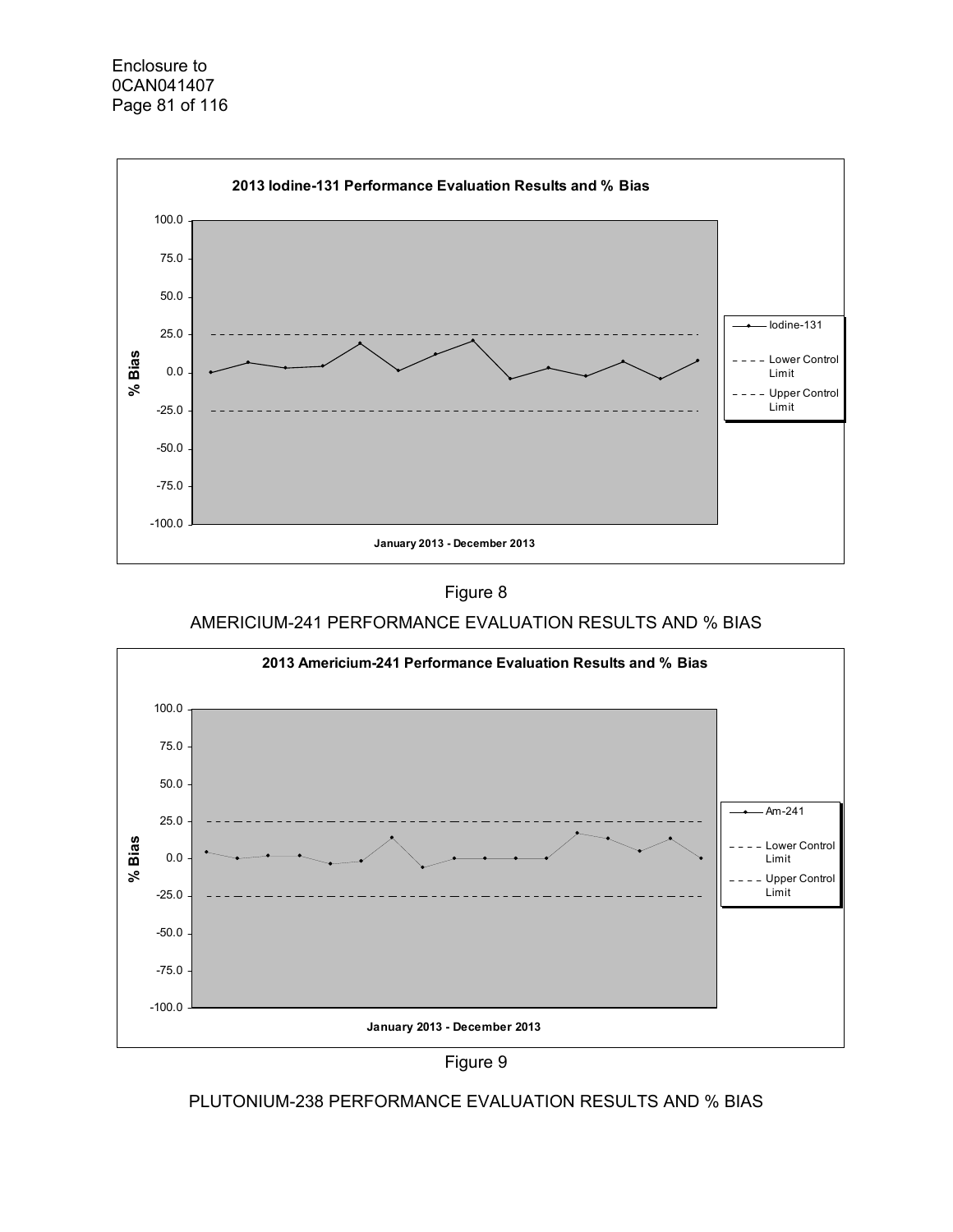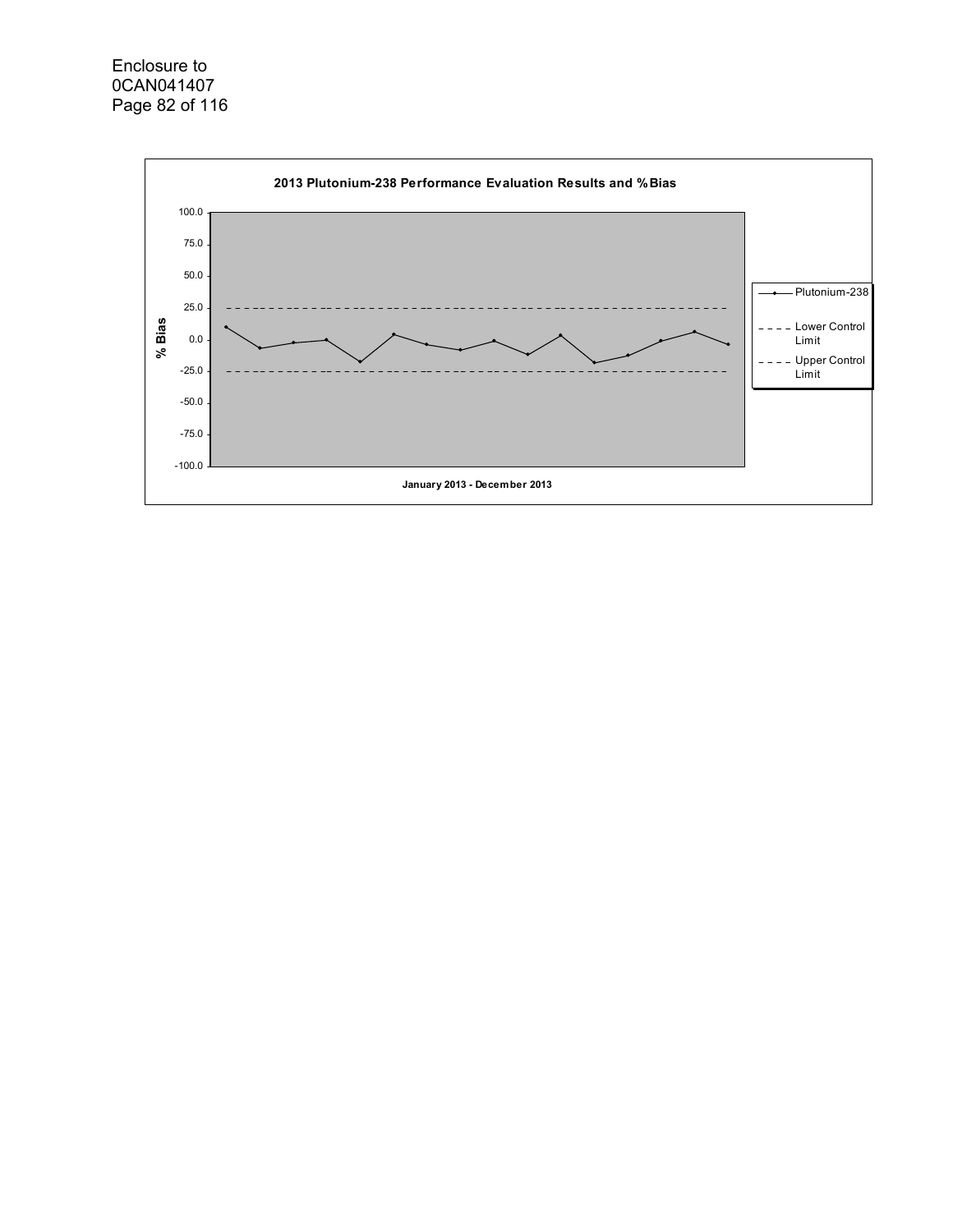## Table 6

## REMP INTRA-LABORATORY DATA SUMMARY: BIAS AND PRECISION BY MATRIX

| <b>REMP 2013</b>                           |                 | <b>Bias Criteria</b><br>$(+ / - 25\%)$ |                         | <b>Precision Criteria</b><br>(Note 1) |  |  |
|--------------------------------------------|-----------------|----------------------------------------|-------------------------|---------------------------------------|--|--|
|                                            | <b>WITHIN</b>   | <b>OUTSIDE</b>                         | <b>WITHIN</b>           | <b>OUTSIDE</b>                        |  |  |
|                                            | <b>CRITERIA</b> | <b>CRITERIA</b>                        | <b>CRITERIA</b>         | <b>CRITERIA</b>                       |  |  |
| <b>MILK</b>                                |                 |                                        |                         |                                       |  |  |
| Gamma Iodine-131                           | 41              | $\mathbf 0$                            | 131                     | 0                                     |  |  |
| Gas Flow Sr 2nd count                      | 46              | 0                                      | 49                      | 0                                     |  |  |
| Gas Flow Total Strontium                   | 35              | 0                                      | 35                      | 0                                     |  |  |
| Gamma Spec Liquid RAD A-013 with           | 61              | 0                                      | 120                     | 0                                     |  |  |
| Ba, La                                     |                 |                                        |                         |                                       |  |  |
| <b>SOLID</b>                               |                 |                                        |                         |                                       |  |  |
| LSC Iron-55                                | 5               | 0                                      | 5                       | 0                                     |  |  |
| Gamma Spec Solid RAD A-013                 | 28              | $\Omega$                               | 31                      | 0                                     |  |  |
| LSC Nickel 63                              | 5               | 0                                      | 5                       | $\mathbf 0$                           |  |  |
| Gas Flow Sr 2nd count                      | $\overline{4}$  | $\mathbf 0$                            | $\overline{\mathbf{4}}$ | 0                                     |  |  |
| <b>Gas Flow Total Strontium</b>            | 8               | 0                                      | 8                       | 0                                     |  |  |
| Gamma Spec Solid RAD A-013 with Ba,<br>La  | $\overline{7}$  | 0                                      | 10                      | 0                                     |  |  |
| Gamma Spec Solid RAD A-013 with<br>Iodine  | 6               | 0                                      | 7                       | 0                                     |  |  |
| <b>FILTER</b>                              |                 |                                        |                         |                                       |  |  |
| Gamma Spec Filter RAD A-013                | 4               | 0                                      | 4                       | 0                                     |  |  |
| Gas Flow Sr 2nd Count                      | 5               | 0                                      | 5                       | $\mathbf 0$                           |  |  |
| Alpha Spec Am241Curium                     | $\overline{3}$  | $\mathbf 0$                            | 3                       | $\overline{0}$                        |  |  |
| <b>Gas Flow Total Strontium</b>            | 3               | 0                                      | 3                       | 0                                     |  |  |
| Gross A & B                                | 526             | 0                                      | 527                     | 0                                     |  |  |
| Gamma Spec Filter                          | 45              | $\Omega$                               | 51                      | $\Omega$                              |  |  |
| LIQUID                                     |                 |                                        |                         |                                       |  |  |
| Alpha Spec Uranium                         | 8               | 0                                      | 9                       | 0                                     |  |  |
| Tritium                                    | 336             | 0                                      | 337                     | 0                                     |  |  |
| Plutonium                                  | 1               | 0                                      | $\mathbf{1}$            | 0                                     |  |  |
| LSC Iron-55                                | 40              | 0                                      | 42                      | 0                                     |  |  |
| LSC Nickel 63                              | 41              | $\mathbf 0$                            | 43                      | $\mathbf 0$                           |  |  |
| Gamma Spec Liquid RAD A-013                | $\overline{7}$  | 0                                      | $\overline{7}$          | $\mathbf 0$                           |  |  |
| Gamma Iodine-131                           | 33              | 0                                      | 33                      | 0                                     |  |  |
| Alpha Spec Plutonium                       | 10              | 0                                      | 10                      | 0                                     |  |  |
| Gas Flow Sr 2nd count                      | 20              | 0                                      | 20                      | $\Omega$                              |  |  |
| Alpha Spec Am241 Curium                    | 17              | 0                                      | 17                      | 0                                     |  |  |
| Gas Flow Total Strontium                   | 161             | 0                                      | 163                     | 0                                     |  |  |
| Gross Alpha Non Vol Beta                   | 102             | 0                                      | 104                     | 0                                     |  |  |
| Gamma Spec Liquid RAD A-013 with<br>Ba, La | 129             | 0                                      | 209                     | 0                                     |  |  |
| Gamma Spec Liquid RAD A-013 with<br>Iodine | 56              | 0                                      | 85                      | 0                                     |  |  |
|                                            | <b>TISSUE</b>   |                                        |                         |                                       |  |  |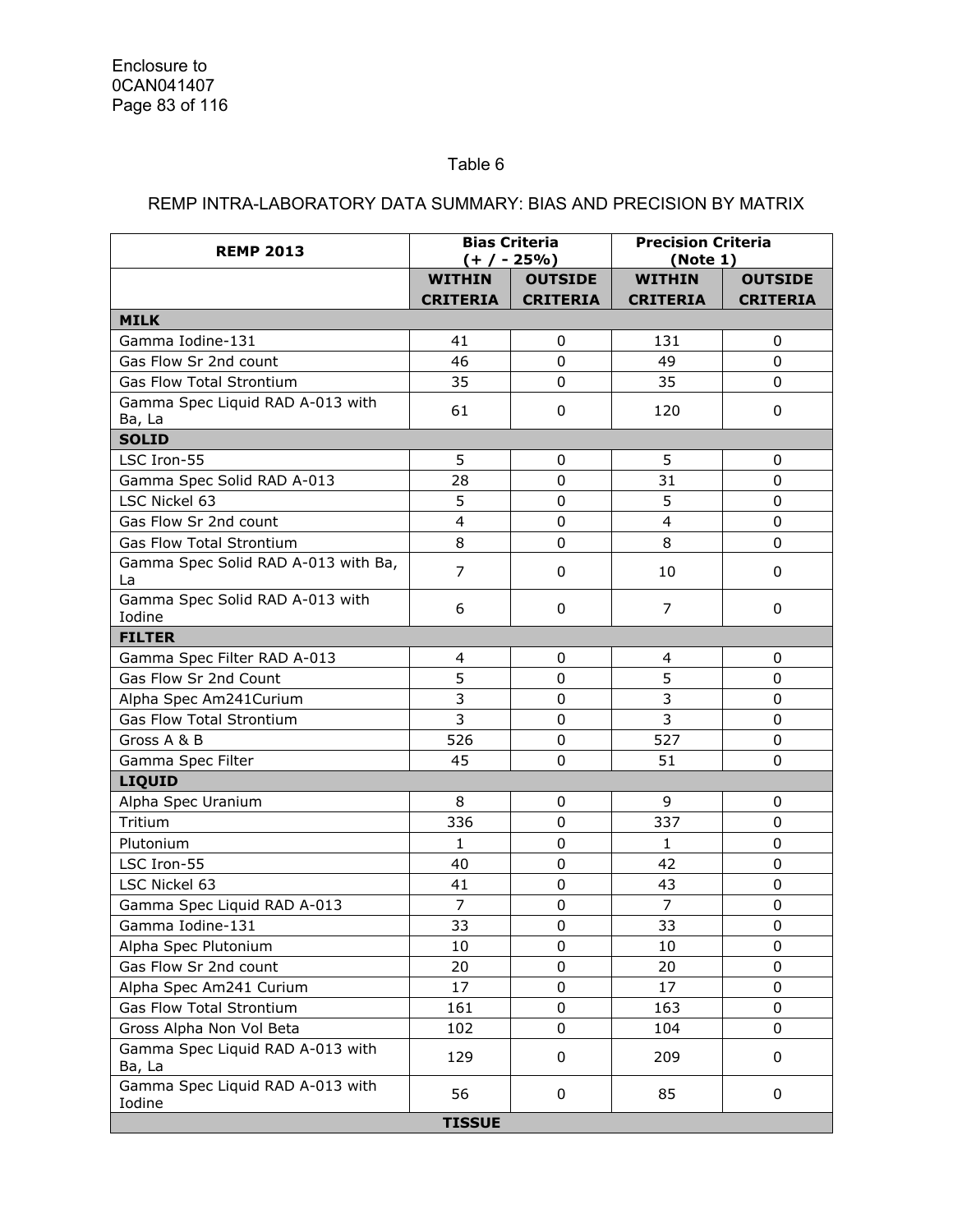| <b>REMP 2013</b>                                   |                 | <b>Bias Criteria</b><br>$(+ / - 25\%)$ | <b>Precision Criteria</b><br>(Note 1) |                 |  |  |
|----------------------------------------------------|-----------------|----------------------------------------|---------------------------------------|-----------------|--|--|
|                                                    | <b>WITHIN</b>   | <b>OUTSIDE</b>                         | <b>WITHIN</b>                         | <b>OUTSIDE</b>  |  |  |
|                                                    | <b>CRITERIA</b> | <b>CRITERIA</b>                        | <b>CRITERIA</b>                       | <b>CRITERIA</b> |  |  |
| Gamma Spec Solid RAD A-013                         | 45              | 0                                      | 48                                    | 0               |  |  |
| LSC Nickel 63                                      | $\overline{2}$  | $\Omega$                               | $\overline{2}$                        | $\overline{0}$  |  |  |
| Gas Flow Sr 2nd count                              | 10              | $\overline{0}$                         | 10                                    | $\Omega$        |  |  |
| Gas Flow Total Strontium                           | 17              | $\Omega$                               | 17                                    | $\Omega$        |  |  |
| Gamma Spec Solid RAD A-013 with Ba,<br>La          | 6               | 0                                      | 5                                     | 0               |  |  |
| Gamma Spec Solid RAD A-013 with<br>Iodine          | 17              | 0                                      | 17                                    | 0               |  |  |
| <b>SEA WATER</b>                                   |                 |                                        |                                       |                 |  |  |
| LSC Iron-55                                        | 2               | 0                                      | 2                                     | 0               |  |  |
| LSC Nickel 63                                      | $\overline{2}$  | 0                                      | $\overline{2}$                        | 0               |  |  |
| <b>Gas Flow Total Strontium</b>                    | $\mathbf{1}$    | $\mathbf 0$                            | $\mathbf{1}$                          | $\mathbf 0$     |  |  |
| Gross Alpha Non Vol Beta                           | $\mathbf{1}$    | $\mathbf 0$                            | $\mathbf{1}$                          | 0               |  |  |
| Gamma Spec Liquid RAD A-013 with<br>Iodine         | $\mathbf{1}$    | $\mathbf 0$                            | $\mathbf{1}$                          | $\mathbf 0$     |  |  |
| <b>VEGETATION</b>                                  |                 |                                        |                                       |                 |  |  |
| Gas Flow Sr 2nd count                              | 9               | 0                                      | 9                                     | 0               |  |  |
| Gamma Spec Solid RAD A-013 with<br>Iodine          | 91              | 0                                      | 93                                    | 0               |  |  |
| <b>AIR CHARCOAL</b>                                |                 |                                        |                                       |                 |  |  |
| Gamma Iodine 131 RAD A-013                         | 623             | 0                                      | 645                                   | 0               |  |  |
| Carbon-14 (Ascarite/Soda Lime Filter<br>per Liter) | 46              | 0                                      | 47                                    | 0               |  |  |
| <b>DRINKING WATER</b>                              |                 |                                        |                                       |                 |  |  |
| Tritium                                            | 51              | 0                                      | 52                                    | 0               |  |  |
| LSC Iron-55                                        | 24              | $\mathbf 0$                            | 22                                    | $\Omega$        |  |  |
| LSC Nickel 63                                      | 23              | 0                                      | 21                                    | 0               |  |  |
| Gamma Iodine-131                                   | 38              | 0                                      | 38                                    | 0               |  |  |
| Gas Flow Sr 2nd count                              | 16              | $\mathbf 0$                            | 16                                    | $\Omega$        |  |  |
| Gas Flow Total Strontium                           | 31              | $\mathbf 0$                            | 31                                    | $\mathbf 0$     |  |  |
| Gross Alpha Non Vol Beta                           | 103             | $\mathbf 0$                            | 103                                   | 0               |  |  |
| Gamma Spec Liquid RAD A-013 with<br>Ba, La         | 44              | 0                                      | 98                                    | 0               |  |  |
| <b>Total</b>                                       |                 | 2996                                   |                                       | 3359            |  |  |

Note 1: The RPD must be 20 percent or less, if both samples are greater than 5 times the MDC. If both results are less than 5 times MDC, then the RPD must be equal to or less than 100%. If one result is above the MDC and the other is below the MDC, then the RPD can be calculated using the MDC for the result of the one below the MDC. The RPD must be 100% or less. In the situation where both results are above the MDC but one result is greater than 5 times the MDC and the other is less than 5 times the MDC, the RPD must be less than or equal to 20%. If both results are below MDC, then the limits on % RPD are not applicable.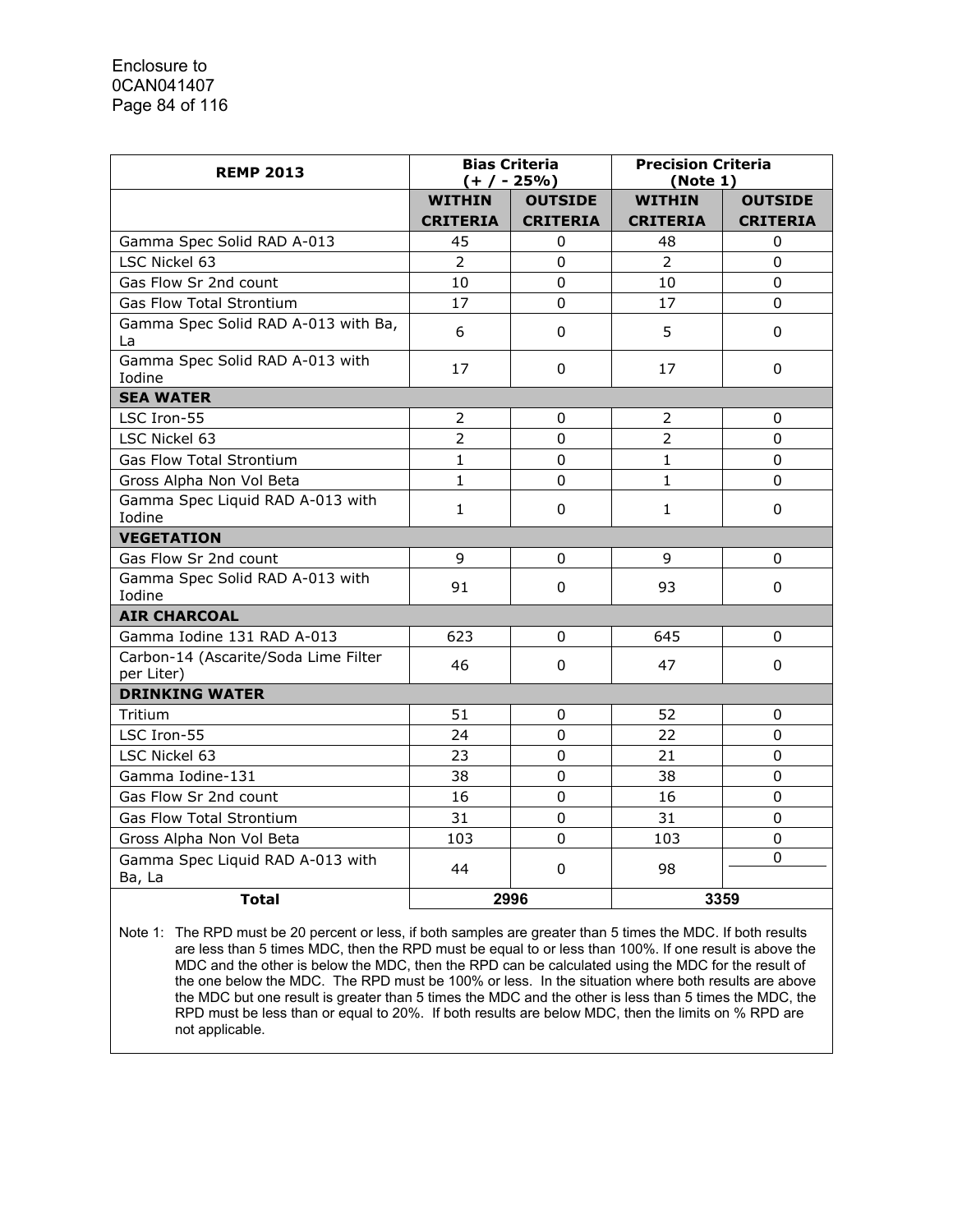## Table 7

## ALL RADIOLOGICAL INTRA-LABORATORY DATA SUMMARY: BIAS AND PRECISION BY MATRIX

|                                            |                 | <b>Bias Criteria</b><br>(+ / - 25% |                 | <b>Precision Criteria</b><br>(Note 1) |
|--------------------------------------------|-----------------|------------------------------------|-----------------|---------------------------------------|
| <b>ENVIRONMENTAL 2013</b>                  | <b>WITHIN</b>   | <b>OUTSIDE</b>                     | <b>WITHIN</b>   | <b>OUTSIDE</b>                        |
|                                            | <b>CRITERIA</b> | <b>CRITERIA</b>                    | <b>CRITERIA</b> | <b>CRITERIA</b>                       |
| <b>MILK</b>                                |                 |                                    |                 |                                       |
| Gamma Spec Liquid RAD A-013                | 8               | $\mathbf 0$                        | 8               | 0                                     |
| Gamma Iodine-129                           | $\mathbf{1}$    | $\mathbf 0$                        | $\mathbf{1}$    | 0                                     |
| Gamma Iodine-131                           | 41              | $\mathbf 0$                        | 131             | 0                                     |
| Gas Flow Sr 2nd count                      | 50              | $\mathbf 0$                        | 51              | 0                                     |
| Gas Flow Strontium 90                      | 10              | 0                                  | 10              | $\Omega$                              |
| <b>Gas Flow Total Strontium</b>            | 35              | $\mathbf 0$                        | 35              | 0                                     |
| Gamma Spec Liquid RAD A-013 with<br>Ba, La | 61              | 0                                  | 120             | 0                                     |
| Gamma Spec Liquid RAD A-013 with<br>Iodine | 5               | 0                                  | 3               | 0                                     |
| <b>SOLID</b>                               |                 |                                    |                 |                                       |
| Gas Flow Radium 228                        | 29              | $\mathbf 0$                        | 29              | 0                                     |
| Tritium                                    | 266             | $\Omega$                           | 312             | 0                                     |
| Carbon-14                                  | 136             | 0                                  | 227             | $\Omega$                              |
| LSC Iron-55                                | 146             | 0                                  | 165             | 0                                     |
| Alpha Spec Polonium Solid                  | 19              | 0                                  | 22              | 0                                     |
| Gamma Nickel 59 RAD A-022                  | 138             | $\mathbf 0$                        | 157             | 0                                     |
| LSC Chlorine-36 in Solids                  | 8               | $\mathbf 0$                        | 13              | 0                                     |
| Gamma Spec Ra226 RAD A-013                 | 35              | 0                                  | 42              | $\Omega$                              |
| Gamma Spec Solid RAD A-013                 | 701             | $\mathbf 0$                        | 893             | 0                                     |
| LSC Nickel 63                              | 176             | $\mathbf 0$                        | 201             | 0                                     |
| <b>LSC Plutonium</b>                       | 223             | 0                                  | 245             | 0                                     |
| Technetium-99                              | 309             | $\Omega$                           | 339             | $\Omega$                              |
| Gamma Spec Liquid RAD A-013                | 4               | 0                                  | $\overline{4}$  | $\Omega$                              |
| ICP-MS Technetium-99 in Soil               | 75              | 0                                  | 74              | 0                                     |
| LSC Selenium 79                            | 5               | $\mathbf 0$                        | 5               | 0                                     |
| Total Activity,                            | $\overline{2}$  | $\mathbf 0$                        | 3               | $\mathbf 0$                           |
| Tritium                                    | 5               | 0                                  | 5               | 0                                     |
| Alpha Spec Am243                           | 33              | 0                                  | 42              | 0                                     |
| Gamma Iodine-129                           | 172             | $\pmb{0}$                          | 199             | $\pmb{0}$                             |
| Gas Flow Lead 210                          | 18              | 0                                  | 19              | $\Omega$                              |
| <b>Total Uranium KPA</b>                   | 10              | 0                                  | 18              | 0                                     |
| Alpha Spec Uranium                         | 278             | $\mathbf 0$                        | 380             | 0                                     |
| LSC Promethium 147                         | 4               | 0                                  | 4               | 0                                     |
| LSC, Rapid Strontium 89 and 90             | 106             | 0                                  | 120             | 0                                     |
| Alpha Spec Thorium                         | 207             | 0                                  | 288             | 0                                     |
| Gas Flow Radium 228                        | 2               | 0                                  | 2               | 0                                     |
| <b>SOLID</b> (continued)                   |                 |                                    |                 |                                       |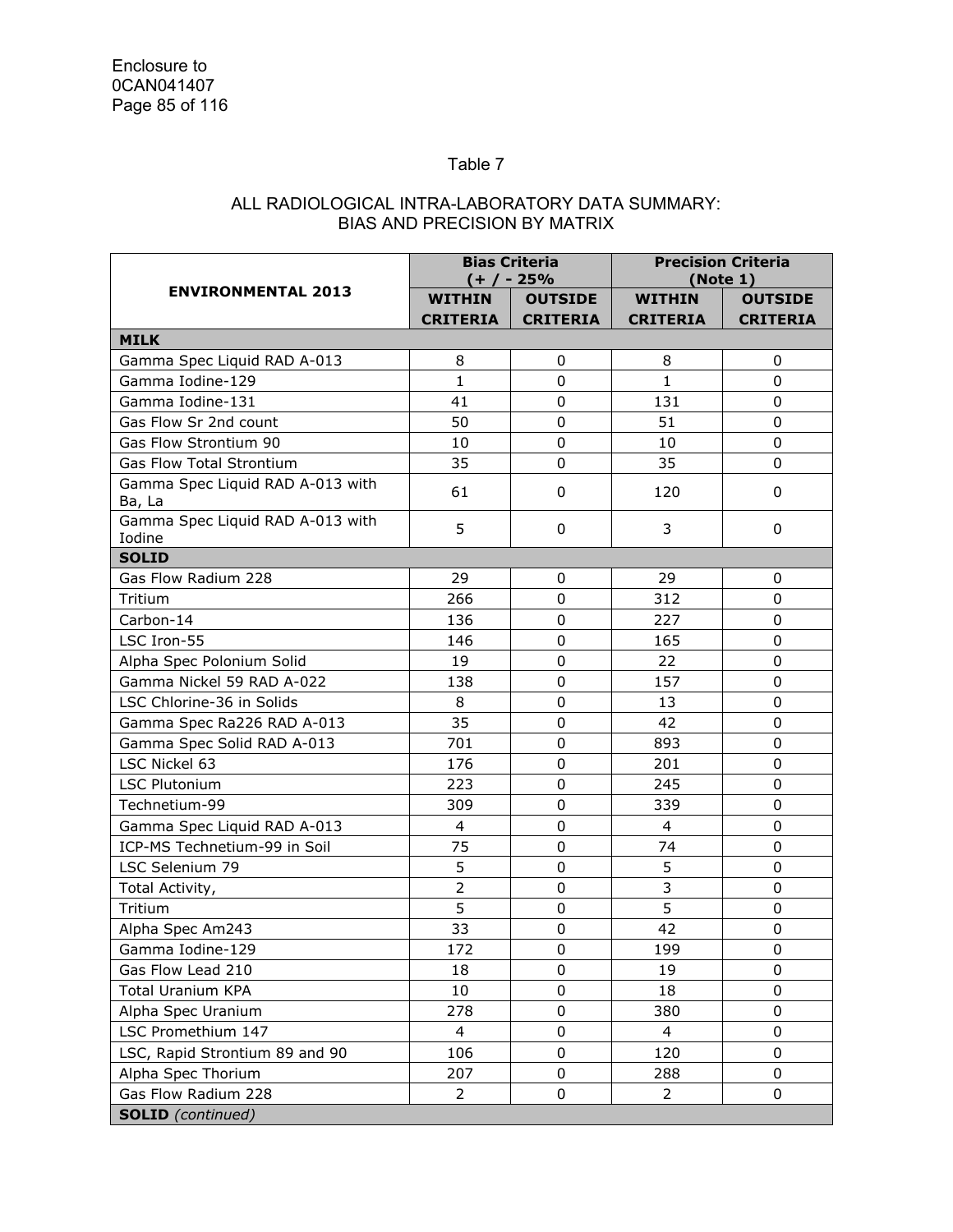|                                                      | <b>Bias Criteria</b><br>(+ / - 25% |                 | <b>Precision Criteria</b><br>(Note 1) |                 |
|------------------------------------------------------|------------------------------------|-----------------|---------------------------------------|-----------------|
| <b>ENVIRONMENTAL 2013</b>                            | <b>WITHIN</b>                      | <b>OUTSIDE</b>  | <b>WITHIN</b>                         | <b>OUTSIDE</b>  |
|                                                      | <b>CRITERIA</b>                    | <b>CRITERIA</b> | <b>CRITERIA</b>                       | <b>CRITERIA</b> |
| ICP-MS Uranium-233, 234 in Solid                     | 6                                  | 0               | 5                                     | 0               |
| Alpha Spec Plutonium                                 | 242                                | 0               | 263                                   | $\mathbf 0$     |
| ICP-MS Technetium-99 Prep in Soil                    | 78                                 | 0               | 74                                    | 0               |
| LSC Calcium 45                                       | $\overline{2}$                     | 0               | $\overline{2}$                        | 0               |
| Alpha Spec Neptunium                                 | 234                                | 0               | 256                                   | 0               |
| Alpha Spec Plutonium                                 | 157                                | 0               | 195                                   | 0               |
| Alpha Spec Radium 226                                | 7                                  | 0               | 8                                     | $\mathbf 0$     |
| Gamma Spec Solid with Ra226, Ra228                   | 5                                  | $\mathbf 0$     | 6                                     | 0               |
| Gas Flow Sr 2nd count                                | 15                                 | 0               | 18                                    | 0               |
| Gas Flow Strontium 90                                | 187                                | 0               | 207                                   | 0               |
| Gas Flow Total Radium                                | $\mathbf{1}$                       | 0               | $\mathbf{1}$                          | 0               |
| Lucas Cell Radium 226                                | 71                                 | 0               | 93                                    | 0               |
| <b>Total Activity Screen</b>                         | 10                                 | 0               | 13                                    | 0               |
| Alpha Spec Am241 Curium                              | 292                                | 0               | 336                                   | 0               |
| Alpha Spec Total Uranium                             | 5                                  | 0               | 6                                     | 0               |
| Gas Flow Total Strontium                             | 40                                 | 0               | 44                                    | $\mathbf 0$     |
| Gross Alpha Non Vol Beta                             | 3                                  | 0               | 3                                     | 0               |
| ICP-MS Uranium-233, 234 Prep in Solid                | 5                                  | 0               | 5                                     | 0               |
| ICP-MS Uranium-235, 236, 238 in Solid                | 7                                  | 0               | 8                                     | 0               |
| Alpha Spec Polonium Solid                            | 6                                  | 0               | 4                                     | 0               |
| Gamma Spec Solid RAD A-013 with Ba,<br>La            | $\overline{7}$                     | 0               | 10                                    | 0               |
| Gamma Spec Solid RAD A-013 with<br>Iodine            | 6                                  | 0               | 7                                     | 0               |
| Gamma Spec Solid RAD A-013<br>(pCi/Sample)           | 0                                  | 0               | $\overline{2}$                        | 0               |
| Tritium                                              | 3                                  | 0               | 3                                     | 0               |
| ICP-MS Uranium-234, 235, 236, 238 in<br>Solid        | 245                                | 0               | 234                                   | 0               |
| ICP-MS Uranium-235, 236, 238 Prep in<br>Solid        | 5                                  | 0               | 5                                     | 0               |
| Gross Alpha/Beta                                     | 297                                | 0               | 405                                   | 0               |
| Gross Alpha/Beta (Americium<br>Calibration) Solid    | 0                                  | 0               | $\mathbf{1}$                          | 0               |
| ICP-MS Uranium-234, 235, 236, 238<br>Prep in Solid   | 122                                | $\pmb{0}$       | 115                                   | 0               |
| Lucas Cell Radium 226 by DOE HASL<br>300 Ra-04 Solid | 2                                  | $\pmb{0}$       | $\overline{2}$                        | 0               |
| <b>FILTER</b>                                        |                                    |                 |                                       |                 |
| Alpha Spec Uranium                                   | 18                                 | $\mathbf 0$     | 24                                    | $\Omega$        |
| Alpha Spec Polonium                                  | 0                                  | 0               | 54                                    | 0               |
| Gamma I-131, filter                                  | 4                                  | 0               | 4                                     | 0               |
| <b>FILTER</b> (continued)                            |                                    |                 |                                       |                 |
| LSC Plutonium Filter                                 | 143                                | 0               | 169                                   | 3               |
| Tritium                                              | 134                                | 0               | 201                                   | 0               |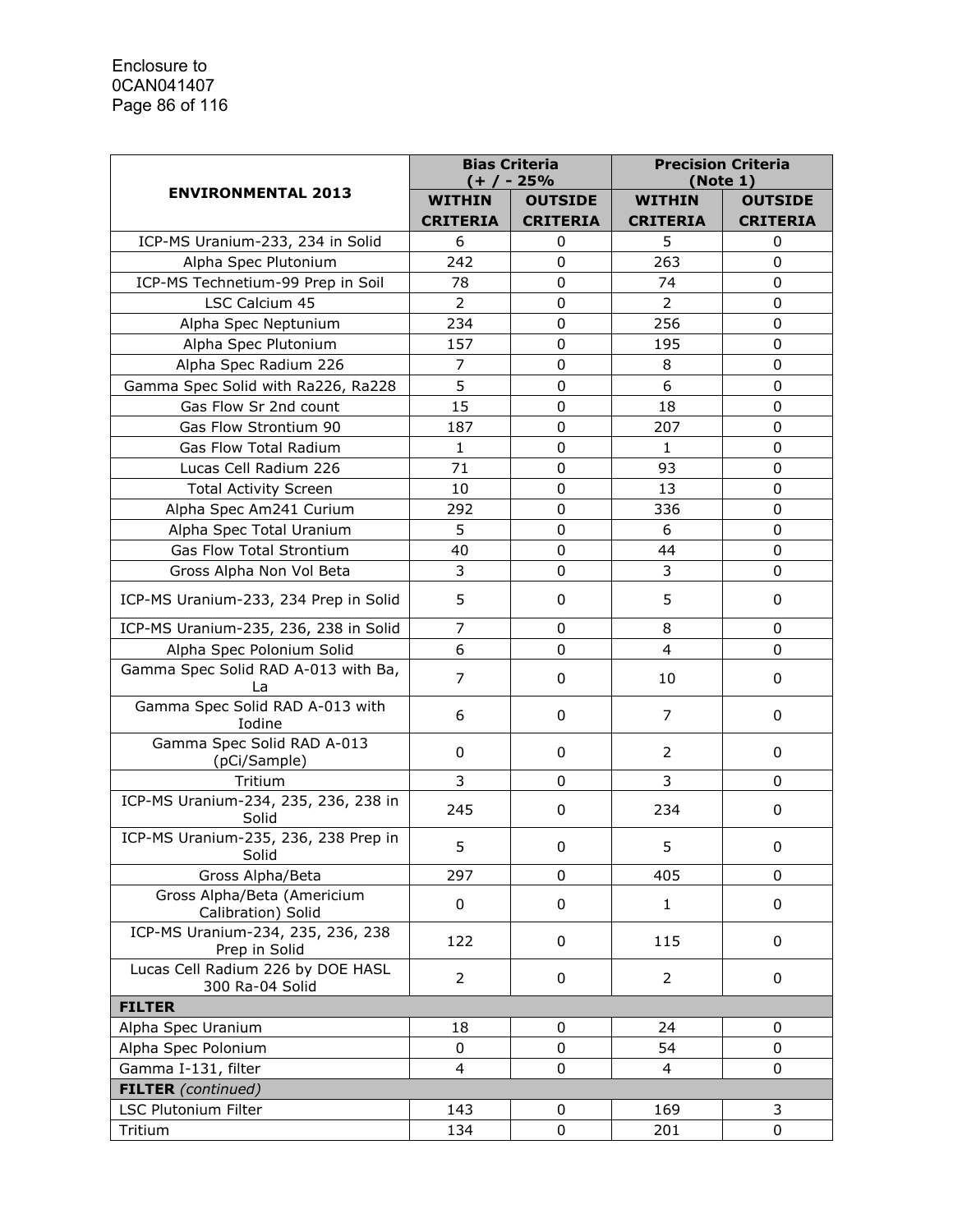|                                                | <b>Bias Criteria</b><br>(+ / - 25% |                  | <b>Precision Criteria</b><br>(Note 1) |                 |
|------------------------------------------------|------------------------------------|------------------|---------------------------------------|-----------------|
| <b>ENVIRONMENTAL 2013</b>                      | <b>WITHIN</b>                      | <b>OUTSIDE</b>   | <b>WITHIN</b>                         | <b>OUTSIDE</b>  |
|                                                | <b>CRITERIA</b>                    | <b>CRITERIA</b>  | <b>CRITERIA</b>                       | <b>CRITERIA</b> |
| Carbon-14                                      | 82                                 | $\boldsymbol{0}$ | 140                                   | 0               |
| Nickel-63                                      | $\Omega$                           | $\mathbf 0$      | $\overline{4}$                        | 0               |
| LSC Iron-55                                    | 147                                | $\mathbf 0$      | 161                                   | $\mathbf 0$     |
| Gamma Nickel 59 RAD A-022                      | 140                                | $\mathbf 0$      | 159                                   | $\mathbf 0$     |
| Gamma Iodine 131 RAD A-013                     | $\overline{2}$                     | $\pmb{0}$        | $\overline{2}$                        | $\mathbf 0$     |
| LSC Nickel 63                                  | 138                                | $\mathbf 0$      | 162                                   | $\mathbf 0$     |
| Technetium-99                                  | 103                                | $\mathbf 0$      | 137                                   | 0               |
| Gamma Spec Filter RAD A-013                    | 195                                | 0                | 245                                   | 0               |
| Alphaspec Np Filter per Liter                  | 30                                 | 0                | 42                                    | $\mathbf 0$     |
| Alphaspec Pu Filter per Liter                  | 14                                 | 0                | 29                                    | 0               |
| Gamma Iodine-125                               | 13                                 | 0                | 0                                     | $\mathbf 0$     |
| Gamma Iodine-129                               | 114                                | 0                | 127                                   | $\mathbf 0$     |
| Gross Alpha/Beta                               | 0                                  | $\pmb{0}$        | $\mathbf{1}$                          | $\mathbf 0$     |
| Alpha Spec Am243                               | 13                                 | 0                | 42                                    | 0               |
| Gas Flow Lead 210                              | 0                                  | $\pmb{0}$        | $\overline{4}$                        | $\mathbf 0$     |
| LSC Plutonium Filter per Liter                 | 36                                 | $\mathbf 0$      | 43                                    | 0               |
| <b>Total Uranium KPA</b>                       | 11                                 | 0                | 18                                    | $\mathbf 0$     |
| Alpha Spec Uranium                             | 83                                 | $\mathbf 0$      | 114                                   | $\mathbf 0$     |
| LSC, Rapid Strontium 89 and 90                 | 144                                | $\mathbf 0$      | 168                                   | $\mathbf 0$     |
| Alpha Spec Thorium                             | 45                                 | 0                | 57                                    | 0               |
| Gas Flow Radium 228                            | 0                                  | 0                | $\overline{2}$                        | $\mathbf 0$     |
| Alpha Spec Plutonium                           | 107                                | $\mathbf 0$      | 123                                   | $\mathbf 0$     |
| Alpha Spec Neptunium                           | 112                                | $\pmb{0}$        | 129                                   | $\mathbf 0$     |
| Alpha Spec Plutonium                           | 142                                | $\pmb{0}$        | 183                                   | $\mathbf 0$     |
| Alpha Spec Polonium, (Filter/Liter)            | 0                                  | $\pmb{0}$        | 10                                    | $\mathbf 0$     |
| Alpha Spec Radium 226                          | $\mathbf 0$                        | $\mathbf 0$      | $\mathbf{1}$                          | $\mathbf 0$     |
| Gas Flow Sr 2nd Count                          | 93                                 | $\pmb{0}$        | 101                                   | 0               |
| Gas Flow Strontium 90                          | 59                                 | $\mathbf 0$      | 78                                    | $\mathbf 0$     |
| <b>Gas Flow Total Radium</b>                   | 0                                  | 0                | 4                                     | 0               |
| Lucas Cell Radium-226                          | $\mathbf 0$                        | $\mathbf 0$      | $\overline{2}$                        | 0               |
| Alpha Spec Am241Curium                         | 157                                | 0                | 198                                   | 0               |
| Gas Flow Total Strontium                       | 5                                  | 0                | 5                                     | $\Omega$        |
| Total Activity in Filter,                      | 0                                  | 0                | $\overline{7}$                        | 0               |
| Alphaspec Am241 Curium Filter per<br>Liter     | 33                                 | 0                | 42                                    | 0               |
| Tritium                                        | 106                                | 0                | 108                                   | 0               |
| Gamma Spec Filter RAD A-013 Direct<br>Count    | 7                                  | 0                | 8                                     | 0               |
| Carbon-14                                      | 44                                 | 0                | 44                                    | 0               |
| Direct Count-Gross Alpha/Beta                  | 72                                 | 0                | 0                                     | 0               |
| <b>FILTER</b> (continued)                      |                                    |                  |                                       |                 |
| Gross Alpha/Beta                               | 74                                 | 0                | 81                                    | 0               |
| ICP-MS Uranium-234, 235, 236, 238 in<br>Filter | 8                                  | 0                | 4                                     | 0               |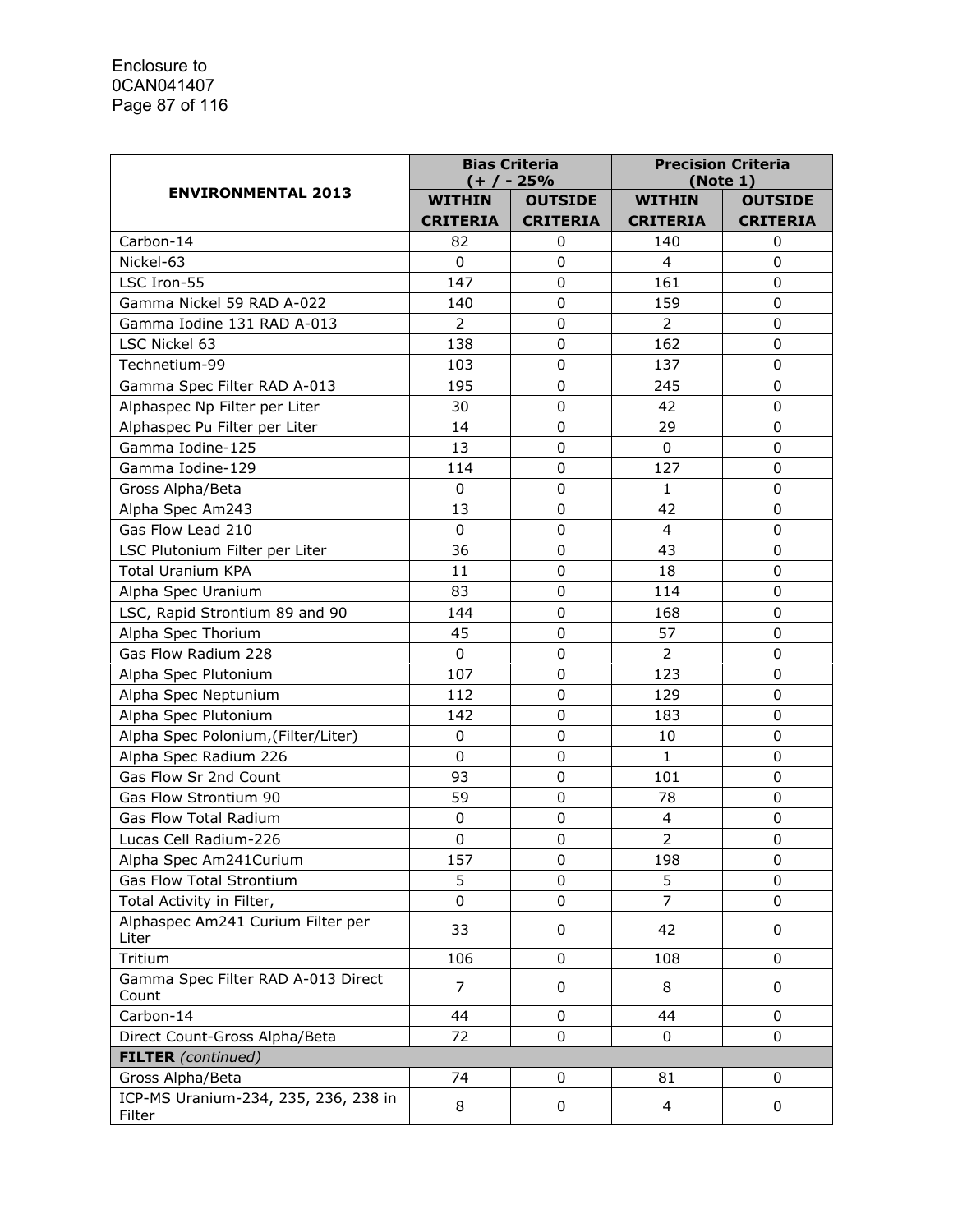|                                                     | <b>Bias Criteria</b><br>(+ / - 25% |                 | <b>Precision Criteria</b><br>(Note 1) |                 |
|-----------------------------------------------------|------------------------------------|-----------------|---------------------------------------|-----------------|
| <b>ENVIRONMENTAL 2013</b>                           | <b>WITHIN</b>                      | <b>OUTSIDE</b>  | <b>WITHIN</b>                         | <b>OUTSIDE</b>  |
|                                                     | <b>CRITERIA</b>                    | <b>CRITERIA</b> | <b>CRITERIA</b>                       | <b>CRITERIA</b> |
| Alpha Spec U                                        | 31                                 | 0               | 60                                    | 0               |
| Gross A & B                                         | 639                                | $\mathbf 0$     | 584                                   | $\overline{0}$  |
| LSC Iron-55                                         | 39                                 | 0               | 51                                    | 0               |
| Technetium-99                                       | 37                                 | $\mathbf 0$     | 55                                    | 0               |
| Gas Flow Sr-90                                      | 29                                 | 0               | 35                                    | $\mathbf 0$     |
| LSC Nickel 63                                       | 37                                 | $\mathbf 0$     | 44                                    | 0               |
| Carbon-14 (Ascarite/Soda Lime Filter<br>per Liter)  | $\overline{2}$                     | 0               | 2                                     | 0               |
| Gas Flow Pb-210                                     | 25                                 | $\mathbf 0$     | 46                                    | 0               |
| Gas Flow Ra-228                                     | 24                                 | $\mathbf 0$     | 35                                    | 0               |
| Gamma Iodine 129                                    | 47                                 | $\mathbf 0$     | 47                                    | $\overline{0}$  |
| ICP-MS Uranium-234, 235, 236, 238<br>Prep in Filter | 6                                  | 0               | 3                                     | 0               |
| Gamma Spec Filter                                   | 142                                | 0               | 163                                   | 0               |
| Lucas Cell Ra-226                                   | 32                                 | 0               | 47                                    | 0               |
| Alpha Spec Thorium                                  | 27                                 | $\Omega$        | 46                                    | 0               |
| LIQUID                                              |                                    |                 |                                       |                 |
| Alpha Spec Uranium                                  | 418                                | 0               | 607                                   | 0               |
| Alpha Spec Polonium                                 | $\overline{2}$                     | $\mathbf 0$     | 3                                     | $\mathbf 0$     |
| Electrolytic Tritium                                | 19                                 | $\mathbf 0$     | 29                                    | 0               |
| Tritium                                             | 1415                               | $\Omega$        | 1503                                  | 0               |
| Tritium by Combustion                               | 1                                  | 0               | $\mathbf{1}$                          | $\mathbf 0$     |
| Carbon-14                                           | 181                                | $\mathbf 0$     | 204                                   | 0               |
| Plutonium                                           | 81                                 | 0               | 89                                    | 0               |
| Chlorine-36 in Liquids                              | $\overline{2}$                     | 0               | 3                                     | 0               |
| Iodine-131                                          | 6                                  | 0               | $\overline{3}$                        | 0               |
| LSC Iron-55                                         | 290                                | $\mathbf 0$     | 347                                   | $\mathbf 0$     |
| Gamma Nickel 59 RAD A-022                           | 29                                 | $\mathbf 0$     | 33                                    | $\mathbf 0$     |
| Gamma Iodine 131 RAD A-013                          | 3                                  | $\pmb{0}$       | 3                                     | $\mathbf 0$     |
| Gamma Radium 228 RAD A-013                          | $\mathbf{1}$                       | 0               | 1                                     | 0               |
| LSC Nickel 63                                       | 328                                | 0               | 370                                   | 0               |
| LSC Radon 222                                       | 5                                  | 0               | 12                                    | $\Omega$        |
| Technetium-99                                       | 303                                | 0               | 365                                   | 0               |
| Gamma Spec Liquid RAD A-013                         | 874                                | 0               | 875                                   | 0               |
| Alpha Spec Total U RAD A-011                        | $\pmb{0}$                          | 0               | $\overline{2}$                        | 0               |
| LSC Selenium 79                                     | $\mathbf{1}$                       | 0               | $\mathbf{1}$                          | $\Omega$        |
| Total Activity,                                     | 6                                  | 0               | 6                                     | 0               |
| Alpha Spec Am243                                    | 12                                 | 0               | 20                                    | 0               |
| Gamma Iodine-129                                    | 84                                 | 0               | 117                                   | 0               |
| <b>LIQUID</b> (continued)                           |                                    |                 |                                       |                 |
| Gamma Iodine-131                                    | 33                                 | 0               | 33                                    | 0               |
| ICP-MS Technetium-99 in Water                       | 5                                  | $\mathbf 0$     | 28                                    | 0               |
| Gas Flow Lead 210                                   | 83                                 | 0               | 94                                    | 0               |
| Total Uranium KPA                                   | 96                                 | 0               | 226                                   | $\overline{2}$  |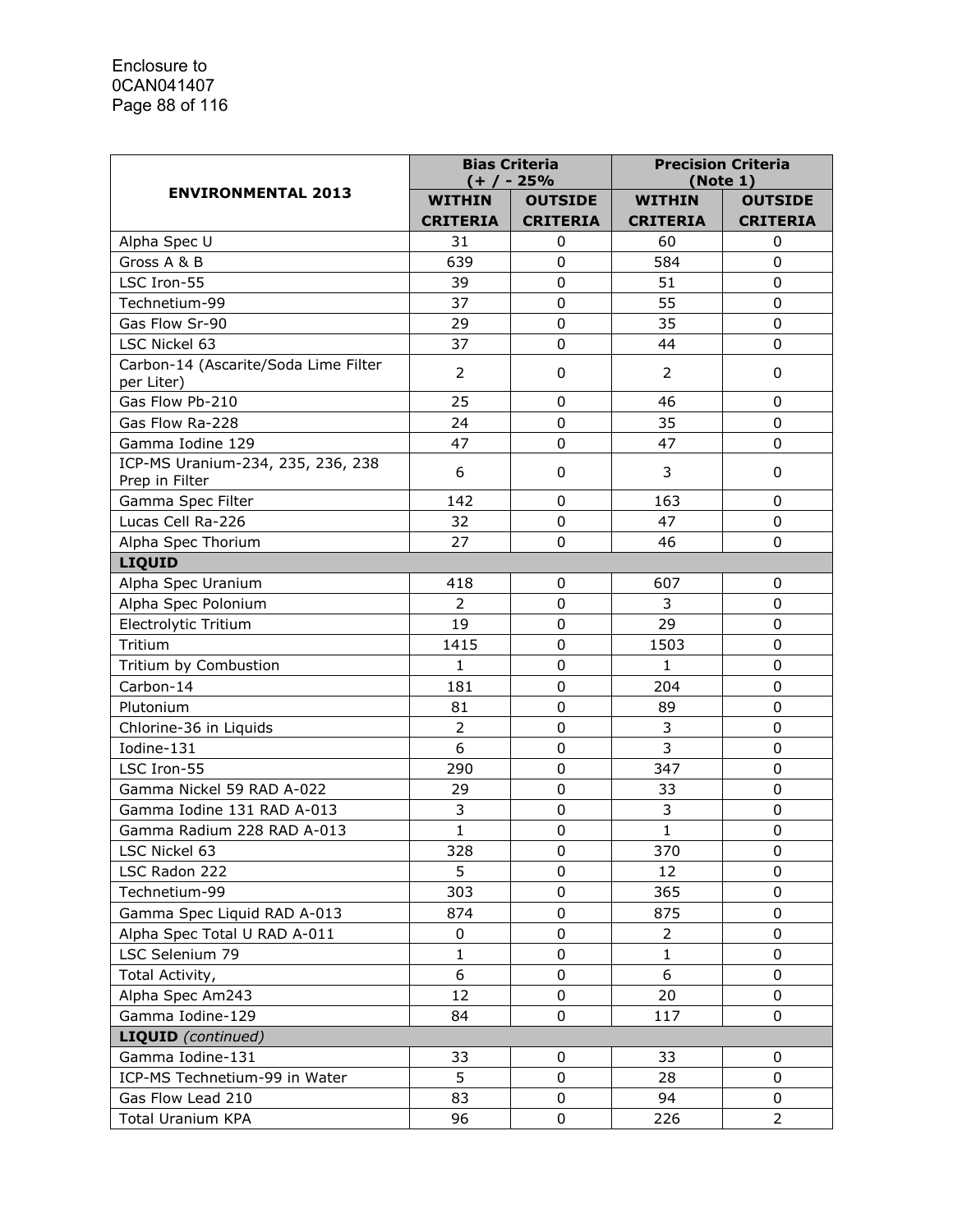|                                                    | <b>Bias Criteria</b><br>$(+ / - 25\%$ |                 | <b>Precision Criteria</b><br>(Note 1) |                 |
|----------------------------------------------------|---------------------------------------|-----------------|---------------------------------------|-----------------|
| <b>ENVIRONMENTAL 2013</b>                          | <b>WITHIN</b>                         | <b>OUTSIDE</b>  | <b>WITHIN</b>                         | <b>OUTSIDE</b>  |
|                                                    | <b>CRITERIA</b>                       | <b>CRITERIA</b> | <b>CRITERIA</b>                       | <b>CRITERIA</b> |
| LSC Promethium 147                                 | 3                                     | 0               | 3                                     | 0               |
| LSC, Rapid Strontium 89 and 90                     | 15                                    | 0               | 15                                    | 0               |
| Alpha Spec Thorium                                 | 205                                   | 0               | 278                                   | $\mathbf 0$     |
| Gas Flow Radium 228                                | 244                                   | 0               | 318                                   | $\mathbf 0$     |
| Gas Flow Radium 228                                | 36                                    | 0               | 35                                    | $\mathbf 0$     |
| Gas Flow Radium 228                                | $\mathbf{1}$                          | $\mathbf 0$     | $\mathbf{1}$                          | 0               |
| Alpha Spec Plutonium                               | 317                                   | $\mathbf 0$     | 436                                   | 0               |
| Alpha Spec Neptunium                               | 110                                   | 0               | 127                                   | 0               |
| Alpha Spec Plutonium                               | 61                                    | 0               | 86                                    | 0               |
| Alpha Spec Radium 226                              | $\Omega$                              | 0               | $\mathbf{1}$                          | 0               |
| Gas Flow Sr 2nd count                              | 283                                   | 0               | 316                                   | 0               |
| Gas Flow Strontium 90                              | 499                                   | 0               | 568                                   | $\mathbf 0$     |
| Gas Flow Strontium 90                              | $\overline{2}$                        | $\mathbf 0$     | $\overline{2}$                        | $\mathbf 0$     |
| Gas Flow Total Radium                              | 92                                    | 0               | 129                                   | 0               |
| ICP-MS Technetium-99 Prep in Water                 | 5                                     | $\pmb{0}$       | 28                                    | $\mathbf 0$     |
| ICP-MS Uranium-233, 234 in Liquid                  | 1                                     | 0               | $\mathbf{1}$                          | 0               |
| Lucas Cell Radium 226                              | 372                                   | 0               | 487                                   | $\mathbf 0$     |
| Lucas Cell Radium-226                              | 17                                    | $\mathbf 0$     | 21                                    | 0               |
| <b>Total Activity Screen</b>                       | 3                                     | $\mathbf 0$     | 3                                     | 0               |
| Chlorine-36 in Liquids                             | $\overline{\mathbf{4}}$               | 0               | 10                                    | 0               |
| Alpha Spec Am241 Curium                            | 307                                   | 0               | 405                                   | $\mathbf 0$     |
| <b>Gas Flow Total Strontium</b>                    | 231                                   | $\mathbf 0$     | 241                                   | $\mathbf 0$     |
| Gross Alpha Non Vol Beta                           | 1313                                  | $\pmb{0}$       | 1554                                  | 0               |
| LSC Phosphorus-32                                  | $\overline{2}$                        | 0               | 2                                     | 0               |
| Lucas Cell Radium 226 by Method Ra-<br>04          | 3                                     | 0               | 3                                     | 0               |
| ICP-MS Uranium-233, 234 Prep in<br>Liquid          | $\mathbf{1}$                          | 0               | $\mathbf{1}$                          | 0               |
| Tritium in Drinking Water by EPA 906.0             | 11                                    | 0               | 14                                    | 0               |
| Gamma Spec Liquid RAD A-013 with<br>Ba, La         | 131                                   | 0               | 211                                   | 0               |
| Gamma Spec Liquid RAD A-013 with<br>Iodine         | 159                                   | 0               | 205                                   | 0               |
| Gas Flow Strontium 89 & 90                         | 6                                     | 0               | 0                                     | 0               |
| ICP-MS Uranium-235, 236, 238 in                    | $\overline{2}$                        | 0               | $\overline{2}$                        | 0               |
| Liquid                                             |                                       |                 |                                       |                 |
| Gas Flow Total Alpha Radium                        | 13                                    | 0               | 11                                    | 0               |
| Gross Alpha Co-precipitation                       | 7                                     | 0               | 9                                     | 0               |
| <b>LIQUID</b> (continued)                          |                                       |                 |                                       |                 |
| ICP-MS Uranium-235, 236, 238 Prep in<br>Liquid     | 1                                     | 0               | 1                                     | 0               |
| ICP-MS Uranium-234, 235, 236, 238 in<br>Liquid     | 22                                    | 0               | 98                                    | 0               |
| Gross Alpha Beta (Americium<br>Calibration) Liquid | 16                                    | 0               | 21                                    | 0               |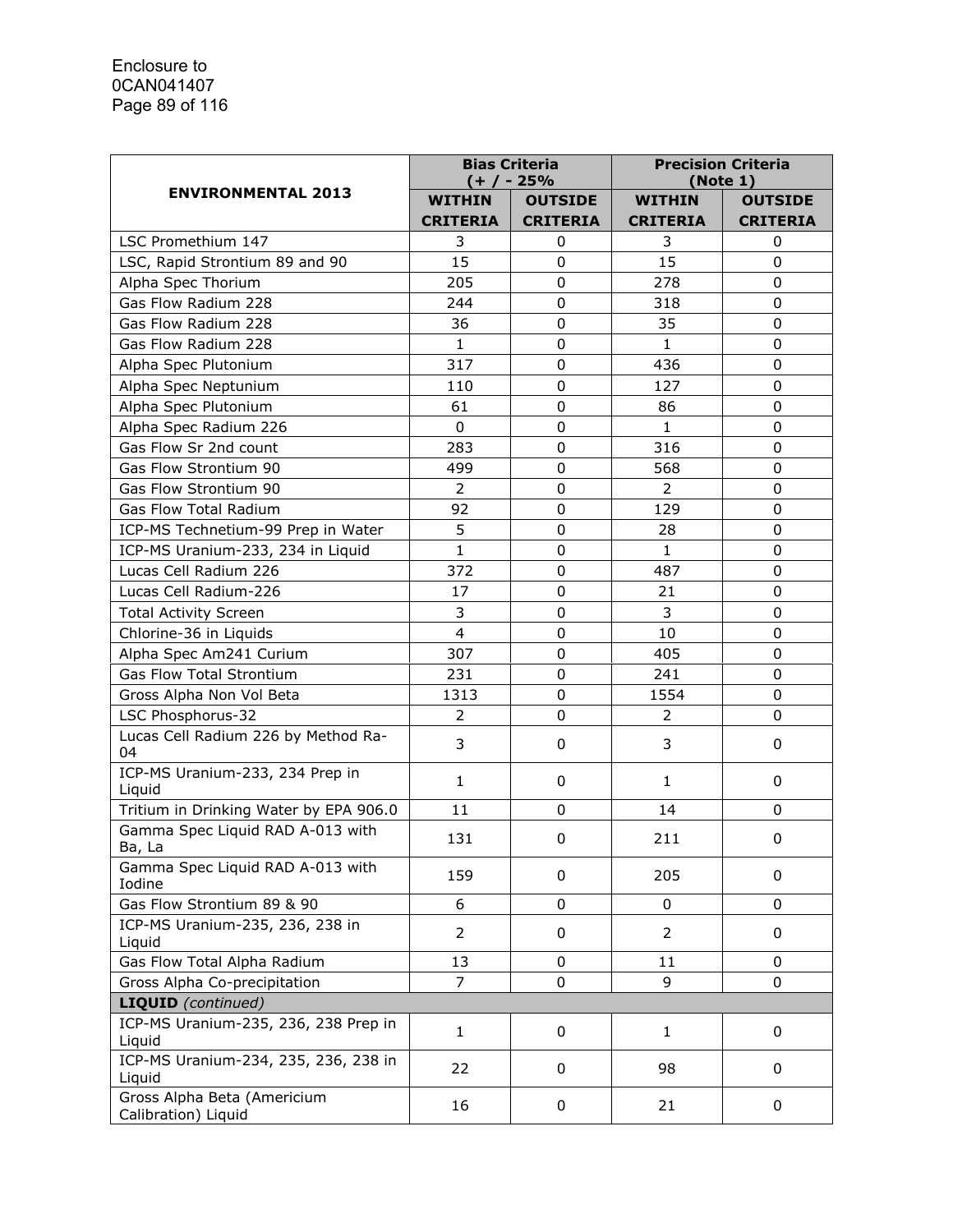|                                                      | <b>Bias Criteria</b><br>(+ / - 25% |                 | <b>Precision Criteria</b><br>(Note 1) |                 |
|------------------------------------------------------|------------------------------------|-----------------|---------------------------------------|-----------------|
| <b>ENVIRONMENTAL 2013</b>                            | <b>WITHIN</b>                      | <b>OUTSIDE</b>  | <b>WITHIN</b>                         | <b>OUTSIDE</b>  |
|                                                      | <b>CRITERIA</b>                    | <b>CRITERIA</b> | <b>CRITERIA</b>                       | <b>CRITERIA</b> |
| ICP-MS Uranium-234, 235, 236, 238<br>Prep in Liquid  | 14                                 | 0               | 51                                    | 0               |
| Alpha/Beta (Americium Calibration)<br>Drinking Water | 5                                  | 0               | 4                                     | 0               |
| <b>TISSUE</b>                                        |                                    |                 |                                       |                 |
| Carbon-14                                            | $\overline{2}$                     | 0               | 2                                     | 0               |
| LSC Iron-55                                          | 3                                  | $\mathbf 0$     | 3                                     | $\mathbf 0$     |
| Gamma Nickel 59 RAD A-022                            | $\overline{2}$                     | 0               | $\overline{2}$                        | $\mathbf 0$     |
| Gamma Spec Solid RAD A-013                           | 71                                 | 0               | 79                                    | 0               |
| LSC Nickel 63                                        | 4                                  | $\mathbf 0$     | $\overline{4}$                        | 0               |
| <b>LSC Plutonium</b>                                 | $\mathbf{1}$                       | 0               | $\mathbf{1}$                          | 0               |
| Technetium-99                                        | $\overline{2}$                     | 0               | $\overline{2}$                        | 0               |
| Tritium                                              | $\mathbf{1}$                       | 0               | $\mathbf{1}$                          | $\mathbf 0$     |
| Gamma Iodine-129                                     | $\overline{2}$                     | 0               | $\overline{2}$                        | 0               |
| Gas Flow Lead 210                                    | $\overline{2}$                     | 0               | $\overline{2}$                        | 0               |
| Alpha Spec Uranium                                   | 5                                  | $\Omega$        | 5                                     | 0               |
| Alpha Spec Thorium                                   | $\overline{2}$                     | $\pmb{0}$       | $\overline{2}$                        | 0               |
| Alpha Spec Plutonium                                 | 10                                 | 0               | 10                                    | $\mathbf 0$     |
| Alpha Spec Neptunium                                 | $\overline{\mathcal{L}}$           | 0               | 4                                     | 0               |
| Alpha Spec Plutonium                                 | $\overline{2}$                     | 0               | $\overline{2}$                        | 0               |
| Gas Flow Sr 2nd count                                | 10                                 | 0               | 10                                    | 0               |
| Gas Flow Strontium 90                                | 20                                 | $\mathbf 0$     | 23                                    | 0               |
| Alpha Spec Am241 Curium                              | 9                                  | 0               | 9                                     | 0               |
| <b>Gas Flow Total Strontium</b>                      | 19                                 | 0               | 19                                    | 0               |
| Gamma Spec Solid RAD A-013 with Ba,<br>La            | 6                                  | 0               | 5                                     | 0               |
| Gamma Spec Solid RAD A-013 with<br>Iodine            | 17                                 | 0               | 17                                    | 0               |
| Gross Alpha/Beta                                     | $\overline{2}$                     | 0               | $\overline{2}$                        | 0               |
| <b>SEA WATER</b>                                     |                                    |                 |                                       |                 |
| LSC Iron-55                                          | 2                                  | 0               | 2                                     | 0               |
| LSC Nickel 63                                        | 2                                  | 0               | $\overline{2}$                        | 0               |
| Gas Flow Total Strontium                             | $\mathbf{1}$                       | 0               | $\mathbf{1}$                          | 0               |
| Gross Alpha Non Vol Beta                             | $\mathbf{1}$                       | 0               | $\mathbf{1}$                          | 0               |
| Gamma Spec Liquid RAD A-013 with<br>Iodine           | $\mathbf{1}$                       | 0               | $\mathbf{1}$                          | 0               |
| <b>VEGETATION</b>                                    |                                    |                 |                                       |                 |
| Gamma Nickel 59 RAD A-022                            | 3                                  | 0               | 3                                     | 0               |
| Gamma Spec Solid RAD A-013                           | 31                                 | 0               | 31                                    | 0               |
| LSC Nickel 63                                        | 3                                  | 0               | 3                                     | 0               |
| <b>LSC Plutonium</b>                                 | $\mathbf{1}$                       | 0               | $\mathbf{1}$                          | 0               |
| Technetium-99                                        | 6                                  | 0               | 6                                     | 0               |
| Tritium                                              | 9                                  | $\mathbf 0$     | 9                                     | 0               |
| Gamma Iodine-129                                     | $\mathbf{1}$                       | 0               | $\mathbf{1}$                          | 0               |
| Gas Flow Lead 210                                    | 8                                  | 0               | 7                                     | 0               |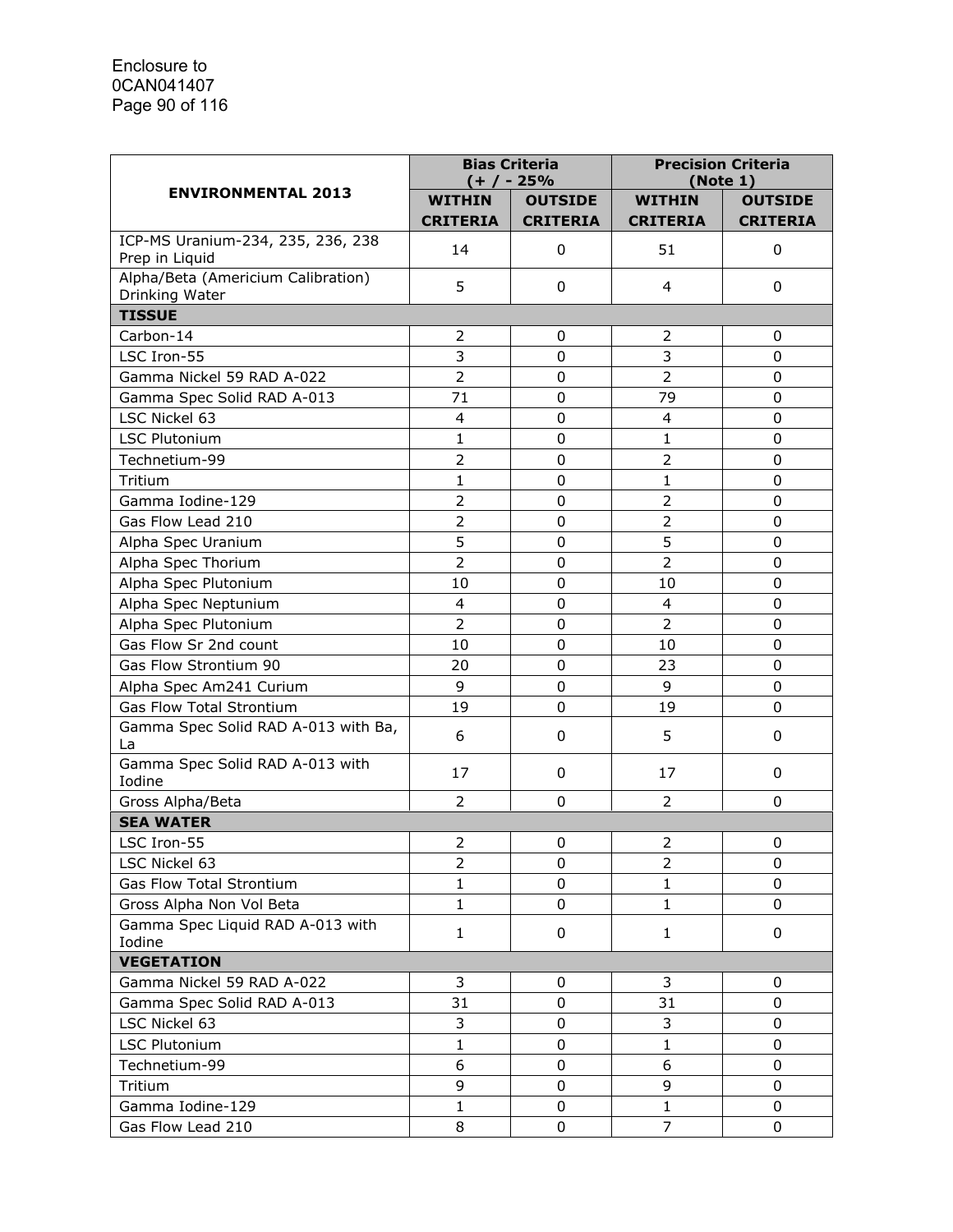|                                                    | <b>Bias Criteria</b><br>(+/-25% |                 | <b>Precision Criteria</b><br>(Note 1) |                 |
|----------------------------------------------------|---------------------------------|-----------------|---------------------------------------|-----------------|
| <b>ENVIRONMENTAL 2013</b>                          | <b>WITHIN</b>                   | <b>OUTSIDE</b>  | <b>WITHIN</b>                         | <b>OUTSIDE</b>  |
|                                                    | <b>CRITERIA</b>                 | <b>CRITERIA</b> | <b>CRITERIA</b>                       | <b>CRITERIA</b> |
| <b>Total Uranium KPA</b>                           | 4                               | 0               | 4                                     | 0               |
| Alpha Spec Uranium                                 | 23                              | $\mathbf 0$     | 21                                    | 0               |
| Alpha Spec Thorium                                 | $\overline{7}$                  | 0               | $\overline{7}$                        | 0               |
| Alpha Spec Plutonium                               | 15                              | 0               | 12                                    | $\mathbf 0$     |
| Alpha Spec Neptunium                               | $\mathbf{1}$                    | 0               | 1                                     | 0               |
| Alpha Spec Plutonium                               | 1                               | 0               | 1                                     | 0               |
| Gas Flow Sr 2nd count                              | 9                               | 0               | 9                                     | 0               |
| Gas Flow Strontium 90                              | 19                              | $\mathbf 0$     | 18                                    | $\mathbf 0$     |
| <b>Gas Flow Total Radium</b>                       | $\overline{2}$                  | $\mathbf 0$     | 3                                     | 0               |
| Alpha Spec Am241 Curium                            | 11                              | 0               | 8                                     | 0               |
| Gamma Spec Solid RAD A-013 with<br>Iodine          | 91                              | 0               | 93                                    | 0               |
| Gamma Spec Solid RAD A-013<br>(pCi/Sample)         | 5                               | 0               | 3                                     | 0               |
| Alpha Spec Am241 (pCi/Sample)                      | 3                               | 0               | 2                                     | 0               |
| ICP-MS Uranium-234, 235, 236, 238 in<br>Solid      | 9                               | 0               | $\overline{7}$                        | 0               |
| Alpha Spec Uranium                                 | 1                               | 0               | 17                                    | $\Omega$        |
| Gross Alpha/Beta                                   | 4                               | 0               | 4                                     | 0               |
| Alpha Spec Plutonium                               | $\overline{2}$                  | $\mathbf 0$     | $\overline{2}$                        | 0               |
| Gas Flow Strontium 90                              | 4                               | 0               | $\overline{2}$                        | 0               |
| ICP-MS Uranium-234, 235, 236, 238                  | 7                               | 0               | 5                                     | 0               |
| Prep in Solid                                      |                                 |                 |                                       |                 |
| <b>AIR CHARCOAL</b>                                |                                 |                 |                                       |                 |
| Gamma Iodine 131 RAD A-013                         | 623                             | 0               | 645                                   | 0               |
| Gamma Iodine-129                                   | 0                               | 0               | 1.                                    | $\Omega$        |
| Carbon-14 (Ascarite/Soda Lime Filter<br>per Liter) | 89                              | 0               | 88                                    | 0               |
| <b>DRINKING WATER</b>                              |                                 |                 |                                       |                 |
| Alpha Spec Uranium                                 | 7                               | 0               | 8                                     | 0               |
| Tritium                                            | 51                              | 0               | 52                                    | 0               |
| Iodine-131                                         | 1                               | 0               | 2                                     | 0               |
| LSC Iron-55                                        | 24                              | 0               | 22                                    | $\mathbf 0$     |
| LSC Nickel 63                                      | 23                              | $\mathbf 0$     | 21                                    | 0               |
| LSC Radon 222                                      | 96                              | 0               | 96                                    | 0               |
| <b>DRINKING WATER (continued)</b>                  |                                 |                 |                                       |                 |
| Gamma Spec Liquid RAD A-013                        | 24                              | 0               | 24                                    | 0               |
| Total Activity,                                    | $\overline{2}$                  | 0               | $\overline{2}$                        | 0               |
| Gamma Iodine-129                                   | $\overline{2}$                  | 0               | $\overline{2}$                        | $\mathbf 0$     |
| Gamma Iodine-131                                   | 38                              | 0               | 38                                    | 0               |
| <b>Total Uranium KPA</b>                           | 15                              | 0               | 28                                    | 0               |
| Gas Flow Radium 228                                | 42                              | 0               | 42                                    | 0               |
| Alpha Spec Plutonium                               | 6                               | $\mathbf 0$     | 6                                     | 0               |
| Gas Flow Sr 2nd count                              | 16                              | 0               | 16                                    | 0               |
| Gas Flow Strontium 90                              | 25                              | 0               | 24                                    | 0               |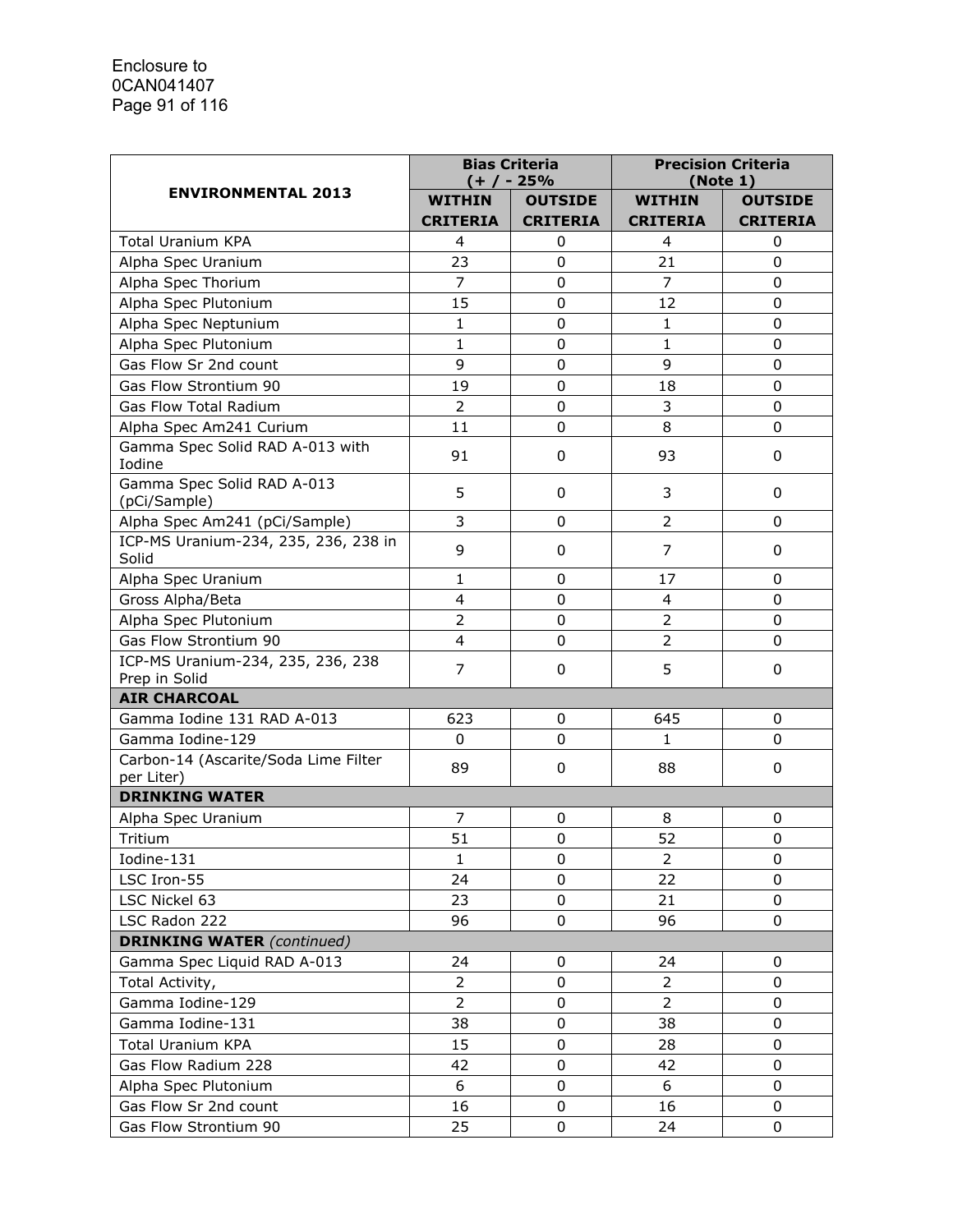|                                                      |                 | <b>Bias Criteria</b><br>$+ / - 25%$ |                 | <b>Precision Criteria</b><br>(Note 1) |  |
|------------------------------------------------------|-----------------|-------------------------------------|-----------------|---------------------------------------|--|
| <b>ENVIRONMENTAL 2013</b>                            | <b>WITHIN</b>   | <b>OUTSIDE</b>                      | <b>WITHIN</b>   | <b>OUTSIDE</b>                        |  |
|                                                      | <b>CRITERIA</b> | <b>CRITERIA</b>                     | <b>CRITERIA</b> | <b>CRITERIA</b>                       |  |
| Lucas Cell Radium-226                                | 58              | 6                                   | 78              | 0                                     |  |
| Alpha Spec Am241 Curium                              | 6               | $\Omega$                            | 6               | 0                                     |  |
| <b>Gas Flow Total Strontium</b>                      | 31              | $\Omega$                            | 31              | 0                                     |  |
| Gross Alpha Non Vol Beta                             | 343             | 0                                   | 287             | 0                                     |  |
| Tritium in Drinking Water by EPA 906.0               | 37              | 0                                   | 34              | 0                                     |  |
| Gamma Spec Liquid RAD A-013 with<br>Ba, La           | 44              | 0                                   | 98              | 0                                     |  |
| Gas Flow Strontium 89 & 90                           | 20              | $\Omega$                            | 13              | 0                                     |  |
| Gas Flow Total Alpha Radium                          |                 | 0                                   |                 | n                                     |  |
| Gross Alpha Co-precipitation                         | 105             | 0                                   | 87              | 0                                     |  |
| Alpha/Beta (Americium Calibration)<br>Drinking Water | 13              | O                                   | 13              | ŋ                                     |  |
| ECLS-R-GA NJ 48 Hr Rapid Gross Alpha                 | 8               | $\Omega$                            | 8               | O                                     |  |
| Total                                                |                 | 20148                               |                 | 23892                                 |  |

Note 1: The RPD must be 20 percent or less, if both samples are greater than 5 times the MDC. If both results are less than 5 times MDC, then the RPD must be equal to or less than 100%. If one result is above the MDC and the other is below the MDC, then the RPD can be calculated using the MDC for the result of the one below the MDC. The RPD must be 100% or less. In the situation where both results are above the MDC but one result is greater than 5 times the MDC and the other is less than 5 times the MDC, the RPD must be less than or equal to 20%. If both results are below MDC, then the limits on % RPD are not applicable.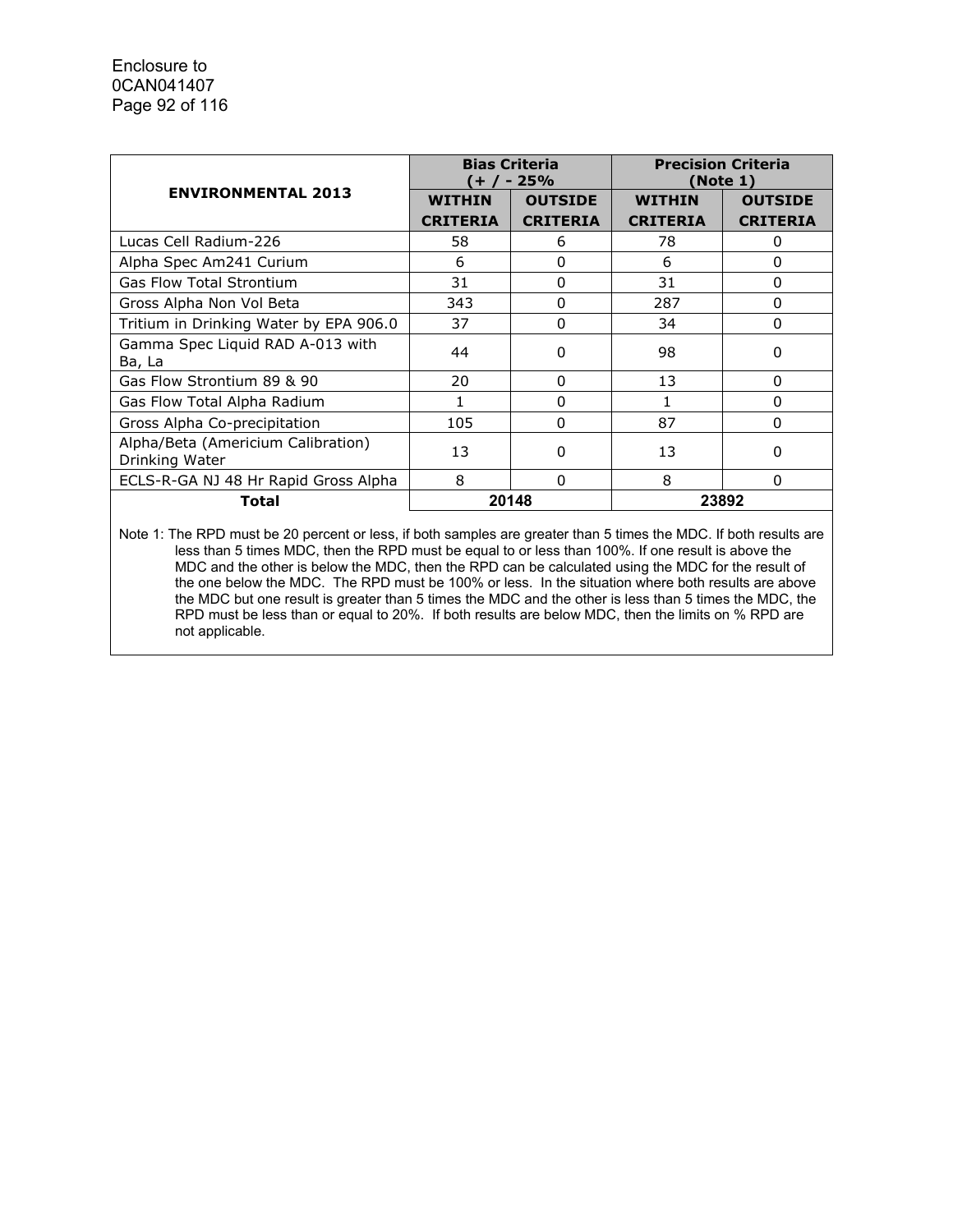## Table 8

## 2013 CORRECTIVE ACTION REPORT SUMMARY

| <b>CORRECTIVE ACTION ID#</b><br>&                                                                                                                  | <b>DISPOSITION</b>                                                                                                                                                                                                                                                                                                                                                                                                                                                                                                                                                                                                                                                                                                                                                                                                                                                                                                                                                                                                                                                                                                                                                                                                                                                                                                                                                                                                                                                                                                                                                                                |
|----------------------------------------------------------------------------------------------------------------------------------------------------|---------------------------------------------------------------------------------------------------------------------------------------------------------------------------------------------------------------------------------------------------------------------------------------------------------------------------------------------------------------------------------------------------------------------------------------------------------------------------------------------------------------------------------------------------------------------------------------------------------------------------------------------------------------------------------------------------------------------------------------------------------------------------------------------------------------------------------------------------------------------------------------------------------------------------------------------------------------------------------------------------------------------------------------------------------------------------------------------------------------------------------------------------------------------------------------------------------------------------------------------------------------------------------------------------------------------------------------------------------------------------------------------------------------------------------------------------------------------------------------------------------------------------------------------------------------------------------------------------|
| <b>PE FAILURE</b>                                                                                                                                  |                                                                                                                                                                                                                                                                                                                                                                                                                                                                                                                                                                                                                                                                                                                                                                                                                                                                                                                                                                                                                                                                                                                                                                                                                                                                                                                                                                                                                                                                                                                                                                                                   |
| CARR130513-789<br><b>ISO Documentation of PT</b><br><b>Failures in MAPEP-13-</b><br>RdV28 for Uranium in<br>Vegetation by ICP/MS and<br>Alpha Spec | <b>Root Cause Analysis of MAPEP-13-RdV28</b><br>Uranium-234/233, Uranium-235, Uranium-238 and Total<br><b>Uranium</b><br>Following reviews of our process and data and conversations<br>with personnel from the affected laboratories, it was<br>determined that all failures were due to an analyst error during<br>sample preparation. Glass instead of Teflon beakers were<br>used during the sample digestion which contained Hydrofluoric<br>(HF) acid. Per Standard Operating Procedure (SOP) GL-<br>RAD-A-015 section 11.2.4, the sample should have been<br>transferred to a Teflon beaker. In this instance, this step was<br>omitted. The digestion was performed in glass beakers so<br>trace amounts of Uranium were leached from the glass into<br>the sample, resulting in high bias in the results. Normal<br>procedure dictates that glass is not used when using HF in the<br>digestion process due to the presence of natural Uranium in<br>the glassware.<br>In order to prove that this was an isolated incident and that our<br>overall process is in control a series of digestions were<br>performed in the glass beakers to confirm our conclusion.<br>HCL/HNO <sub>3</sub> only digestion - Uranium was not detected.<br>$\bullet$<br>HCL, HNO <sub>3</sub> , and HF digestion - Enough Uranium<br>$\bullet$<br>activity was detected to account for the high bias (as<br>many as 70 counts in a 16 hour and 40 minute count).<br>HF only digestion - Results similar to HCL, $HNO3$ , and<br>HF were observed<br>A second PT was successfully analyzed for this matrix. |
|                                                                                                                                                    |                                                                                                                                                                                                                                                                                                                                                                                                                                                                                                                                                                                                                                                                                                                                                                                                                                                                                                                                                                                                                                                                                                                                                                                                                                                                                                                                                                                                                                                                                                                                                                                                   |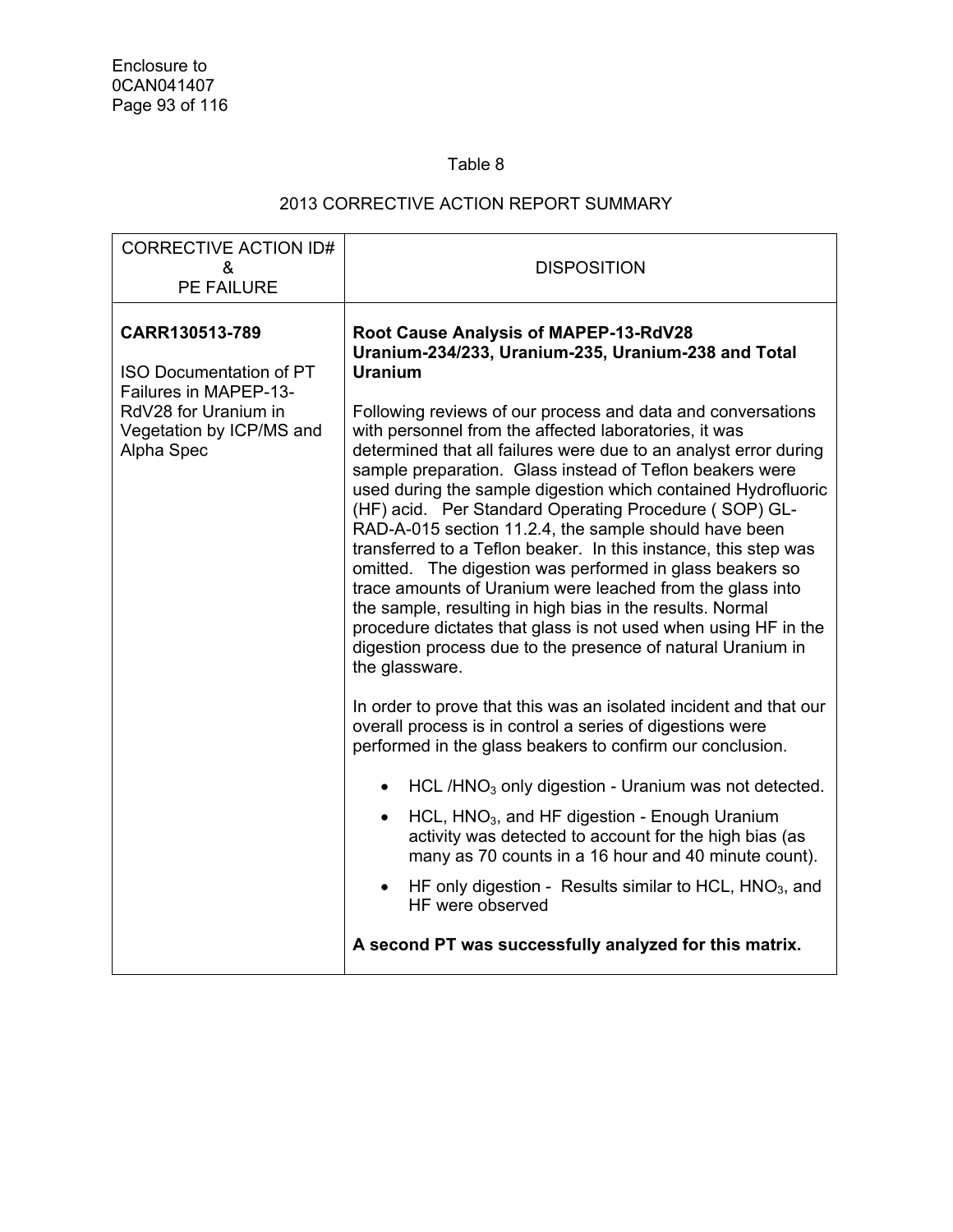| <b>CORRECTIVE ACTION ID#</b><br>&<br>PE FAILURE                                                                               | <b>DISPOSITION</b>                                                                                                                                                                                                                                                                                                                                                                                                                                                                                                                                                                                                                                                                                                                                                                                                                                                                                                                                                                                                         |
|-------------------------------------------------------------------------------------------------------------------------------|----------------------------------------------------------------------------------------------------------------------------------------------------------------------------------------------------------------------------------------------------------------------------------------------------------------------------------------------------------------------------------------------------------------------------------------------------------------------------------------------------------------------------------------------------------------------------------------------------------------------------------------------------------------------------------------------------------------------------------------------------------------------------------------------------------------------------------------------------------------------------------------------------------------------------------------------------------------------------------------------------------------------------|
| CARR130522-791<br><b>ISO Documentation of PT</b><br>Failures in -MRAD-18 for<br>Cesium-134, Cesium-137<br>and Zinc-65 in Soil | Following a review of our processes, the data and<br>conversations with personnel from the affected laboratories, it<br>was determined that our normal procedure for preparing soil<br>samples is not sufficient for this soil matrix. Per the Standard<br>Operating Procedure (SOP) GL-RAD-A-021, the sample was<br>dried, homogenized, and passed through a 28 mesh sieve.<br>However, approximately 20-30% of the sample consists of<br>particles greater than the 28 mesh sieve size. These larger<br>particles were not affected by our normal homogenization<br>process. In accordance with the SOP, the larger particles<br>were removed prior to preparing the container for gamma<br>counting.<br>Upon receipt of the graded report, the following steps were<br>taken to prove that this was an isolated incident and that our                                                                                                                                                                                   |
|                                                                                                                               | overall process is in control.<br>1. A recount of the initially prepared sample performed<br>and confirmed the originally reported results.<br>A new container was then prepared from the original<br>$\bullet$<br>sample but omitting the preparation step and counted.<br>This produced acceptable results.<br>A second sample was prepared per the SOP; however,<br>only a portion of the sample was removed during the<br>sieving steps. This sample produced similar high<br>biased results.<br>An aliquot of the sample was then pulverized prior to gamma<br>counting. This approach also produced acceptable results.<br><b>Permanent Corrective/Preventive Actions or</b><br>Improvements :<br>In the future, these samples will be pulverized to ensure that<br>all the material passes through the 28 mesh sieve; thus,<br>eliminating the need to remove any of the original sample. A<br>comment has been added to the set-up for the solid matrix.<br>A second PT was successfully analyzed for this matrix. |

| <b>CORRECTIVE ACTION ID#</b> |                    |
|------------------------------|--------------------|
|                              | <b>DISPOSITION</b> |
| <b>PE FAILURE</b>            |                    |
|                              |                    |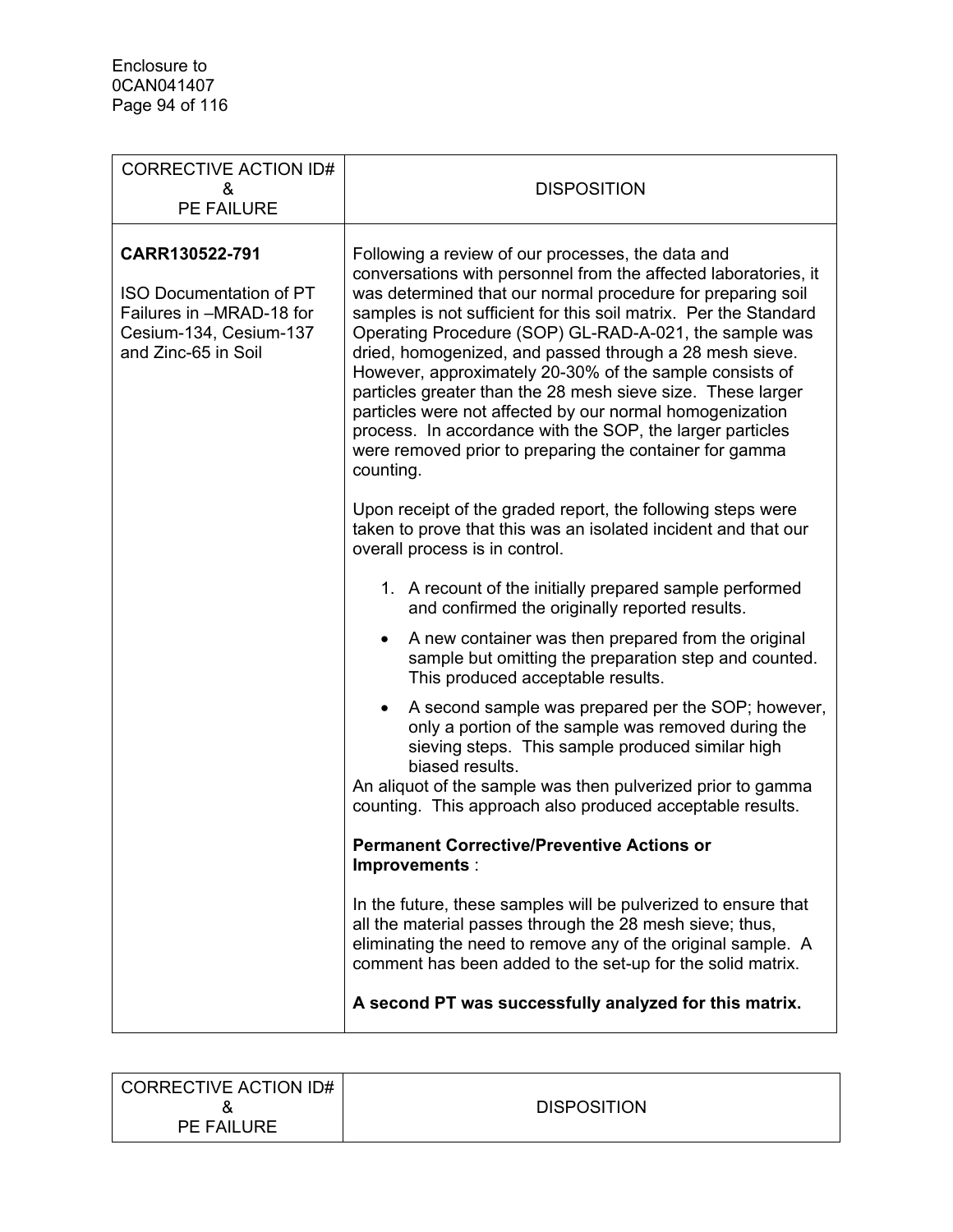| <b>CORRECTIVE ACTION ID#</b><br>&<br>PE FAILURE                               | <b>DISPOSITION</b>                                                                                                                                                                                                                               |
|-------------------------------------------------------------------------------|--------------------------------------------------------------------------------------------------------------------------------------------------------------------------------------------------------------------------------------------------|
| CARR130826-810                                                                | <b>Root Cause Analysis of Gross Alpha</b>                                                                                                                                                                                                        |
| For Failures of RAD-94 for<br>Gross Alpha/Bea and<br>Strontium 89/90 in Water | After a review of the data, an apparent reason for this<br>discrepancy could not be determined. The following steps<br>were taken to prove that this high bias was an isolated<br>occurrence and that our overall process is within control.     |
|                                                                               | 1. The batch quality control samples were reviewed and<br>found to be compliant. The LCS recovered at 110%.<br>While the recovery is slightly elevated, it is well within<br>the 80%-120% acceptance range.                                      |
|                                                                               | 2. Laboratory control data were also reviewed for trends.<br>None were noted.                                                                                                                                                                    |
|                                                                               | 3. The instrument calibrations were reviewed for positive<br>biases that could have attributed to this failure. None<br>were noted.                                                                                                              |
|                                                                               | 4. Two sample duplicates were also prepared and counted<br>along with the reported result. Both results fell within<br>the method's acceptance range for duplicate. One of<br>the results also fell within the acceptance range of the<br>study. |
|                                                                               | 5. The original sample was also recounted and the<br>results fell within the acceptance range.                                                                                                                                                   |
|                                                                               | Root Cause Analysis of Strontium-89 (Sr-89)<br><b>LAB PBMS A-004</b>                                                                                                                                                                             |
|                                                                               | After a review of the data, an apparent reason for this<br>discrepancy could not be determined. The following steps<br>were taken to prove that this high bias was an isolated<br>occurrence and that our overall process is within control.     |
|                                                                               | 1. The batch quality control samples were reviewed and<br>found to be compliant. The LCS recovered at 98.1%.                                                                                                                                     |
|                                                                               | 2. Laboratory control data were also reviewed for trends.<br>None were noted.                                                                                                                                                                    |
|                                                                               | 3. The instrument calibrations were reviewed for positive<br>biases that could have attributed to this failure. None<br>were noted.                                                                                                              |
|                                                                               | 4. Sample duplicates were also prepared and counted<br>along with the reported result. Duplicate results fell<br>within the acceptance range of the study.                                                                                       |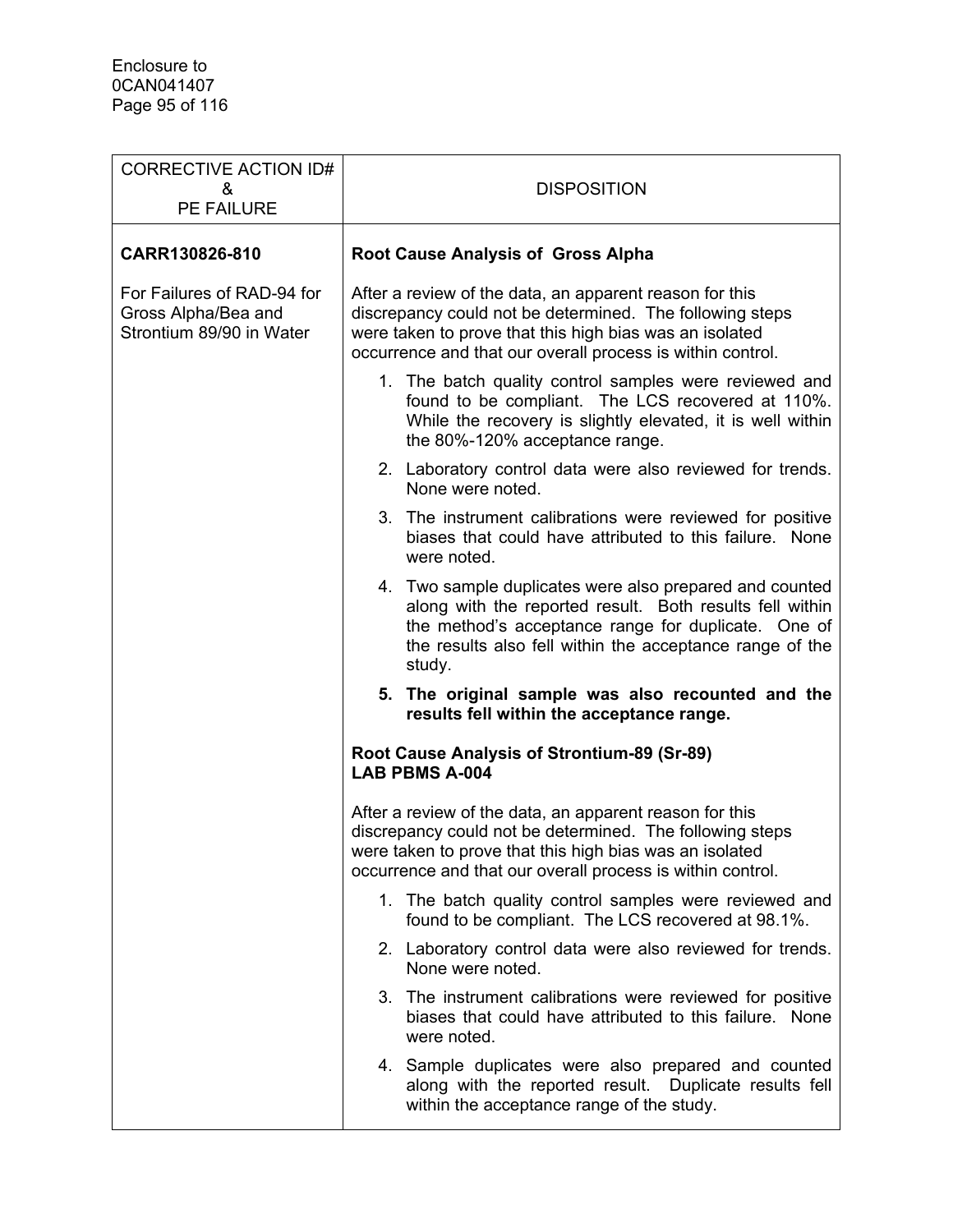| <b>CORRECTIVE ACTION ID#</b> |                                                                                                                                                                                                                                                                                                                                                                                                                                                                                                                                                                                                                                                                                                                                                         |
|------------------------------|---------------------------------------------------------------------------------------------------------------------------------------------------------------------------------------------------------------------------------------------------------------------------------------------------------------------------------------------------------------------------------------------------------------------------------------------------------------------------------------------------------------------------------------------------------------------------------------------------------------------------------------------------------------------------------------------------------------------------------------------------------|
| &<br>PE FAILURE              | <b>DISPOSITION</b>                                                                                                                                                                                                                                                                                                                                                                                                                                                                                                                                                                                                                                                                                                                                      |
|                              | Root Cause Analysis of Strontium-89 (Sr-89)<br><b>EPA 905.0</b>                                                                                                                                                                                                                                                                                                                                                                                                                                                                                                                                                                                                                                                                                         |
|                              | After a review of the data, an apparent reason for this<br>discrepancy could not be determined. The following steps<br>were taken to prove that this high bias was an isolated<br>occurrence and that our overall process is within control.                                                                                                                                                                                                                                                                                                                                                                                                                                                                                                            |
|                              | 1. The batch quality control samples were reviewed and<br>found to be compliant. The LCS recovered at 102%.                                                                                                                                                                                                                                                                                                                                                                                                                                                                                                                                                                                                                                             |
|                              | 2. Laboratory control data were also reviewed for trends.<br>None was noted.                                                                                                                                                                                                                                                                                                                                                                                                                                                                                                                                                                                                                                                                            |
|                              | 3. The instrument calibrations were reviewed for positive<br>biases that could have attributed to this failure. None<br>were noted.                                                                                                                                                                                                                                                                                                                                                                                                                                                                                                                                                                                                                     |
|                              | 4. Sample duplicates were also prepared and counted<br>along with the reported result. All results fell within the<br>method's acceptance range for duplicates.                                                                                                                                                                                                                                                                                                                                                                                                                                                                                                                                                                                         |
|                              | <b>Permanent Corrective/Preventive Actions or Improvements:</b>                                                                                                                                                                                                                                                                                                                                                                                                                                                                                                                                                                                                                                                                                         |
|                              | <b>Gross Alpha</b>                                                                                                                                                                                                                                                                                                                                                                                                                                                                                                                                                                                                                                                                                                                                      |
|                              | The laboratory must assume an unidentified random error<br>caused the high bias because all quality control criteria were<br>met for the batch. The lab will continue to monitor the<br>recoveries of this radionuclide to ensure that there are no<br>issues.                                                                                                                                                                                                                                                                                                                                                                                                                                                                                          |
|                              | Strontium-89 (Sr-89)<br>LAB PBMS A-004 and EPA 905.0                                                                                                                                                                                                                                                                                                                                                                                                                                                                                                                                                                                                                                                                                                    |
|                              | To summarize our efforts (including the initial result), the<br>laboratory had 3 analysts, two different methods, processed<br>with 2 calibrations and two separate Y carriers used in the<br>analysis of this sample and only one acceptable result for<br>Sr-89. All LCS results have met acceptance criteria. This leads<br>the laboratory to conclude that there is possibly an error in the<br>original make-up of the PT sample. The instructions list stable<br>Sr and Y as being included but they are not at levels greater<br>than are normally listed so we suspect that the make up of the<br>sample was the cause. The laboratory will continue to monitor<br>the recoveries from these two methods to ensure that there are<br>no issues. |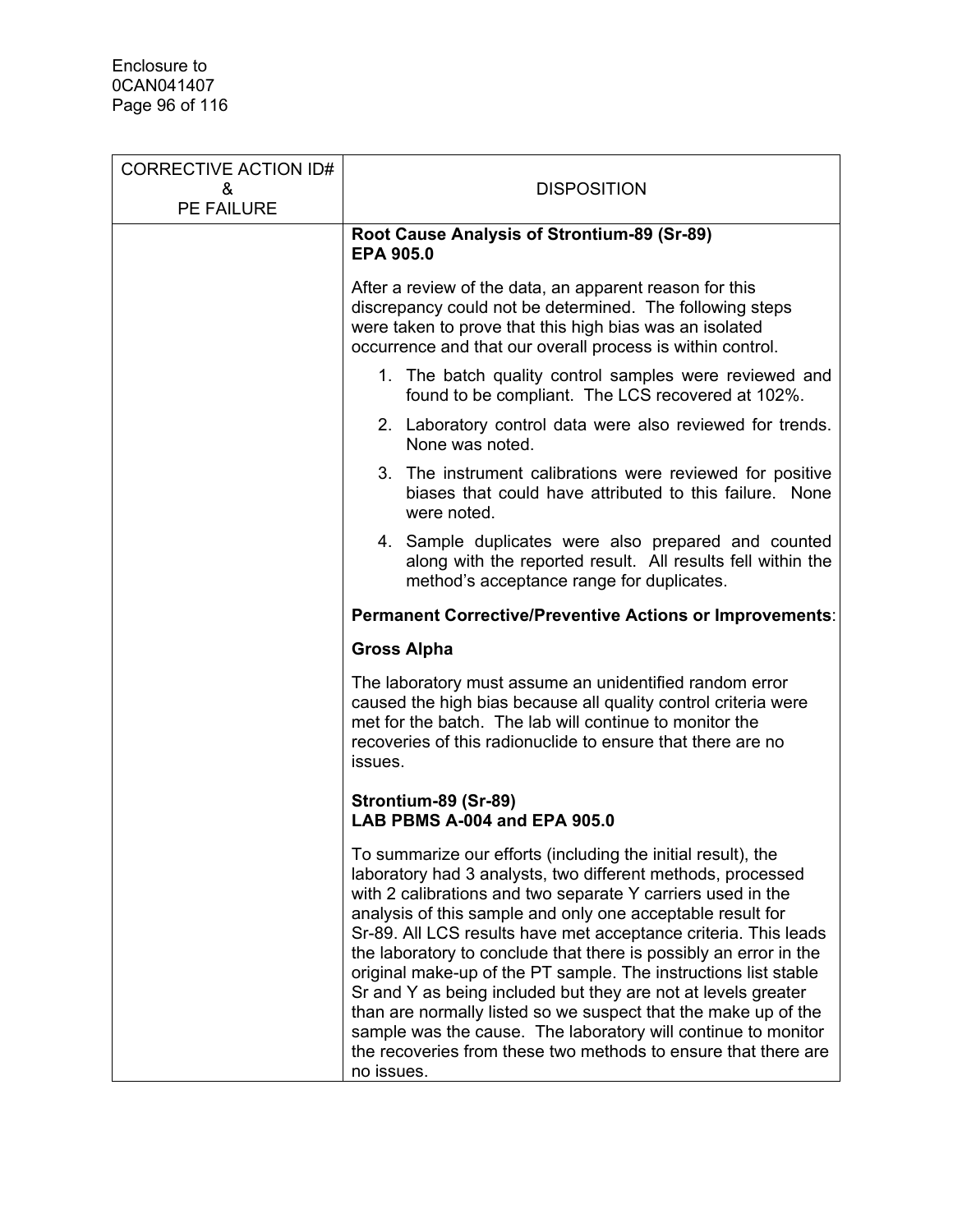| <b>CORRECTIVE ACTION ID#</b><br>&<br><b>PE FAILURE</b>                        | <b>DISPOSITION</b>                                                                                                                                                                                                                                                                                                                                             |  |  |
|-------------------------------------------------------------------------------|----------------------------------------------------------------------------------------------------------------------------------------------------------------------------------------------------------------------------------------------------------------------------------------------------------------------------------------------------------------|--|--|
| CARR131205-845                                                                | <b>Root Cause Analysis</b>                                                                                                                                                                                                                                                                                                                                     |  |  |
| For failures of MRAD-19 for<br>Uranium-234 and Total<br>Uranium in Vegetation | These elevated results were obtained following our routine<br>procedure. The reported result for U-234 was less than the<br>MDA and had a elevated uncertainty. This high U-234 result<br>also attributed to the high Total-U result.                                                                                                                          |  |  |
|                                                                               | Upon receipt of the graded report, the following steps were<br>taken to prove that this was an isolated incident and that our<br>overall process is in control.                                                                                                                                                                                                |  |  |
|                                                                               | A recount of the initially prepared sample performed<br>and confirmed the originally reported results.                                                                                                                                                                                                                                                         |  |  |
|                                                                               | The sample was reanalyzed using a larger aliquot and<br>$\bullet$<br>results that fell within the acceptance range were<br>achieved.                                                                                                                                                                                                                           |  |  |
|                                                                               | <b>Permanent Corrective/Preventive Actions or</b><br><b>Improvements</b>                                                                                                                                                                                                                                                                                       |  |  |
|                                                                               | In the future when the result is below the MDA and are not<br>compatible with other analytical technologies, the laboratory<br>will attempt to use a larger sample aliquot with hopes of<br>achieve a result above the MDA or with a lower uncertainty. If<br>the matrix and larger sample size do not provide useable data,<br>the results may not be report. |  |  |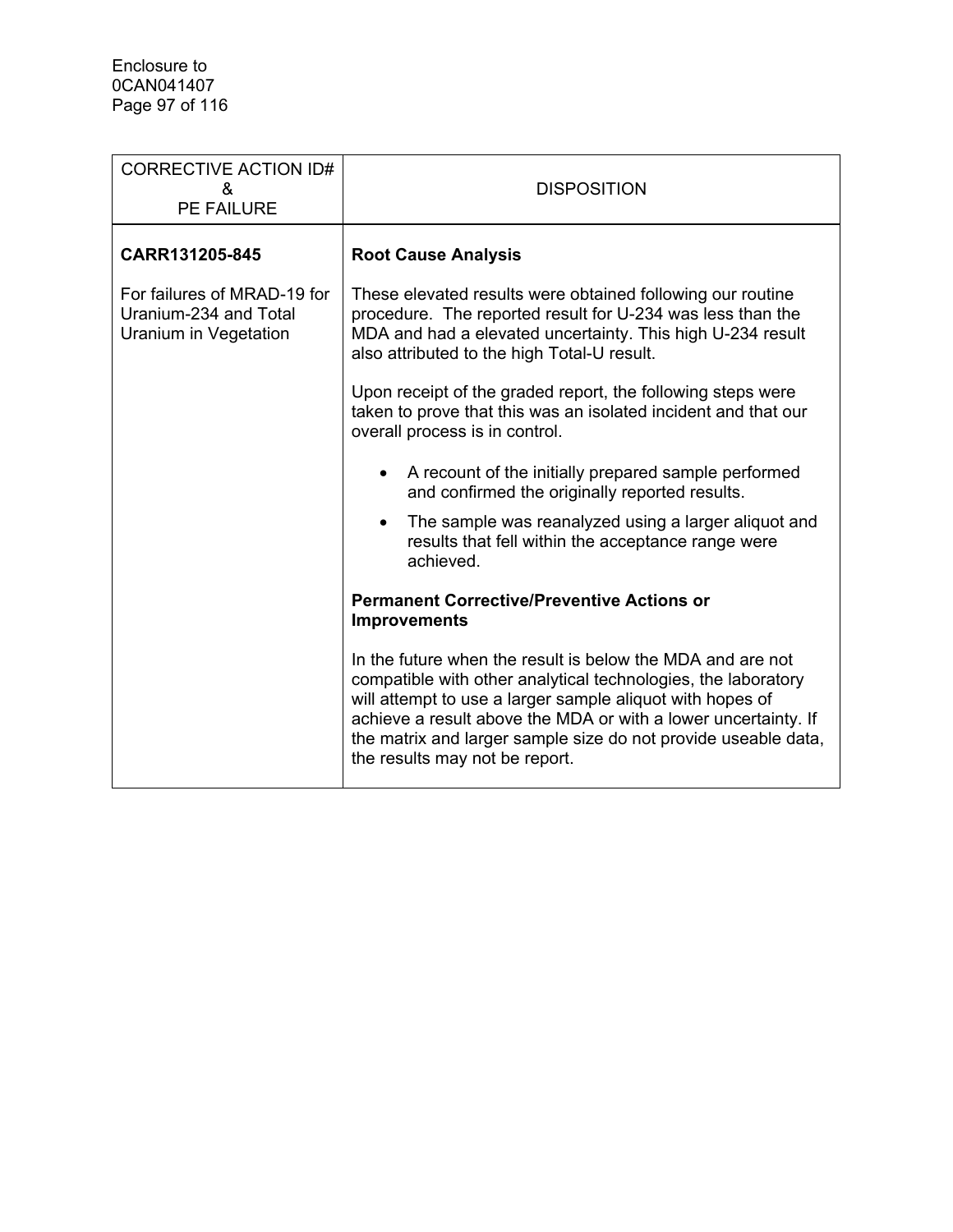Enclosure to 0CAN041407 Page 98 of 116

**STANFORD DOSIMETRY**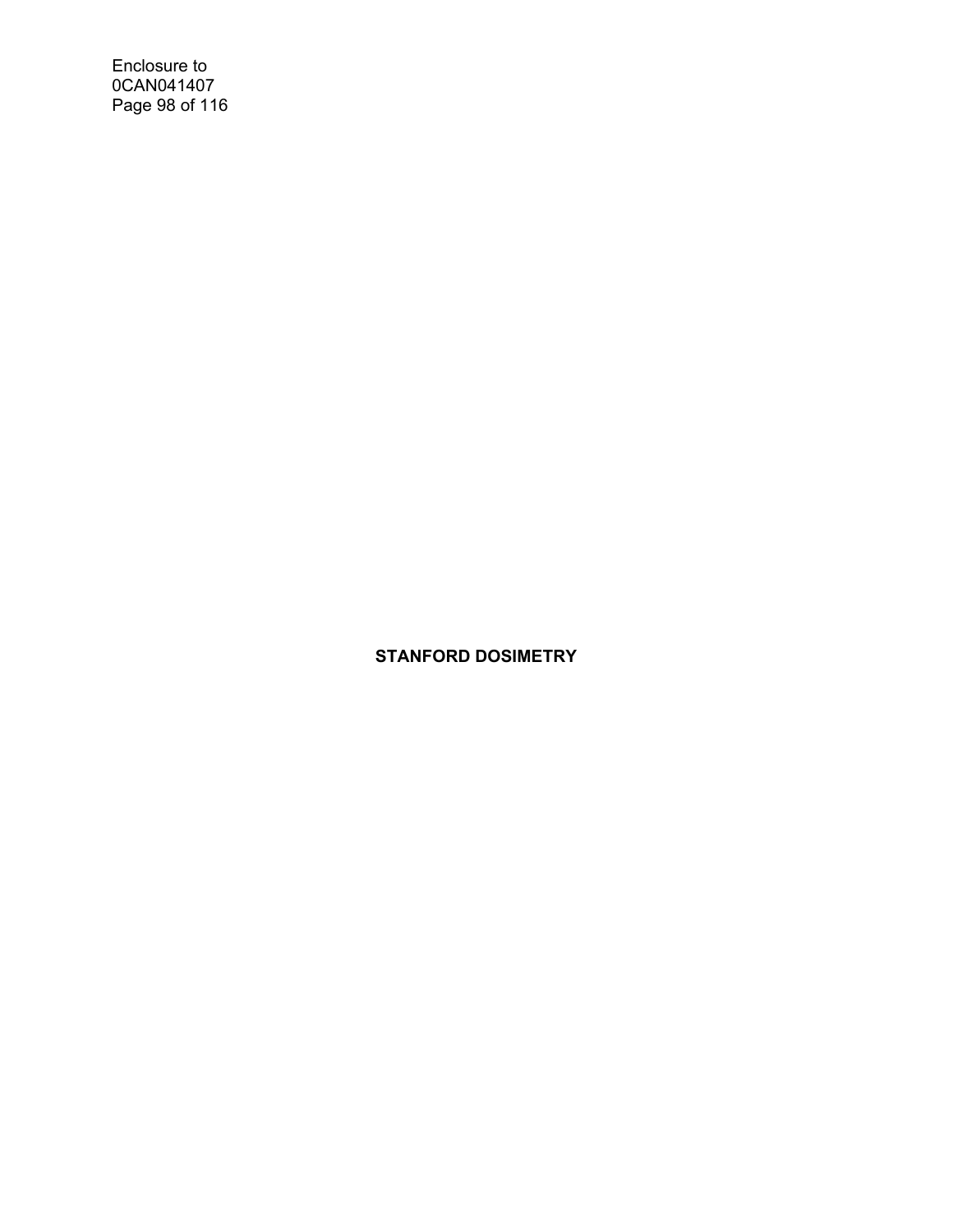# TABLE OF CONTENTS

| I.    | Α. |                                                                   |     |
|-------|----|-------------------------------------------------------------------|-----|
|       | Β. |                                                                   |     |
| II.   |    |                                                                   |     |
|       | А. |                                                                   |     |
|       | Β. |                                                                   |     |
|       | C. | Reporting of Environmental Dosimetry Results to EDC Customers 103 |     |
| III.  |    | DATA SUMMARY FOR ISSUANCE PERIOD JANUARY-DECEMBER 2012 103        |     |
|       | А. |                                                                   |     |
|       | Β. |                                                                   |     |
| IV.   |    |                                                                   |     |
| V.    |    |                                                                   |     |
|       | А. |                                                                   |     |
|       | Β. |                                                                   |     |
| VI.   |    | PROCEDURES AND MANUALS REVISED DURING JANUARY - DECEMBER 2013 104 |     |
| VII.  |    |                                                                   | 104 |
| VIII. |    |                                                                   |     |

## TABLES

| Table 1 | Percentage of Individual Analyses Which Passed EDC Internal Criteria, |  |
|---------|-----------------------------------------------------------------------|--|
|         |                                                                       |  |
|         |                                                                       |  |
|         |                                                                       |  |

APPENDIX A DOSIMETRY QUALITY CONTROL TRENDING GRAPHS ....................... 107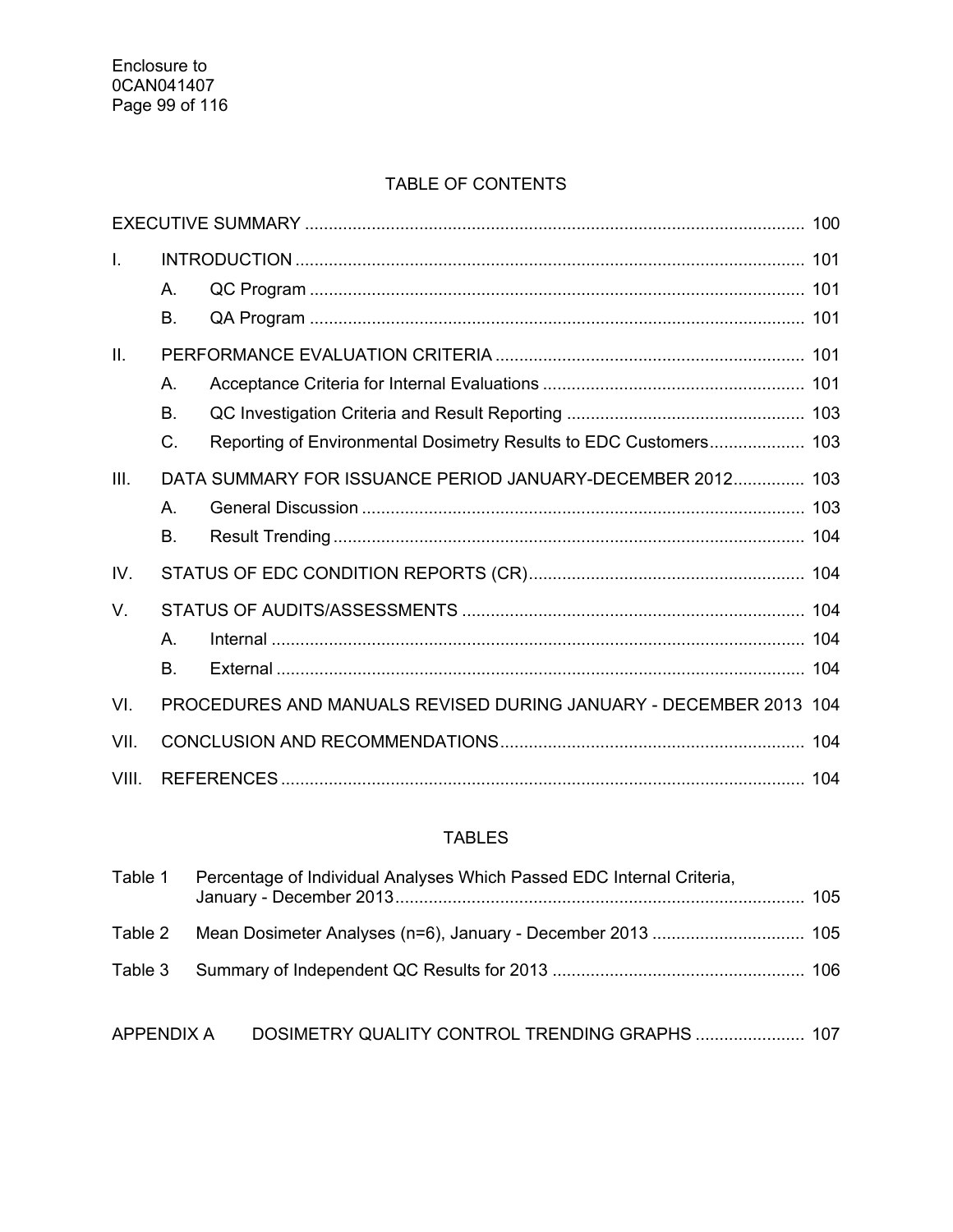Enclosure to 0CAN041407 Page 100 of 116

### **EXECUTIVE SUMMARY**

Routine quality control (QC) testing was performed for dosimeters issued by the Environmental Dosimetry Company (EDC).

During this annual period, 100% (72/72) of the individual dosimeters, evaluated against the EDC internal performance acceptance criteria (high-energy photons only), met the criterion for accuracy and 100% (72/72) met the criterion for precision (Table 1). In addition, 100% (12/12) of the dosimeter sets evaluated against the internal tolerance limits met EDC acceptance criteria (Table 2) and 100% (6/6) of independent testing passed the performance criteria (Table 3). Trending graphs, which evaluate performance statistic for high-energy photon irradiations and co-located stations are given in Appendix A.

One internal assessment was performed in 2013. There were no findings.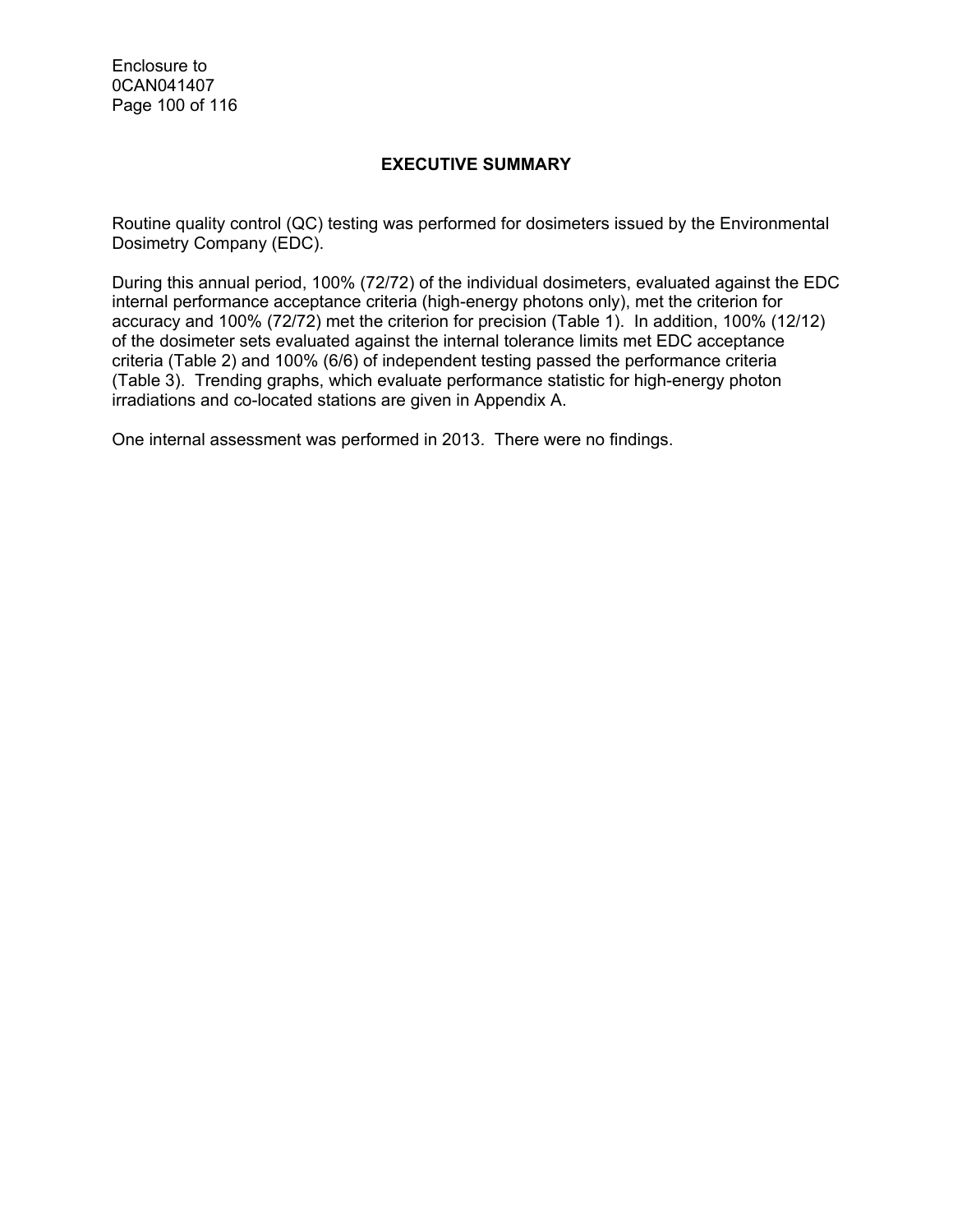#### I. INTRODUCTION

The TLD systems at the Environmental Dosimetry Company (EDC) are calibrated and operated to ensure consistent and accurate evaluation of TLDs. The quality of the dosimetric results reported to EDC clients is ensured by in-house performance testing and independent performance testing by EDC clients, and both internal and client directed program assessments.

The purpose of the dosimetry quality assurance program is to provide performance documentation of the routine processing of EDC dosimeters. Performance testing provides a statistical measure of the bias and precision of dosimetry processing against a reliable standard, which in turn points out any trends or performance changes. Two programs are used:

#### A. QC Program

Dosimetry quality control tests are performed on EDC Panasonic 814 Environmental dosimeters. These tests include: (1) the in-house testing program coordinated by the EDC QA Officer and (2) independent test perform by EDC clients. In-house test are performed using six pairs of 814 dosimeters, a pair is reported as an individual result and six pairs are reported as the mean result. Results of these tests are described in this report.

Excluded from this report are instrumentation checks. Although instrumentation checks represent an important aspect of the quality assurance program, they are not included as process checks in this report. Instrumentation checks represent between 5-10% of the TLDs processed.

B. QA Program

An internal assessment of dosimetry activities is conducted annually by the Quality Assurance Officer (Reference 1). The purpose of the assessment is to review procedures, results, materials or components to identify opportunities to improve or enhance processes and/or services.

#### II. PERFORMANCE EVALUATION CRITERIA

- A. Acceptance Criteria for Internal Evaluations
	- 1. Bias

For each dosimeter tested, the measure of bias is the percent deviation of the reported result relative to the delivered exposure. The percent deviation relative to the delivered exposure is calculated as follows:

$$
\frac{\left(H_i^{\prime}-H_i\right)}{H_i}100
$$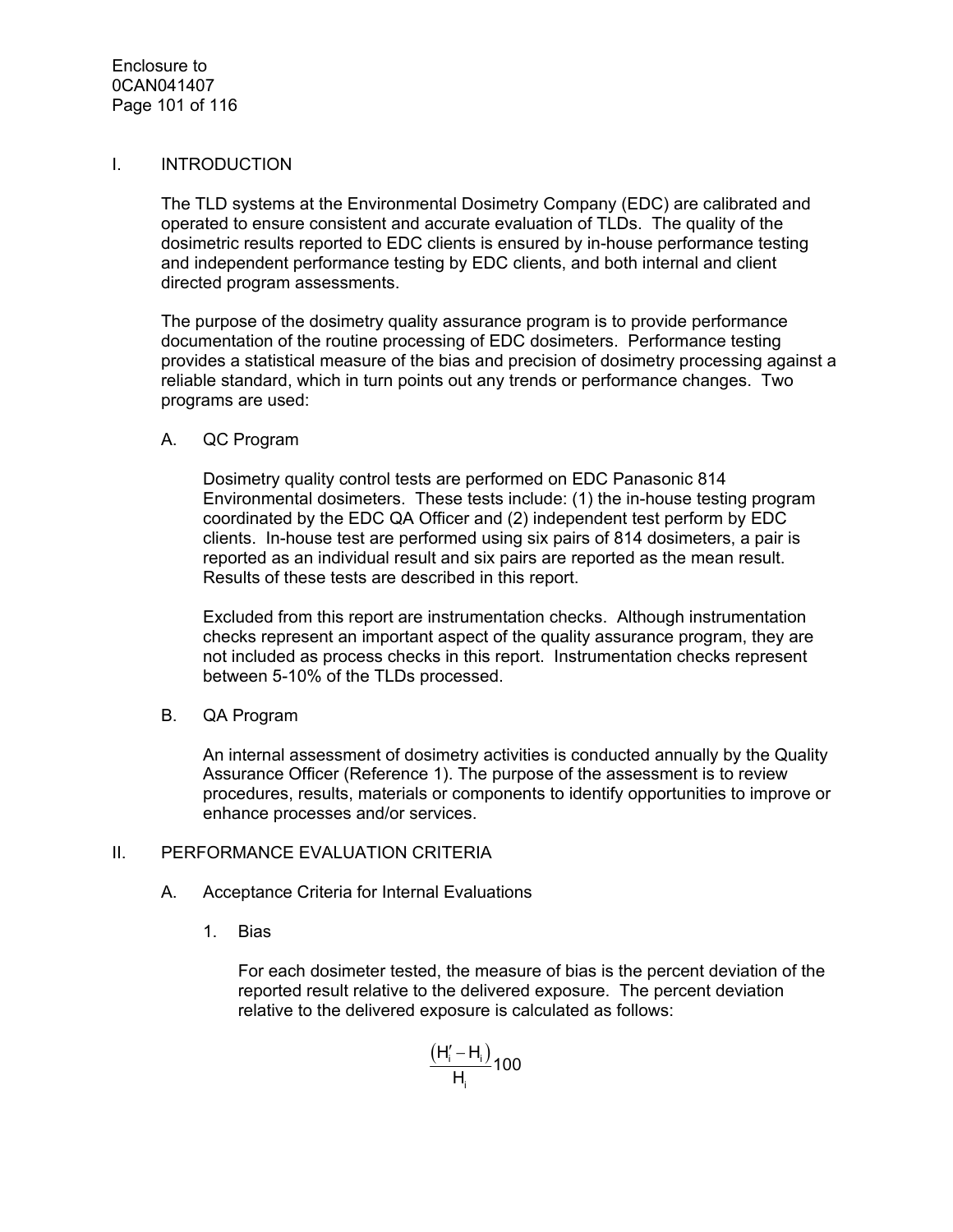where:

- $H' =$  the corresponding reported exposure for the  $i<sup>th</sup>$  dosimeter (i.e., the reported exposure)
- $H_i$  = the exposure delivered to the i<sup>th</sup> irradiated dosimeter (i.e., the delivered exposure)
- 2. Mean Bias

For each group of test dosimeters, the mean bias is the average percent deviation of the reported result relative to the delivered exposure. The mean percent deviation relative to the delivered exposure is calculated as follows:

$$
\sum \!\!\left(\frac{\left(H_{i}^{\prime}-H_{i}\right)}{H_{i}}\!\right)\!100\!\left(\frac{1}{n}\right)
$$

where:

- $H_i' =$  the corresponding reported exposure for the i<sup>th</sup> dosimeter (i.e., the reported exposure)
- $H_i$  = the exposure delivered to the i<sup>th</sup> irradiated test dosimeter (i.e., the delivered exposure)
- n = the number of dosimeters in the test group
- 3. Precision

For a group of test dosimeters irradiated to a given exposure, the measure of precision is the percent deviation of individual results relative to the mean reported exposure. At least two values are required for the determination of precision. The measure of precision for the ith dosimeter is:

$$
\left(\frac{\left(H_i^{\prime}-\overline{H}\right)}{\overline{H}}\right)100
$$

where:

 $H_i' =$  the reported exposure for the i<sup>th</sup> dosimeter (i.e., the reported exposure)

$$
\overline{H}
$$
 = the mean reported exposure; i.e.,  $\overline{H} = \sum H'_i \left(\frac{1}{n}\right)$ 

n = the number of dosimeters in the test group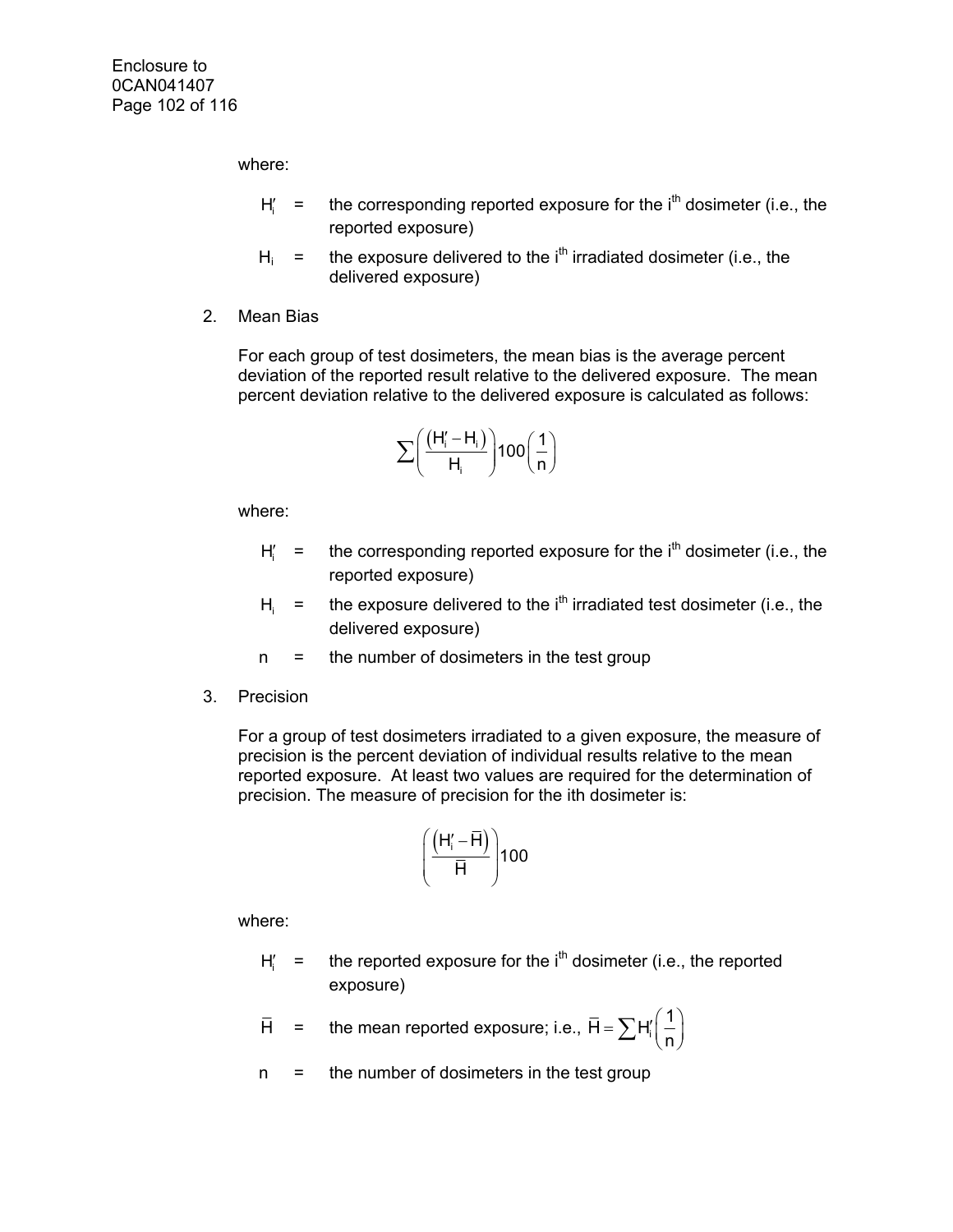4. EDC Internal Tolerance Limits

All evaluation criteria are taken from the "EDC Quality System Manual," (Reference 2). These criteria are only applied to individual test dosimeters irradiated with high-energy photons (Cs-137) and are as follows for Panasonic Environmental dosimeters:  $\pm$  15% for bias and  $\pm$  12.8% for precision.

B. QC Investigation Criteria and Result Reporting

EDC Quality System Manual (Reference 2) specifies when an investigation is required due to a QC analysis that has failed the EDC bias criteria. The criteria are as follows:

- 1. No investigation is necessary when an individual QC result falls outside the QC performance criteria for accuracy.
- 2. Investigations are initiated when the mean of a QC processing batch is outside the performance criterion for bias.
- C. Reporting of Environmental Dosimetry Results to EDC Customers
	- 1. All results are to be reported in a timely fashion.
	- 2. If the QA Officer determines that an investigation is required for a process, the results shall be issued as normal. If the QC results, prompting the investigation, have a mean bias from the known of greater than ±20%, the results shall be issued with a note indicating that they may be updated in the future, pending resolution of a QA issue.
	- 3. Environmental dosimetry results do not require updating if the investigation has shown that the mean bias between the original results and the corrected results, based on applicable correction factors from the investigation, does not exceed ±20%.

#### III. DATA SUMMARY FOR ISSUANCE PERIOD JANUARY-DECEMBER 2013

A. General Discussion

Results of performance tests conducted are summarized and discussed in the following sections. Summaries of the performance tests for the reporting period are given in Tables 1 through 3 and Figures 1 through 4.

Table 1 provides a summary of individual dosimeter results evaluated against the EDC internal acceptance criteria for high-energy photons only. During this period, 100% (72/72) of the individual dosimeters, evaluated against these criteria met the tolerance limits for accuracy and 100% (72/72) met the criterion for precision. A graphical interpretation is provided in Figures 1 and 2.

Table 2 provides the Bias + Standard deviation results for each group (N=6) of dosimeters evaluated against the internal tolerance criteria. Overall,100% (12/12) of the dosimeter sets evaluated against the internal tolerance performance criteria met these criteria. A graphical interpretation is provided in Figures 3.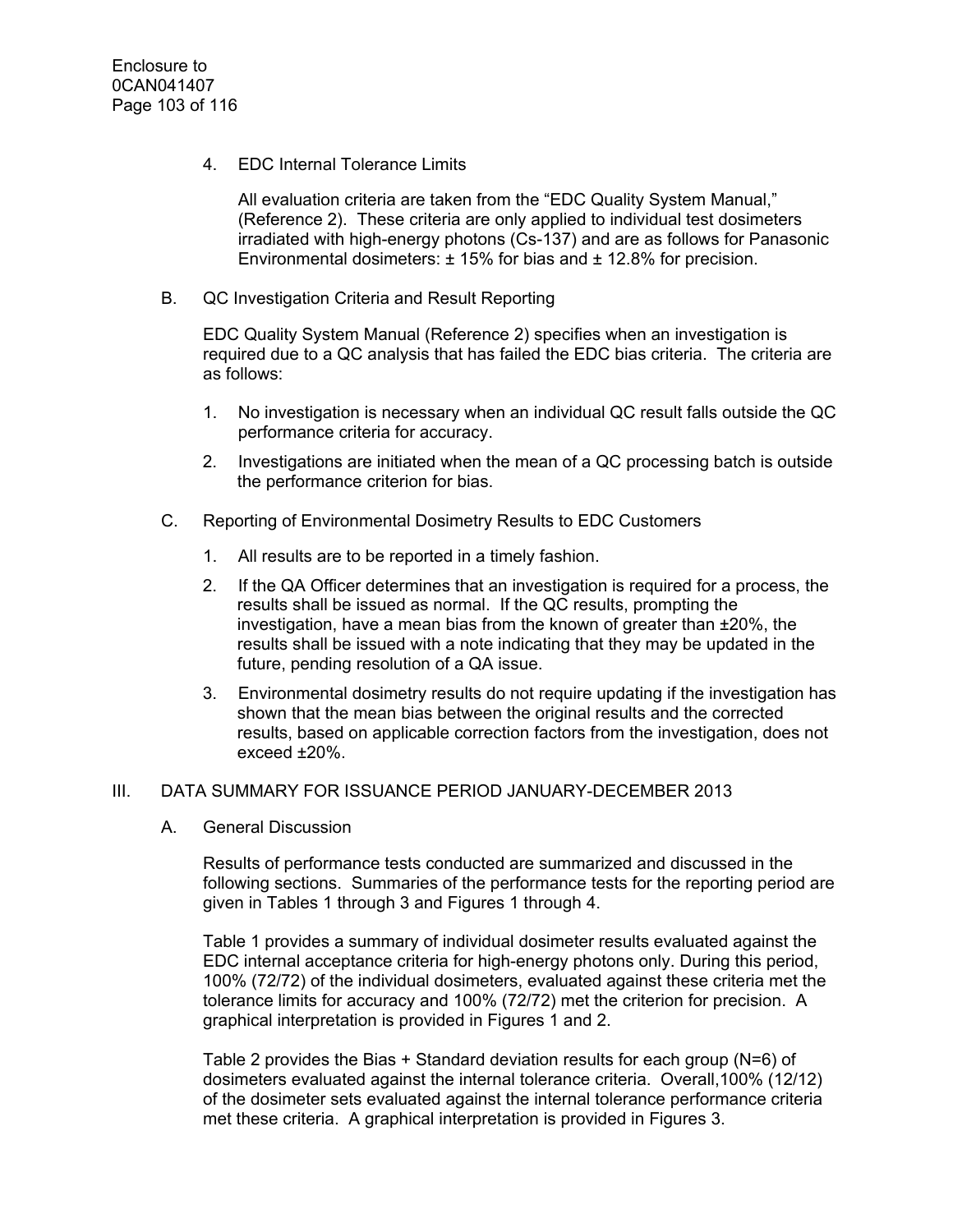Table 3 presents the independent blind spike results for dosimeters processed during this annual period. All results passed the performance acceptance criterion. Figure 4 is a graphical interpretation of Seabrook Station blind co-located station results.

B. Result Trending

One of the main benefits of performing quality control tests on a routine basis is to identify trends or performance changes. The results of the Panasonic environmental dosimeter performance tests are presented in Appendix A. The results are evaluated against each of the performance criteria listed in Section II, namely: individual dosimeter accuracy, individual dosimeter precision, and mean bias.

All of the results presented in Appendix A are plotted sequentially by processing date.

IV. STATUS OF EDC CONDITION REPORTS (CR)

No condition reports were issued during this annual period.

- V. STATUS OF AUDITS/ASSESSMENTS
	- A. Internal

EDC Internal Quality Assurance Assessment was conducted during the fourth quarter 2013. There were not any findings as a result of this assessment.

B. External

No external assessments were conducted in 2013.

VI. PROCEDURES AND MANUALS REVISED DURING JANUARY - DECEMBER 2013

No procedures or manuals were revised in 2013.

#### VII. CONCLUSION AND RECOMMENDATIONS

The quality control evaluations continue to indicate the dosimetry processing programs at the EDC satisfy the criteria specified in the Quality System Manual. The EDC demonstrated the ability to meet all applicable acceptance criteria.

- VIII. REFERENCES
- 1. EDC Quality Control and Audit Assessment Schedule, 2013.
- 2. EDC Manual 1, Quality System Manual, Rev. 3, August 1, 2012.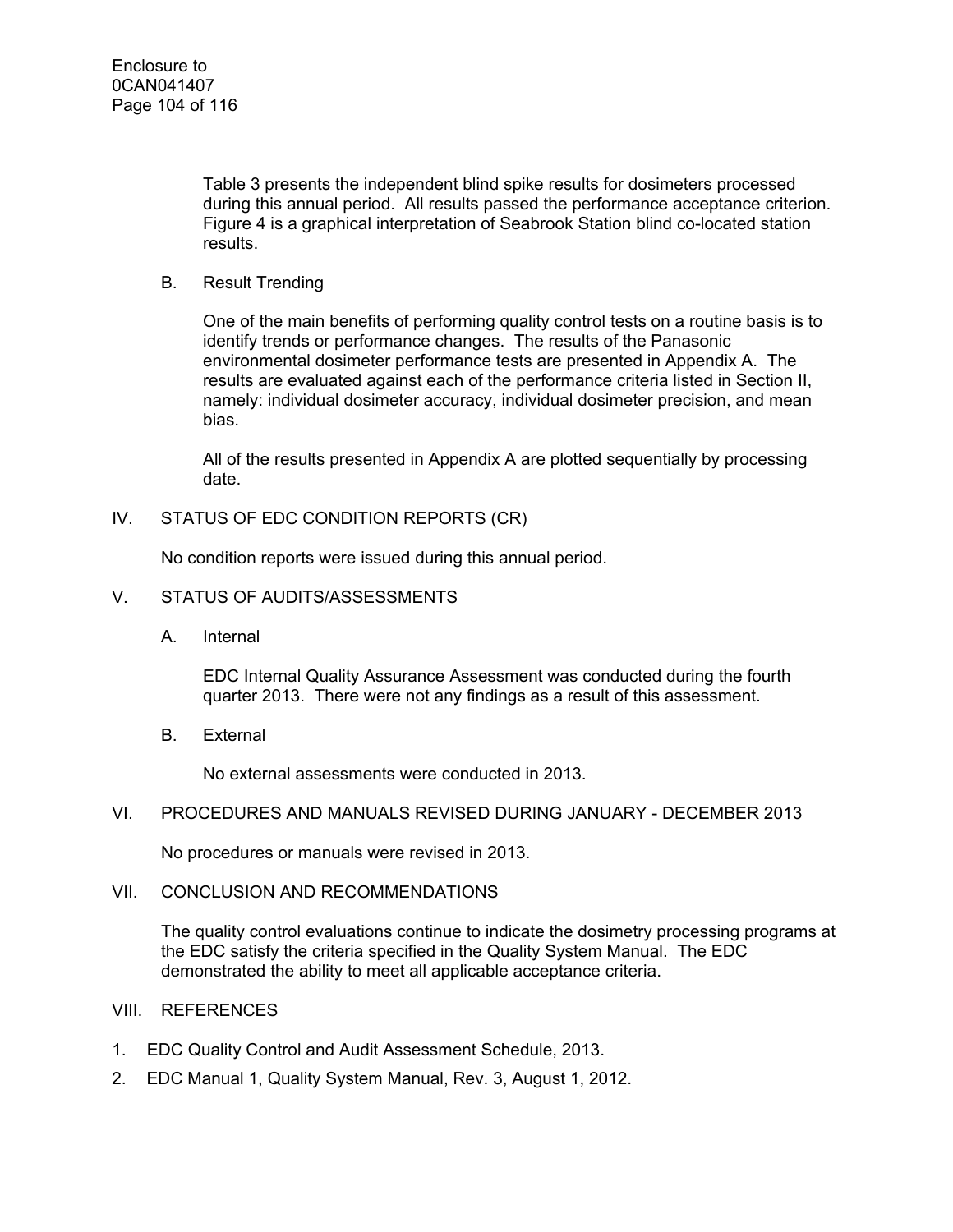## **TABLE 1**

## **PERCENTAGE OF INDIVIDUAL DOSIMETERS THAT PASSED EDC INTERNAL CRITERIA JANUARY – DECEMBER 2013(1), (2)**

| <b>Dosimeter Type</b>          | <b>Number</b><br><b>Tested</b> | % Passed Bias Criteria | % Passed Precision<br><b>Criteria</b> |
|--------------------------------|--------------------------------|------------------------|---------------------------------------|
| <b>Panasonic Environmental</b> | 72                             | 100                    | 100                                   |

 $(1)$  This table summarizes results of tests conducted by EDC.

 $(2)$  Environmental dosimeter results are free in air.

#### **TABLE 2**

#### **MEAN DOSIMETER ANALYSES (N=6) JANUARY – DECEMBER 2013(1),(2)**

| <b>Process Date</b> | Mean Bias % | <b>Standard</b><br>Deviation % | <b>Tolerance</b><br>Limit +/-15% |
|---------------------|-------------|--------------------------------|----------------------------------|
| 4/22/2013           | 4.1         | 1.9                            | Pass                             |
| 4/24/2013           | 4.5         | 1.2                            | Pass                             |
| 5/23/2013           | $-1.1$      | 1.9                            | Pass                             |
| 7/24/2013           | 0.8         | 1.0                            | Pass                             |
| 8/4/2013            | $-1.1$      | 1.6                            | Pass                             |
| 8/6/2013            | 0.1         | 2.3                            | Pass                             |
| 10/31/2013          | 1.5         | 1.2                            | Pass                             |
| 11/10/2013          | 0.1         | 1.7                            | Pass                             |
| 11/15/2013          | $-1.8$      | 1.0                            | Pass                             |
| 1/27/2014           | 3.7         | 2.3                            | Pass                             |
| 1/31/2014           | 2.6         | 0.9                            | Pass                             |
| 2/5/2014            | 0.7         | 0.6                            | Pass                             |

 $<sup>(1)</sup>$ This table summarizes results of tests conducted by EDC for TLDs issued in 2013.</sup>

 $(2)$  Environmental dosimeter results are free in air.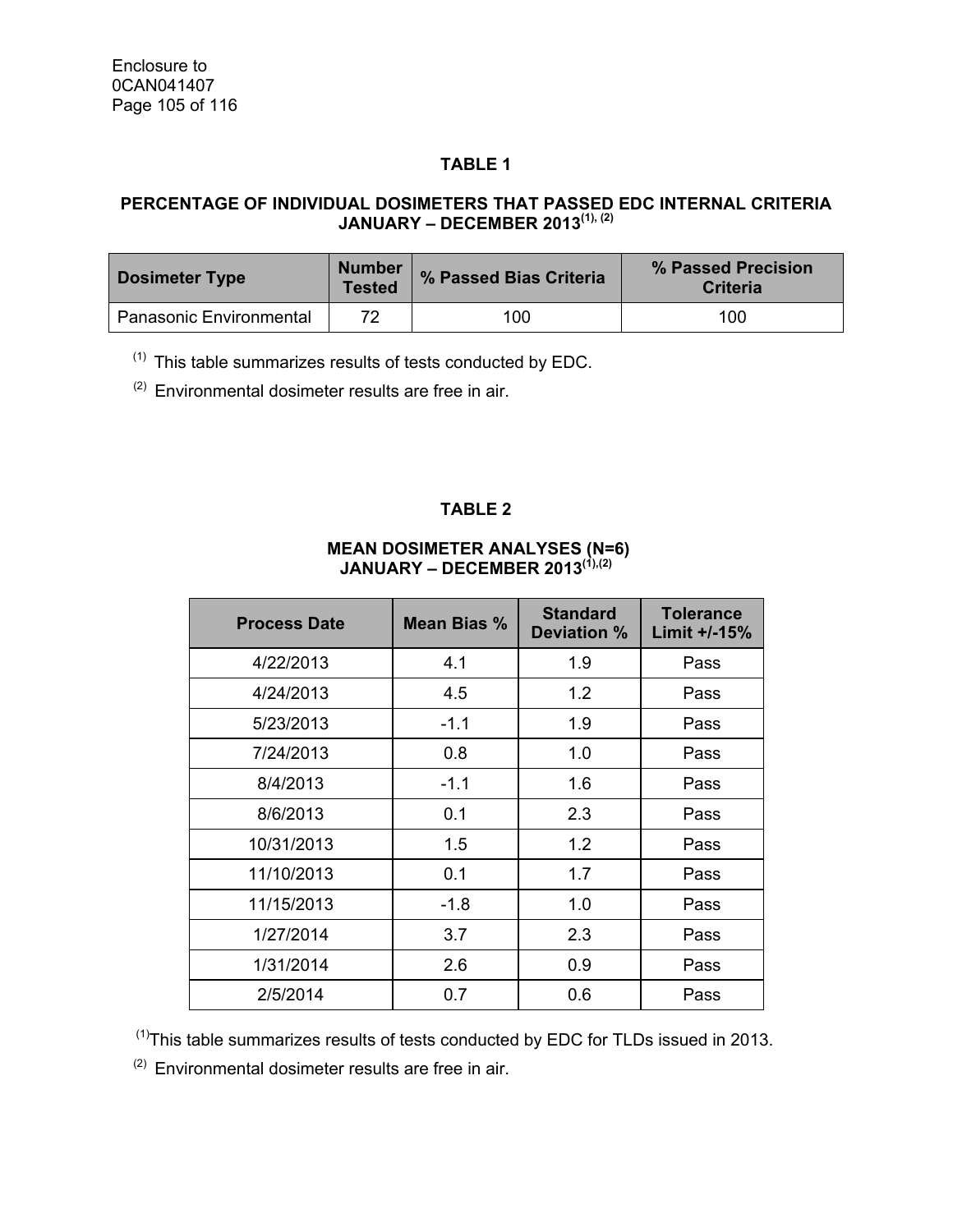## **TABLE 3**

#### **SUMMARY OF INDEPENDENT DOSIMETER TESTING JANUARY – DECEMBER 2013(1),(2)**

| <b>Issuance Period</b> | <b>Client</b> | Mean Bias % | <b>Standard</b><br><b>Deviation %</b> | Pass / Fail |
|------------------------|---------------|-------------|---------------------------------------|-------------|
| $2nd$ Qtr.2013         | Millstone     | 0.7         | 1.5                                   | Pass        |
| $2nd$ Qtr.2013         | Seabrook      | $-2.3$      | 27                                    | Pass        |
| $3rd$ Qtr. 2013        | Millstone     | $-4.7$      | 4.0                                   | Pass        |
| $4^{th}$ Qtr.2013      | Seabrook      | $-0.9$      | 0 ዓ                                   | Pass        |

 $(1)$  Performance criteria are  $+/- 30\%$ .

(2) Blind spike irradiations using Cs-137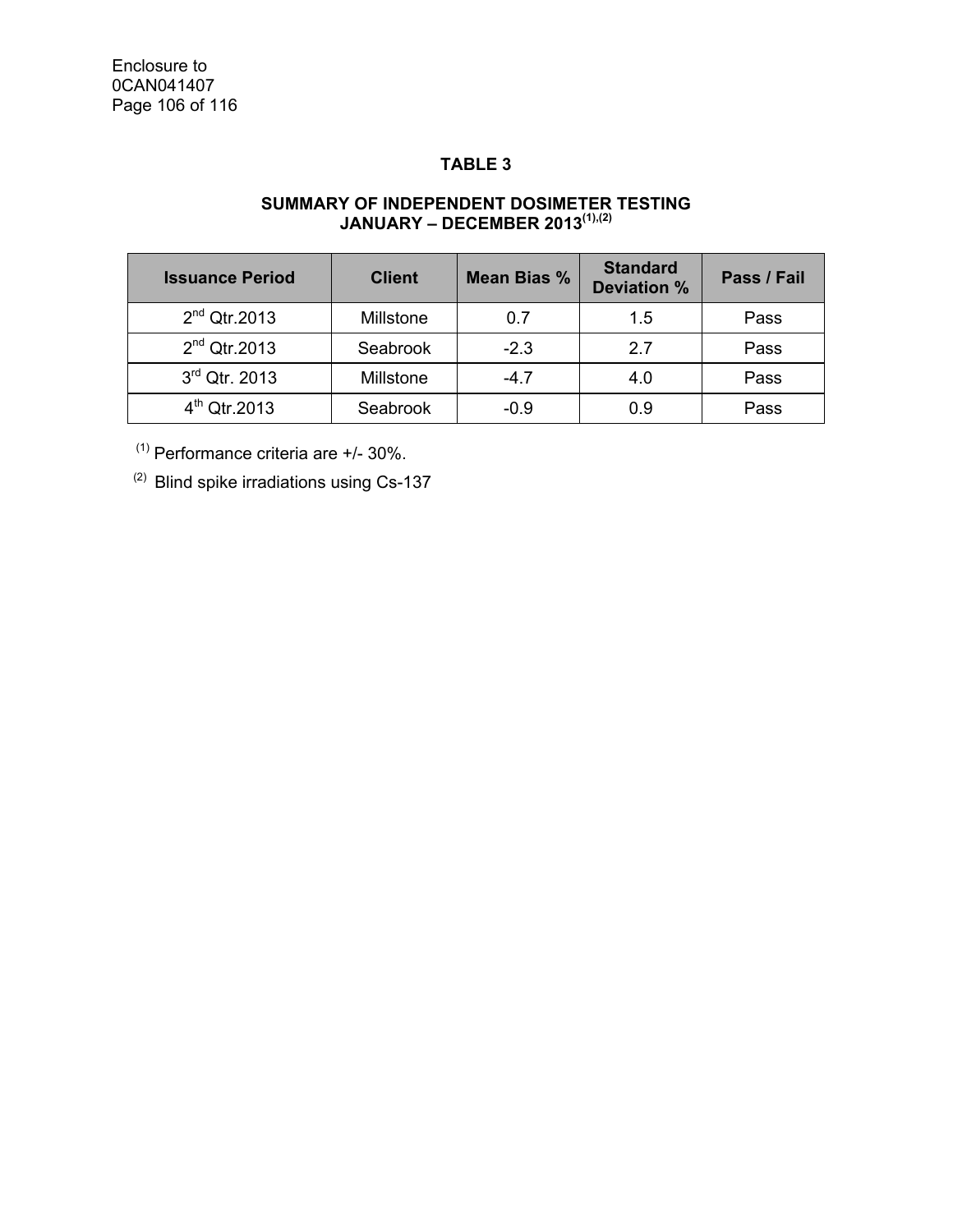Enclosure to 0CAN041407 Page 107 of 116

**APPENDIX A** 

# **DOSIMETRY QUALITY CONTROL TRENDING GRAPHS**

**ISSUE PERIOD JANAURY - DECEMBER 2013**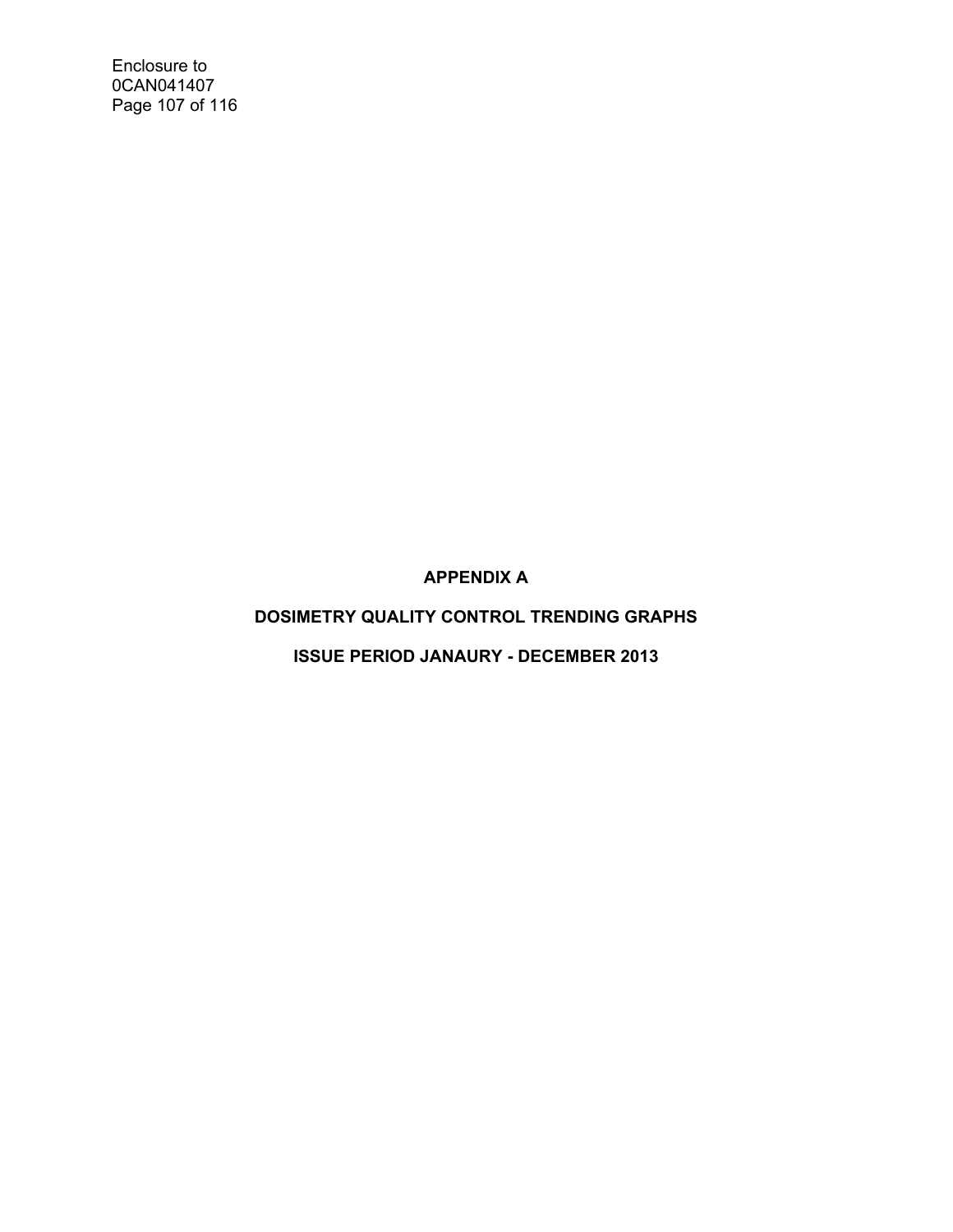

#### INDIVIDUAL ACCURACY ENVIRONMENTAL

Processing Date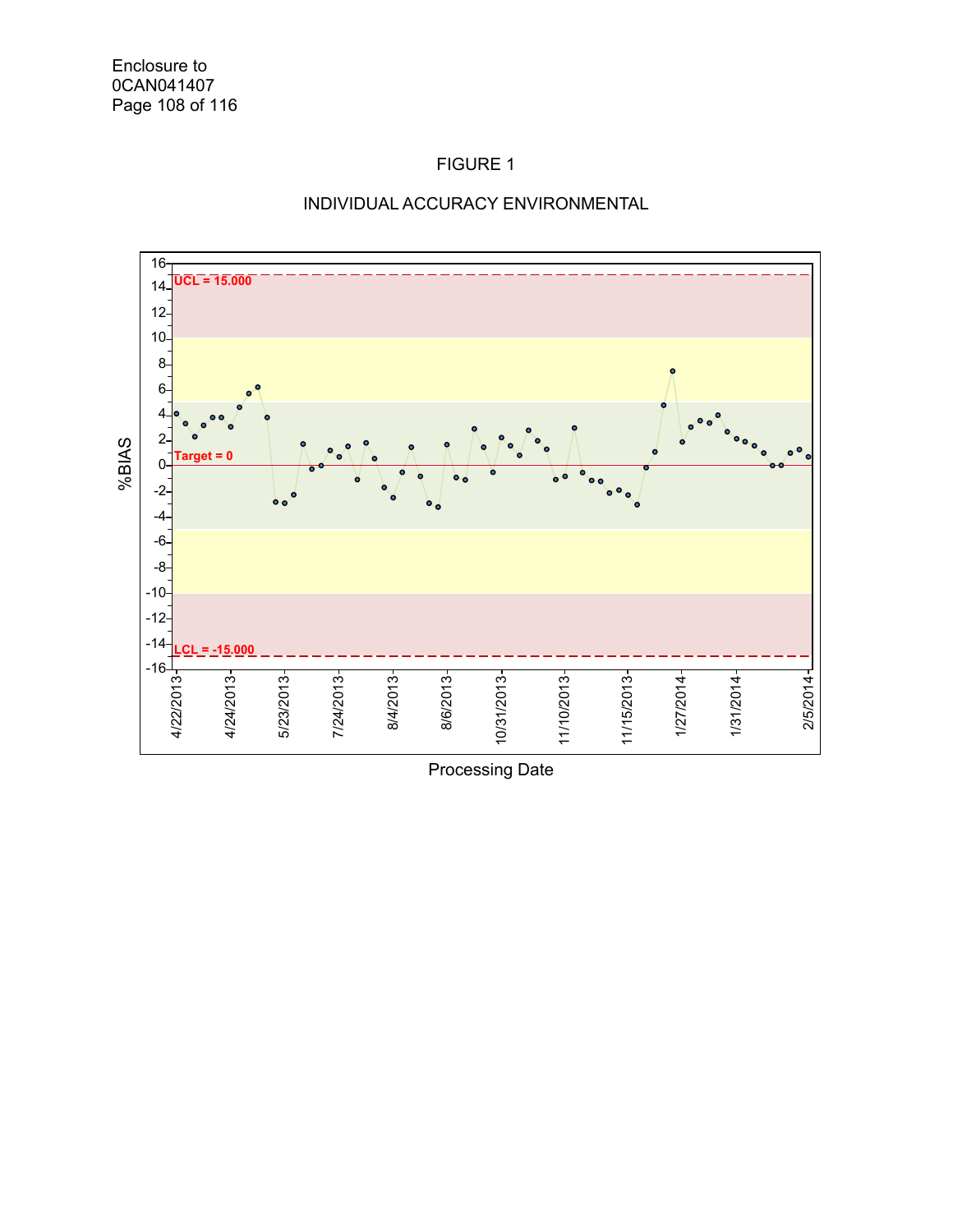



PROCESSING DATE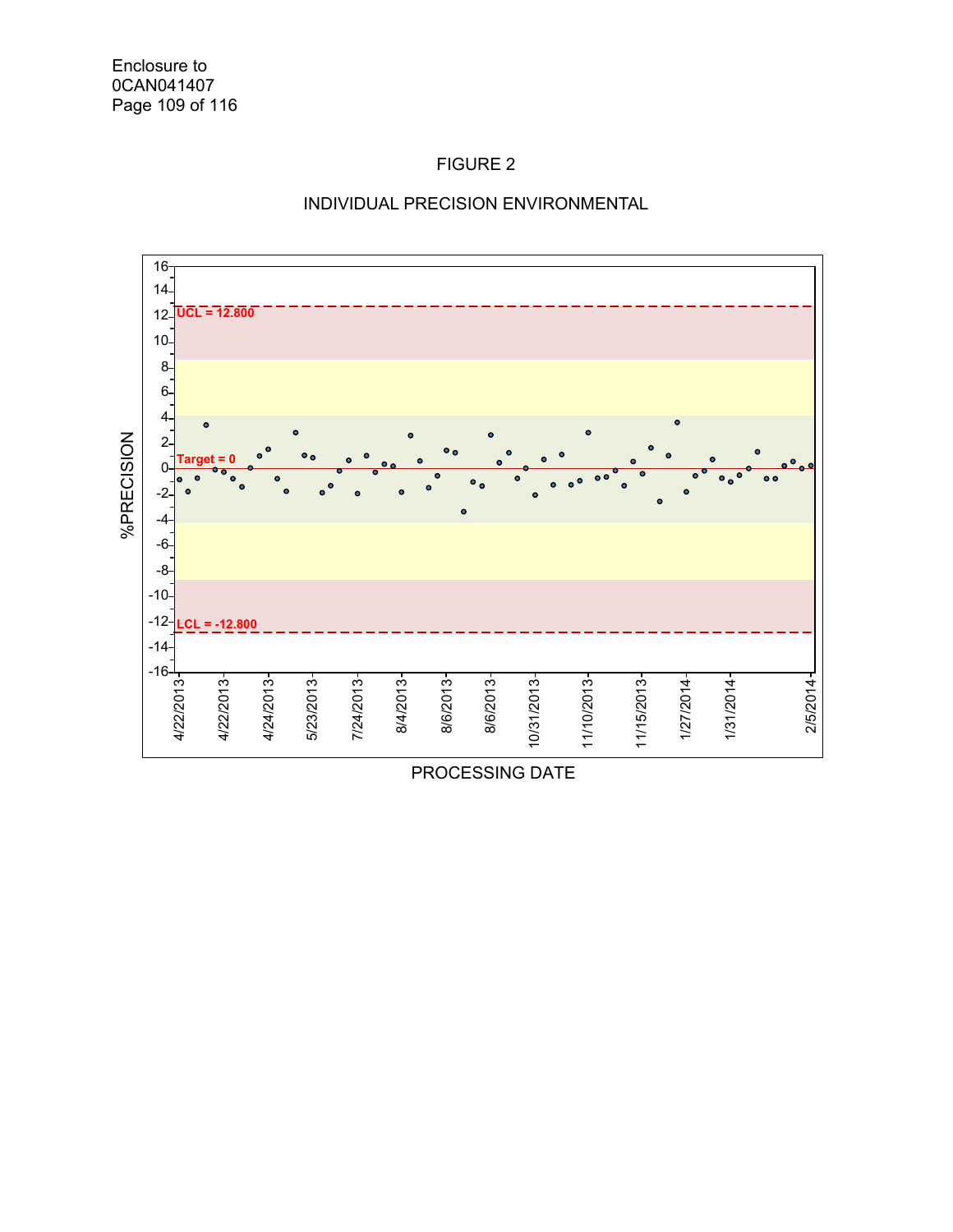

## MEAN ACCURACY ENVIRONMENTAL

Processing Date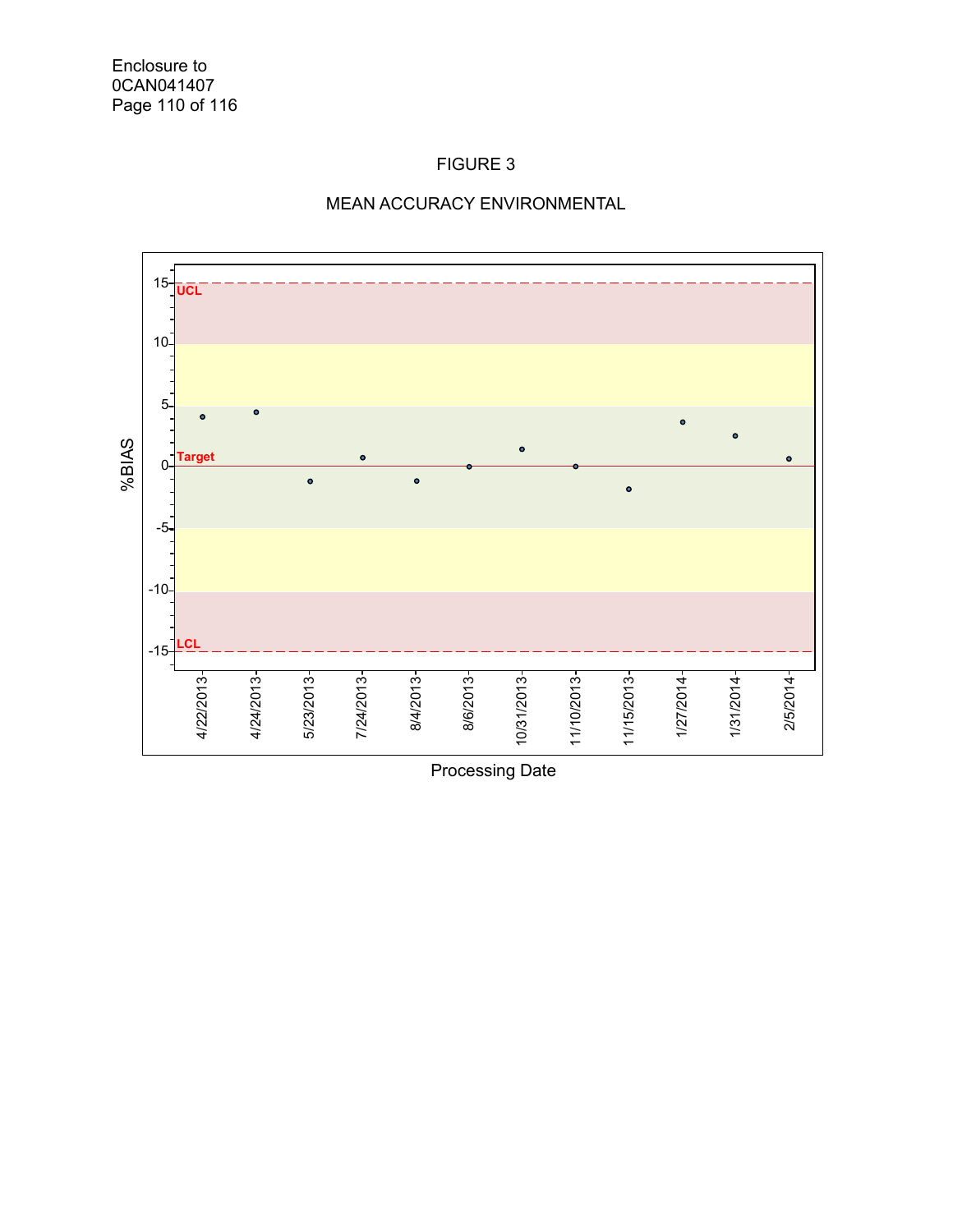



EXPECTED FIELD EXPOSURE (mR/STD. QUARTER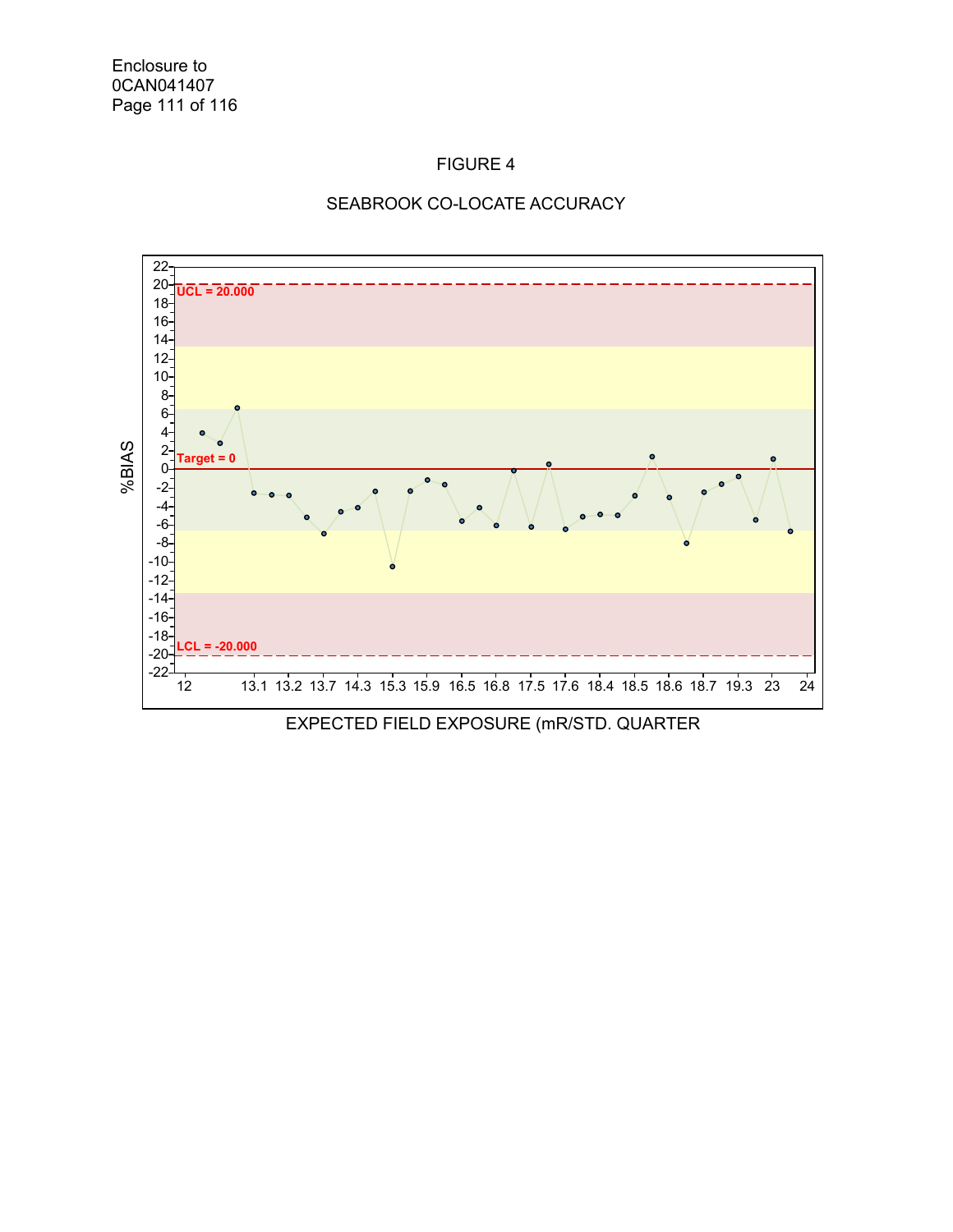Enclosure to 0CAN041407 Page 112 of 116

**Annual Radiological Environmental Operating Report for 2013** 

## **ATTACHMENT 3**

**SEDIMENT DOSE CALCULATIONS**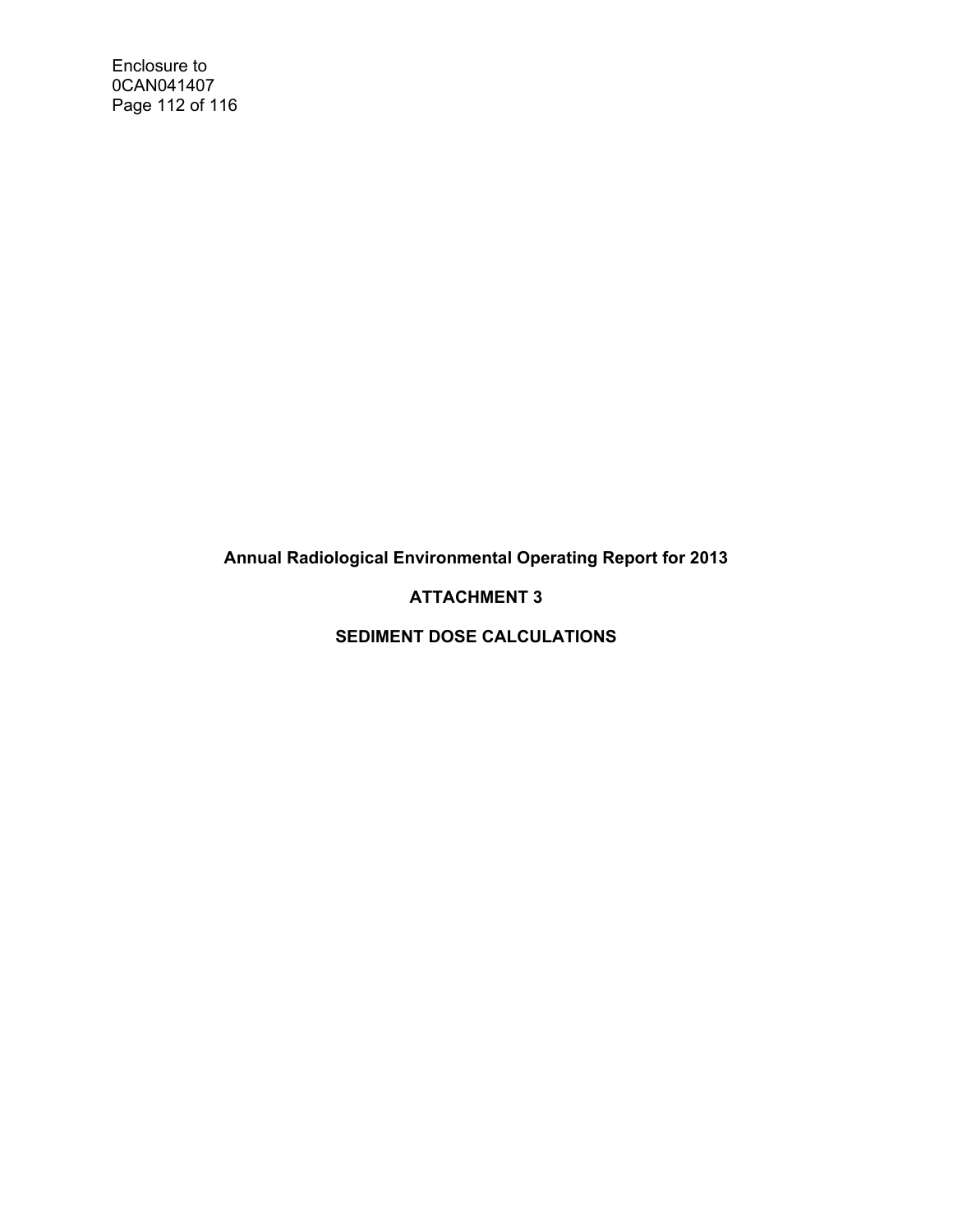Enclosure to 0CAN041407 Page 113 of 116

#### **Sediment Sample Results**

Sediment samples were collected from two locations in 2013 and analyzed for gamma radionuclides. Although Cesium-137 has been detected in previous years, all gamma radionuclides were below detectable limits in 2013. Therefore, ANO operations had no significant impact on the environment or public by this waterborne pathway.

In previous reports, ANO has included annual maximum dose calculations to the skin and total body. However since gamma radionuclides were below detectable limits, no calculation is being provided since there is no associated dose.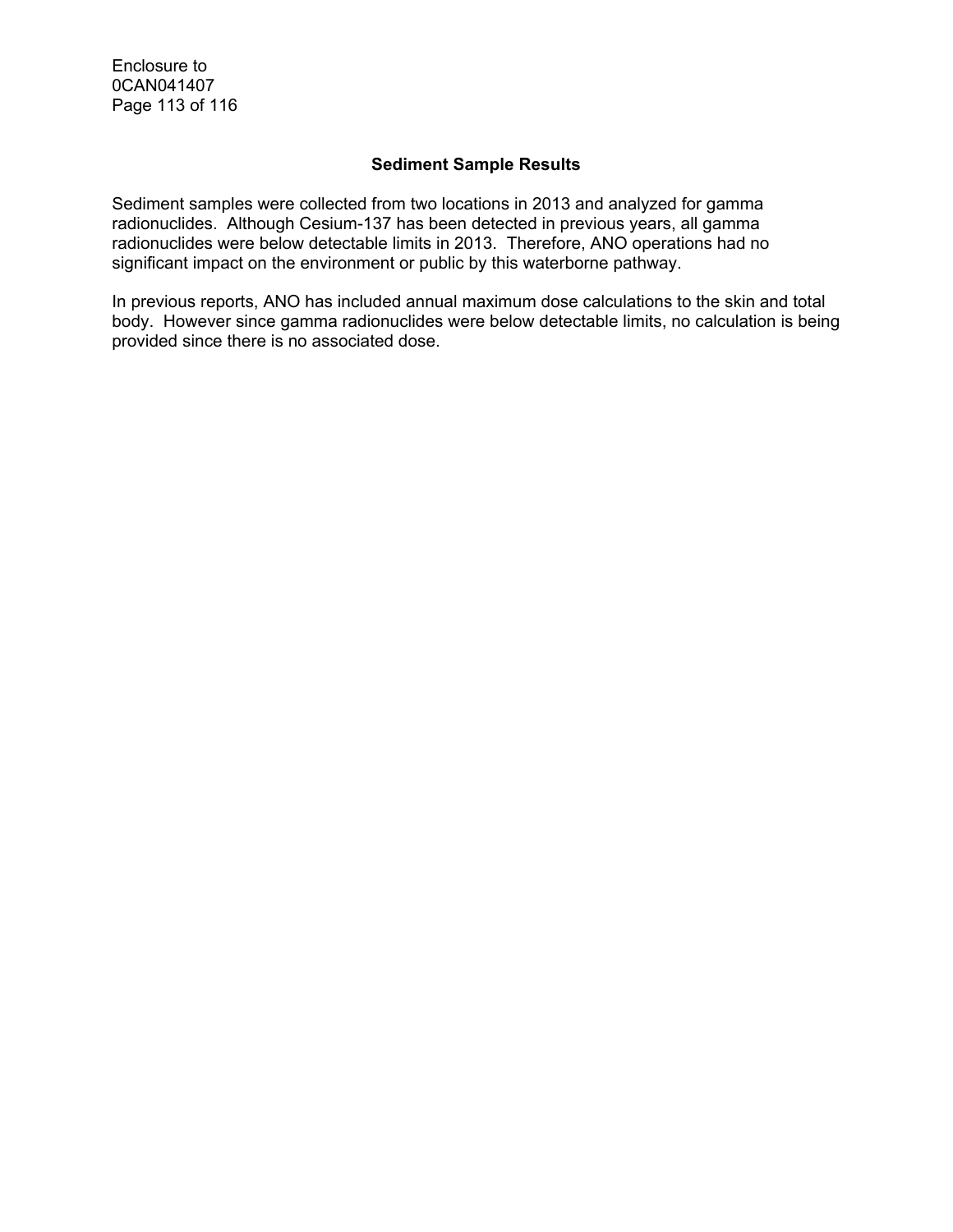Enclosure to 0CAN041407 Page 114 of 116

**Annual Radiological Environmental Operating Report for 2013** 

# **ATTACHMENT 4**

**AMENDED ANNUAL RADIOLOGICAL ENVIRONMENTAL OPERATING REPORT FOR 2012**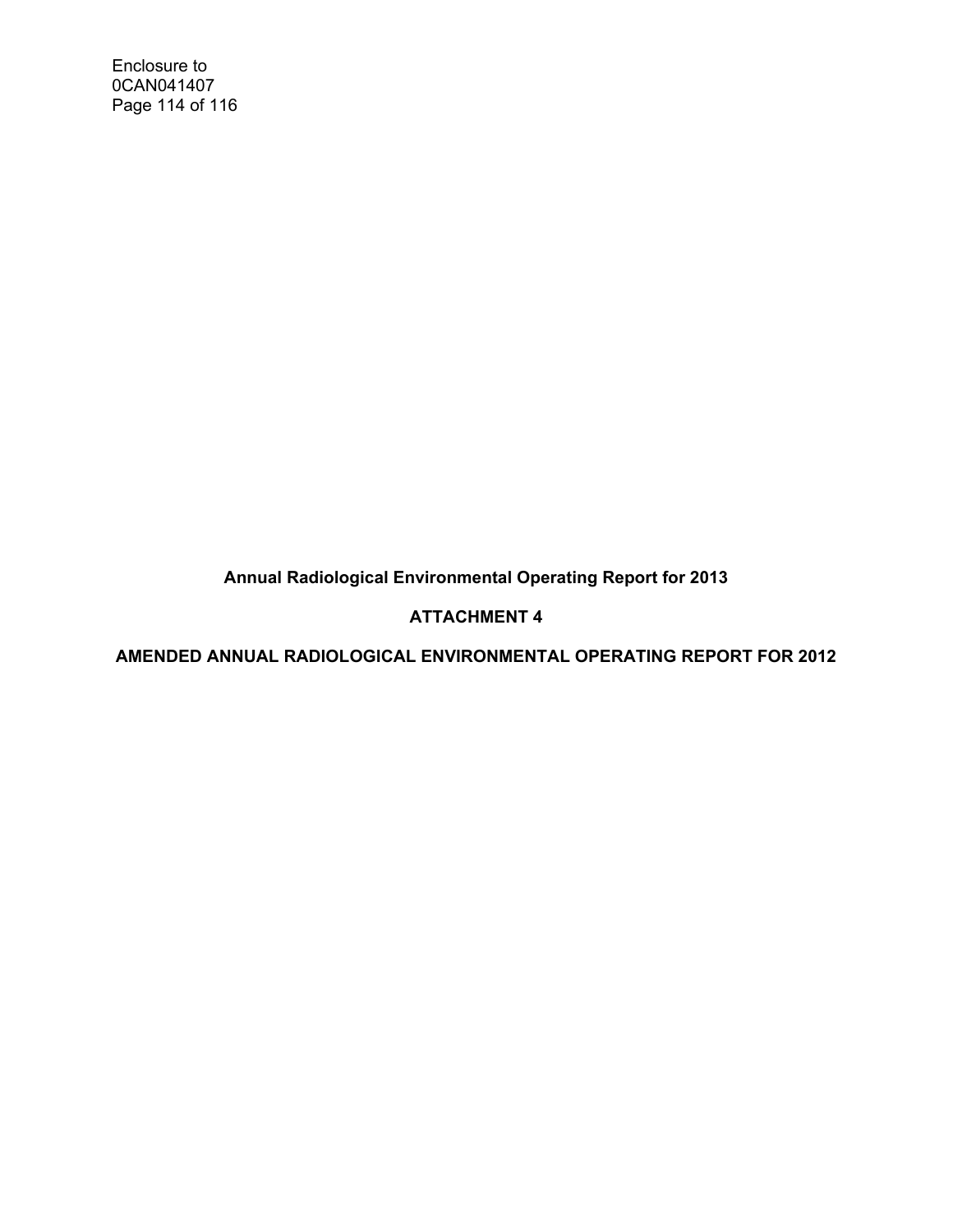#### **Summary**

During an ANO Self-Assessment evaluation, it was discovered that 2012 REMP sample deviations captured in the following condition reports were not included in the 2012 AREOR.

- CR-ANO-C-2012-01030
- CR-ANO-C-2012-01999
- CR-ANO-C-2012-02267

Condition report CR-ANO-C-2014-00248 was written addressing the adverse condition in reporting requirements per the ODCM. Corrective actions were taken to document the events described in CR-ANO-C-2012-01030, CR-ANO-C-2012-01999 and CR-ANO-C-2012-02267 in an amended 2012 AREOR report and included this in the 2013 AREOR. Additionally, a process change was made to condition reports addressing REMP sample deviations by requiring a work task action assignment. The work task will ensure that events described in condition report are captured in the applicable AREOR. The condition report will be closed referencing the assigned work task.

The events described in CR-ANO-C-2012-01030, CR-ANO-C-2012-01999 and CR-ANO-C-2012-02267 were added to the Sample Deviations, Air Samples section on page 4 and included in the Summary portion of the Annual Radiological Environmental Operating Report for 2012. Below is the original and amended Air Samples section.

Original Annual Radiological Environmental Operating Report for 2012

OCAN051302 Page 4 of 131

Air Samples

Listed below are air sampler deviations that occurred during 2012 due to electrical power outages and equipment failure. These deviations did not result in the excedence of the LLD values specified in the ODCM. As described in ODCM, B 2.5.1, Actions A.1 and A.2, deviations are permitted from the required sampling schedule due to malfunction of sampling equipment and other legitimate reasons.

| <b>Station</b> | <b>Sampling Period</b>    | <b>Comment</b>                                                                                                      |
|----------------|---------------------------|---------------------------------------------------------------------------------------------------------------------|
| 02             | $01/03/2012 - 01/17/2012$ | On 01/17/2012, The air pump failed. Replaced<br>motor and pump. (CR-ANO-C-2012-00138)                               |
| 56             | 07/17/2012 - 07/31/2012   | On 07/20/2012, Electrical power was lost to<br>sample station. Entergy Arkansas contacted.<br>(CR-ANO-C-2012-01908) |